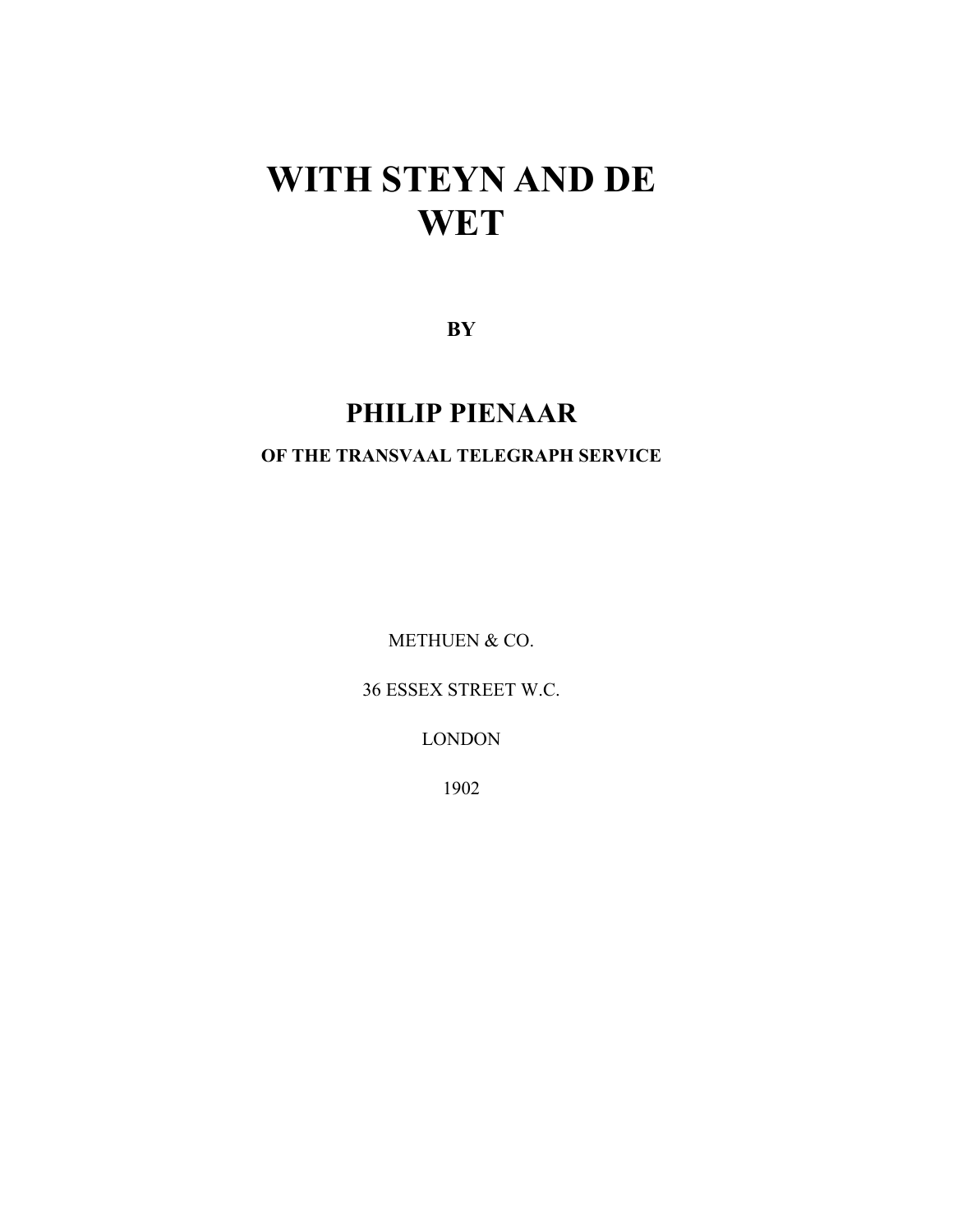### **CONTENTS**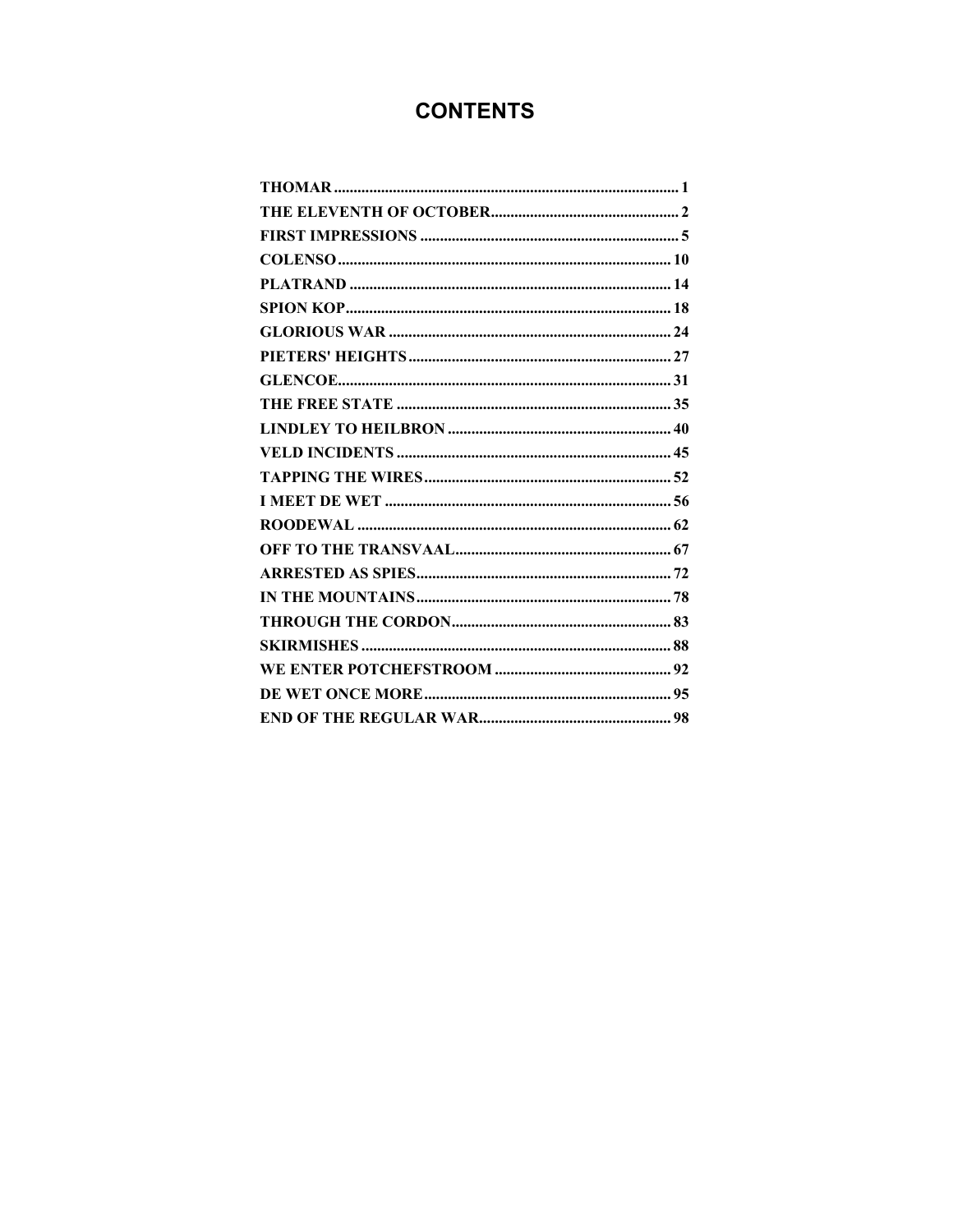#### <span id="page-2-0"></span>**THOMAR**

Here in the quiet old convent of Thomar, the Convento de Christo, the strife of the past months seems like a dream. Wandering through the long corridors, with their bare, empty apartments, gazing by the hour on paintings faded and torn, the work of long dead and forgotten masters, dwelling on marvels of ancient architecture, resting the eyes on peaceful landscapes and hearing the sweet murmur of falling waters, the scenes of war seem distant and remote.

The heart but so lately harrowed by the devouring emotions of anger, hate, and the lust of blood, now soothed by the sympathy of the kindly Portuguese, is lulled into harmony with the surrounding scenes of peace and beauty. Only the thought of our ravaged country, struggling still for dear life, though forced upon her knees, brings back the claims of duty and the yearning to be up and doing, to enter once more the ranks of the foemen and strike another blow for liberty.

Hopeless! Yet where is the Boer—prisoner, exile, or renegade—even he! who does not dream by nights he feels once more the free veld air upon his brow, lives again the wild night rides beneath twinkling stars? He feels once more his noble steed bound beneath him, grips again his comrade's welcoming hand, and wakens with a bitter sigh.

Some consolation, then, to recall blows already struck, and duty fairly done.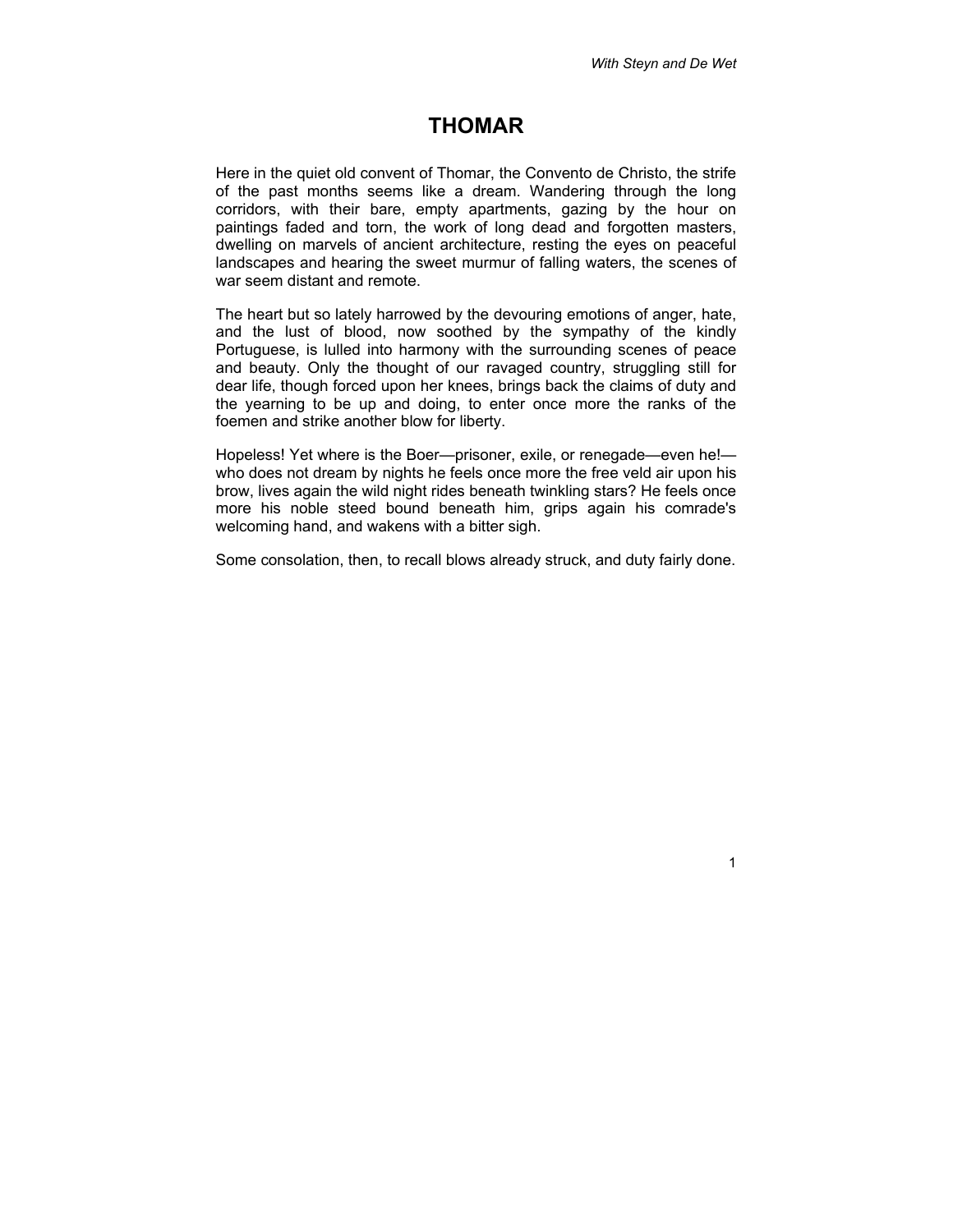#### <span id="page-3-0"></span>**THE ELEVENTH OF OCTOBER**

When war appeared inevitable the spirit of the Boers rose to support them in their hour of trial, and only sentiments of patriotism and defiance were felt and expressed. Joy at the opportunity of proving once and for ever their ability to defend themselves and consequent right to independence, regret for friendships about to be severed—these were the chief emotions of the younger generation. The elder thought of past wrongs, long cherished, and silently took down the rifle from behind the door.

The women, ever strong in national spirit, lent the aid of their encouragements and prayers. Sons wept that they were too young to accompany their fathers on commando.

Yet there came a moment when for the space of a minute a mighty shadow seemed to brood over the land, and the cold chill of coming evil struck the nation as if from the clouds. A message had been despatched from Pretoria to every corner of the country. One word only: War!

The blow had fallen. Nothing could avert a sanguinary struggle. Well the burghers knew the overwhelming strength of the foe, but they went blithely forth to meet their fate, strong in a sincere confidence in Providence. If the worst came to the worst, well, "' 't were better to have fought and lost, than never to have fought at all!"

Of all the branches of the Transvaal Civil Service there was not one that stood higher in the public estimation at that moment, nor one that distinguished itself more during the war, than that to which I had the honour to belong—the Department of Telegraphs. Equipped with the most up-todate instruments, composed almost equally of picked men from England and Holland and of well-trained young Colonials and Transvaalers, under an energetic chief, our department proved itself, both before and during the war, second to none, and, the Afrikander portion at least, worthy of the confidence of the Government.

I had just been transferred from Johannesburg to Pilgrimsrest, a quaint little one-street village near the Portuguese frontier, one of the oldest alluvial diggings of the early days, and now the centre of an important mining district. Here we heard that our commandos had invaded the enemy's territory in every direction, and news of the preliminary engagements was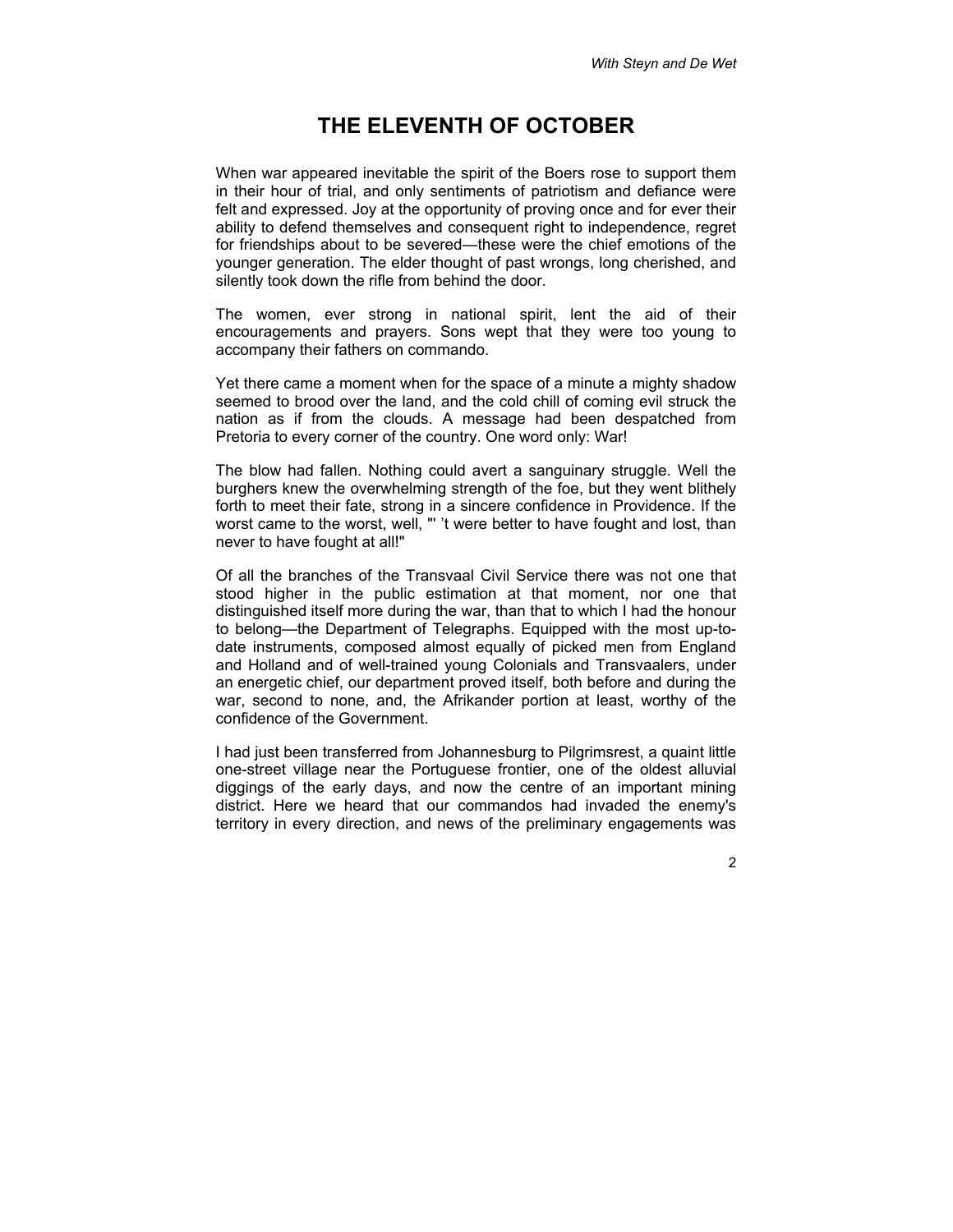awaited with breathless interest. The male inhabitants of the village often spent entire nights under the verandah of the telegraph office, and the importance of the telegraphist suddenly grew almost too great to bear with becoming modesty.

One Sunday morning, however, the office wore a deserted look. The Dutch inhabitants were engaged in courteously escorting those of British birth or sympathies over the border, and I was alone. After a long interval of silence the instrument began ticking off a message—

"Elandslaagte—flight—lancers!"

Then came the list of the fallen. Name after name of well-known men fell like lead upon the ear. Finally my colleague at the other end gently signalled that of my uncle, followed by the sympathetic remark: "Sorry, old man."

I could write no more. What, my uncle dead! General Kock, Major Hall, Advocate Coster—all dead! It seemed impossible. We could not understand it, this first initiation of ours into war's horrible reality.

Within a week reinforcements were despatched from our district. I obtained a few weeks' leave of absence and accompanied them.

We were an interesting band. Two hundred strong, we counted among our number farmers, clerks, schoolmasters, students, and a publican. My mess consisted of a Colonial, an Irishman, a Hollander, a German, a Boer, and a Jew. It must not be imagined, however, that we were a cosmopolitan crowd, for the remaining hundred and ninety-four were nearly all true Boers, mostly of the backwoods type, extremely conservative, and inclined to be rather condescending in their attitude towards the clean-shaven towndwellers. The almost universal respect inspired by a beard or a paunch is a poor tribute to human discernment.

Every mess possessed one or two ox-wagons, loaded with a tent, portmanteaux, trunks, foodstuffs, and ammunition. We made about twenty miles daily, passing through Lydenburg, Machadodorp, Carolina, and Ermelo, and reached Volksrust on the fourteenth day. During the march we learnt that heavy fighting had taken place in Natal, Dundee being taken and Ladysmith invested, and a strong commando had actually made a reconnaissance as far down as Estcourt.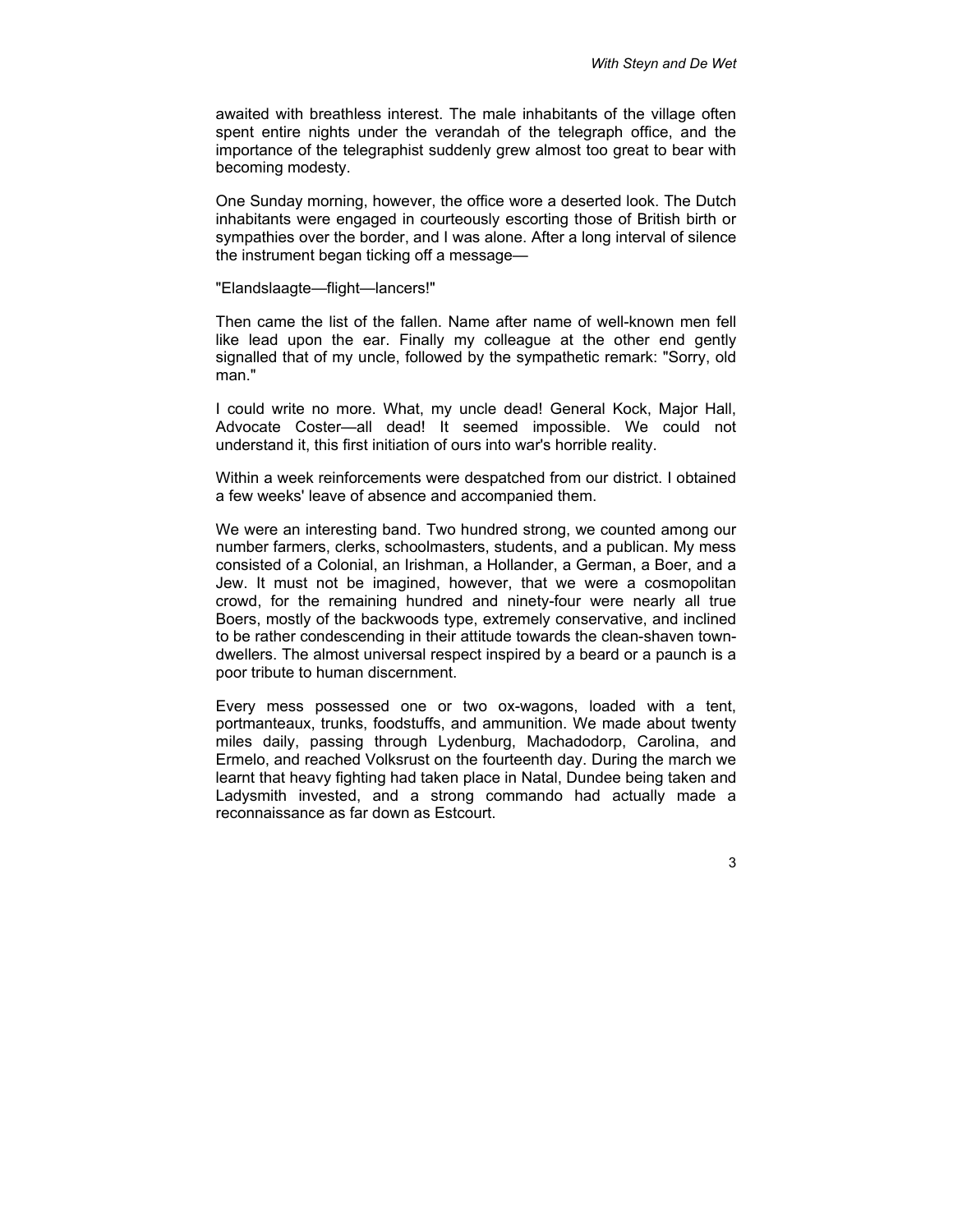General Joubert, who had bruised himself in the saddle during the latter expedition, was now recruiting his health here in Volksrust. I went to see him, and found him installed in a railway carriage, and looking very old and worn. I showed him a telegram instructing me to apply to him for a special passport enabling me to return when my leave expired.

He said, "Others want leave to go home; you ask for leave to come to the front. But your time is so short, it is hardly worth while. Still, I am glad to see such a spirit among you young people."

Turning to his secretary, he ordered the passport to be made out. This was done in pencil on the back of my telegram. The general signed, handed me the document, and shook my hand. I thanked him, and left, highly gratified.

We entrained that afternoon, slept in the carriages at Newcastle, reached Ladysmith, or rather our station nearest Ladysmith, the following day, disentrained, rode into camp, reported ourselves for duty, and went on outpost the same night.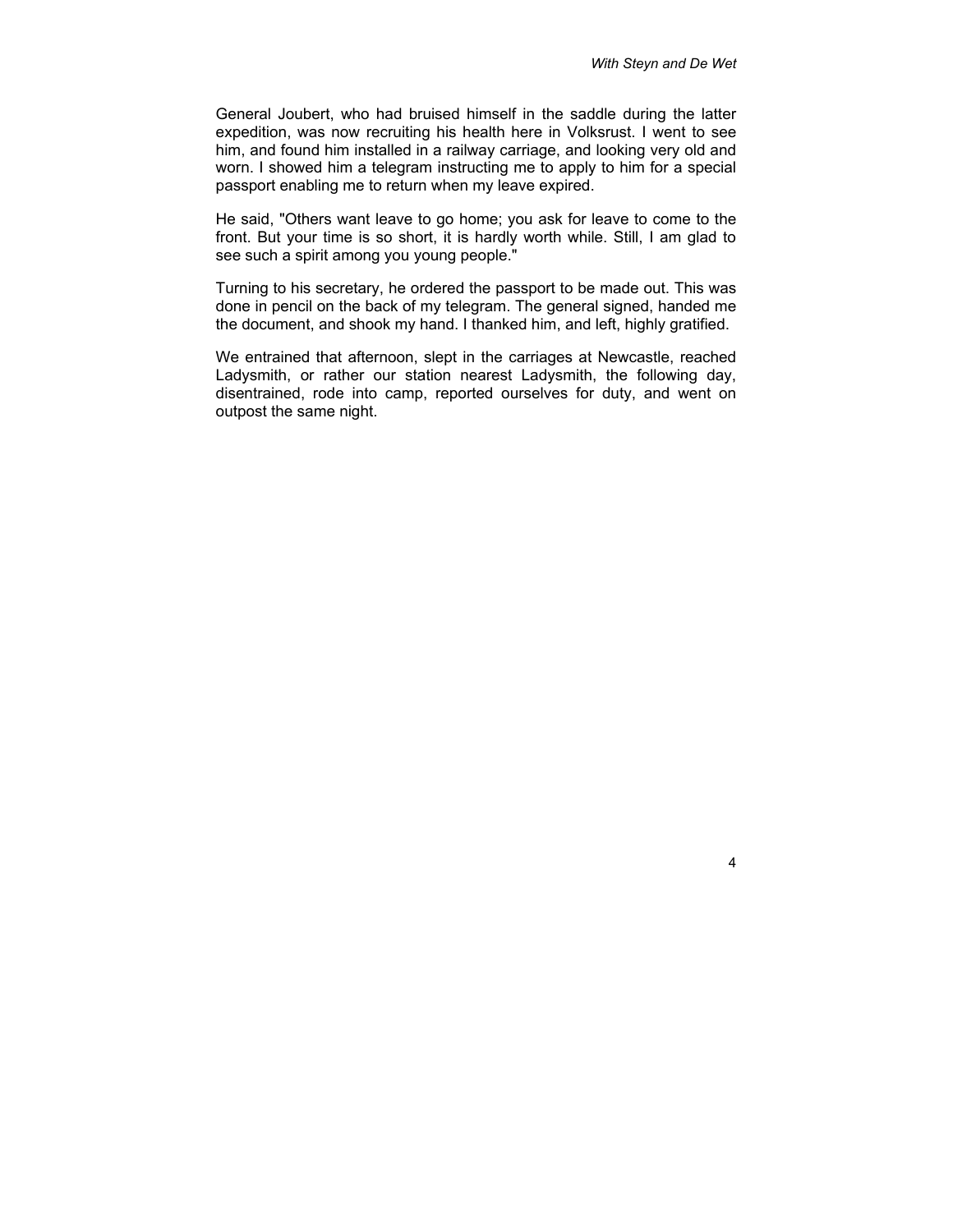#### <span id="page-6-0"></span>**FIRST IMPRESSIONS**

Our chief concern was whether we, as novices, would bear ourselves well in our first engagement. Speaking to an old campaigner on the subject, he said—

"Tell me candidly, how do you feel?"

"Well, rather nervous."

"Ah! Now, I can tell you a man who feels nervous before a fight is all right, because he has some idea of what he is going to meet. It is the reckless recruit that often proves a coward. He fancies it a mere bagatelle, and finds out his mistake too late."

This rather encouraged us, for, to tell the truth, we felt anything but reckless.

One evening about twenty of us were sent off to keep watch in a Kaffir kraal near the town. In one of the huts we found a Kaffir lying sick, and too weak to rise. He told us the former outpost had always brought him something to eat, but now they had not come for some days, and he had begun to think himself doomed to die of starvation, or, worse still, of thirst. We soon made up a collection of biscuits and cold tea, and I am happy to say that henceforth the poor creature's wants were daily supplied.

A rather peculiar adventure befell us here a few days later. The sun had already set when we reached the spot where we were to stand guard during the night. We dismounted, and two men went forward on foot to reconnoitre. After a while they returned with the startling news that the enemy was approaching in force. They were sent forward again to make sure, and again returned, saying there could be no doubt about the matter.

"We heard the rumble of an approaching train, the march of cavalry, and saw the glint of arms between the trees!"

This was definite enough. A man was instantly despatched to alarm the main laager, while the rest of us followed leisurely. We were about half-way back when the messenger returned with an additional twenty-five men and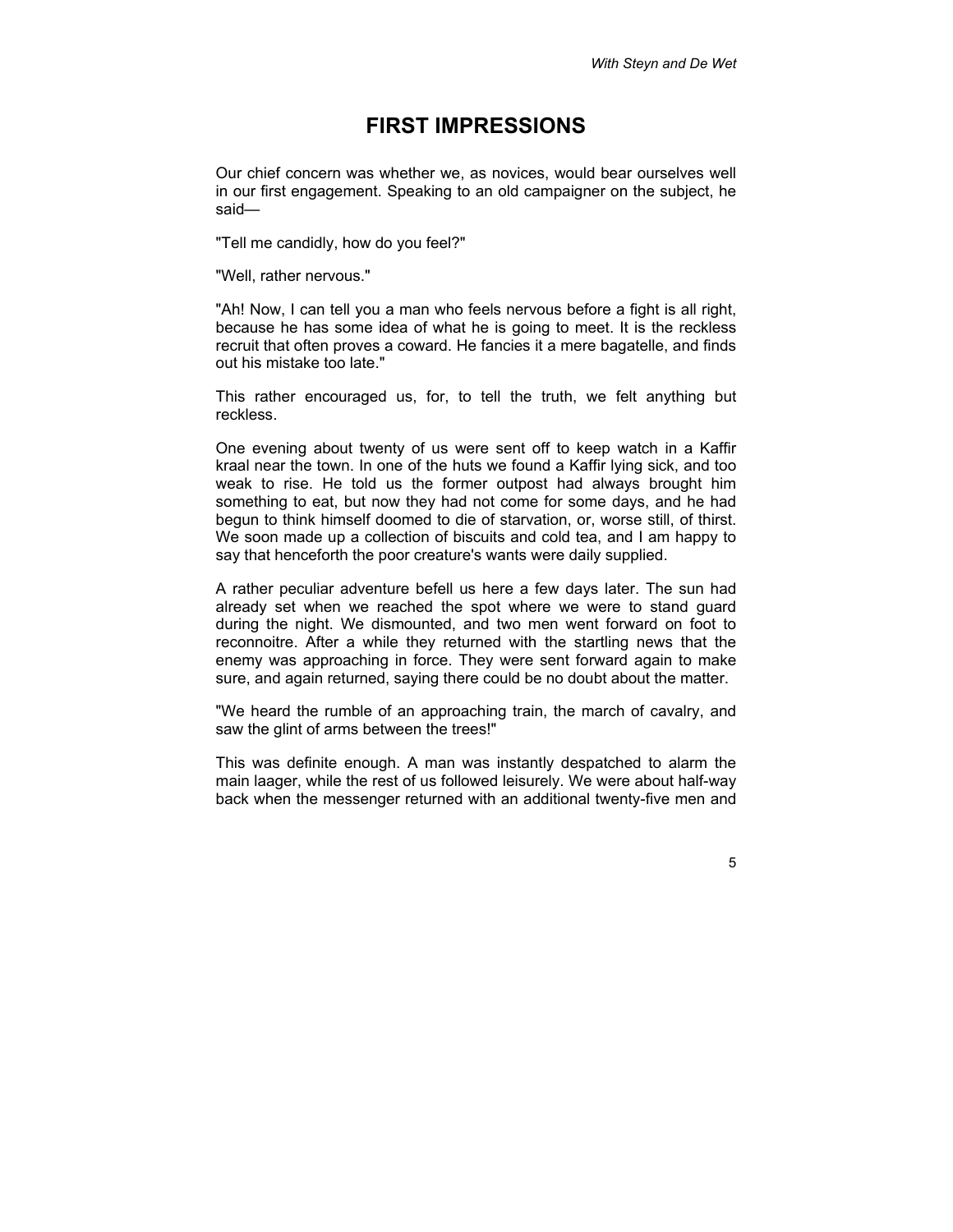an order that we were instantly to return to our post; if in possession of the enemy, to retake and hold it until relieved.

A very tall order, and more than one man uttered the belief that discretion was the better part of valour, and that there was no humour in attacking numberless Britons with fifty men. We braced up our nerves, however, retraced our steps, and presently reached the vicinity of the kraal. Two men crept up close and came back to say the place was full of English. Leaving the horses in charge of a few men, we crept forward and surrounded the kraal. Each sought a suitable shelter and laid himself down to await the dawn. It was now about midnight. The next four hours passed very slowly, lying there in the cold and with the expectation of a desperate struggle in the morning. We thought how brave we were, and how sorry our general would be when he heard how we had all been shot down to a man, and how in after years this night attack of ours would rank with the charge of the Light Brigade. We hoped Chamberlain would die soon after us, so that we could meet his soul in the great Beyond and drag it through a sieve.

What was our surprise to find when it grew light that there had never been an Englishman near! The whole thing from beginning to end was only another false alarm, and all our valour had been wasted.

This kind of alarm was rather frequent at the time. A burgher woke up one night to find himself being roughly shaken and someone shouting in his ear—

"What are you doing? Get up, quick! Don't you hear the alarm?"

"Yes, another false one, I daresay," turning over for another nap. Happening to open his eyes, he became aware for the first time that he was speaking to no one less than General Joubert himself!

The poor fellow did not argue the point any further, but forthwith fled into the night, glad to get off at that price.

One morning two of us were returning from our usual swim when suddenly we saw the whole camp a beehive of commotion, burghers running to and fro, saddling their horses, shouting at each other, and generally behaving with a great lack of decorum—like madmen, in fact, or members of the Stock Exchange. Hastening on, we heard that the enemy were coming out to attack us. We hastily seized our nags, and in five minutes were on top of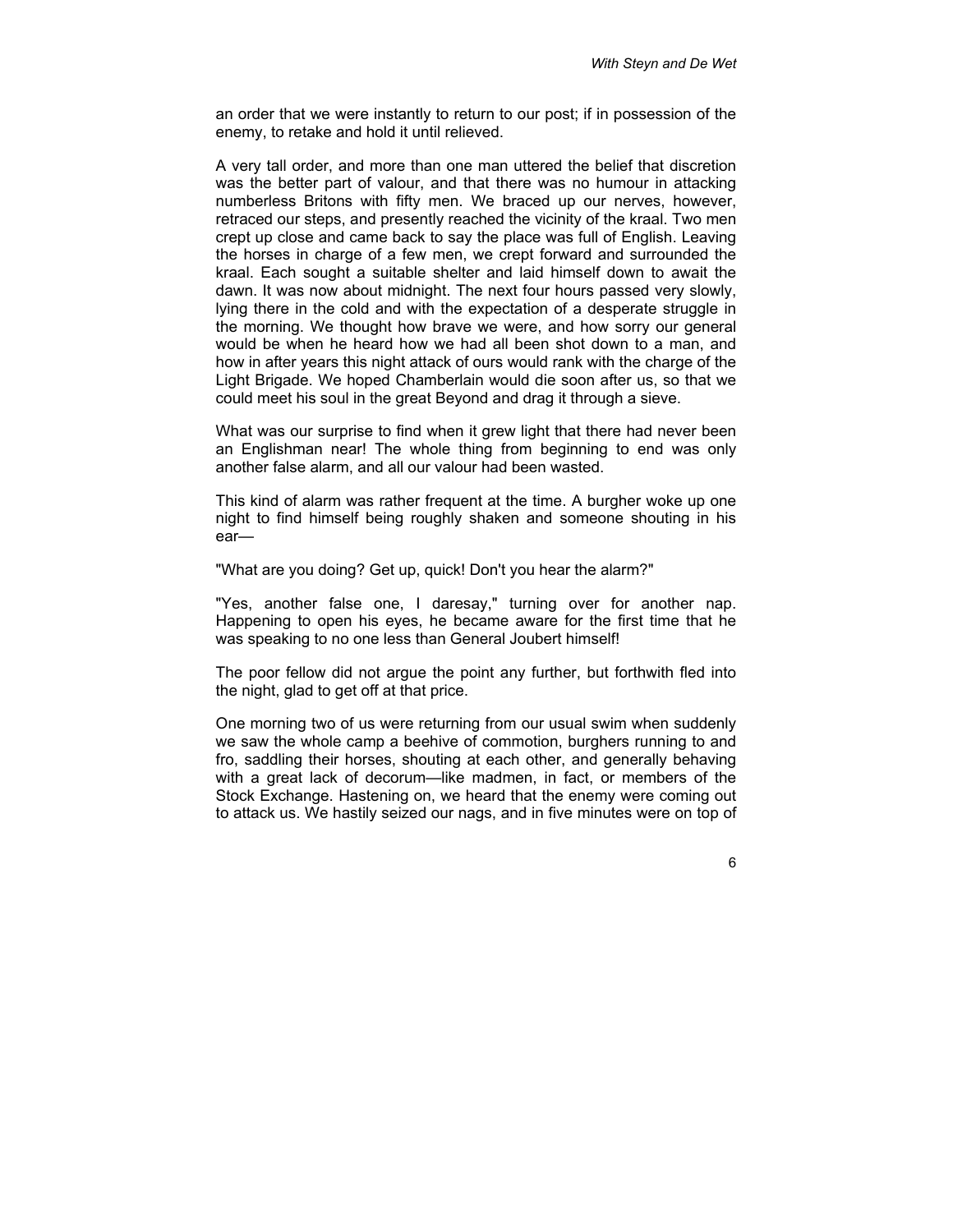the nearest hill between ourselves and the enemy, who could be seen approaching three thousand yards away. We formed ourselves into groups, and each group packed itself a low wall of the loose stones lying about.

One German, armed with a Martini-Henry, found himself shunned by all his comrades on account of his cartridges not containing smokeless powder, and was obliged to entrench himself on his own at some distance from the rest. The poor fellow was the butt of all the primitive humourists from the backwoods, and was assured with much solemnity that his rifle would draw all the British fire in his direction, and that he was as good as dead already. Thorny is the path of glory!

The British guns in Ladysmith opened fire as their cavalry advanced, the shells falling a few hundred yards to our right, on a hill whence our cannon had lately been removed.

When within two thousand yards the enemy suddenly wheeled to the left and were quickly out of sight between the hills. They found the Pretoria men there, and came back helter-skelter to the accompaniment of rapid rifle firing. First one saddle and then another was emptied as they raced across from right to left, making for a low scrub-covered kopje.

In this kopje a party of our men were concealed. With keen interest we watched the scene, waiting to see the enemy caught in the trap. Then a volley burst from the brush. Like a flash the horsemen wheeled and raced back into Ladysmith. The volley had been fired too soon.

A few mornings later we heard that during the night something very serious had taken place on Lombard's Kop. Being a sort of free lance, I immediately saddled my pony and rode in that direction. Presently I met two Boers on horseback.

"Morning, cousins." (Cousin is a title of courtesy used in addressing one's equal in age. Elder men are called "uncle.")

"Morning, cousin. Of what people may cousin be?"

"Of the telegraph service. And cousins?"

"Of the artillery."

"Something happened up there last night?"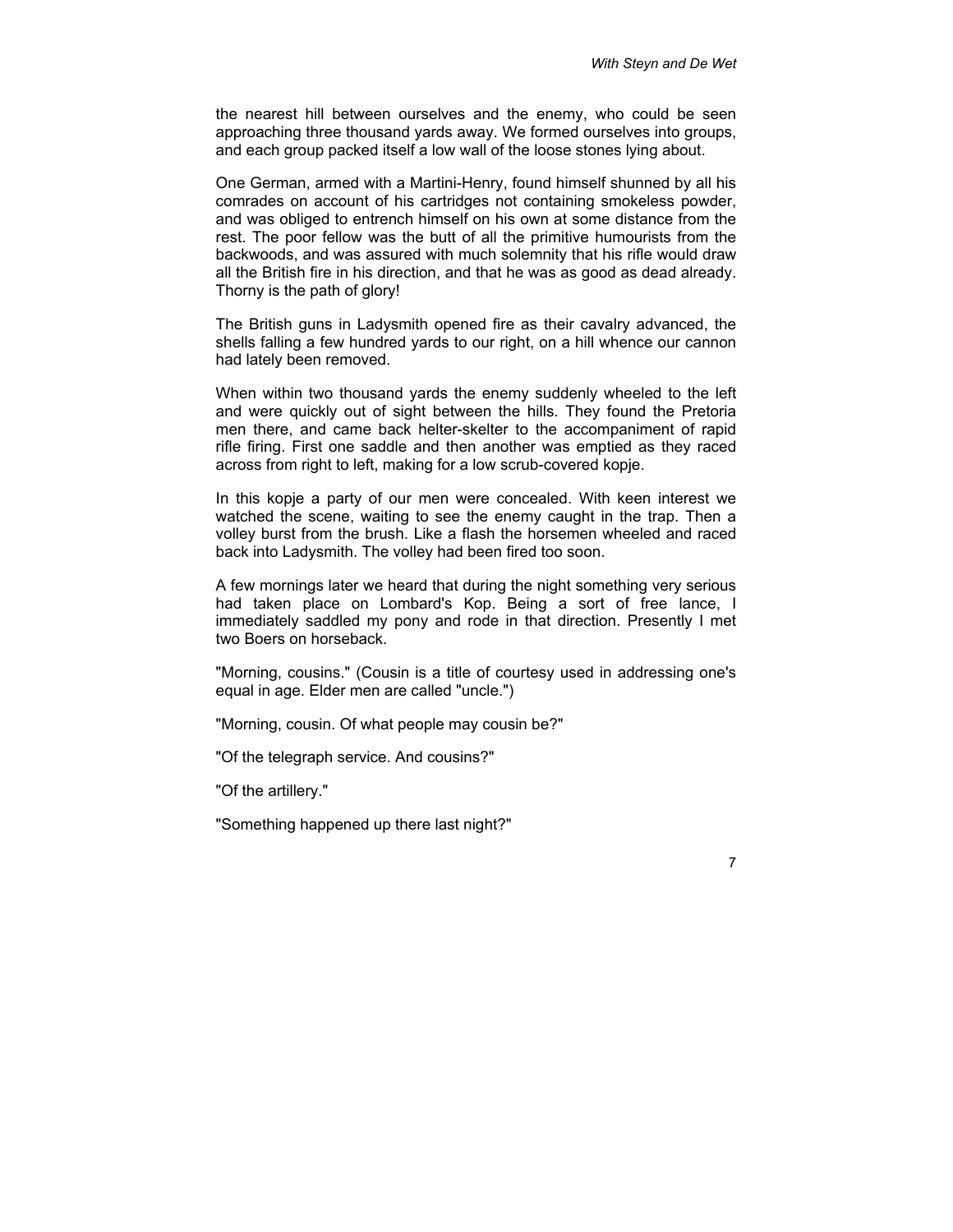"Yes. The English came and blew up our Long Tom!"

"How was that possible?"

"We can think what we like. Why was the burgher guard absent? It is shameful!"

We returned to camp together. The news had now been made public, and formed the one theme of discussion. Much credit was given the enemy for their audacity, but there was a strong suspicion that treachery had been at work. The ensuing court-martial resulted in two officers being suspended from duty only, although there were many trees about.

A few days later I went to see my brother, who was stationed on Pepworth Hill, some six miles to our right. He belonged to the Artillery Cadets, who at the beginning of the war had been distributed amongst the various guns in order to give them practical experience. Of the four that were attached to this gun two had already been wounded. It was glorious to see these lads of fifteen and sixteen daily withstanding the onslaught of the mighty naval guns. The rocks around their howitzer were torn by lyddite, and the ground strewn with shrapnel bullets.

"The British say we are trained German gunners. Quite a compliment to Germany!" said one youngster laughingly.

"And I," said another, inflating his chest, "am a French or Russian expert! Dear me, how we must have surprised them!"

They showed me how they crushed their coffee by beating it on a flat stone. Their staple food was bully beef and hard biscuits.

"If only we had some cigarettes," they said, "how gay we should be! Last week we got some sugar, enough for two days; we are so sick of black, bitter coffee!"

A severe thunderstorm now broke overhead, and as I had to go on duty that night I took leave of my friends. They had no tents, and had to find the best shelter they could under tarpaulins stretched between the rocks.

Riding along, I soon found my raincoat soaked through. The water began to rush along the path, and the loud, incessant pealing of the thunder and the rapidly succeeding and fearfully vivid lightning flashes so terrified my horse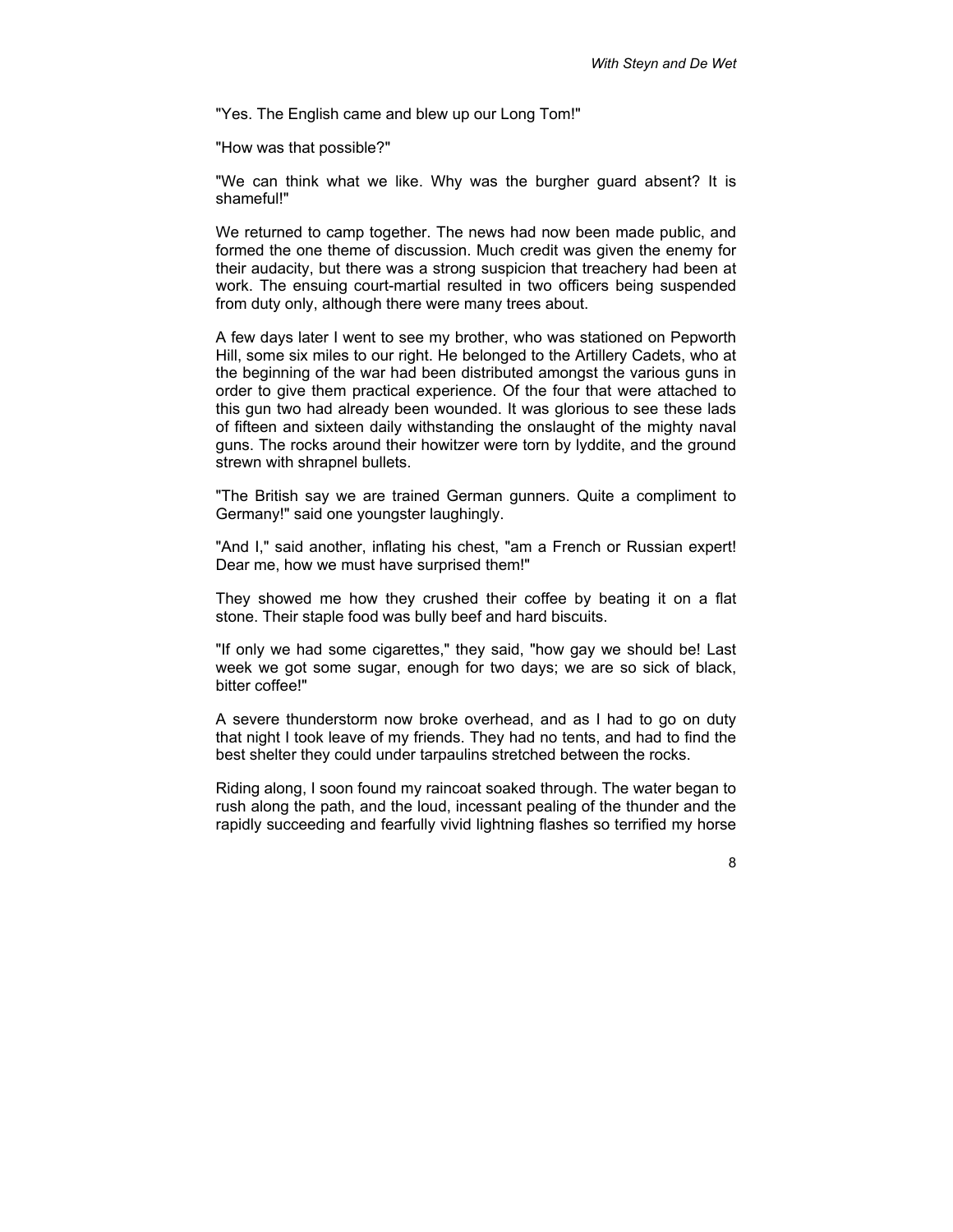that it refused to move a step. Dismounting, I led the animal through the blinding rain for upwards of an hour, when I reached camp, to find the outpost already gone. I took off my streaming garments, and turned into my warm bed. At midnight the flap of the tent was opened, and I was ordered to turn out and stand guard. Our effects were still at Volksrust. Drawing on a soaking wet pair of heavy corduroy breeches in the middle of the night is one of the least delicious experiences possible, as I found to my cost, to say nothing of sitting in them on an antheap for a couple of hours with a chilly rain falling.

In the morning came the news that the enemy had again surprised and blown up one of our guns—none other than the howitzer visited by me the previous evening. Presently the young cadets themselves came riding into camp, bringing with them pieces of guncotton, and showing by the state of their ragged uniforms the hand-to-hand nature of the struggle that had taken place.

One of them said in answer to my inquiries—

"We heard someone climbing the hill in the night, and challenged. It was the British. They shouted 'Rule Britannia!' and rushed up to the top. We fired into them. We were too few. By sheer weight of numbers they forced us aside. One of the artillerymen was dragged by the leg from his sleepingplace. He shook himself free, and bolted. The soldiers formed a square round the gun, charged it with guncotton, shouted 'Stand back!' and the next moment our gun was crashing through the sky. It all happened in a moment. Then the enemy retired, followed by some burghers, who had by this time arrived from the laager at the back of the hill. The Pretoria commando was also waiting for them, and intercepting their retreat, made them pay dearly enough for their exploit."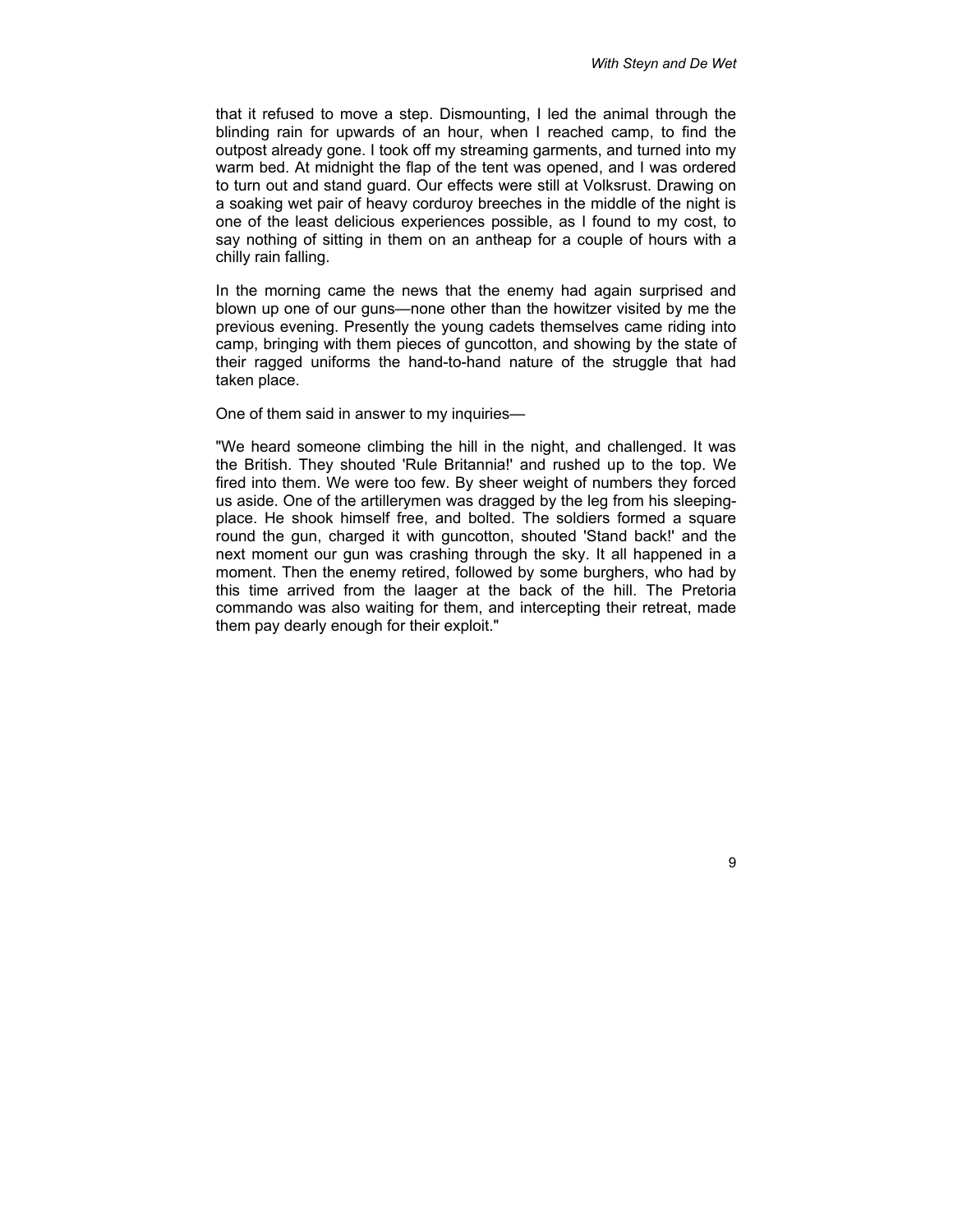#### <span id="page-11-0"></span>**COLENSO**

One day our scouts made a splendid haul, bringing into camp that celebrated, devil-may-care animal, the war-correspondent. His story was that he had wandered out of Ladysmith with a packet of newspapers— "merely to exchange notes and to challenge you for a cricket match!"

Squatted on the ground, crowds of bearded Boers gazing at him with fierce interest, he looked anything but comfortable, and no wonder, for the word *spion* was often uttered. His colour was a pale green, while his teeth chattered audibly. He was subsequently sent to Pretoria, and thence exiled to civilisation, *via* Delagoa Bay.

On the same day we captured three natives bearing British despatches. As these runners were giving considerable trouble, it was decided to execute one and send the other two to spread the news among their friends—black and white.

The grave was already dug, when General Joubert, always against harsh measures, decided to spare the Kaffir's life. The contrast between the bearing of this savage and that of the war-correspondent was most striking.

Sometimes the merits of the different commandoes would be discussed. The palm was generally awarded to the Irish Brigade and the Johannesburg Police, two splendid corps, always ready for anything, and possessing what we others painfully lacked—discipline.

The burghers used to relate with much relish a story of how one day the British shells came so fast that even our artillerymen did not dare leave their shelter to bring up ammunition for the gun; how two of those devils of Irishmen sprang to the task, and showed how death should be faced and danger conquered. Erin for ever!

Buller now began to press his advance on the Tugela, and his searchlight could nightly be seen communicating with the besieged; long official messages in cipher, and now and then a pathetic little message, "All well, Edith sends love," would flash against the clouds, causing us to think of other scenes than those before us.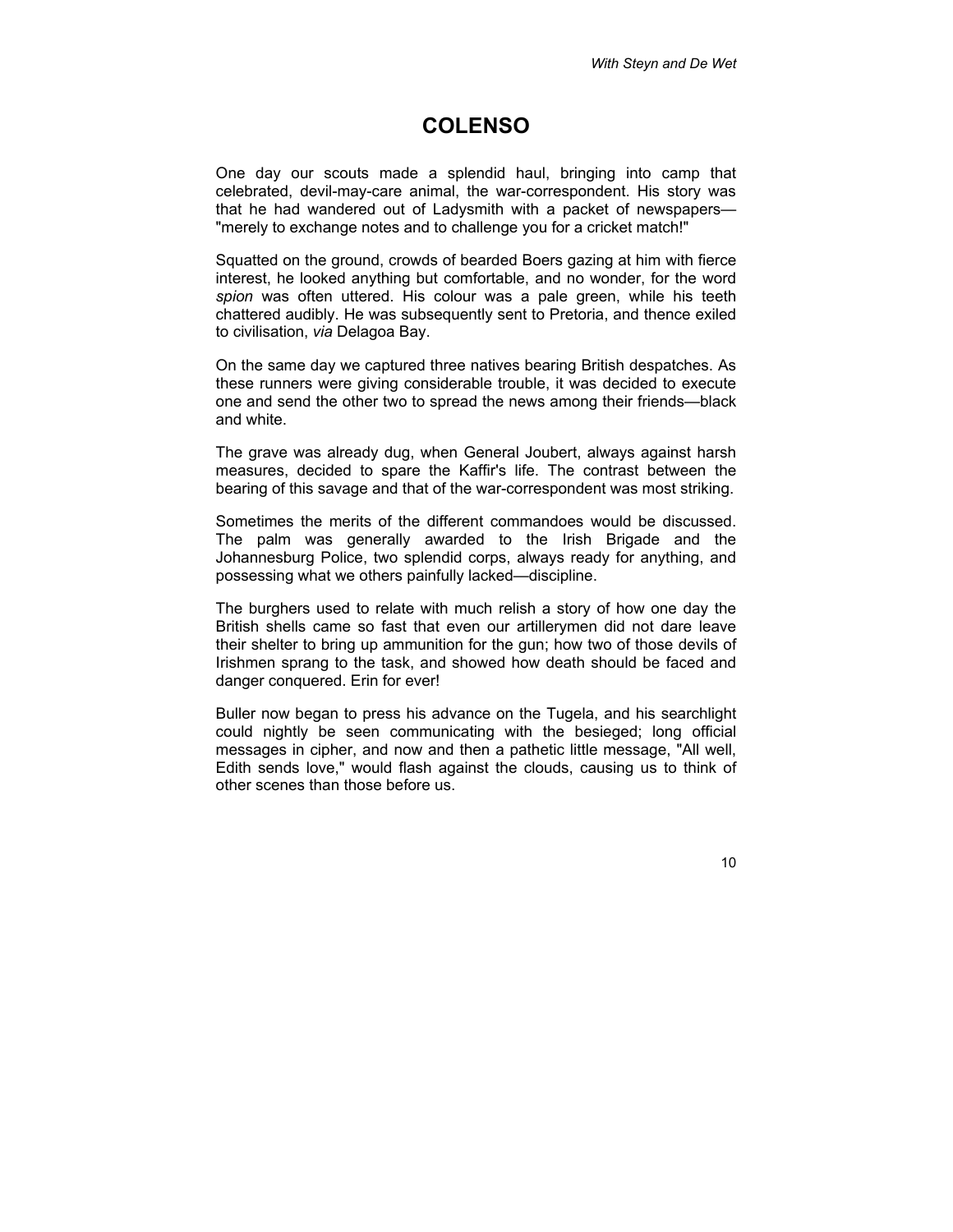On the tenth of December a heavy bombardment was heard from the Tugela. On happening to pass the telegraph office at two o'clock, a colleague called to me—

"Buller has tried to cross the river; he is being driven back. Ten of his guns are in danger, and as soon as the sun sets our men are going over to take them!"

This was news indeed.

"Which is the road to Colenso?"

"Round those hills, then straight on."

"Thanks, good-bye," and off I went, determined to see those guns taken.

About four hours' hard riding, then a tent by the wayside, the red cross floating above. An ambulance wagon has just arrived, bringing a few wounded. I must be close to the battlefield now, but I hear no firing. What can have happened?

Half an hour further. I see the fires of a small camp twinkling in a gully to my left, and make my way thither. It is pitch dark. As I approach the camp I hear voices. It is Dutch they are speaking. Then several dim shapes loom up before me in the darkness.

"Hello! What commando is this?"

"Hello, is that you? By Jove, so it is! I thought I knew the voice," and dashing Chris Botha shakes my hand.

"It is you, commandant! Where are those ten guns?"

"Oh, that's what you're after. Sorry, but we took them early in the afternoon. Never mind, come along into camp. You'll see enough in the morning."

In the camp they had six Connaught Rangers—a captain, lieutenant, and four men, about four of the lot wounded. They alone of all their regiment had managed to reach the bank of the Tugela—Bridle Drift, about two hundred yards from the trenches of the Swaziland commando. Finding no shelter in the river bank, exhausted, wounded almost to a man, they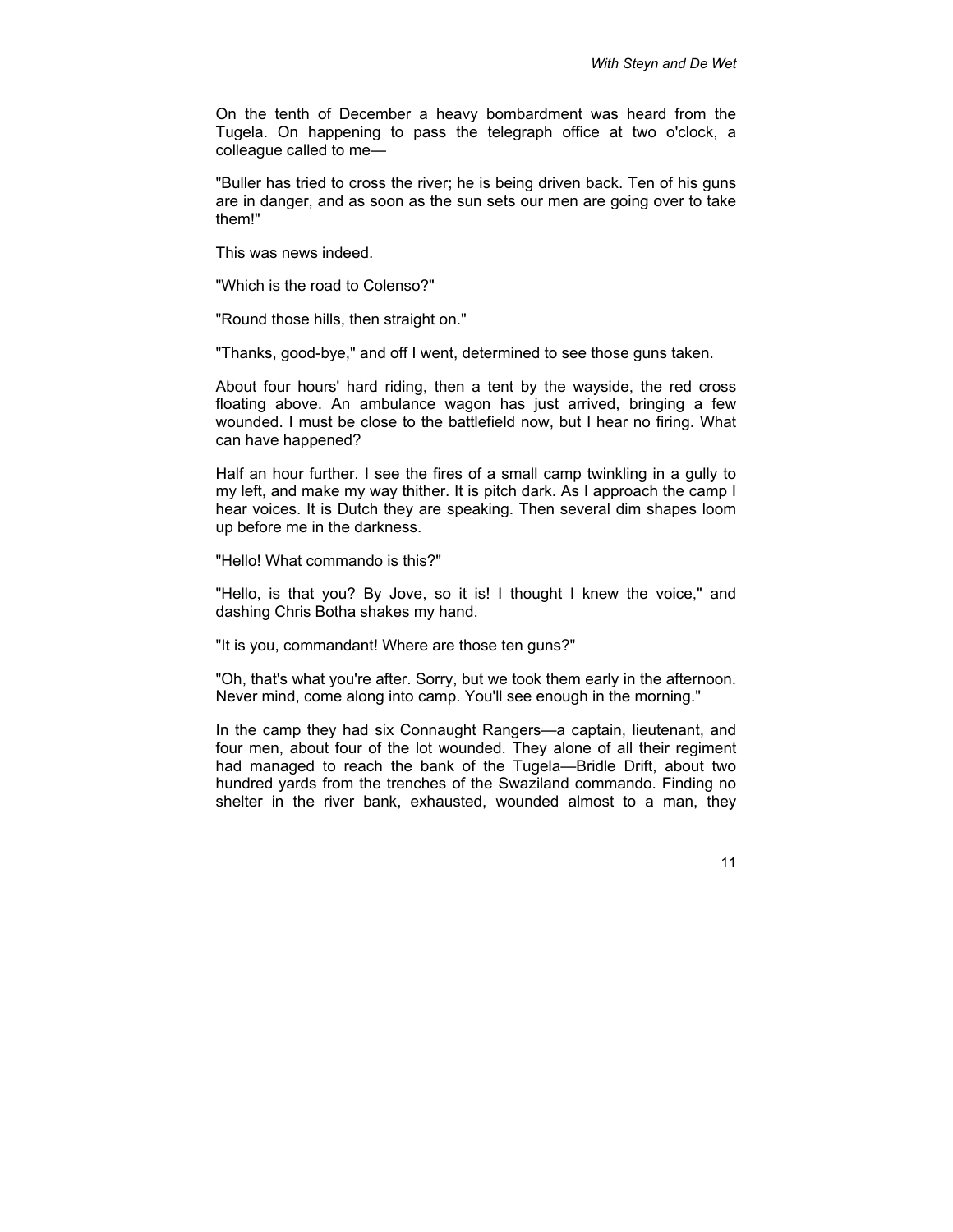ceased firing, whereupon our men left them in peace until the end of the fight, when they were brought over and complimented upon their pluck.

"I'm tired out after to-day's work," Botha said, "but there's no help for it. I must sleep in the trenches again to-night. Walk down with me, your friends down there will be glad to see you."

After an hour's walk—it seemed more like a week—we reached the trenches, where the young heroes of the Swaziland commando made me welcome. I asked them about the day's fighting, but they said—

"Too tired to talk to-night, old man. Turn in; to-morrow will do."

We turned in, and slumbered undisturbed by any thought of the blood shed that day.

Early the next morning we waded through the river, wearing only a hat and shirt, and carrying our topboots over the shoulder. Dozens of Boers were splashing about in the water, enjoying themselves like so many schoolboys. Lying strewn about on the other side were scores of dead bodies; by the side of each fallen soldier lay a little pile of empty cartridge cases, showing how long he had battled before meeting his doom. Some lay with faces serenely upturned to the smiling sky, others doubled up in the agony of a mortal wound, with gnashing teeth fixed in a horrid grin, foam-flecked lips, and widely staring eyes.

Horrible, in truth, but most awful of all was the soul-sickening stench of human blood that infected the air. We soon turned back, unable to bear it any longer.

"Did your commando lose many men?" I asked my companion.

"Only two, strange to say. Wonderful; can't explain it."

"How did you feel during the fight?"

"When we saw the vast number of soldiers steadily approaching, and heard the thunderous explosion of hundreds of shells, we knew we were in for a hot time. Our small commando could never have retreated over the four miles of open country behind us. There was only one thing to be done fight. And we fought—fought till our gun-barrels burnt our hands and our throats were parched with thirst—the excitement of it all!"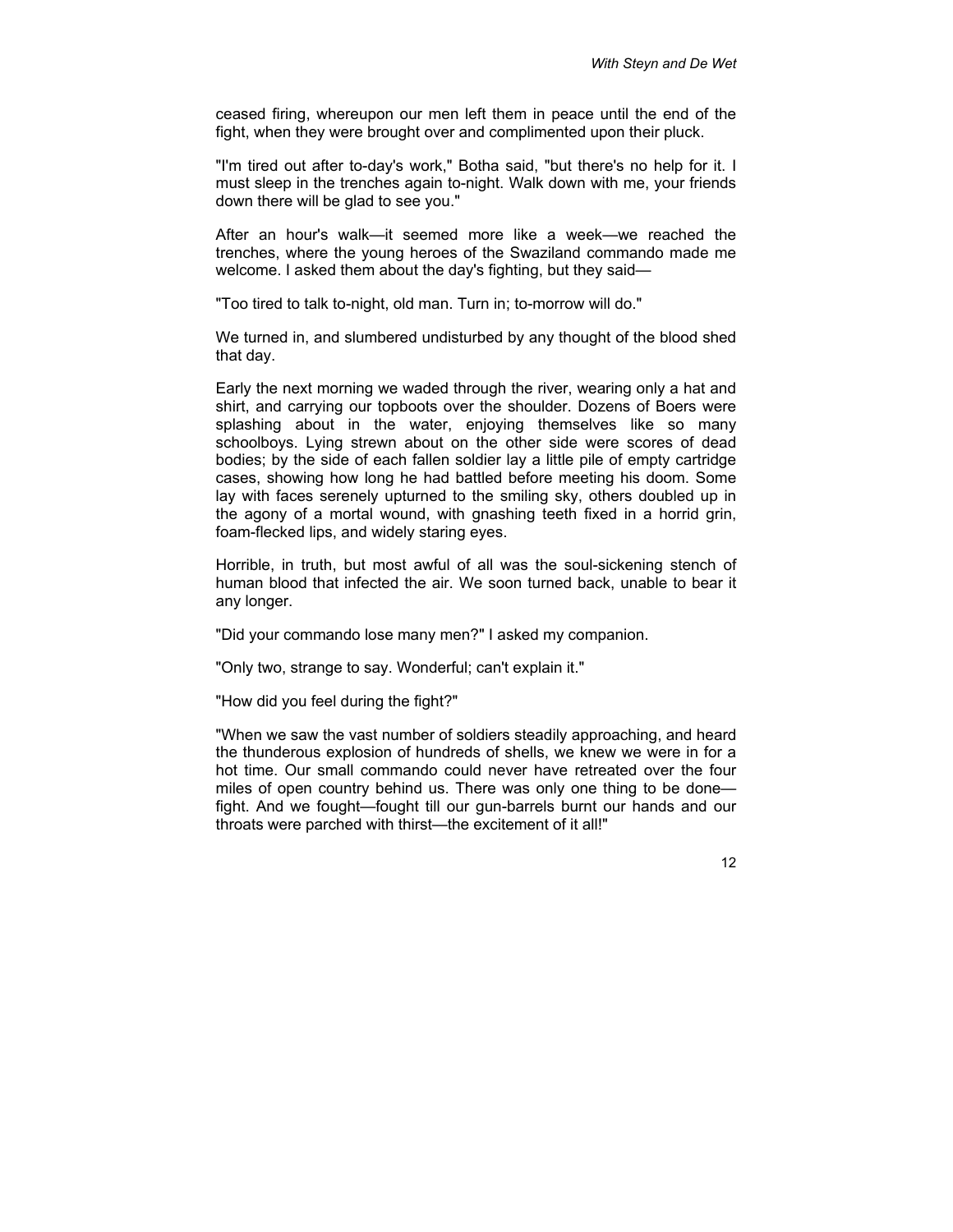"Could you see when your bullet went home?"

"You noticed that soldier lying behind the antheap, a hole in his forehead? That man worried us a good deal. *He* could shoot, the beggar! Well, two of us fixed our rifles on the spot and waited till he raised his head; then we fired. You know the result."

Boys talking, mere boys, who should have been thinking of flowers, music, and love, instead of thus taking a grim delight in the stern lessons of war.

Saying au revoir to my friends, I now rode over to the telegraph office a few miles lower down. The operators were transmitting piles of messages to and from anxious relatives, and were not sorry to see someone who could lend them a hand. The chief of the department happened to be there at the time. He immediately placed me in harness. I wired to my field-cornet at Ladysmith saying I was unavoidably detained, as the phrase goes, and the next few weeks passed quietly by, long hours and hard work, it is true, but on the other hand pleasant companions and a splendid river, with boating and swimming galore.

One morning a score of Theron's scouts passed by, their famous captain at their head. One of them—an old friend—reined in long enough to tell me they were off to lie in wait for a small British patrol, which, a native had told them, daily passed a certain spot suitable for an ambuscade.

In the afternoon the same band returned, several on foot, and carrying someone in a blanket. What was my surprise to find that this was no other than poor Harry C——!

The native had misled them, and the surprise had been the other way about. My friend had received a bullet through the stomach, a wound which appeared necessarily fatal. He was laid down in a tent. Theron bent over him, his eyes filling with compassionate tears. "How now, Harry?"

"Awful pain, captain."

To break the news gently we wired home that he was only slightly wounded. This turned out to have been wiser than we knew, for, to our joy, Harry lingered on, rallied, and finally recovered, a triumph of medical skill.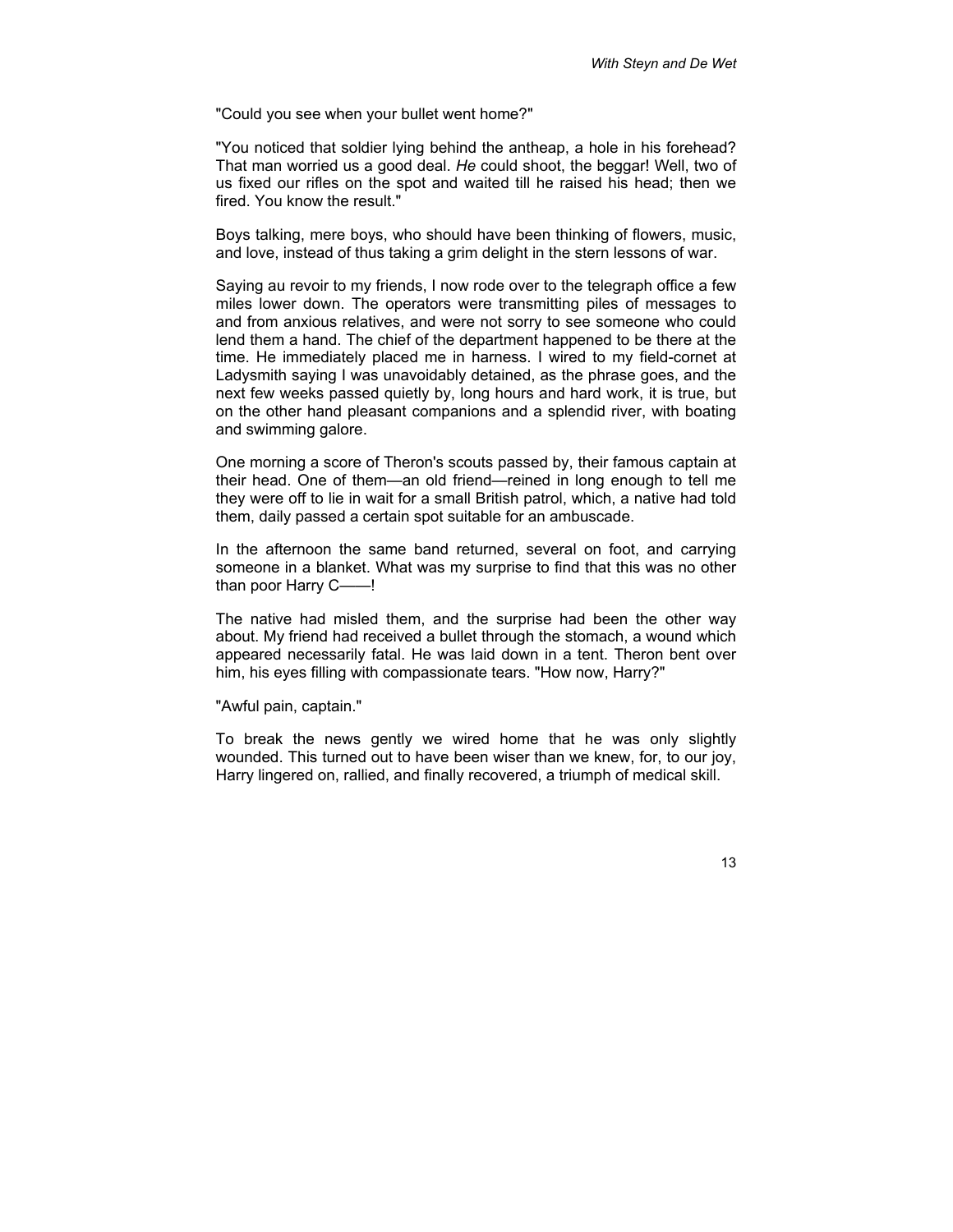#### <span id="page-15-0"></span>**PLATRAND**

In Natal itself the situation was satisfactory, but the course of events elsewhere made the speedy capture of Ladysmith imperative. It was accordingly decided to make an attack on Platrand, or Wagon Hill, as the British call it. If we could gain this hill the town would be at our mercy.

The plan of attack was simple in the extreme. The Freestaters would climb one side, the Transvaalers the other, and Louis Botha himself ride over from Colenso with a reserve of three hundred men.

Our chief determined to view this fight, and agreed to take me along. It had been arranged that the attack should take place on the 6th of January. In the afternoon of the 5th we took the road to Ladysmith, travelling in a light mule-wagon, our horses tied alongside.

Near Nelthorpe a small commando passed us. Knowing very well what errand they were bound upon, we yet thought fit to ask them where they were off to. "Oh, nowhere particular," was the answer. "Out for exercise, that's all." This discretion was most commendable, for in our mixed forces spying must have been easy and frequent.

We pitched tent for the night, and at three the next morning saddled our horses and followed the spoor of the commando. Presently, encountering a Kaffir holding half a dozen horses, we asked him where the owners were. He pointed to a hill near by, where we found the gallant Villebois, the kindly Oberst von Braun, and ill-fated von Brusewitz. Little did we think at the time that the latter would meet his death a few weeks later on Spion Kop and the former shortly fall at Boshof!

It was growing light, and we could see, lying on our right, the neutral camp; further away, on Bulwana, our biggest gun, where we knew General Joubert was standing, his wife by his side.

Straight before us lay the key to Ladysmith—Platrand, whence now and again came the sharp rat-tat of the Metford, followed by the Mauser's significant cough.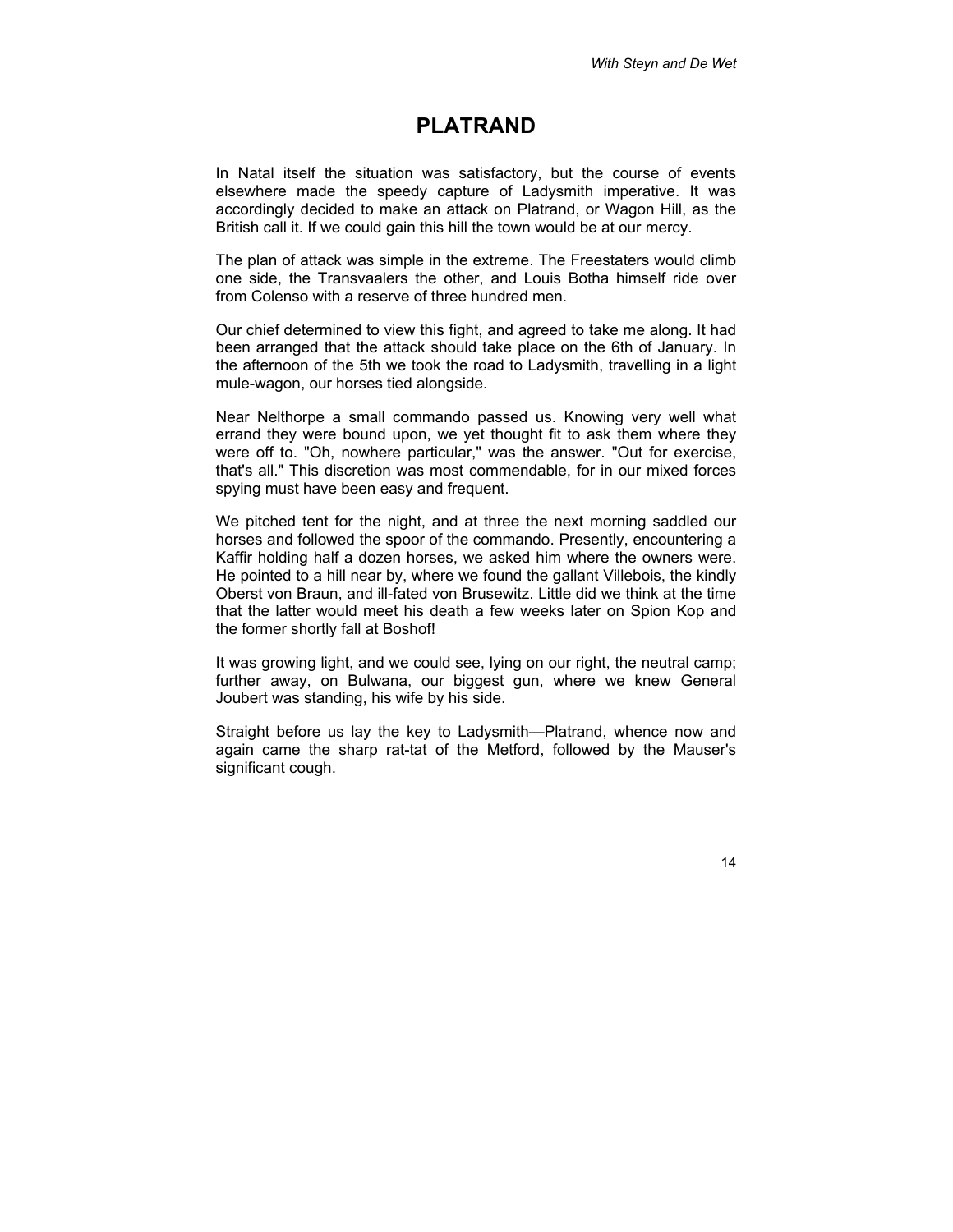Through our glasses we espied six helmeted men slowly retreating up the mountain, pausing at every dozen yards to fire a volley at some invisible enemy. Three of them reached the top. The sentries were being driven in.

General Botha now arrived with the reserve force. All dismounted.

"Put your horses out of sight," were his first words to his men, "they will draw the enemy's fire."

Scarcely had he spoken when a shrapnel shell burst overhead, and three horses were lying on their backs, snorting and kicking. Then came another and another. Both went wide. The animals were quickly led behind the hill, and the three wounded put out of their pain.

Taking the best shelter possible, we gazed upon the drama being unfolded before us.

The attack was now in full swing. The grating British volleys, the ceaseless mill of independent firing, the sharp flash of the British guns, the fierce whirr of our French shells, the deep boom of Long Tom resounding through the valleys. Who can describe it all?

Yet hardly a single combatant could be discerned. Attacked and attackers alike were invisible. One soldier only stood in plain view on the crest of the hill, signalling with a flag. Our men reached the crest, and the soldier disappeared. Whether in response to his signals or not, reinforcements presently reached the hill.

In long, thin lines of yellow they ran across the plateau to the crest, hoping to drive the Boers back the way they had come. As it approached the line grew thinner and thinner, until there was nothing of it left. And so on, for hour after hour, the yellow lines of gallant men flung themselves into the open, only to fall beneath the raging fire poured upon them from the sternly held mountain crest.

Down the hill our wounded dribbled, thirsty men, pale men, men covered with blood and weeping with rage. How grim must be the fire they have just passed through! One man is brought down lying across a horse. His face hangs in strips, shattered by a dum-dum bullet. Thank goodness, some of ours are using buckshot to-day!

A Boer mounts on a wagon.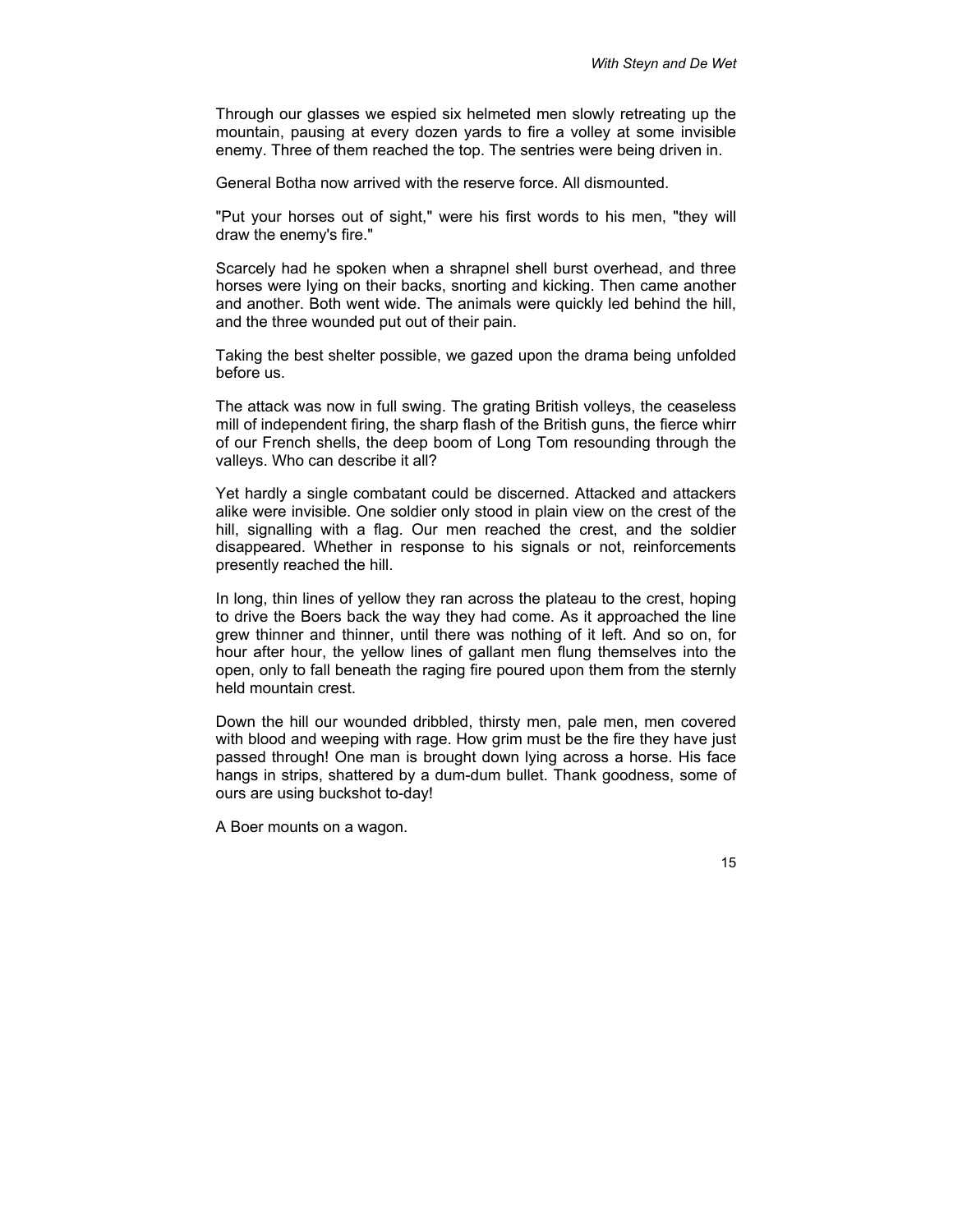"Who will take in ammunition?"

No response.

I turn to my chief. "Do you advise me to try?"

"I cannot; you must decide for yourself."

Throwing a sack of cartridges over my horse's back, I set off. No sooner in the open, than whizz, whizz, went the bullets past my ear. The pony stopped, confused. I struck the spurs into his flanks, and on we flew, the rapid motion, the novelty of the affair, and the continual whistle of the bullets producing in me a peculiar feeling of exaltation.

Then the sack tumbled off. I sprang down, hooked the bridle to a tree, rushed back for the bag, and started forward again. The firing now became so severe that I raced for a clump of trees, hoping to find temporary shelter there. Some of our men were here, lying behind the slender tree-trunks and taking a shot at the enemy now and then.

"Absolutely impossible to live in the open," they said. "Better wait awhile and see how things go."

I laid myself down under the trees and listened to the bullets as they sang through the branches.

The very heavens vibrated as the roar of artillery grew ever fiercer, and the loud echoes rolled along from hill to hill and died away in an awful whisper that shook the grass-tops like an autumn wind.

What were those lines of Bret Harte's about the humming of the battle bees?... I could not remember.

My eyelids grew heavy and presently I was fast asleep.

"Wake up! They're coming round to cut us off. We must clear!" And away went my friend.

Knowing their horses would soon out-distance my heavily laden pony, and trusting to get away unobserved, I took his bridle and led him away. For about twenty yards all went well. Then suddenly there broke loose over us the thickest storm of lead I ever wish to experience. Whether it was a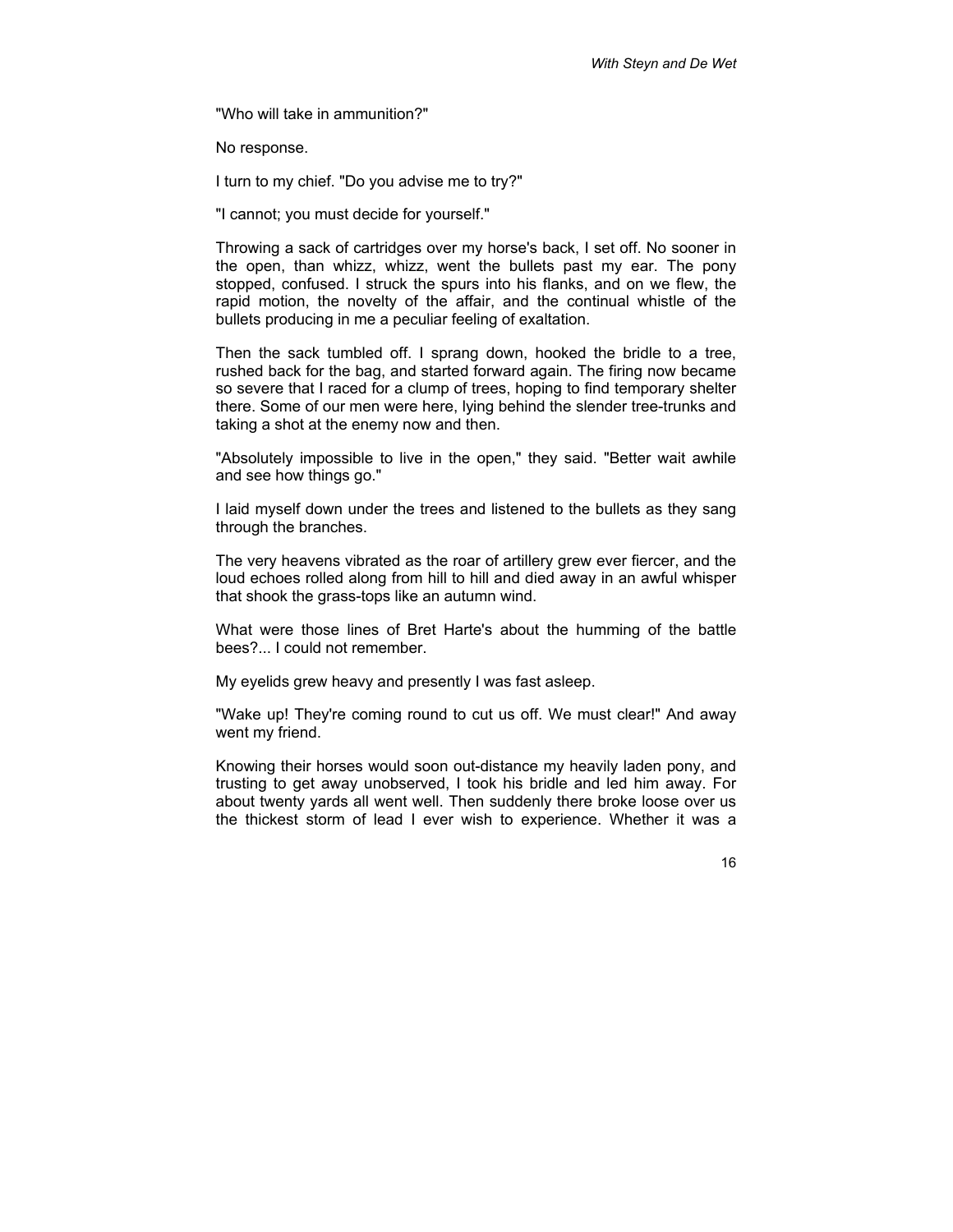Maxim or not I could not say, but it seemed to me as if the whole British army was bent on my destruction. Like raindrops on a dusty road the bullets struck around me. The pony snorted, shivered, and sometimes stood stock still. I jerked the bridle savagely and struggled on, without the slightest hope of escaping, and thinking what a cruel shame it was that I should be shot at like a deer. Finally the shelter of a dry watercourse was reached. Following this for some distance, I encountered another party of our men, to whom I handed my charge, too shaken to repeat the experiment. The firing now slackened off, and I returned to my chief, full of mortification over my failure.

It was evident the hill would not be taken that afternoon, so we returned to our tent, intending to come back the next morning. Late that evening, however, Colonel Villebois passed and told us our forces had been withdrawn, General Botha being ordered to Colenso, where Buller had made a feint attack to help Ladysmith.

Our struggle was therefore a failure, but it had not been made in vain, since it proved once again that we also could storm a fortified hill, and fight a losing fight—the hardest fight of all.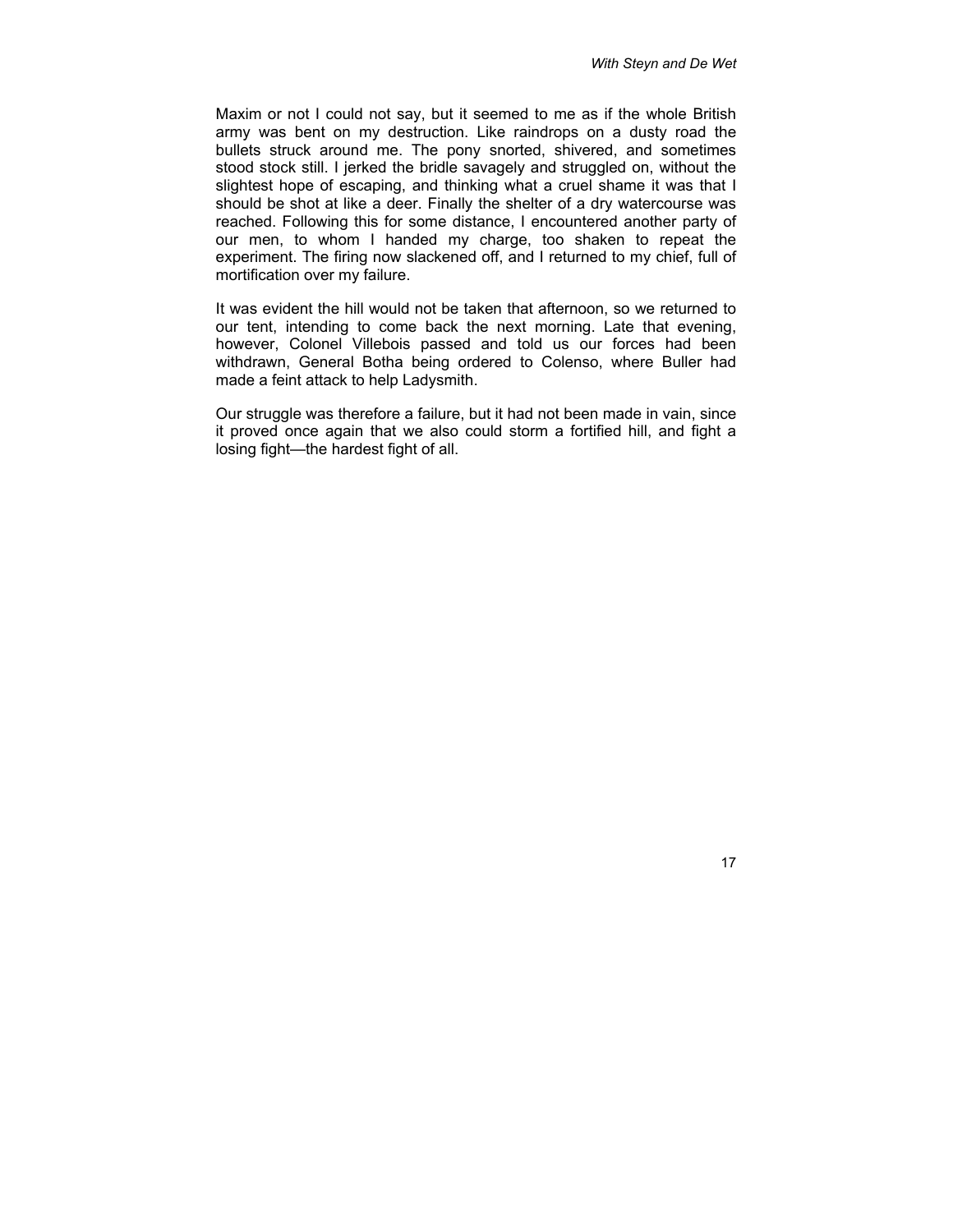#### <span id="page-19-0"></span>**SPION KOP**

Something peculiar began to be observed about the British camp at Chieveley. The naval guns still flashed by day, the searchlight still signalled to Ladysmith of nights, the tents still glistened in the sun, but the soldiers, where were they?

Marching somewhere up the river. Buller meant to try his luck once more. More than one of our present leaders had in former days fought by Buller's side against the Zulus. They knew him tenacious, able; no mere theorist. It was here in Natal, under their eyes, that he had gained his Victoria Crossthe same priceless bit of bronze that young Roberts had just died to win; and they felt that to ward off his second blow would ask all our energy and cost many useful lives.

The commandoes on our side of the river were extended to keep pace with the enemy's movements on the other. The distance between the different laagers lengthened considerably, and a speedy and certain method of communication soon became a necessity. To obtain this use was made of the vibrator, an instrument so sensitive that the most faulty line will carry sufficient electricity to work it. Having received orders to accompany the construction party, I said good-bye to my comfortable quarters, and found myself in the veld once again.

While the two wagons loaded with wire, etc., went on by road we struck across country, myself on horseback, a vibrator strapped to the saddle, the others on foot. Half a dozen Kaffirs accompanied us, carrying rolls of "cable," wire about the thickness of the lead in a pencil and covered with gutta percha. A wooden "saddle" holding one roll of wire was strapped on the back of one of the natives, one end of the wire joined up to the instrument in the office; the native marched forward, the wire unrolling as he went, and the other boys placing stones upon it here and there in order to prevent its being dragged about by cattle. In this manner we went forward, establishing an office at every laager on the way, with the result that every commando was always fully informed as to the situation of all the others, and the enemy's every movement immediately known to the entire forces, enabling reinforcements to be sent anywhere at any time.

This system was an easy one to learn, and it has been said that some of our generals became so fond of it that the slightest movement of the enemy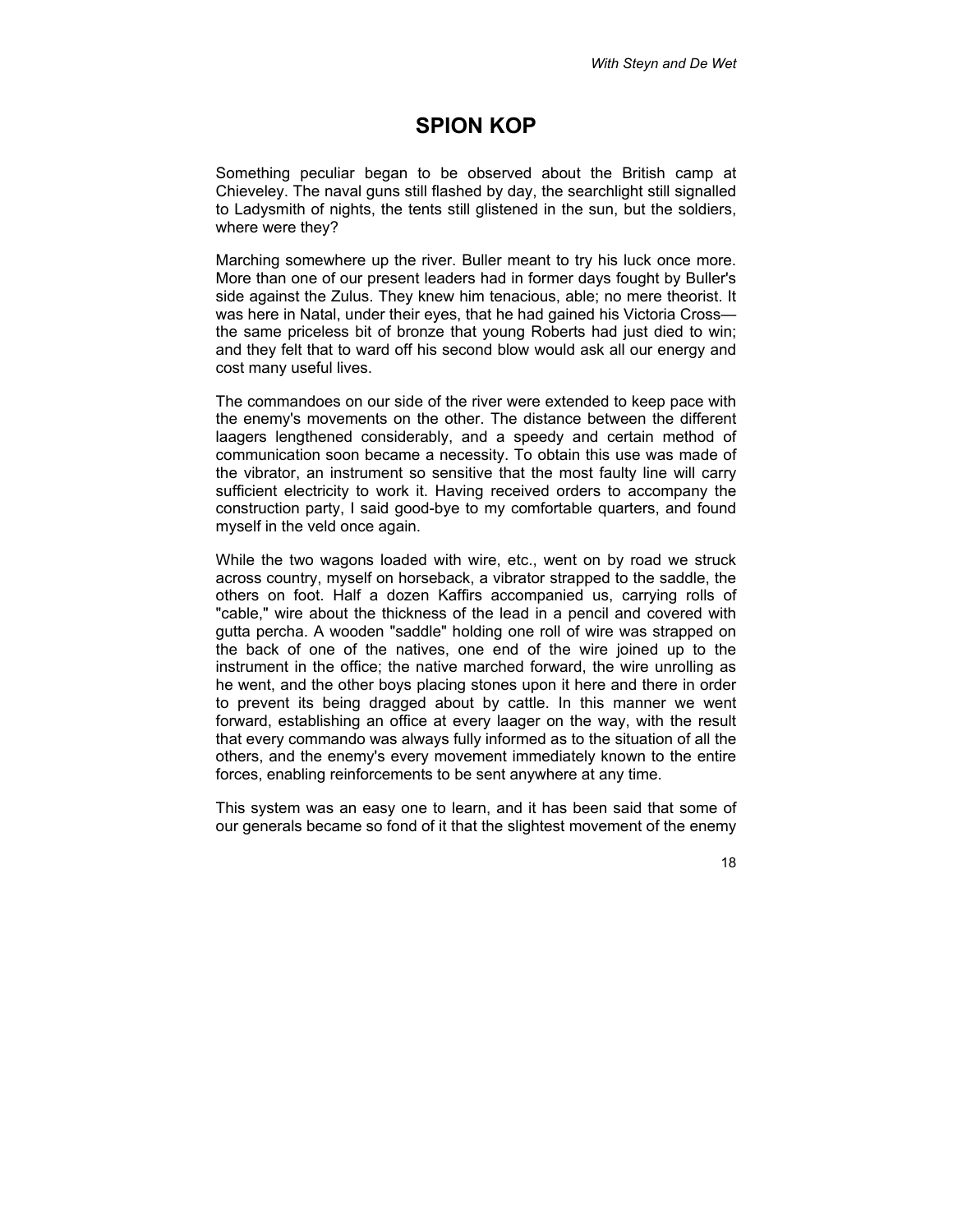was the signal for a request for reinforcements. This is, no doubt, a frivolous exaggeration.

The first day of laying the cable we had gone about fifteen miles, when communication with the office suddenly ceased. Telling the others to go on, I turned back and carefully tested the line, eventually finding the fault at sundown. Reporting my whereabouts to the office, I was ordered to follow the working party as rapidly as possible, the chief adding that it was especially desired to have communication the same night with the Standerton laager, where the others would have arrived by this time. I therefore pushed on, following the wire. It was pretty dark when I reached the foot of a mountain. Right across the cable led me—rather a difficult matter tracing it in the dark—but at last an open plain on the other side was reached; a few miles further I found one of our men stretched out in the grass by the side of the cable.

"Where's the Standerton laager?"

"This is where it was. Shifted yesterday; don't know where to. Others gone to find out. Got a blanket?"

I had not. We had no idea where the wagons were. We lay down to shiver, not to sleep, for the intense cold made the latter impossible and the former obligatory. In the middle of the night we moved round to the other side of the antheap, thinking it *must* be warmer there. But it wasn't.

At sunrise the others returned, saying that the Standerton laager had moved much higher up, and that the Johannesburg laager was the next on the list. They accordingly marched in that direction, laying the cable as they went, past precipices and over mountain gorges. I followed on, testing and repairing, very tedious work in the burning sun. Fortunately I was able to buy a little fresh milk from a native, which refreshed me immensely. The wagons were still missing, so we had very little food.

At midnight the cable led me up a high hill, so steep that the pony almost fell over backwards as I led him up the face of it. Right on the top lived an old native, who, hearing the barking of his dogs, rushed out armed with an assegai, ready to defend his eyrie against all comers. I persuaded him to take me straight to the Johannesburg laager, where a good night's rest made all right again.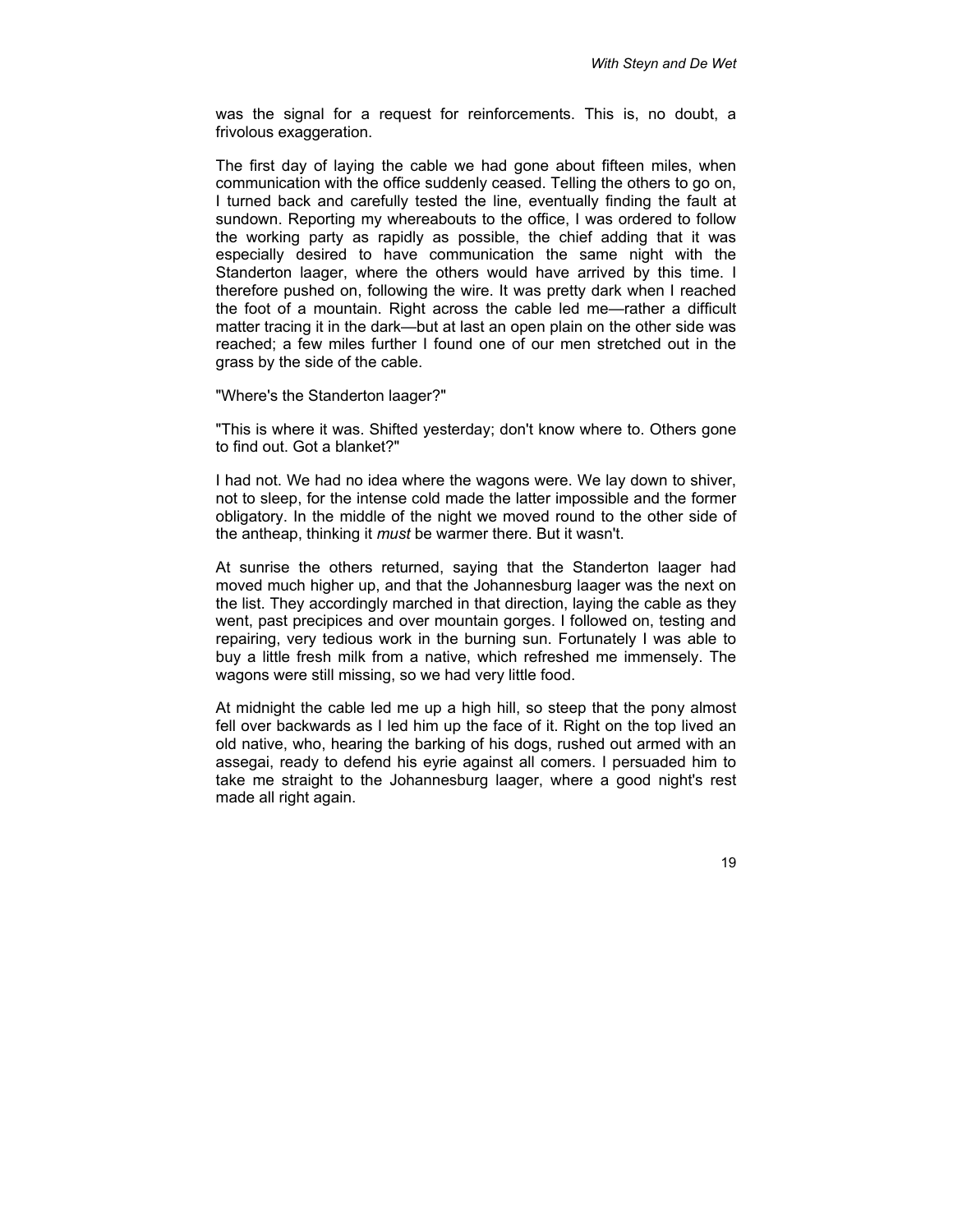The next morning communication was established with headquarters, and I had the pleasure of eating a decent breakfast with Ben Viljoen, then commandant, now general, whose acquaintance I had made during the Swaziland expedition.

A fiery politician and a reckless writer, his pet aversions were Hollanders and Englishmen, and it was hard to say which he detested the most. Brave and straightforward, he was most popular amongst his men, but the official, non-fighting, salary-pocketing element bore him no love. General in charge of these positions was kind-hearted, energetic Tobias Smuts, of Ermelo.

During the night Louis Botha arrived here, accompanied only by his aide and his secretary. He, Smuts, their staffs, all slept in one small tent on the hard ground, and with hardly room enough to turn round in. Truly our chiefs were anything but carpet knights!

For a couple of days my office was under a wagon, then my tent arrived, and soon everything was in full swing. One afternoon I was honoured by a visit from a Hollander Jew and Transvaal journalist, whose articles had more power to sting the Uitlanders than almost anything one could mention on the spur of the moment.

We drank tea together and discussed the probability of our camp being bombarded, standing, as it did, in full view of the hill whereon the British cannon had been dragged a few days before. He had just raised the cup to his lips when a well-known sound was heard—the shriek of an approaching shell. Nearer and louder it came, till finally—bang!—the shell burst not a hundred yards away. A young lineman, who had been listening with all his soul and ever wider stretching eyes, now gave an unearthly yell and almost sprang through the top of the tent, knocking over the unhappy journalist and sending the hot tea streaming down his neck. The youth's exit was somewhat unceremonious.

The office was hastily removed to the high bank of the adjacent stream. Whilst this operation was going on the instrument buzzed out a message ordering me to leave immediately for the Spion Kop office. I at once said au revoir, handing over to my assistant the charge of the office, river bank and all, as well as the task of dodging the shells, which continued to fall around.

Riding along the steep bank for about two hundred yards, I found a footpath leading down one side and up the other. No sooner had I started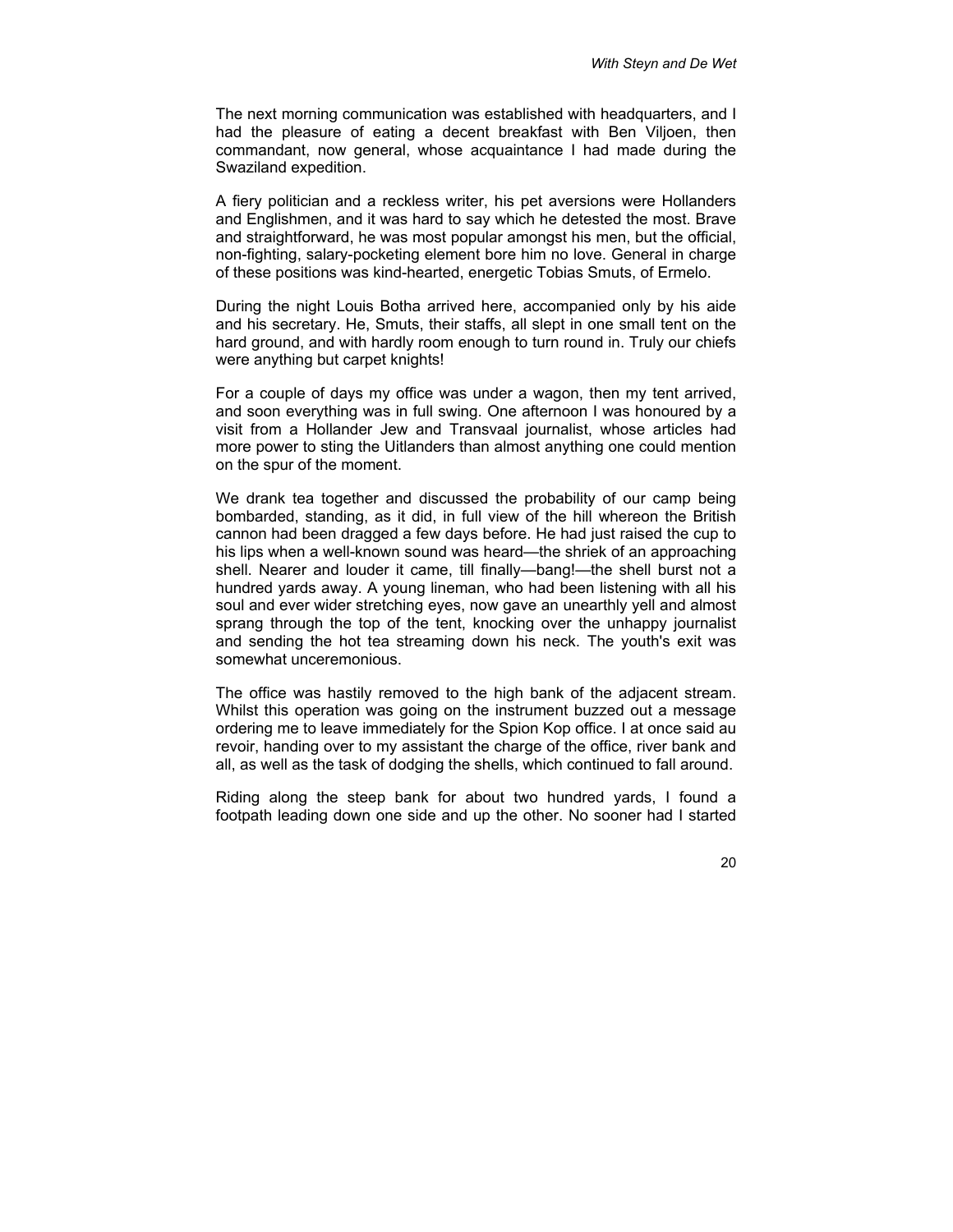down this than I heard a loud explosion. It did not sound quite so near, but on gaining the opposite bank I saw floating over the spot just quitted by me a small cloud of smoke, showing that a shell had been fired at me with marvellous accuracy. Then a couple burst near the general's tent, and the laager was immediately shifted behind the hill.

I reached Spion Kop, took charge of the office, and was kept so busy that for a week there was no time to have a decent wash.

The hill next ours was daily bombarded with the utmost enthusiasm, shells falling there at the rate of fully sixty a minute, while we escaped with only an occasional bomb. Looking down upon the plain before us, we could see the British regiments drilling on the bank of the river, about two thousand yards away, probably to draw our fire, but in vain was the net spread.

The ground of operations was somewhat extensive. For some days the enemy's infantry had been harassing our right wing, attacking every day, and drawing a little nearer every night. Louis Botha was almost continually present at this point, only coming into camp now and then for a few hours' sleep.

One evening his secretary said to me, with genuine emotion, "It has all been in vain! Our men are worn out. They can do no more!"

He was a Hollander, and also a gentleman; that is to say, he was not one of those Hollanders who lived on the fat of the land, and then turned against us in our adversity; rather was he of the rarer stamp of Coster, who glorified his mother country by nobly dying for that of his adoption.

"Cheer up!" I replied. "There are other hills."

"To-morrow will tell," he said, as he bade me good-night.

And the morrow did. In the grey dawn two hatless and bootless young men came stumbling down into the laager.

"The British have taken the hill!"

Startled, we gazed at Spion Kop's top—only five hundred yards away, but invisible, covered by the thick mist as with a veil. The enemy were there, we knew it; they could not see us as yet, but the mist would soon clear away, and then....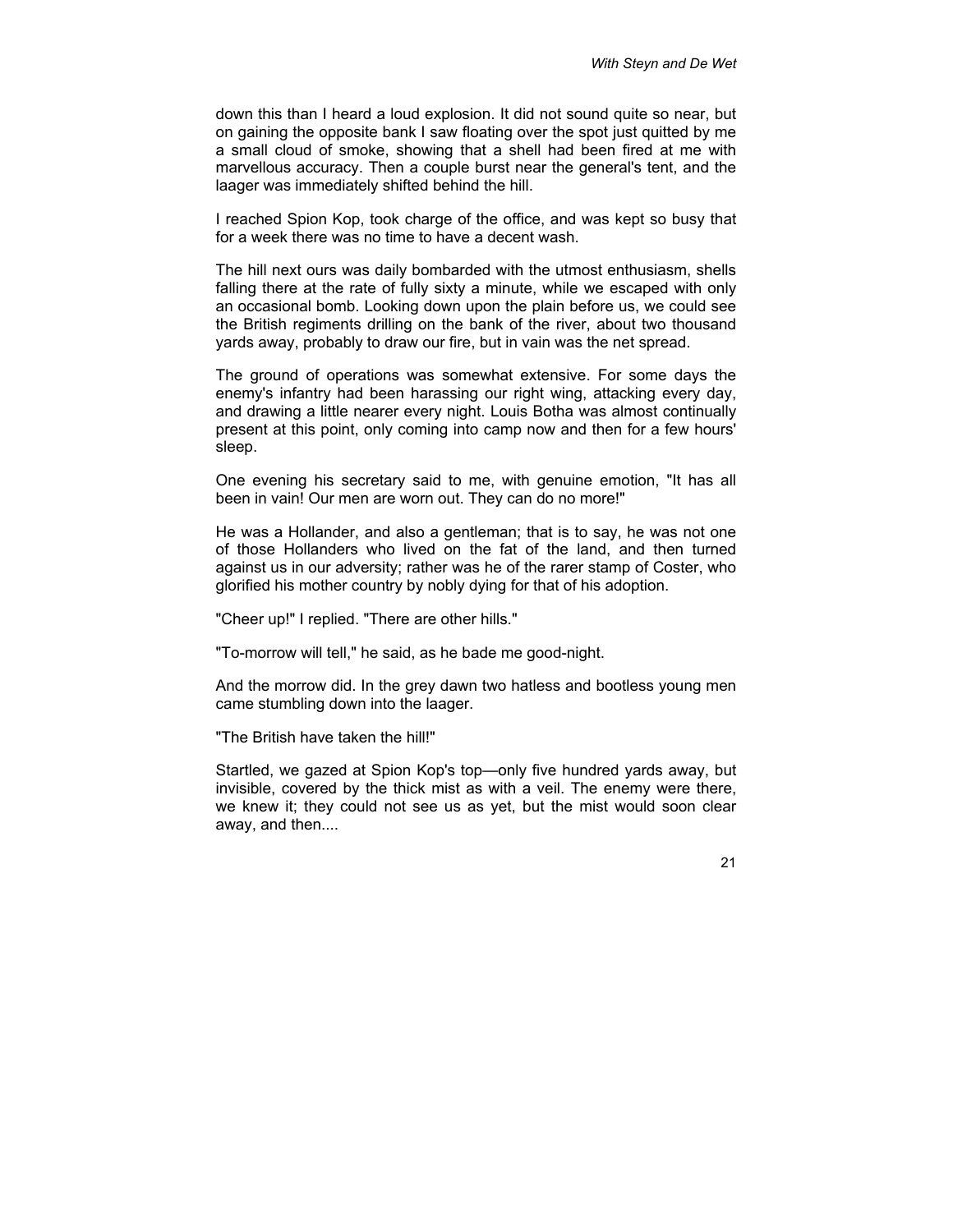Our guns were rapidly trained on the spot, our men placed in position, and we waited.

I ran into the tent to telegraph the news to Colenso. No reply to my hasty call. The wire is cut!

"Go at once," said the chief, "and repair the line."

As I rode off the mist cleared, and a few minutes later the fight had begun. The cable ran about a thousand yards behind our firing line, and as I went along, my eyes fixed on the wire, the noise of the battle sounded in my ears like the roar of a prairie fire. Jagged pieces of shell came whizzing past, shrieking like vampires in their hunt for human flesh.

Searching carefully for the fault, my progress was slow, and it was afternoon when the Johannesburg laager was reached. Here I found a despatch-rider, who said that reinforcements had arrived at Spion Kop early in the morning, that our men had immediately climbed the hill, and that, the issue being very, uncertain, we might have to retreat during the night.

The line was still interrupted, although I had repaired several faults. I accordingly rode back to Spion Kop early the next morning. When I entered the laager it was to find that all the wagons had already retreated, and the tents standing deserted. Not quite deserted, for in one of them half a dozen bodies were lying. The enemy had unexpectedly retired during the night, and the entire commando was now on the hill, gazing at the plentiful harvest reaped by our Nordenfeldts. Thither I also went.

British ambulance men were busy collecting corpses. It was a mournful sight; it seemed to me as if war really meant nothing else than butchering men like sheep, quietly, methodically, and without any pomp or circumstance.

"A sad sight!" I remarked to the British chaplain.

"They only did their duty," was his unfeeling reply. Duty! Is it any man's duty to kill and be killed without knowing why? For what did these poor Lancashire lads know or care about the merits of the war?

"What do you think the confounded English have had the cheek to do?" asked a friend. "You know they always keep our wounded as prisoners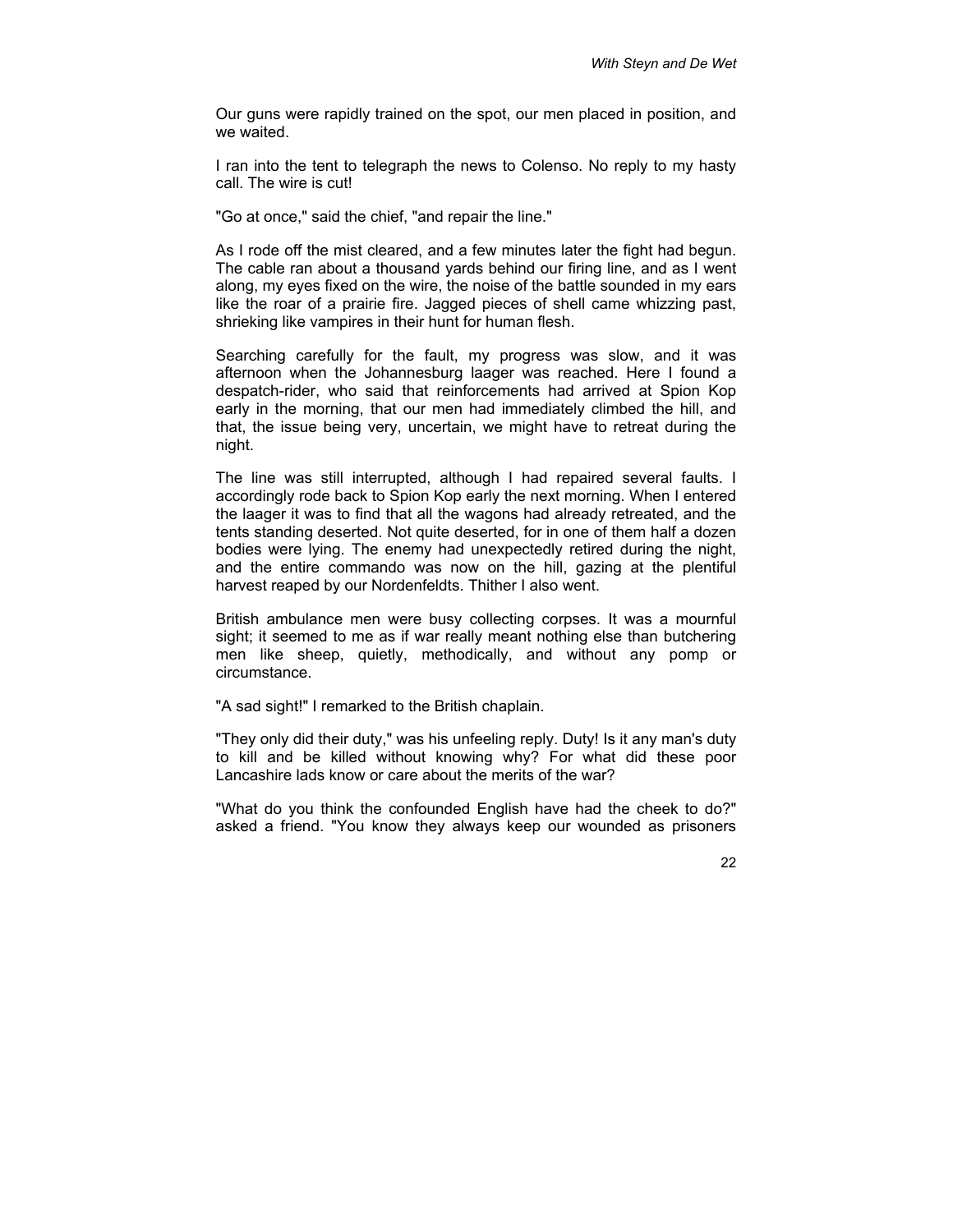when they get the chance. Well, this morning their ambulance came here and coolly carted away all their wounded! Louis Botha says they might have asked permission first. I should have turned a Maxim on them!"

We went down to the laager, found the line in order, and wired the news of the victory to Pretoria. I had not been able to get into communication the day before because the chief had taken a hand in the fighting instead of attending to the instrument.

Believing that Warren would make another attempt, this time more to our right, we shifted the office a few miles in that direction and pitched our tent next to a farmhouse, which was being utilised as a hospital.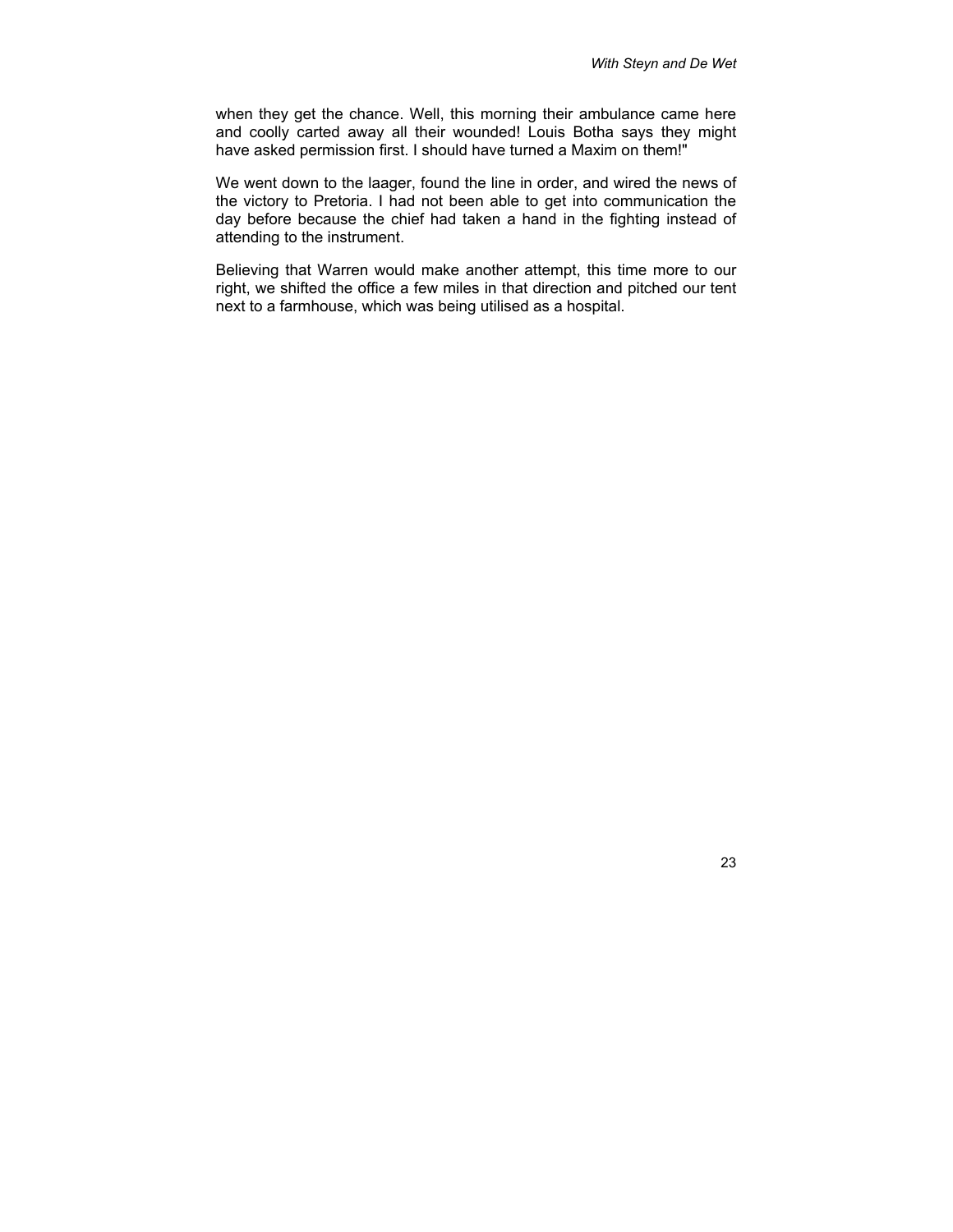#### <span id="page-25-0"></span>**GLORIOUS WAR**

Late that evening I heard someone outside the tent asking where the hospital was. It was my father. We had no idea of meeting each other here, as I had parted from him in Johannesburg before the war began, when he had no intention of going to Natal. He himself had been under the impression that I was still at Ladysmith.

He told me he had come to see my young cousin, Johannes, who had been wounded on Spion Kop the day before. We walked over to the hospital. The wounded lad, a frail boy of fifteen, looked terribly exhausted lying there on the floor, his left arm completely shattered.

"We were two together," he said, "myself and another boy. We crept closer and closer to one of the small sangars, firing into it as we crept, until there was only one Englishman left alive in it. He called out 'Water!' and I ran to give him my flask. When I got close to him he pointed his gun at me and fired. I sprang aside, and the bullet ploughed up my arm. My chum then shot him dead. Our doctor was too busy with the English officers to attend to me, so I fear I shall lose my arm."

Poor child! his fear was only too well founded. His arm was amputated, after which he went to his uncle's farm to recuperate. When the British arrived there he would not surrender, but took his gun and went on commando. Three days later he was brought in, shot through the lungs. That is the last I have been able to hear of him.

A few days after the battle of Spion Kop we moved forward and opened another office on our right wing. The British soon after retired from the vicinity, and this wing was withdrawn. The office remained, however, being utilised by scouts and patrols for the transmission of urgent reports.

One day Oberst von Braun called, accompanied by two Boers. I asked him what had become of his lieutenant.

"Ah, poor von B——!" he said. "The fighting on Spion Kop was almost over, and he had just risen and walked forward a few steps, when a chance bullet crashed into his forehead, and he fell a corpse."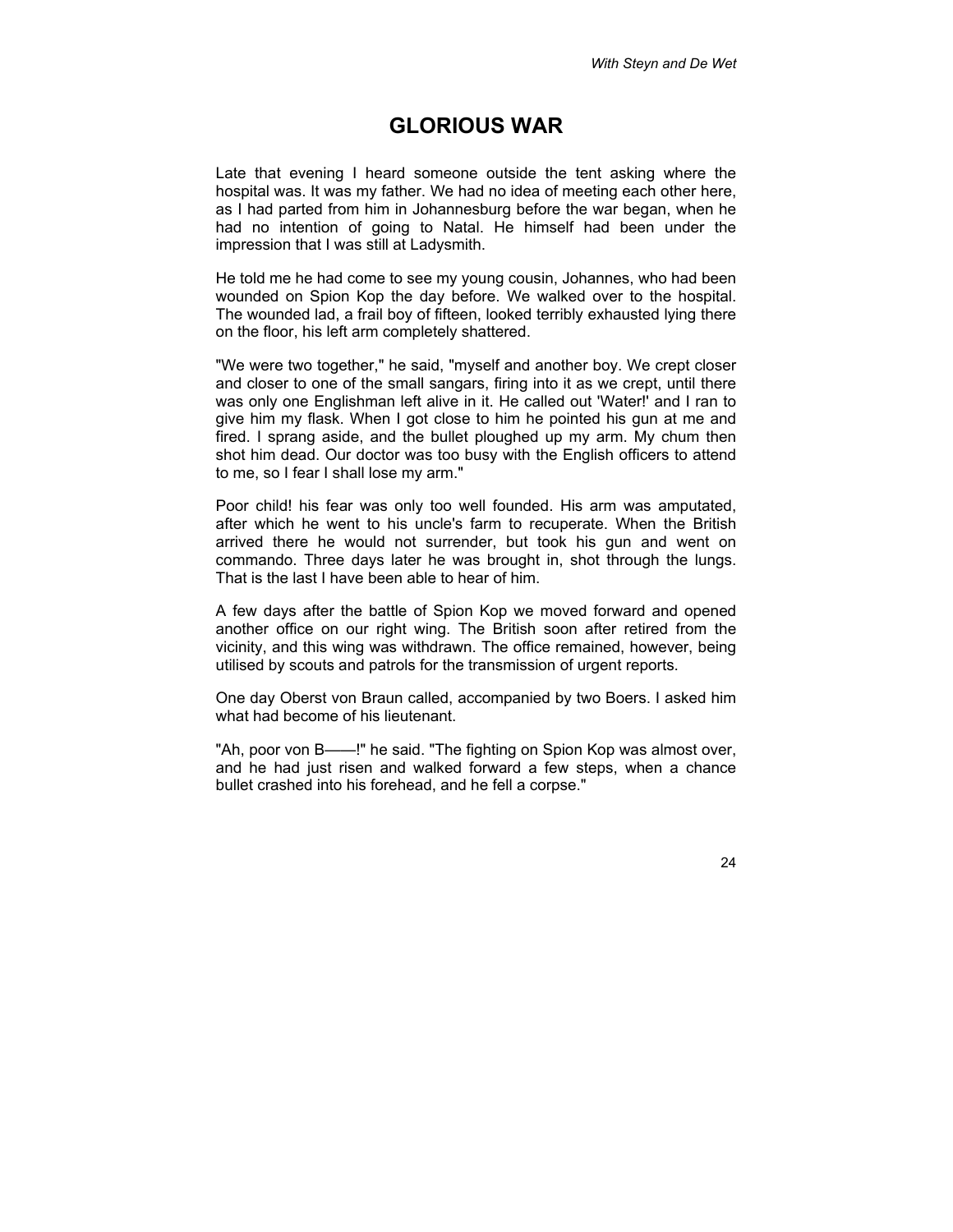This was the same lieutenant who had caused a great sensation in Germany a few years before by killing an unarmed civilian in a moment of provocation. It may seem a just retribution that he should have met with such a tragic fate, but those who knew him in Natal felt nothing but regret for his loss. Oberst von Braun was taken prisoner a few days after, and the British reported that his mind was unhinged. This did not appear improbable to us, for we knew how much he had been affected by the loss of his companion.

I stayed here for three weeks, without much occupation except wasting ammunition on turtle doves and hoping that the next patrol would not be a British instead of a Boer one.

The deserted houses in the neighbourhood had all been visited in turn by both British and Boer patrols, and between the two enormous damage had been wrought. It must be pointed out, however, that the mischief done by our men was in no way authorised—was, in fact, against express orders, whereas the British now burn our houses to the joyful fiddling of the London *Times*, and with a righteous unction eminently national.

A small but remarkably severe engagement took place about this time, in which a portion of Viljoen's men suffered heavily.

This detachment, about forty in number, was guarding a Nordenfeldt stationed in an advanced position on an isolated hill. One afternoon a large body of the enemy suddenly attacked the hill. Ben Viljoen, who, as usual, was on the spot, is not what may be called an excessively pious man, but he rose to the occasion and inspired his little band by asking them if they did not fear God more than the British. Thus encouraged to stand firm, they bravely held the hill till fully half their number were killed. There was no hoisting of the white flag, however, our men at that time generally preferring almost certain death to surrender. This instance was no exception. Every man got out as best he could, Commandant Viljoen himself racing out with the gun.

Our cannon now shelled the hill furiously. The British ambulance tried to reach our wounded, but the fire was too hot. This bombardment kept on for two days, when the enemy retired, whereupon we again took possession of the hill. Two or three of our wounded were found to be still alive, but with their wounds in a terrible state of putrefaction. Imagine their sufferings during those two awful days of heat, thirst, and exposure, to say nothing of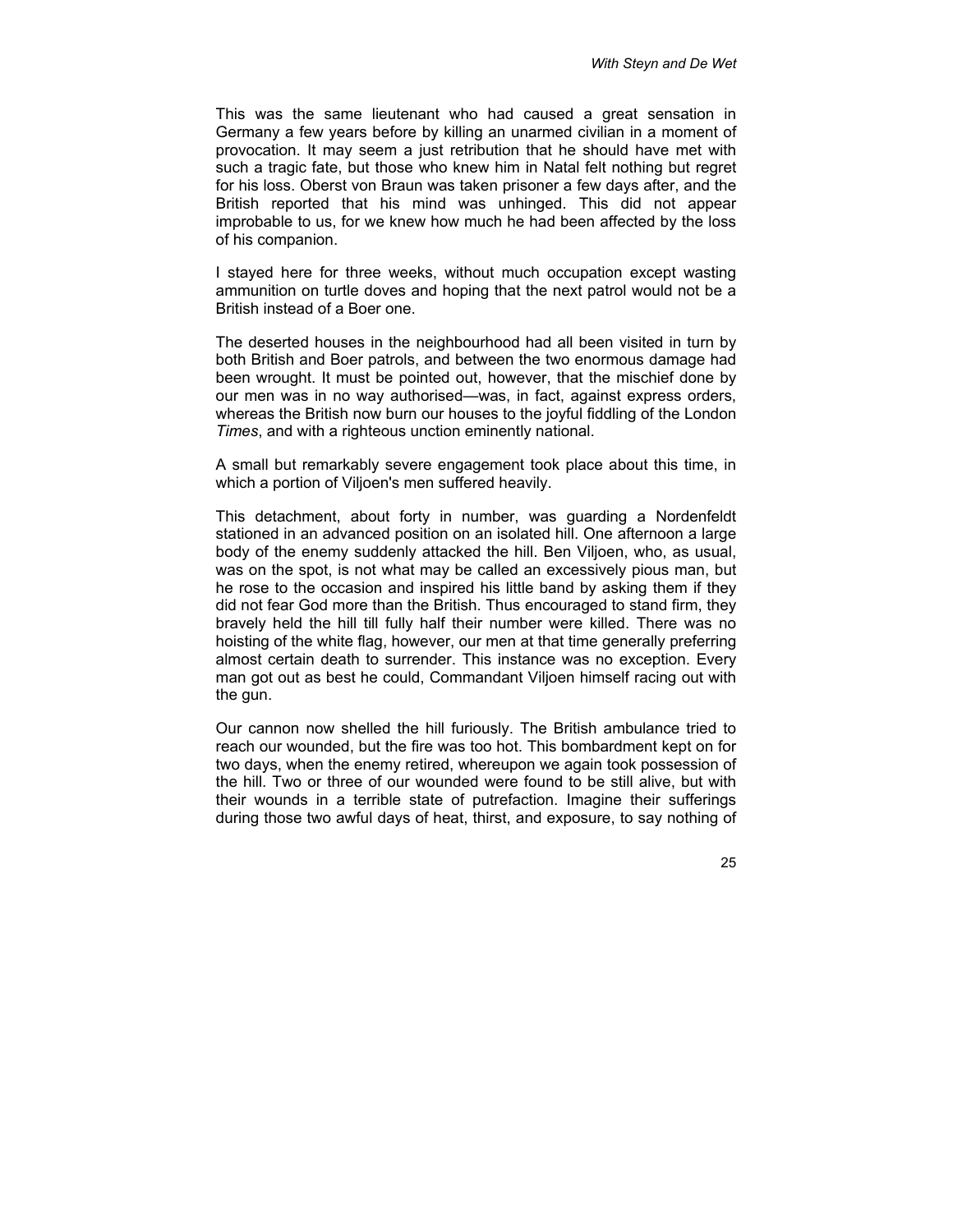the shells continually exploding around them. They were brought into camp and ultimately recovered. For all I know, they may be fighting still. This little affair is known to the British as the battle of Vaalkrantz.

When they heard that their son had gone safely through the battle of Spion Kop an old Free State farmer and his wife came down to pay him a visit The son then accompanied his mother home, the old man taking his place for a few days. One day some artillerists were engaged in their favourite pastime of burning out unexploded lyddite shells, when one of the shells burst, killing three men. As fate would have it, the old father in question was one of the three.

Another peculiar accident happened on Spion Kop, whilst the rifles of the killed and wounded soldiers were being collected. One of the rifles lay under a corpse. Seizing the weapon by the muzzle, a young Boer attempted to draw it toward him. The charge went off and lodged in his stomach, inflicting a fatal wound. The soldier had been killed in the act of taking aim, and his finger had stiffened round the trigger. The young fellow thus killed by a dead man was the only son of his widowed mother.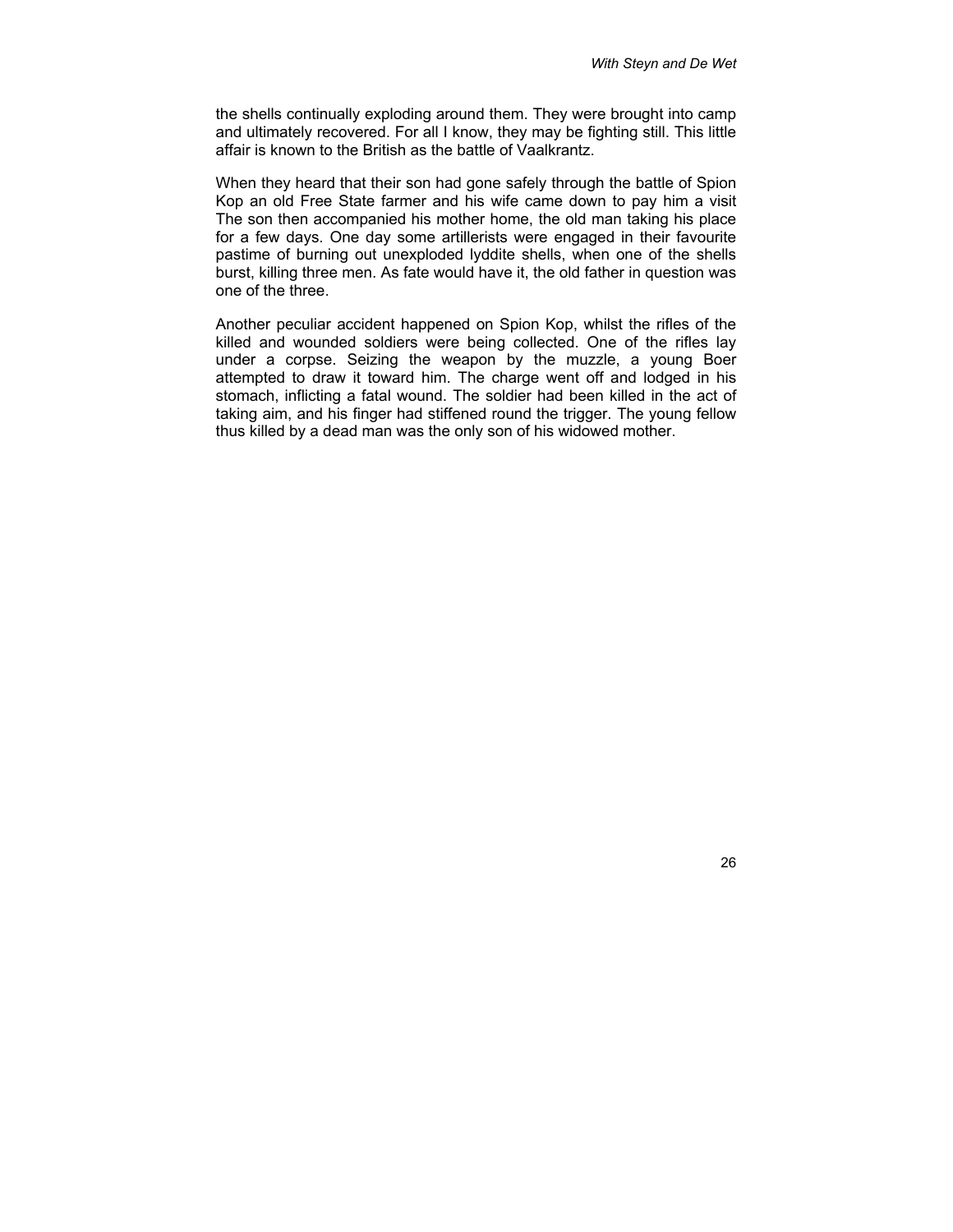#### <span id="page-28-0"></span>**PIETERS' HEIGHTS**

When the British retreated from Spion Kop it was to move down to Colenso once more. Taking the Boschrand, after a feeble defence, they were enabled to command our positions on the other side, and succeeded in crossing the Tugela unhindered.

Why we surrendered the river so easily and then defended Pieters' Heights so obstinately is explained by the fact that, owing to the British advance on Kimberley, the idea had become general that we should have to give up Ladysmith in any case, and therefore our men were drawn back from the river preparatory to a general retirement. Pieters' Heights were held till everything was ready, and then the retirement was effected without even an attempt at pursuit by the enemy.

When the Pieters' Heights fighting began I was ordered thither. Going through the Klip River, our heavily laden wagon stuck fast. We quickly obtained the loan of another span of mules and hitched them on in front, but the double team only succeeded in breaking the trek-chain. There was nothing for it but to outspan and carry the heavy loads up the steep bank. At this we toiled till midnight. Too tired to catch the mules and haul the wagon out, we went to sleep, leaving that operation for the morning.

Before we woke, however, another wagon came along. Finding the road blocked by ours, the driver roared at us to clear the way immediately. We were not going to rise so early just to please him, so we answered him that if he was in a hurry he could pull the wagon out himself. This he was obliged to do, in order to get past. We then thanked him, and gently told him that if he had addressed us in a decent manner in the beginning he would have spared himself all his trouble. We meekly added the hope that this little lesson would not be lost upon his wayward mind. His remarks cannot be reproduced here, but it was plain that he felt very much as little States do sometimes when taken in hand by one of the great Powers and subjected to a little kind cruelty.

After reloading the wagon we went on, and reached Pieters in due course. The first thing that drew my attention was the sight of one of my young colleagues standing under the verandah of the telegraph office, his face a picture of grief. His father had been killed that morning.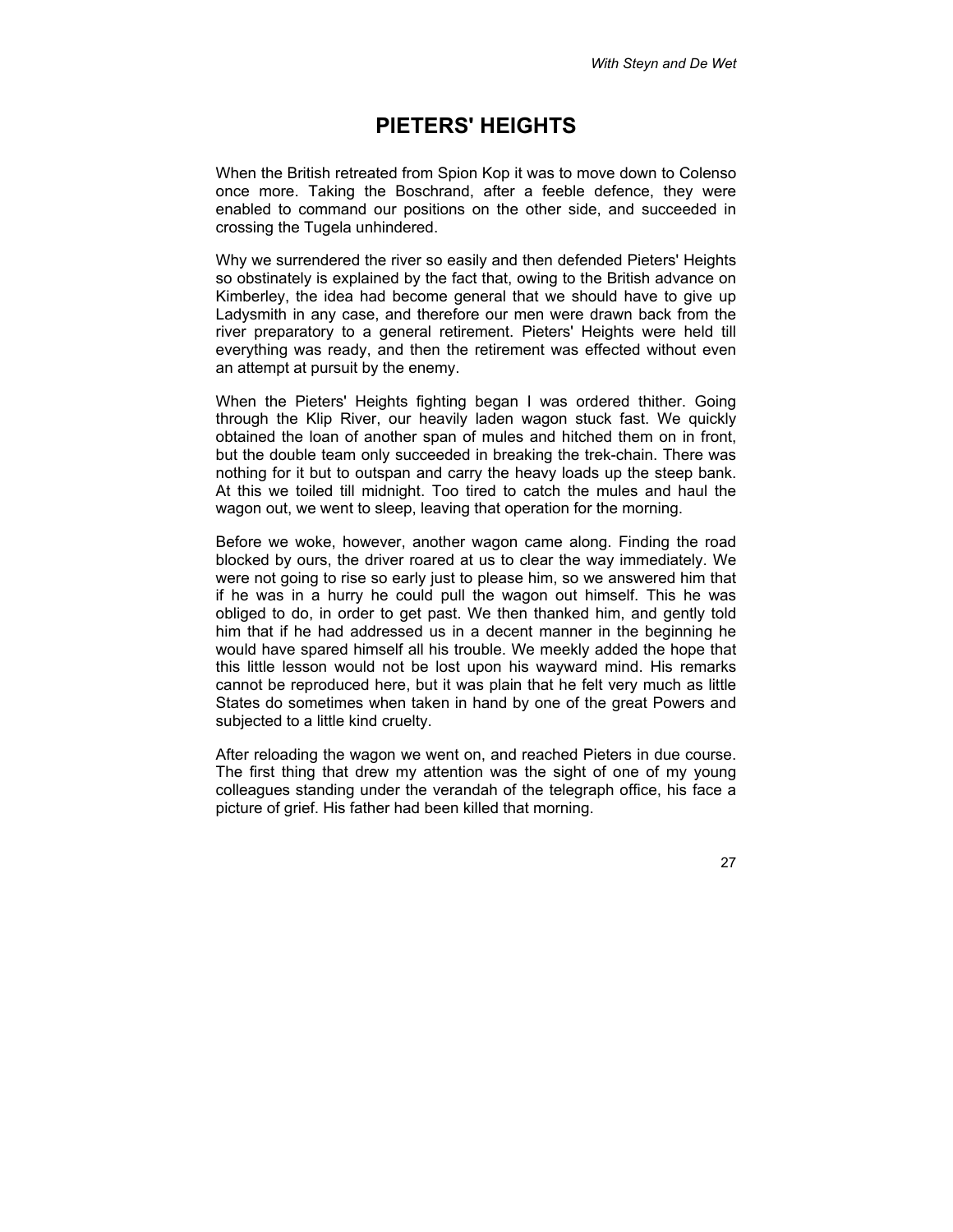Going a few miles further, I took charge of the telegraph office in Lukas Meyer's laager. Meyer, a grand-looking man, formerly possessed much influence, being at one time President of the New Republic, a State founded by himself in a tract of country granted him and his followers by a Kaffir chief for assistance rendered during an intertribal war. This small republic, soon incorporated with the Transvaal, was thenceforth represented in the First Volksraad by its former president, Louis Botha becoming its member for the Second Chamber. At the battle of Dundee Botha distinguished himself. Meyer did not. Then the former gained fresh laurels at Colenso, and this finally gave him the precedence over Meyer, General Joubert himself, on his death-bed, expressly asking that Botha should be appointed his successor. Meyer, then, was in charge of this laager, Botha had command of the whole line, and Commandant General Joubert was at headquarters near Ladysmith.

Daily the British regiments stormed, and daily they melted away before the fire of our men. The stench arising from the unburied corpses soon made the whole hill reek. The British asked for an armistice to bury their dead, and this was granted by the commandant to whom the request was made. When Botha heard of this he at once informed the enemy that the matter had been arranged without his knowledge, and that he could grant no armistice. I think this is the only case on record where an armistice has ever been refused by us, although armistices were asked for many times by the British.

The combatants, who during the interval had been chatting together most amicably, were quickly recalled to their respective positions, and the slaughter recommenced, continuing until one fine afternoon the enemy took the Krugersdorp commando's position, thus rendering our whole line untenable. A council of war was immediately called, to take place that evening, as it was impossible for our officers to leave the shelter of their trenches during daylight.

Soon after sunset the various officers began to arrive. First came riding into camp, alone and unnoticed in the darkness, that incomprehensible man, Schalk Burger, now Acting President. He entered the tent moodily, nodded to us, and squatted down in the corner, absorbed in thought. My colleague and I were just making a meal of coffee and biscuit. We expressed our regret that we had no chair to offer him, asking him to accept a cup of coffee instead. This he did, in silence. Silence was his strong point.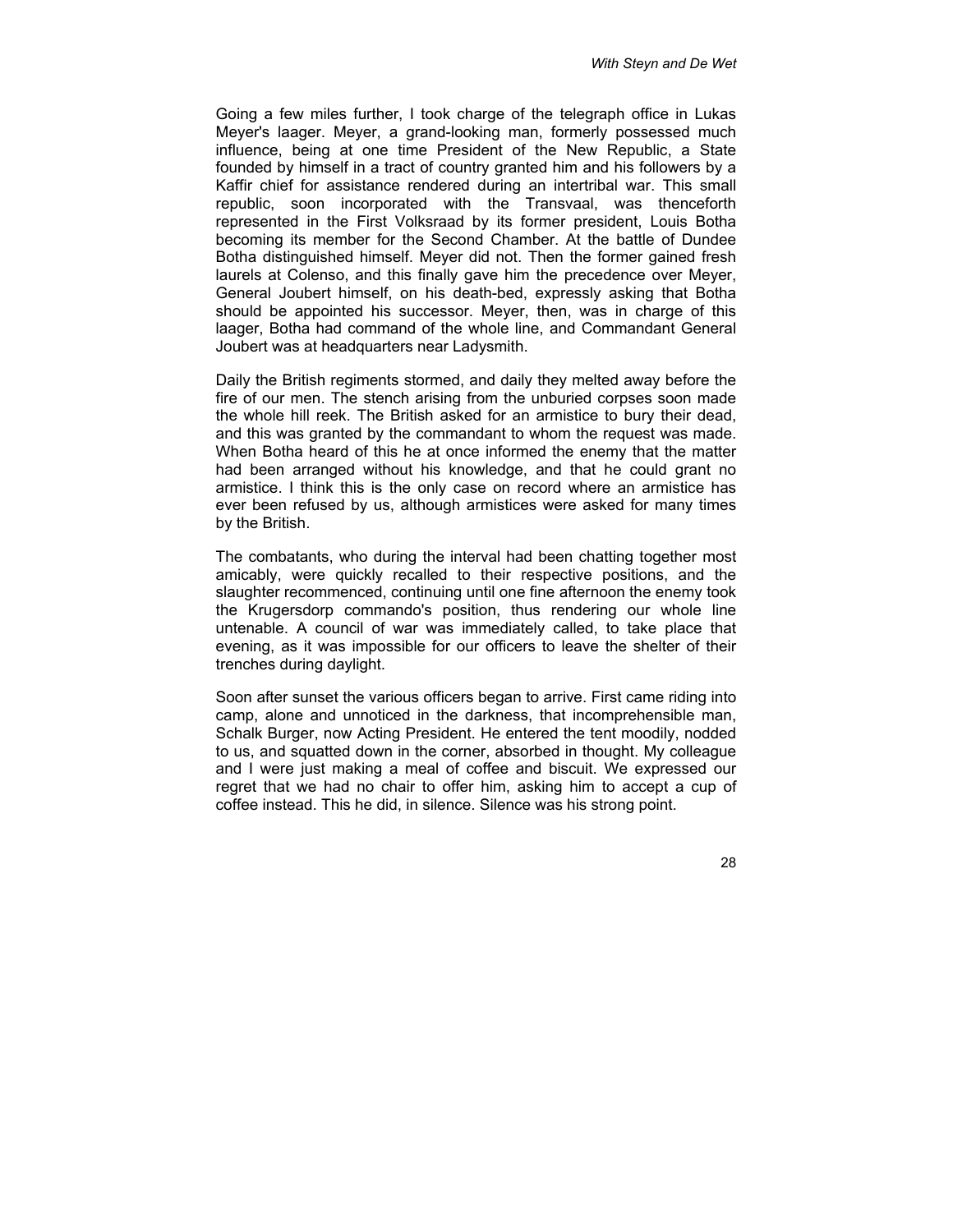Masterful Lukas Meyer next entered, and after him came the pride of the army, Louis Botha, soldier and gentleman, followed by several officers. A general council of war was now held, General Joubert being consulted by telegraph throughout the discussion. There was no sleep that night for the telegraphists who had to transmit the queries and replies to and from headquarters.

When the discussion was at its height, information was received that the Johannesburg laager was surrounded by the enemy. This laager now constituted our right wing. This intelligence was soon contradicted, but not before it had exercised a considerable influence upon the decision arrived at, which was to abandon Ladysmith. The minutes of this council of war, could they be published, would probably make most interesting reading, and be of great value to the impartial historian.

At two in the morning we inspanned; at sunrise we were over Klipriver and trekking past Ladysmith.

The road was one long string of wagons, each straggling on at the pleasure of its owner. Horses, thanks to the criminal neglect of those responsible, were already becoming scarce, and groups of men, many of them wounded, sadly stumbled along, carrying their unwieldy bundles of blankets, their little kettles, their knapsack, rifle and bandolier. Some trudged along with a saddle slung over the back, hoping to loot a mount by the wayside.

We did not travel far that day, but the next the march became more rapid, every vehicle putting its best wheel foremost. A heavy rain fell as Elandslaagte was reached, adding to the general depression. Whilst the majority kept to the road, those who had no other means of conveyance entrained here for Glencoe. The commissariat stores were being hastily cleared out, what could not be loaded being set alight. The last train that left that evening carried the dynamiters, who destroyed the bridges after passing over them.

After a weary ride in the open trucks, seated on sacks of bread, a drizzling rain soaking down upon us, we reached Glencoe. The platform and station buildings were crowded with the sleeping forms of the weary burghers, who, as yet unused to retreating, were somewhat mixed in more senses than one. Louis Botha was still near Ladysmith with the rearguard, most of the other chiefs were coming by road, and there was no one on the spot to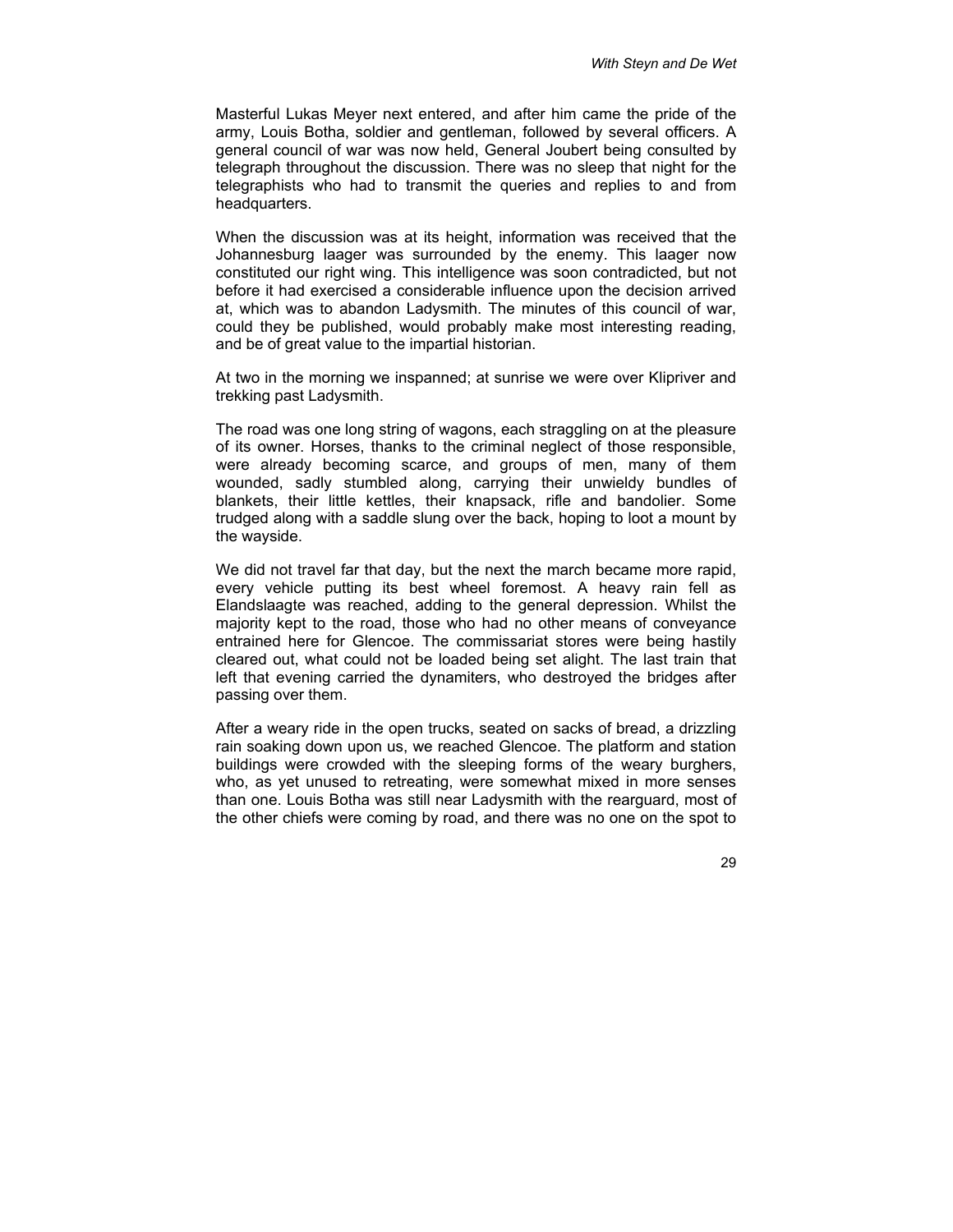back up General Joubert in his attempts to reorganise the confused and ever-growing mass of undisciplined men. The retreat, in fact, threatened to degenerate into a reckless flight.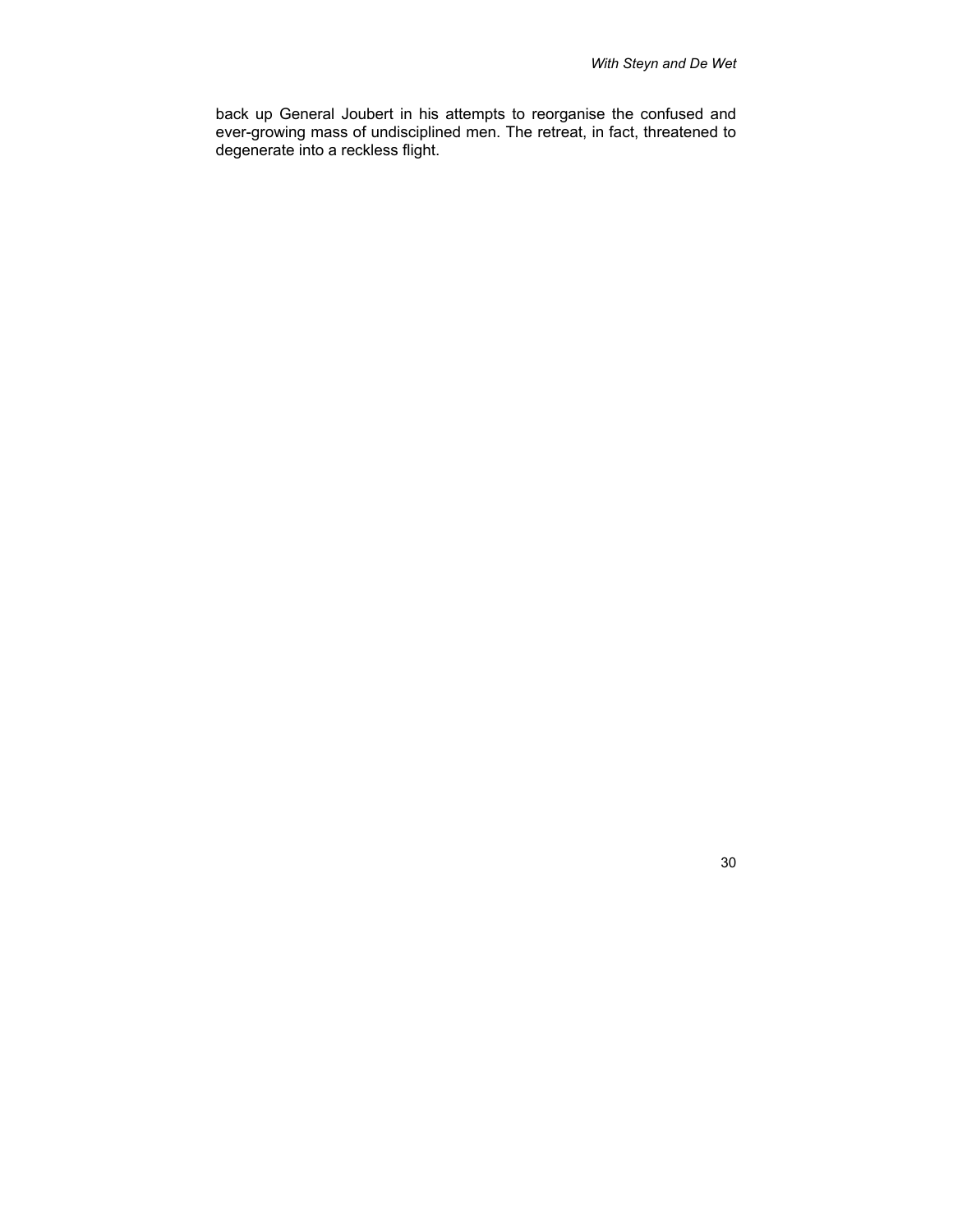#### <span id="page-32-0"></span>**GLENCOE**

President Kruger had been informed A of the chaotic state of affairs, and arrived at Glencoe early the next morning. The burghers were called together, and the President, leaning out of the window of his railway carriage, asked them to join him in singing a psalm. He then offered up a fervent prayer for guidance, after which he addressed the burghers, reproaching them for their want of confidence in an all-powerful Providence, and exhorting them to take courage afresh and continue the struggle for the sake of their posterity, which one day would judge their acts.

"Whither would you flee?" he asked us. "The enemy will pursue you, and tear you from the arms of your wives. The man who surrenders takes the first step into exile. Brothers! Stand firm, and you will not be forsaken!"

As the father of his people spoke, the doubts and fears that had filled the breasts of the multitude disappeared. Forgotten were the days and weeks of hunger, heat, and thirst; forgotten the ghastly shrapnel showers, the soul-crushing crash of the awful lyddite shell, the unnerving possibility of sudden death that for months had darkly loomed across their lives, and every man felt the glorious fires of patriotism rekindle in his bosom.

Then General Joubert spoke.

"If I be the stumbling-block in the way of our success, then I pray God to remove me," was the humble prayer of the warrior grown grey in wars, who now found himself too feeble to direct the forces with his wonted vigour. He then reminded us of brave deeds done in the past, and expressed his confidence in the future, provided we did not lose heart.

When the General had finished, he sent officers round to marshal the men into some sort of order. It was wonderful to see the change in the spirit of the burghers. Where but a moment before had been disheartened mutterings and sulky looks were now smiling faces and cheerful conversation. With alacrity the men came forward, gave their names, and that of their respective commandoes, and took in the positions assigned them. The danger was past. Even the news of Cronjé's surrender, which was soon after made public, did not have more than a transient effect. The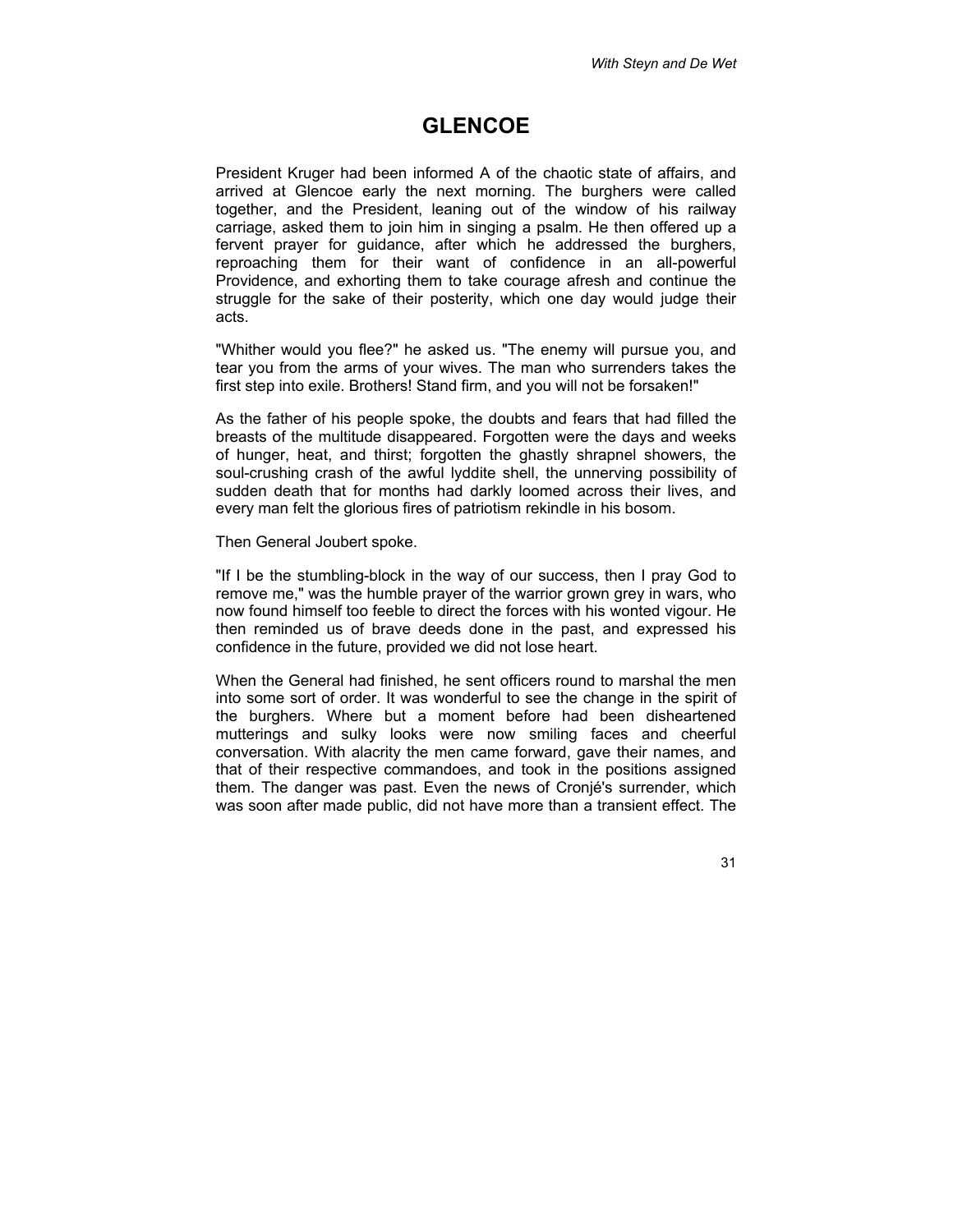anxiety as to his fate had been so keen that even to know the worst was a relief.

For two disquieting days, however, nothing was heard of the rearguard. To our relief it turned up on the third day. Several weeks of quiet followed, the British resting after their giant efforts, whilst we prepared to stem their further advance when it should take place. During this period of inaction on the part of the enemy I was sent down into Zululand, and stationed at a small spot named Nqutu, near Isandhlwana, Rorke's Drift, Blood River, and other scenes of stirring battles fought in former days. At Rorke's Drift could be seen, in good repair, the graves of the gallant men who fell in defending the passage through the river against the Zulus after the British disaster at Isandhlwana.

While at Nqutu we received news of the fall of Bloemfontein and the death of General Joubert, as well as of De Wet's victory at Sannaspos, the latter the only bright gleam that relieved the daily darkening horizon of our future.

I now obtained a few days' leave of absence. My substitute left Glencoe early in the morning, accompanied by a mule wagon. The trolley duly arrived at sundown, but the substitute was absent. It appeared he had taken a short cut, as he thought, and had not been seen since. Bethune's mounted infantry was hanging about the neighbourhood, and we feared he might have been raked in. At midnight, however, he made his appearance, wet to the skin, after wandering to and fro in the chilly mist for hours. I immediately handed the books and cash over to him, and went to bed till four o'clock, when I saddled my horse and started for Glencoe, on leave and on my way home. Carefully nursing my mount, I reached Dundee at noon. After a short rest we went on, and reached Glencoe at one o'clock, none the worse for the morning's ride of almost fifty miles.

Here I learnt that a plan was afoot to attack the British camp at Elandslaagte, which lay quite open and unprotected, as if it were part of an Earl's Court exhibition. When I left by train next morning our guns were already in action.

Not being pushed home, however, the attack did not amount to much, except for its moral effect upon our men. It also gave the enemy the idea of finding a decent position for his camp.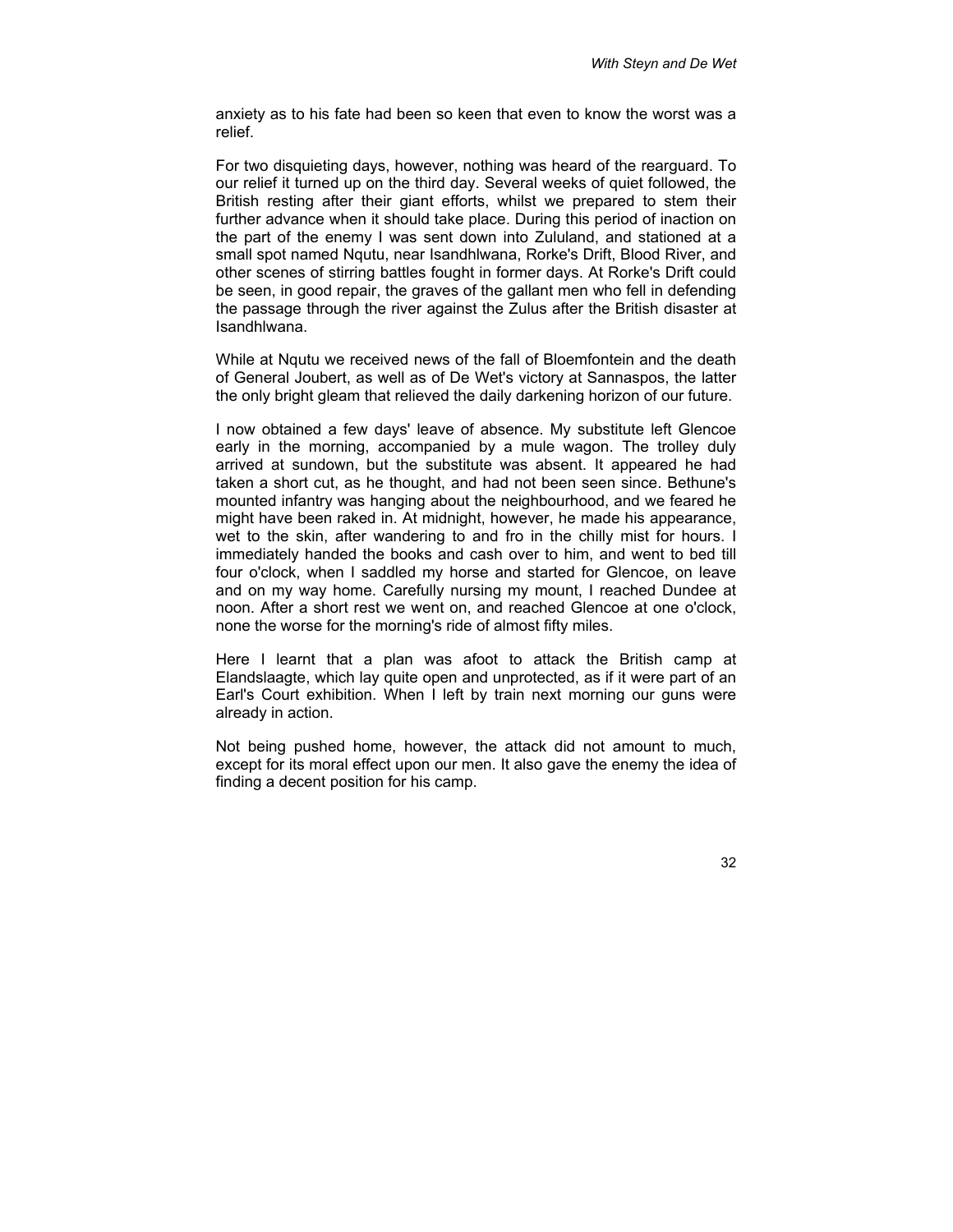Travelling with me in the train were several men on their way to the Free State, where our forces were being hard pressed. Before leaving I had also sent in a request asking to be transferred thither, as Natal was becoming really too dull.

At first sight Johannesburg did not seem much altered, but on driving through the deserted streets, all the shops barricaded, and tramway idle, the difference between the bustling city of old and this silent shadow of its former self was only too evident.

Another difference that thrust itself upon the observation was the alteration which had lately taken place in the sentiments of the remaining Uitlander inhabitants. These, upon their lavish protestations of friendship and fidelity, had been allowed to remain during the war. In our triumphs their sympathy was ever with us, but when Cronjé was captured, Ladysmith relieved, and Bloemfontein abandoned, their long-latent loyalty to the British Empire became too fervent to be restrained within the bounds of decency. "Remnants" of red, white and blue were ostentatiously sewn into a distant resemblance of the British flag; the parlour piano once more did its often unsatisfactory best with the British anthem; mamma's darling received strict injunctions not to play with that horrid little Dutch boy next door; and papa, jingling the sovereigns he had received in his latest deal with the Government, prepared to pat Lord Roberts on the back when he should enter the town.

But what can one say of those "oprechte Afrikaners" who followed the same procedure? The Smits who became Smith, the Louw that suddenly shrank into Lowe (could he sink lower?), the Jansen transformed into Johnson, and the Volschenk merged into Foolskunk? What did John Bull think of all these precious acquisitions to his family?

In striking contrast was the bearing of some of the numerous British-born officials, British-born and with British sympathies, who nevertheless faithfully performed their arduous duties until their services were no longer needed, and then entered the new régime with conscience clear and not without some degree of regret for the old. Loyal to the old, they could be loyal to the new. That several of the British-born officials had played the despicable part of spy is undoubted, but their villainy served but as a foil to show more clearly the merits of those who remained honest men.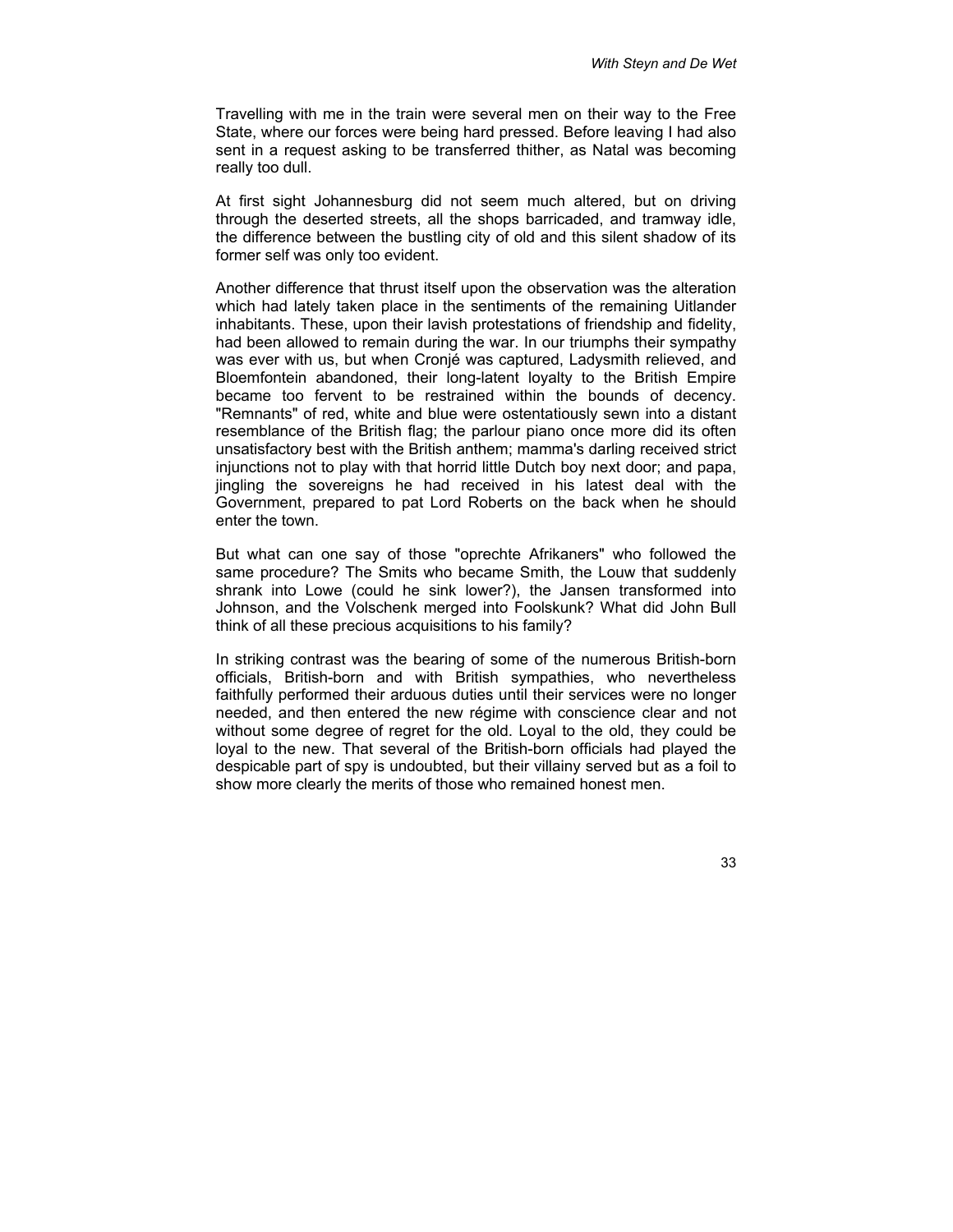Before my leave had expired I returned to Natal, weary of miserable Johannesburg, and little thinking that I should not see my home again for years. Upon reaching Glencoe I found a telegram had just arrived, granting my request to be sent to the Free State. An hour later I was on my way, and the following evening the train landed me at Winburg, where a construction party was awaiting my arrival.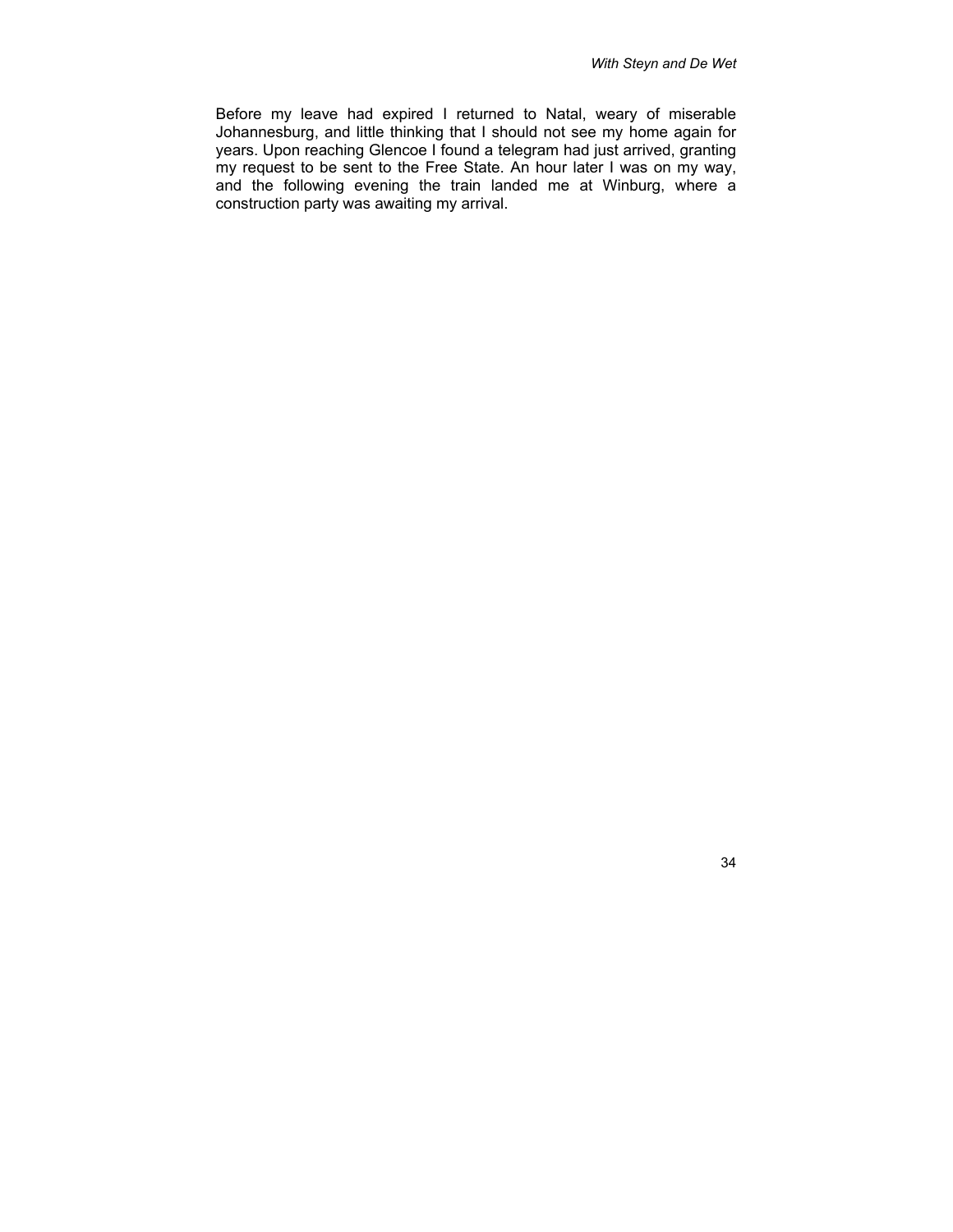# **THE FREE STATE**

Menschvretersberg (Cannibal Mountain), near Thabanchu, was at this time the site of the Boer headquarters, and it was our duty to establish telegraphic communication between this point and Winburg, a distance of about forty miles.

After consideration, the inspector decided that it would take too long to lay a cable.

Wire fences had already been utilised in America for short-distance telephonic communication, and this system had already been tried at Van Reenenspas by ingenious young Bland, of the Free State telegraphs, employing, however, the vibrator instead of the telephone. We determined to follow his example.

According to the law of the land, every Free State farm has to be fenced. Blocks of sandstone, about four feet high and twelve inches square, are generally used for fencing uprights. Here, then, were lines ready made, and covering the country in every direction like network.

The only thing necessary to isolate the wire was to walk along the fence, cut the cross-bindings connecting the upper wire with the lower ones, lay a cable under the gates, and there you were. This did not take long, and soon messages were gaily buzzing to and fro over the fence. There was naturally a great loss of electricity, but not enough to prevent the working of the sensitive little vibrator.

As with the cable in Natal, however, there were frequent interruptions. A herd of cattle would knock a few poles over, a burgher hurrying across country would simply cut a passage through the fence, or a farmer in passing through a gate would notice the cable, dig it up, and take it along, swearing it must be dynamite, and that the English were trying to explode the Free State with it.

All this necessitated constant repairing, but on the whole the system proved fairly satisfactory, allowing the Government in Kroonstad to keep in constant touch with the fighting line.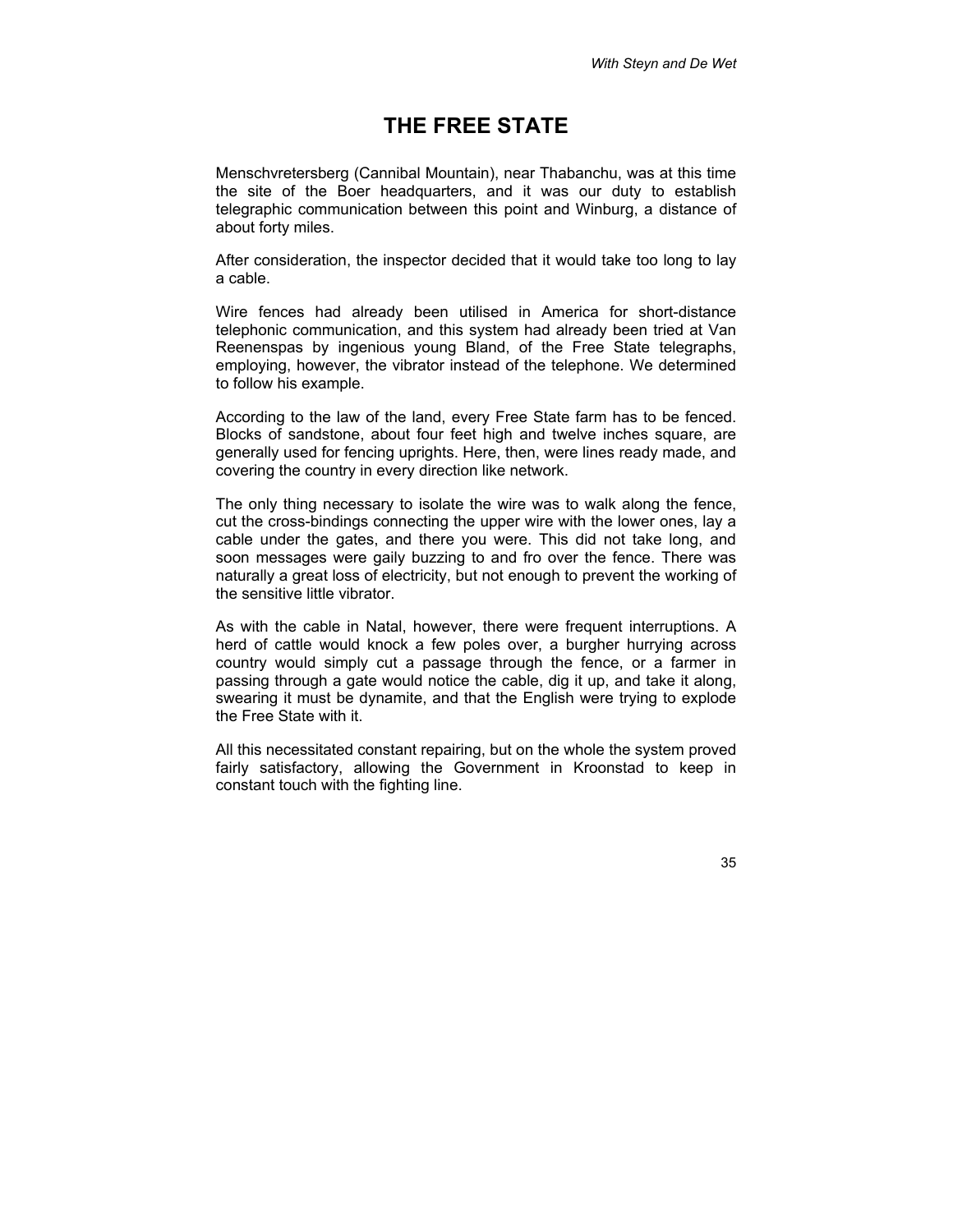In Natal everything was very quiet; here, on the contrary, the British were pushing forward vigorously. General Louis Botha came down from Glencoe to aid De Wet, leaving his brother Christian to oppose bulldog Buller, or "Red Bull," as we called him.

In spite of Louis' presence the enemy continued to gain ground, and it was not long before Brandfort had to be given up. The enemy next took Thabanchu, and it became clear that our positions at Menschvretersberg could not be held much longer. President Steyn himself visited the positions, cheering and encouraging the men, but the strain of attempting to stem the British advance could no longer be sustained. Within a few days we received orders to retire to Lindley.

Retire! But how? We were three, our horses two, our luggage heavy. By a stroke of luck we managed to hire a cart and two. Hitching our horses on in front, we had a team of four, and the difficulty was solved.

When driving away from the spot where, in the midst of war's alarms, I had yet spent some of the happiest hours of my life, I could not help looking back long and earnestly at the beautiful homestead, and wondering what fate held in store for it and its kind-hearted owner, who, always against the war, and weary of sacrifices he deemed useless, had determined to remain behind and surrender to the enemy. Like many of our best and most progressive men, he had become disgusted with the want of discipline in the ranks, and the painful lack of unanimity amongst the leaders. Sincere in his convictions, I do not think he could be blamed for acting up to them. Those who have rightly earned the contempt and hatred of every true Afrikander are those Boers who, not content with deserting, have gone yet further, and attempted to assist the enemy that they were fighting against only the day before. Even their new masters must surely despise such willing slaves!

Absorbed in these reflections, I yet had time to notice the approach, from the opposite direction, of a Cape cart drawn by six bays.

As the two carts passed each other the team of bays was stopped by a vigorous hand, and President Steyn addressed us, force and determination stamping every word and gesture.

"Good morning! Why are you leaving already? I want communication with Kroonstad!"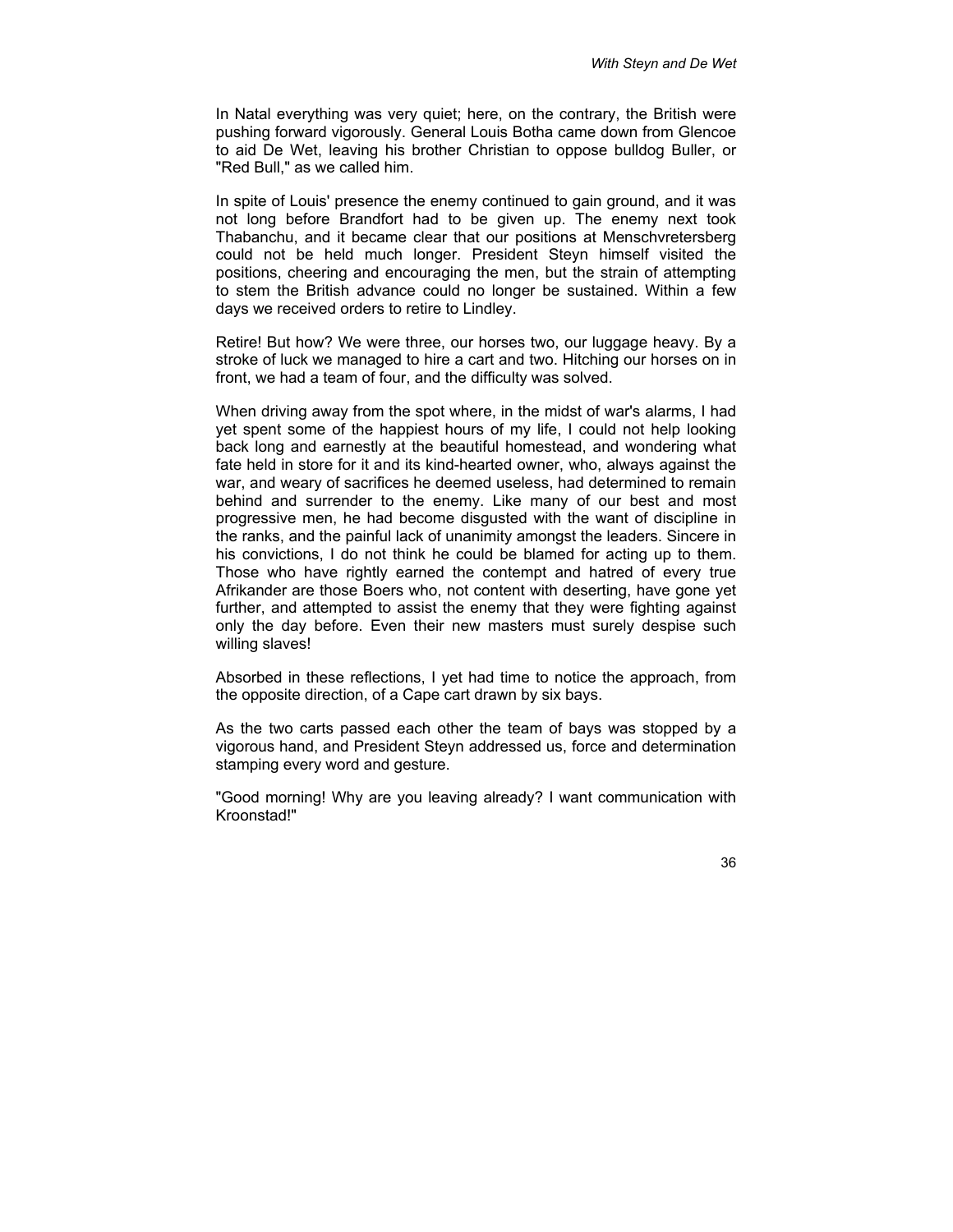"Good morning, President. We had orders to leave at once, but there is an operator in the office still; he will remain till the last moment."

"Very well; good-bye!" And off he went, the dust clinging to his long brown beard.

We drove on, our four horses trotting merrily along. We were five in the vehicle, however, including the driver and his little boy, and presently the weight began to tell. After the first halt one of the leaders failed.

"He won't make it much further," said the inspector. "Better turn him loose and see what can be done with three."

"I have a better plan," said our other companion. Stopping the cart, he unharnessed the animal, passed the rope through its mouth, vaulted on its back, and rode to a farmhouse some distance away. Presently he returned, bringing another horse, which he had obtained in exchange for our exhausted animal.

Thus reinforced, we pushed on, arriving at Senekal at ten that night. The only hotel was crowded; we were glad to sleep on the parlour floor. After breakfast the next morning we continued our journey, passing group after group of burghers on their way home.

It was truly painful to see these poor fellows struggling along, their horses scarce able to walk and themselves in a condition not much better. At noon we outspanned at some water-pools, where several of these groups were also resting. We entered into conversation with them, and they told us that they had retired earlier than the others on account of the weakness of their animals; that one of their number had been taken ill, and could ride no further, even if his horse could carry him, which was doubtful.

We spoke to the sick man, who was lying in the shade of a tree. He was quite a youth, and evidently of a better stamp than his companions.

"If only I could reach a certain farm about five miles further on," he sighed, "I think I should manage."

"Take my seat," said I, "and I'll ride your nag."

"I must tell you," he objected, "that the poor beast is quite exhausted. It would take hours to get him there."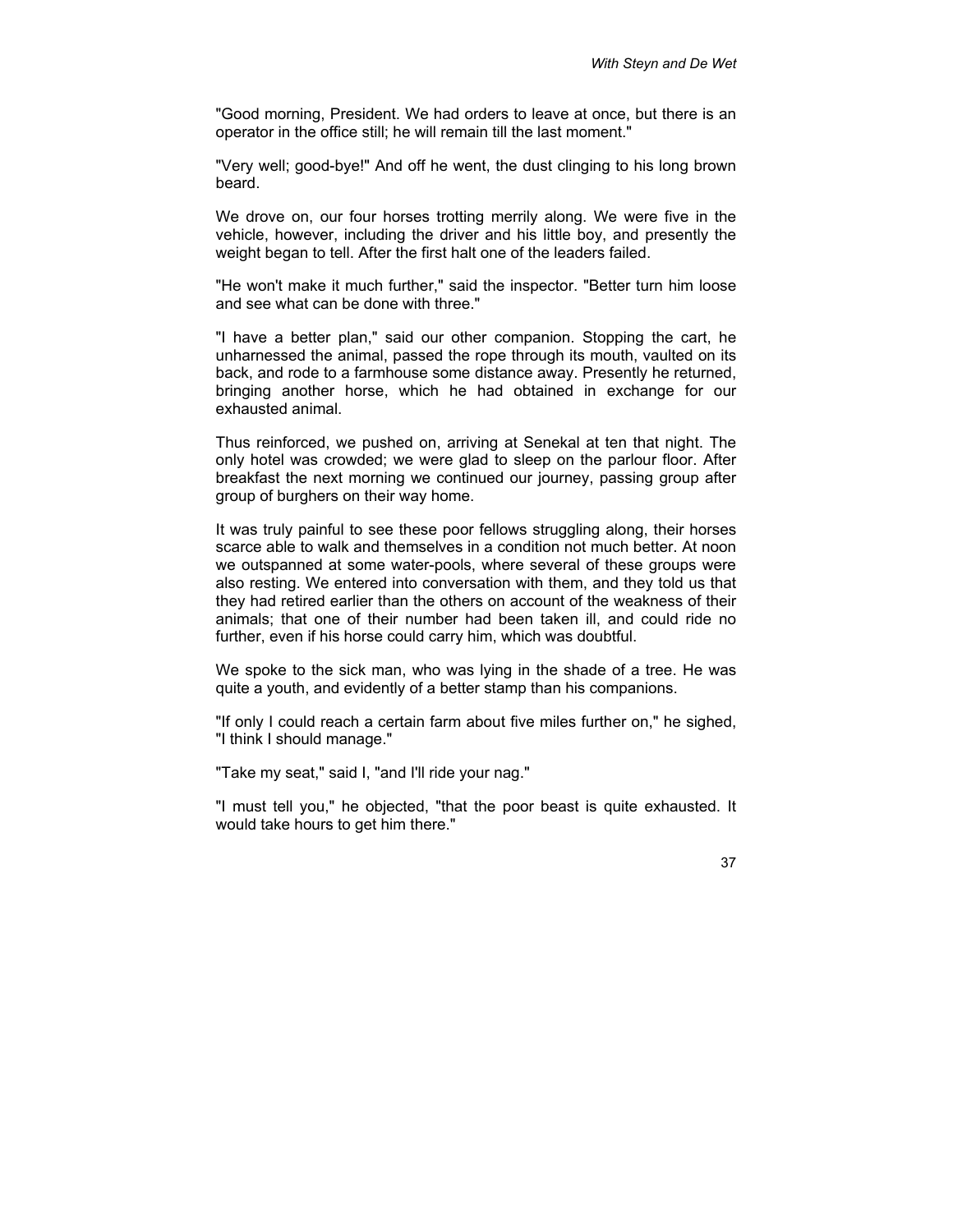"Never mind, I'll start now, and you can follow on with the cart when our horses have had a feed."

Our business admitted of no retard, so I meant to get a good start in order not to delay my companions.

I mounted the nag and shouted "Get up!"

He stumbled forward a few steps and stood stock still. I pricked him with the spurs, he moved on a little further and halted again. By dint of spurring, striking, and shouting, he at last broke into a slow trot, wearily dragging his hoofs, but before long he stopped once more.

I dismounted and tried to lead him, but he would not budge. Then I tried driving him on ahead, but as soon as I got behind him he turned out of the road, first to the right, then to the left. Of all heart-breaking experiences this was the worst. I could not leave the animal to die by the wayside; the farm was only a few miles further on, where he would find water, food, and rest. I mounted again, shouted, cracked my sjambok—blows he could no longer feel—flourished my arms, jerked my body up and down in the saddle, and finally got him into a walk—but such a walk! slow, mechanical, every step an effort.

When we finally reached the farmhouse I sprang down and quickly threw the saddle off. No sooner did the faithful animal feel itself released from its service than it sank to the ground, utterly exhausted. I myself was not much better off, after my exertions in the blazing sun. If you are fond of horses, never try to repeat my experiment. Straining the last ounce out of your mount is too much like mule-driving, and that is the most soul-killing occupation on earth, as any Afrikander can testify.

The cart was waiting for me here. We bade adieu to the sick man, and drove on. Towards sunset we overtook a man struggling along on foot, carrying a heavy saddle on his head. He signalled to us to stop, and came panting up to the side of the cart.

"My horse died this morning," he said, "and I've been carrying this saddle all day. Can't you load it up for me as far as Lindley?"

The man looked so thoroughly done up that I felt sorry for him. Besides, I wanted to stretch my legs a bit, so I said that he could take my seat, and I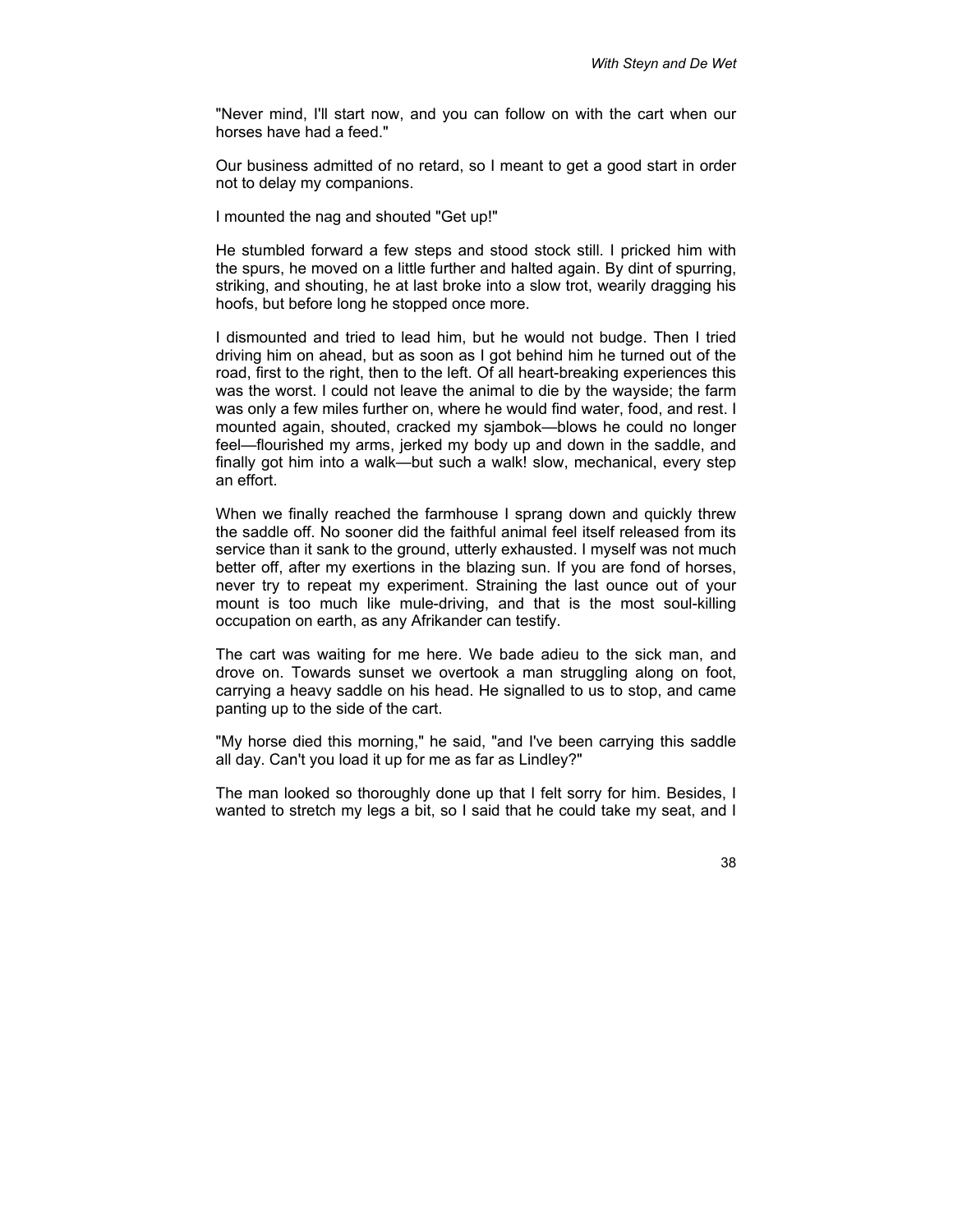started off on foot while they were strapping fast the saddle. The exercise was so agreeable in the fresh evening air that I continued it, and kept ahead of the cart until we reached Lindley. We went to the hotel, had a good dinner, and then to bed.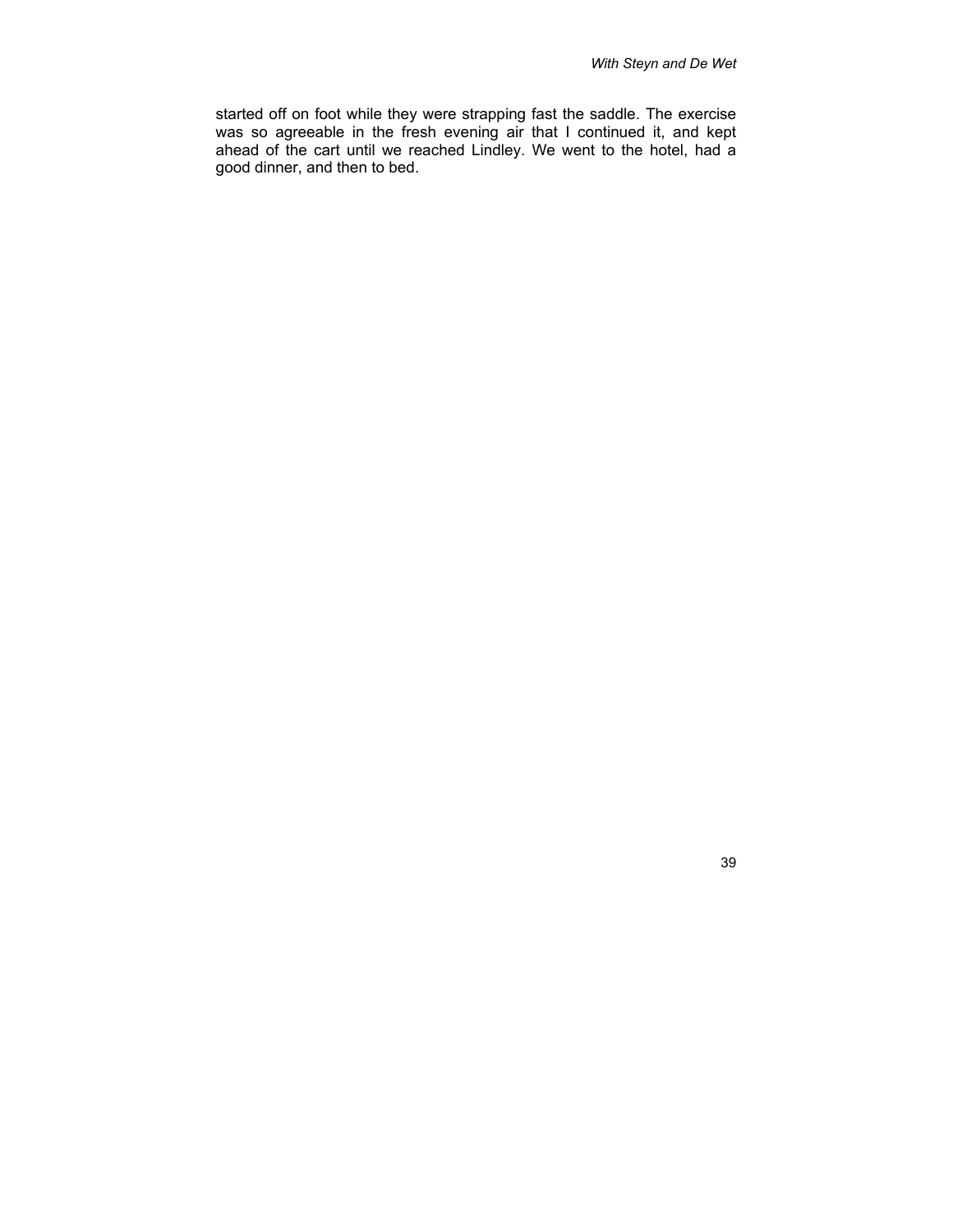## **LINDLEY TO HEILBRON**

Lindley and Heilbron were each in telegraphic communication with all the other towns still in our possession, and consequently also with each other; but no telegraph line ran between the two. A message from one to the other had to travel *viâ* Johannesburg and Kroonstad, involving a delay of several hours. It was our task to make good this missing link. Haste was required, for the British were already marching on Kroonstad, whence the Government was preparing to retire, ostensibly to Lindley, but in reality to Heilbron.

Unfortunately the material wherewith the new line was to be built had not yet arrived from the Transvaal. The inspector decided not to wait, but to build the line without it.

"Build a line without material? Impossible," you say. Not at all. You forget the fences; we did not.

Our first care was to obtain a list of those farms along the road whose fences joined. This did not take many hours. Being joined here by a lineman, who had charge of half a dozen natives and a wagon, we loaded our luggage on the latter, as well as a sack or two of meal—the only foodstuff we could obtain, and began work, each armed with a spanner and a couple of iron tent-pegs.

The fences were in bad repair, many of the stone poles having fallen down and the wires being broken and tangled every few hundred yards. Lifting the heavy stones and repairing and untangling the barbed wire was unaccustomed work, and soon our hands were covered with cuts and bruises. The distance by road between the two points is only about forty miles, but owing to the fences running at all angles to each other we had about seventy miles to cover. This it took us a week to do, rising early, working all through the day, and continuing in the moonlight at night. By buying a couple of sheep to supplement the bags of meal, and drinking a gall-like imitation coffee brewed from barley, we managed to fare well enough, and better than thousands of others are faring to-day.

Our communication with the starting-point continued fairly good until we came within six miles of Heilbron, when it suddenly failed. I went back along the line, and eventually found the fault. After having repaired it and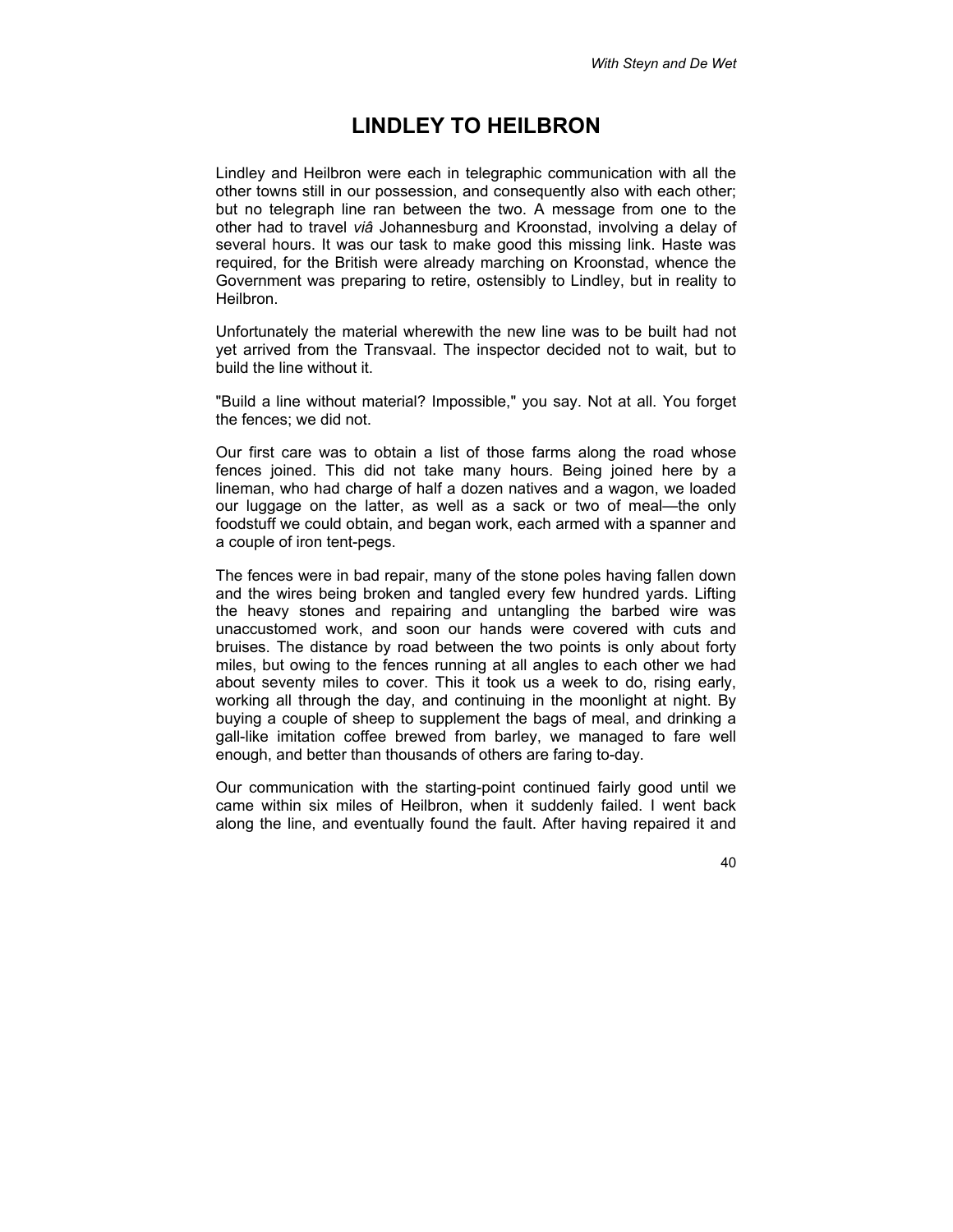given my pony an hour's rest, I took a short cut for Heilbron, and arrived there at ten that night, only to find that during the time occupied by my return ride the wire had again stopped working. Having been in the saddle since six in the morning, I could do no more that night, although the Government, now installed here, was anxiously awaiting the resumption of communication. Early the next morning I started back. I considered it best to start testing from the middle of the line, and therefore went by road instead of following the fence. A few miles out of town I met De Wet's force, which was just retreating from Ventersburg. The men and animals were weary and dusty, but there was no depression noticeable; hope seemed to spring up afresh after every defeat, and those who thought of the result at all were confident that, as the song of the camp had it, "No Englishman shall ever cross the Vaal."

And now I shall try and draw you a picture of what I saw next. It was a scene painfully humiliating for a Boer; what it was for an Englishman I leave you to judge.

Coming along in the dusty road was a little drove of cattle and horses, about twenty in all, shaggy animals, and of all sizes, evidently the entire stock of some small farmer. Mounted astride on ponies, driving the sorry herd, their faces sunburnt, their hair all in a tangle, and their air the most dejected possible, were two young girls of about fifteen and seventeen years. Following them was a rickety old wagon. Under the hood sat an aged man and his wife, the parents of the two girls. Not a soul to help these poor creatures in their wild flight. They did not even know whither they were fleeing—anywhere to keep out of the hands of the enemy. Slowly the little caravan passed out of sight. Who can tell what regrets for the past were felt by the aged couple?—what hopes for the future by the helpless lasses?

When I reached the intermediate station I found that the fault lay on the Lindley side. Towards Lindley I rode, testing the line frequently, but the sun went down and I was still testing. It grew too dark to see the wire distinctly, so I made for a farmhouse near by to seek shelter for the night. I knocked at the door, whereupon the light within was immediately extinguished. A minute or so after a native servant came round from the back. I gave him my horse to take to the stable, and waited for the door to be opened. Presently the Kaffir returned and asked me to follow him to a side door, which he opened for me. I stepped inside, and found myself in the presence of about a dozen Boers, all armed, and all gazing at me as if they had paid for the privilege. There was something tense in the situation.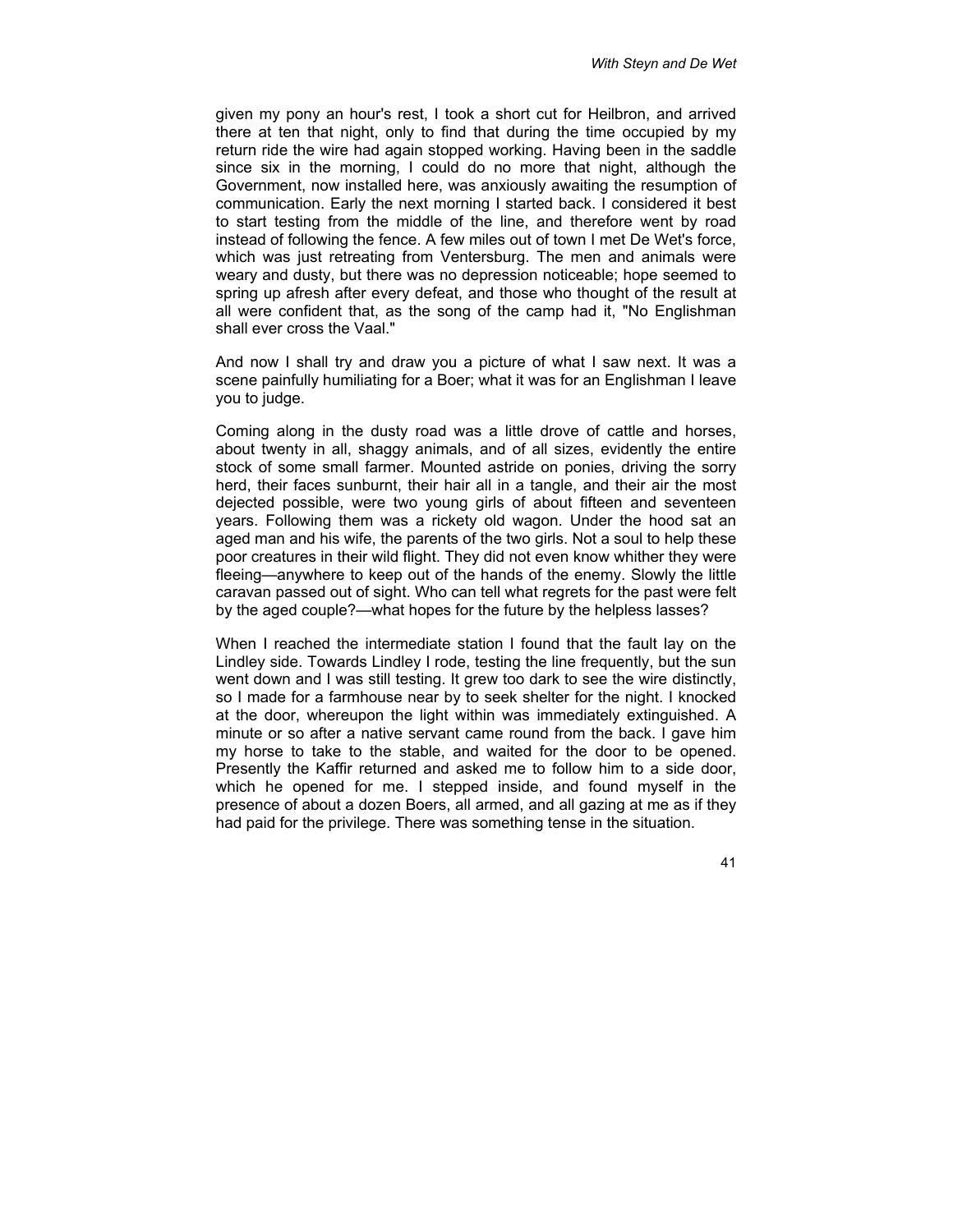I broke the ice by asking them if they took me for a ghost. As soon as they heard me speak in Dutch the fixed stare gave way to a general grin. Then they explained, with a sigh of relief, that the zealous servant had told them with bated breath that I was a bold, bad Englishman, whereupon they had made the above preparations for receiving me. I did not fail to curse the native's stupidity, after which we sat down to a plentiful dinner. When this was over the mistress of the house made us a large bed on the floor, and soon my strange bedfellows and myself were slumbering like a lot of little cherubs.

Leaving early the next morning, I followed the line without any success until within four miles of Lindley. Then I noticed a long column of vehicles and cavalry trekking over the hill to my right and towards the town. Presently an old Boer came driving by.

"Do you know what that is?" he asked, pointing to the column.

"No."

"English."

I observed the column attentively. Yes, he was right. The mystery was explained. Naturally enough we could not get into communication with the town when it was already occupied by the enemy. The British had heard that the Government was in Lindley, and had therefore made this sudden march, whilst we believed them to be still in Kroonstad. It was most important that the President should know the news immediately. I at once attached the vibrator to the line and called up Heilbron.

"Here Heilbron."

"Here P. The English are in Lindley."

"What!"

"The English are in Lindley."

"Impossible."

"Please tell the President what I say."

Silence. Presently the reply came—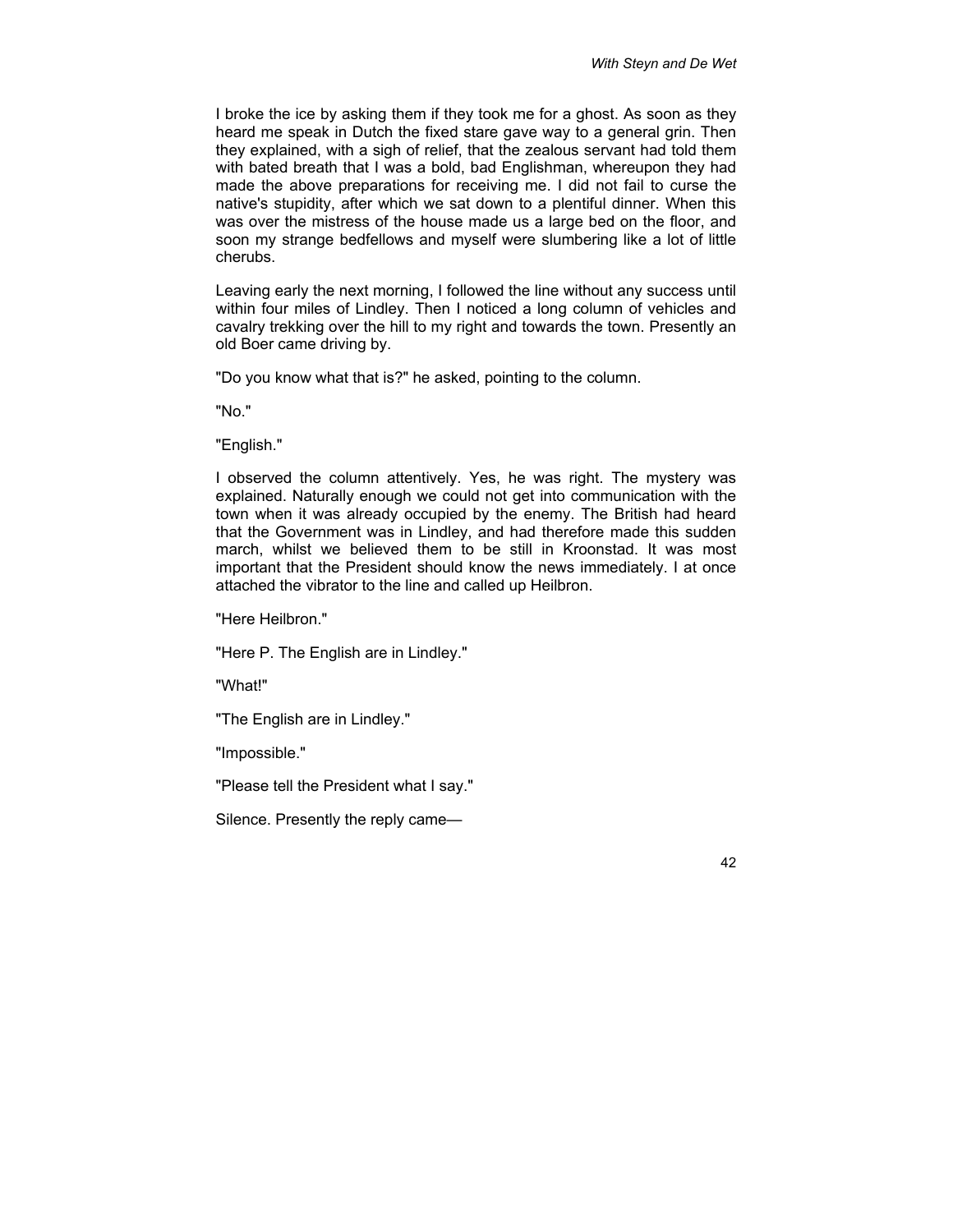"Here Postmaster-General. The President says impossible. Enemy still in Kroonstad."

"Not much! Here they are, before my eyes. Please believe that there is no mistake."

"Wait a bit." Then, "Where is Piet De Wet?"

"Probably cut off, and on the other side of the town."

"Can you remain there for a while?"

"Yes."

After a while, "You may return now."

"Had I not better remain and watch their movements?"

"Yes, do so."

I remained in the neighbourhood that night and the next morning, but the enemy lay quiet in Lindley, so I returned to Heilbron.

When I reported myself to the Postmaster-General, he said—

"The President wants to see you."

I thought I was going to get into a scrape for not having been able to report anything further. However, I followed the Chief to a small building a few doors lower down the street.

Entering, we found ourselves in a fairly roomy office, where two or three gentlemen were engaged in an earnest discussion. After being introduced to them I was taken into an inner office. Seated at a table, writing, was President Steyn.

Although attired in plain black, like any other lawyer, there was a dignity in his bearing, and a force of character in his manner, that could not fail to make an impression on my mind, young as I was.

"Well," he said, calling me by name, "where do you come from?"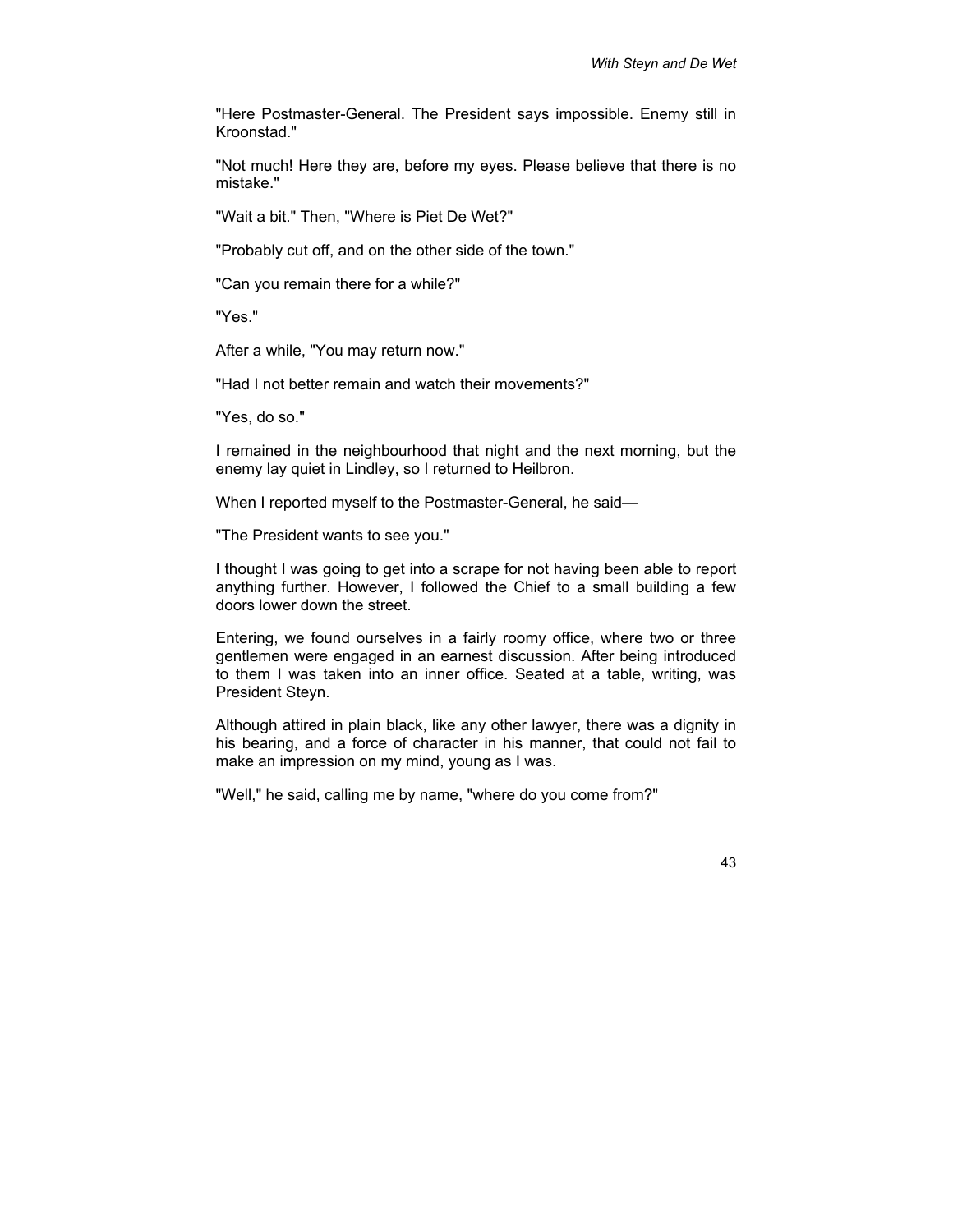My embarrassment was so great, in spite of the friendly smile that accompanied these words, that I could only stammer—

"From Winburg, President," alluding to the last time I had seen him.

"No, no! I mean to-day."

"Oh, from Lindley. But I could not find out much more. Some think their next move will be towards Bethlehem, others think they are coming on here."

"Ah! Well, I know now that your information was correct, and I am satisfied with your work. I hope you will continue to be so successful. Now, go out there again, see what they are doing, and report to me."

"Thank you, President," was all I could say, as he shook my hand, and I retired, highly gratified, as you may imagine.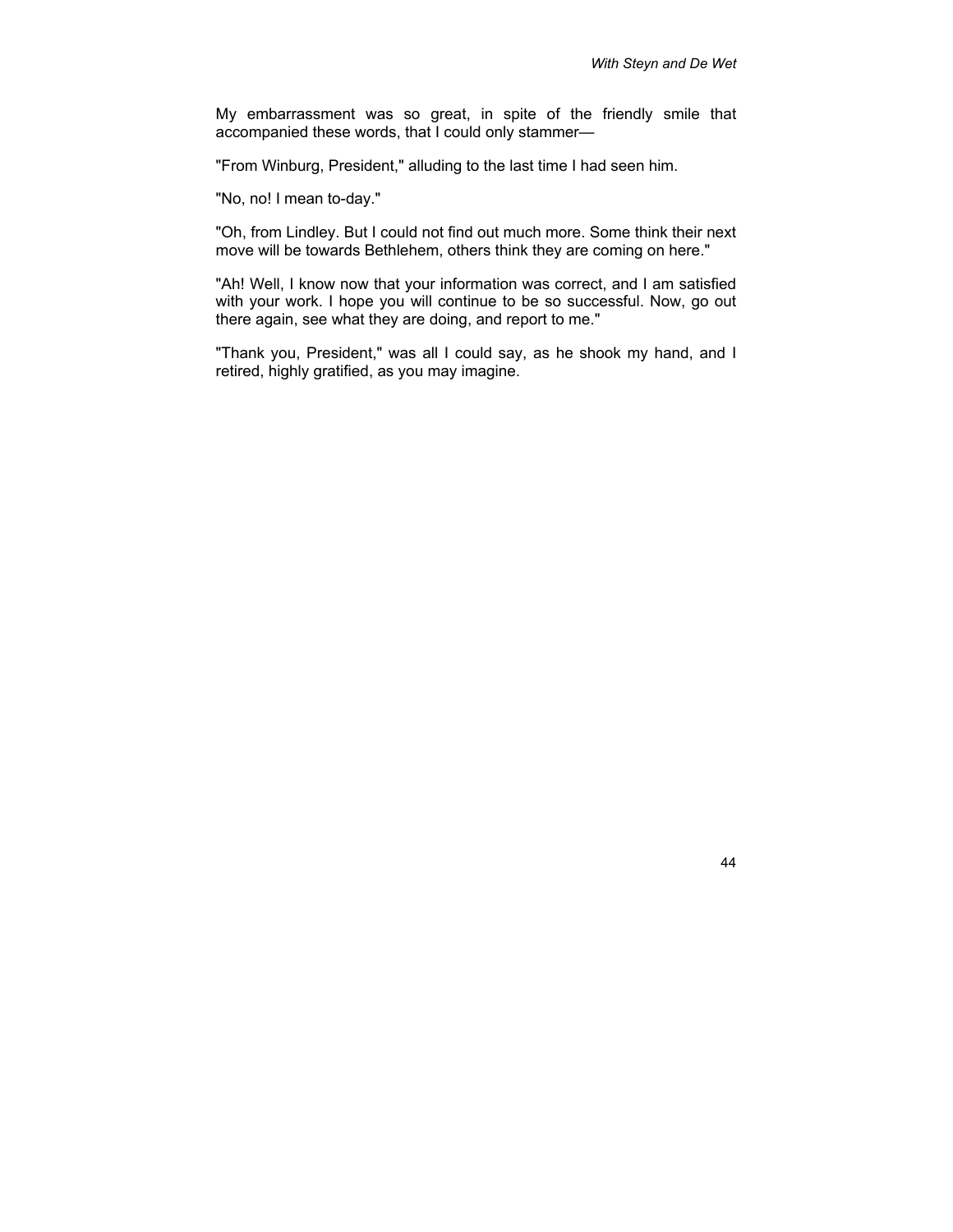## **VELD INCIDENTS**

My first thought was that my pony would have to be shod before I could expect him to carry me any further. I found Judge Hertzog, then Chief of Commissariat, in the street, a young man still, of medium height, whose clear brow and incisive speech marked him out from amongst the crowd of farmers, policemen, and idlers that constantly surrounded him with requests for this, that, or the other lacking article or animal.

He gave me an order to have my pony shod before all the others, a very important stipulation, for the ambulance horses had been waiting to be shod for a week. He added that he would supply us with other horses, but there were none to be bought. I told him I knew of a farmer who had a horse for sale at eighty pounds.

"Yes, he asks us eighty, and presently the enemy will come along and take it for nothing," replied Hertzog.

I went to the blacksmith and handed him the order.

"Yes, everybody wants to be first," said that worthy; "but first come first served, says I."

"But this is for special service."

"Can't help that."

"Do you mean to disobey the orders of the Government?"

"Oh, no, not I! But I have no nails; may have some in a day or two."

"Whose are those you are using now?"

"They belong to the despatch riders' corps."

I at once sought out the captain of the corps and persuaded him to count me out thirty nails. I then returned to the smith and held a candle for him whilst he shoed my horse. When I led the animal away I found that it was lame.

"That's nothing," said the smith. "It will soon pass."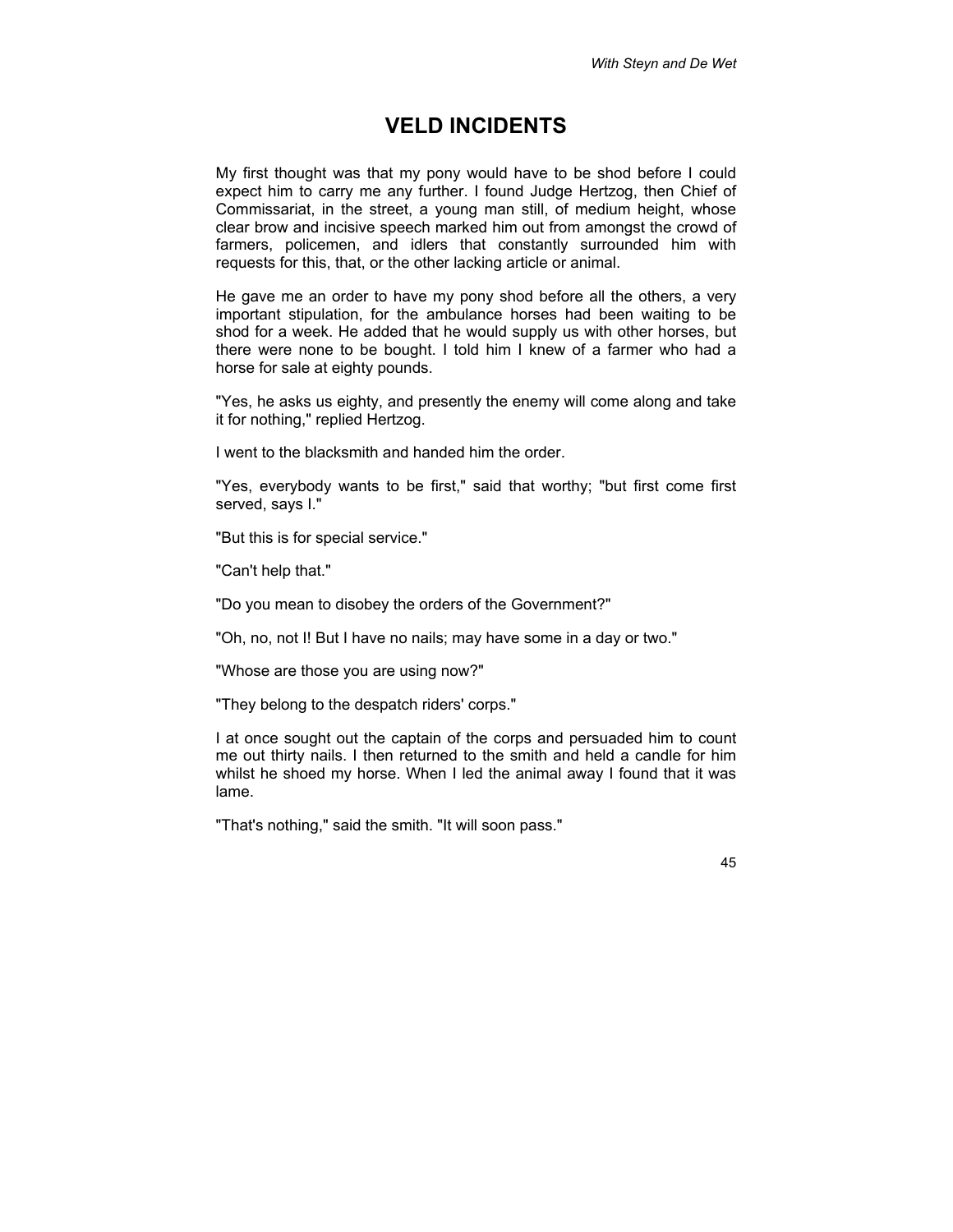"Oh, no. Just pull that shoe off and put it on again."

This he did, and then the lameness disappeared. I took the animal to the stable, filled the crib with fodder, overhauled the vibrator, packed my saddle-bags, and went to bed.

Early the next morning I started, making straight for the intermediate station.

After three hours' riding I met a mounted policeman riding at full speed, or the best imitation of it that his mount could produce. "The English are coming!" was all he uttered as he passed by. When I reached the farmhouse I heard shots falling just beyond the hill. The womenfolk on the farm were in a pitiful state of distress. They had ornamented the roof of the house with a white flag, following the custom then prevailing in those parts threatened by the enemy.

"They've been fighting all the morning," they said, wiping their eyes, "and now our men are retreating. Whatever will become of us?"

I stabled my horse, walked to the fence, attached the vibrator, and called up Heilbron. No reply. The line was down again!

This discovery put me into a pretty bad temper. Presently about a dozen Boers came galloping along from the fighting line. On seeing me, the leader reined in and shouted—

"What the devil is this? What are you doing here?" He took me for an Englishman, and thought this a good opportunity to gain distinction. Thoroughly roused by his bullying tone, I retorted—

"And who the devil are you? And where the devil are you running away to in such a hurry?"

Taken aback, he faltered—

"Oh, I have orders from my commandant, which I must keep secret."

"Yes, I know your kind of orders. Get away, and don't interfere with men who are doing their duty." The band thereupon cleared off. Then a despatch rider came dashing up, his splendid black entire specked with foam.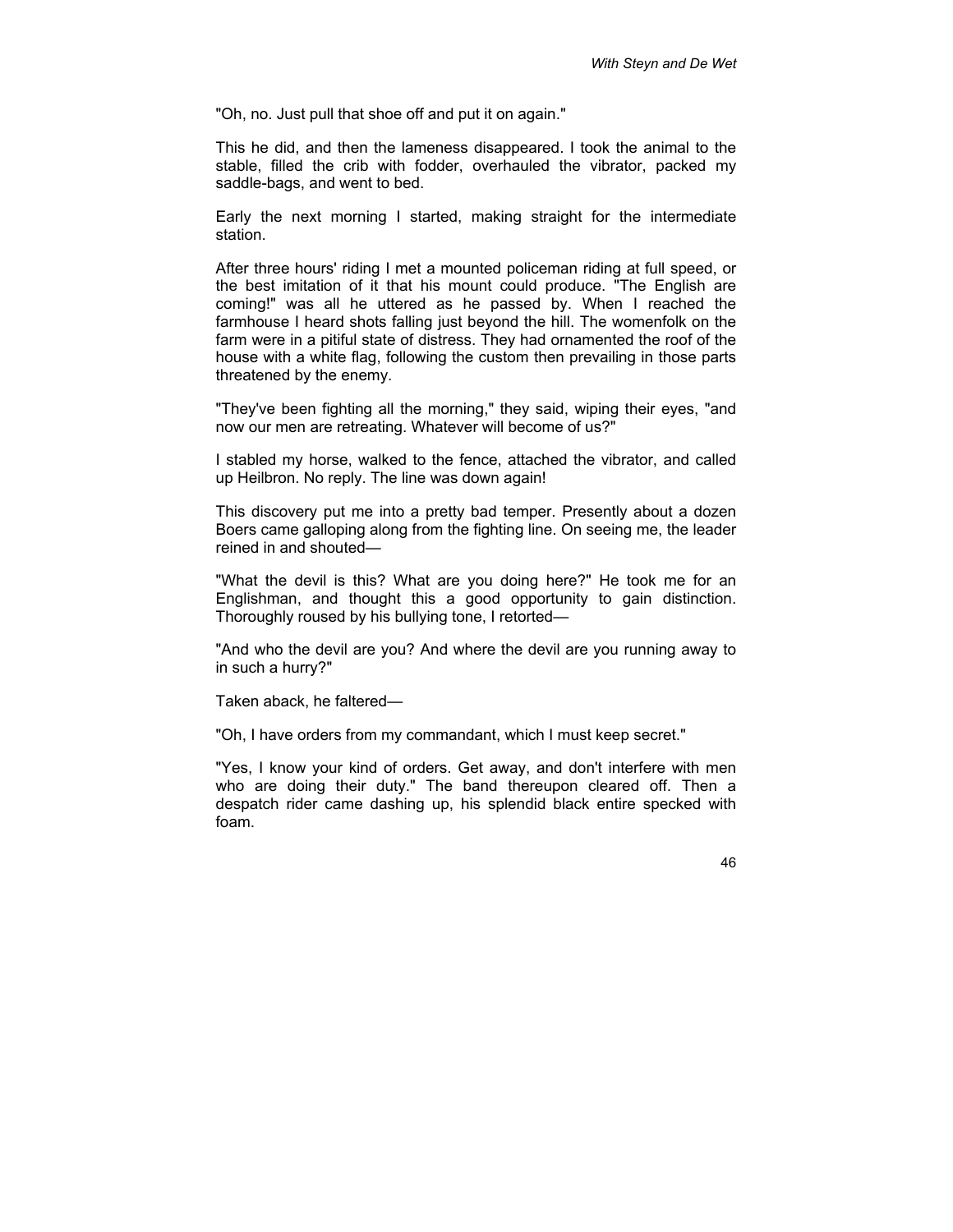"I have an urgent despatch for the Government," he said, after we had made ourselves known to each other, "but my mount is about done up after all the riding about I have done away on our left."

"Give it me," I said; "I'll repair the line and send it through."

He handed me the message, and we walked over to the farmhouse. Whilst we were drinking a cup of coffee crowds of burghers rode past in retreat. Nearly every one stopped and asked for a glass of milk, a loaf of bread, or a few eggs. Their wants were supplied as far as possible. In every case money was offered, and in every case it was refused.

With the despatch in my pocket I could not delay, so I took my nag and rode back along the fence. The very first test I made I found the line in order again. I transmitted the despatch, adding that there was nothing to stop the enemy from taking Heilbron that night. This news caused some consternation, as may be imagined, and the Government left Heilbron immediately.

When I had finished I saw coming towards me a young Free Stater, who had been sent out from Heilbron to remove the fault, which he had succeeded in doing.

"Let's go back to the farmhouse after sunset," I said, "and see if the British are there already."

"Right!"

We waited till dark, and then carefully rode to the farm, making as little noise as possible. When near the house we dismounted, cautiously approached, and peered through a window. Everything was quiet. We knocked. The housewife opened the door, pale and agitated.

"They have not been here yet?" I asked.

"No, but we expect them every minute."

We brought our horses into the yard, so as to be at hand, and entered the house.

"Your husband is not back yet?"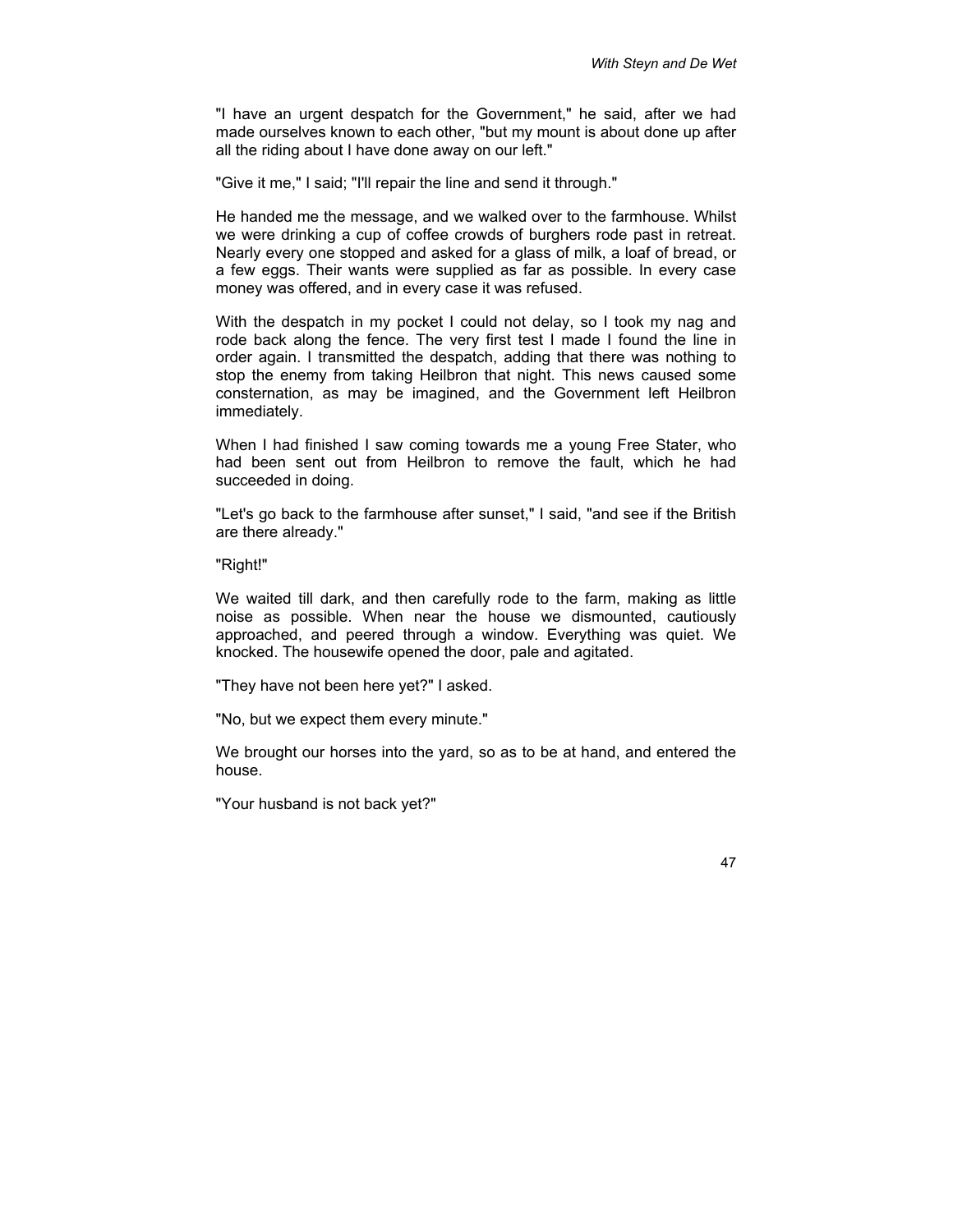"No, but they say he is safe."

The door opened noiselessly, and the man himself stood before us. He had also taken a look through the window before entering. He placed his gun in a corner, kissed his wife and children, and shook hands with us.

"We've had a hard day;" he said, "let's go in to supper."

After the meal, even more silent than is habitual amongst us, where talking at table is almost as bad form as making a joke with a minister would be in Sloper's Scotland, our host told us that the English had camped on the spot where they had fought, and that he did not think they would march till daylight. It was best for us to sleep there that night, and leave with him before dawn.

We agreed.

"Father, can I go too?" asked his son, aged thirteen.

"No, my boy, you must stay and help mother to manage the farm. It will be a long while ere father returns."

"Oh, father! I'm too old to stay in the house, like an old woman. Besides, I'm afraid they will make me prisoner."

"Do you think they catch children like him?" his mother asked anxiously.

"No, I don't think they are so cruel," I replied; "but one can never tell."

"Well, they won't get the chance," said the plucky little fellow. "As soon as I see them coming, I shall take my mare and go and hide in the hills."

The mother did not say anything. She bore up bravely, as our women ever do, Heaven bless them! Was it not but some ten miles from this very spot that years before a handful of our pioneers had gained the victory at Vecht Kop, when the women loaded the guns and handed them to the men as the latter unflinchingly beat back the tremendous horde of maddened blacks that flung themselves against the hastily drawn circle of wagons. Does not one old lady still bear the scars of the nineteen stabs she received on that day? Our women are women indeed, and worthy mothers of the race that yet shall people all Africa and rule itself.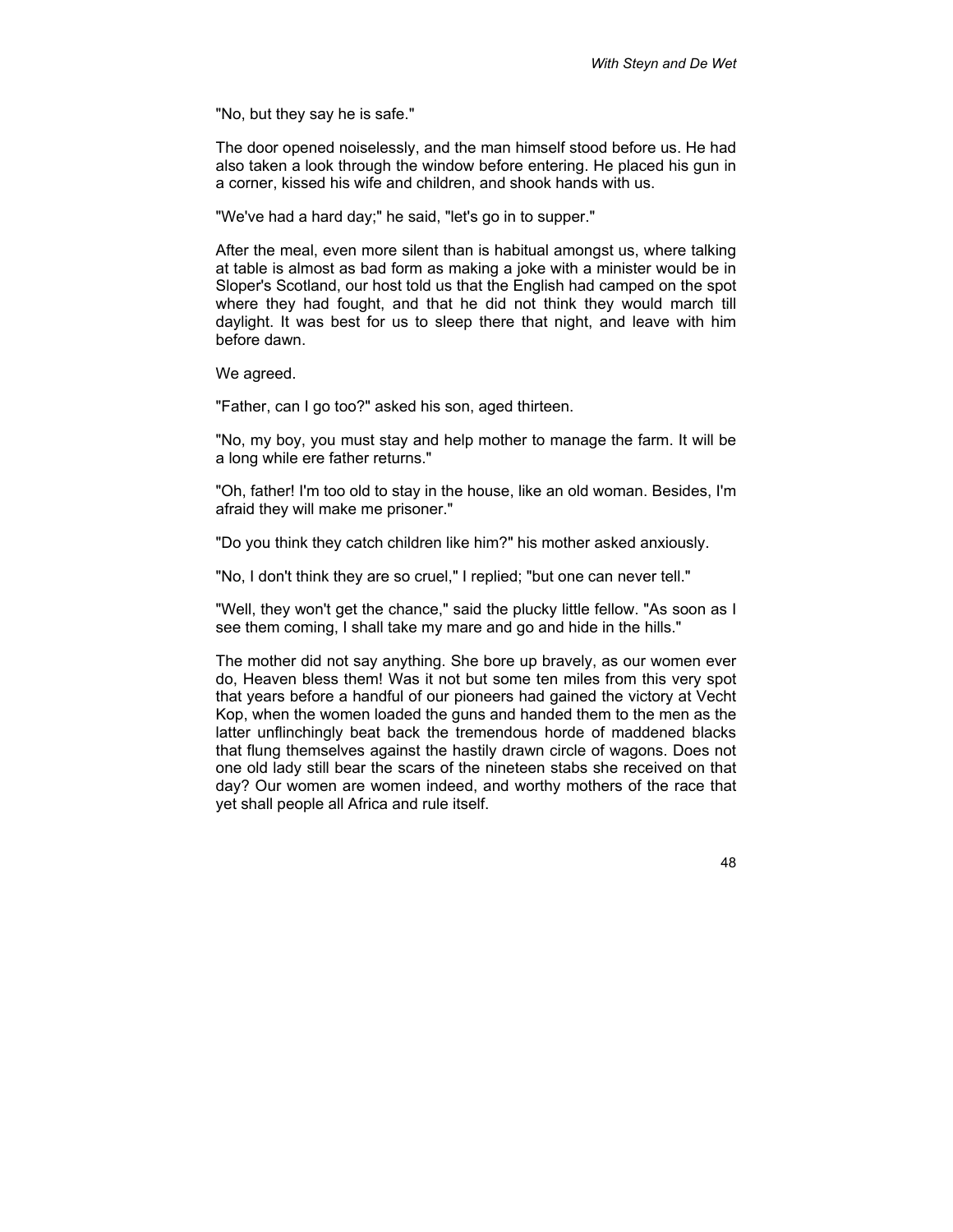Do not think I am flying too high. The average Boer family numbers ten children. Boys are in the majority. If at present we have thirty thousand warriors (I am not counting the wasters), it follows that in two generations we shall have three hundred thousand. Taking the proportion then, as now, of ten to one, Britain will have to employ against us in 1940 no less than three million men! And when that time comes, the children of to-day will have the recollection of the concentration camps and of a few other little trifles to strengthen their backbone.

The concentration camps! Fit subject for Dante, who in the *Divina Comedia* portrays as no other can the maddened heart of a father doomed to see his children waste away before his very eyes. There are many relentless Ugolins among the Boers to-day.

I firmly believe that a steady process of infanticide was never intended to be the *raison d'être* of these camps; no civilised nation could deliberately sanction a system cemented with the bones and blood of innocent babes. And the British are a civilised nation.

No, the fault does not lie in the system itself, but in its application. It is a humane idea carried out inhumanely, so inhumanely that when the Black Hole of Calcutta is forgotten Englishmen will still hang their heads for shame at the mention of concentration.

What the Levite concubine's outraged flesh was to Israel the infant mortality is to the Afrikanders of the Cape and Natal, who, a hundred thousand strong, may at any moment lose their self-control and throw in their lot with their brethren. Then Britain will tear the bandage from her eyes, but it will be too late.

Let me remind Canon Knox-Little, and those other divines who can complacently view the children's Golgotha, of the words of their Master: "*But whoso shall offend one of these little ones, it were better that a millstone were hanged about his neck, and he were drowned in the depth of the sea.*"

But to return. After the usual reading of the Gospel, we retired for the night. Our sleep, however, was none too secure. At about two o'clock the dogs set up a terrible howling. My heart beat loudly. We were in for it now! But no, it was only the farmer's son, who came to tell us to get ready.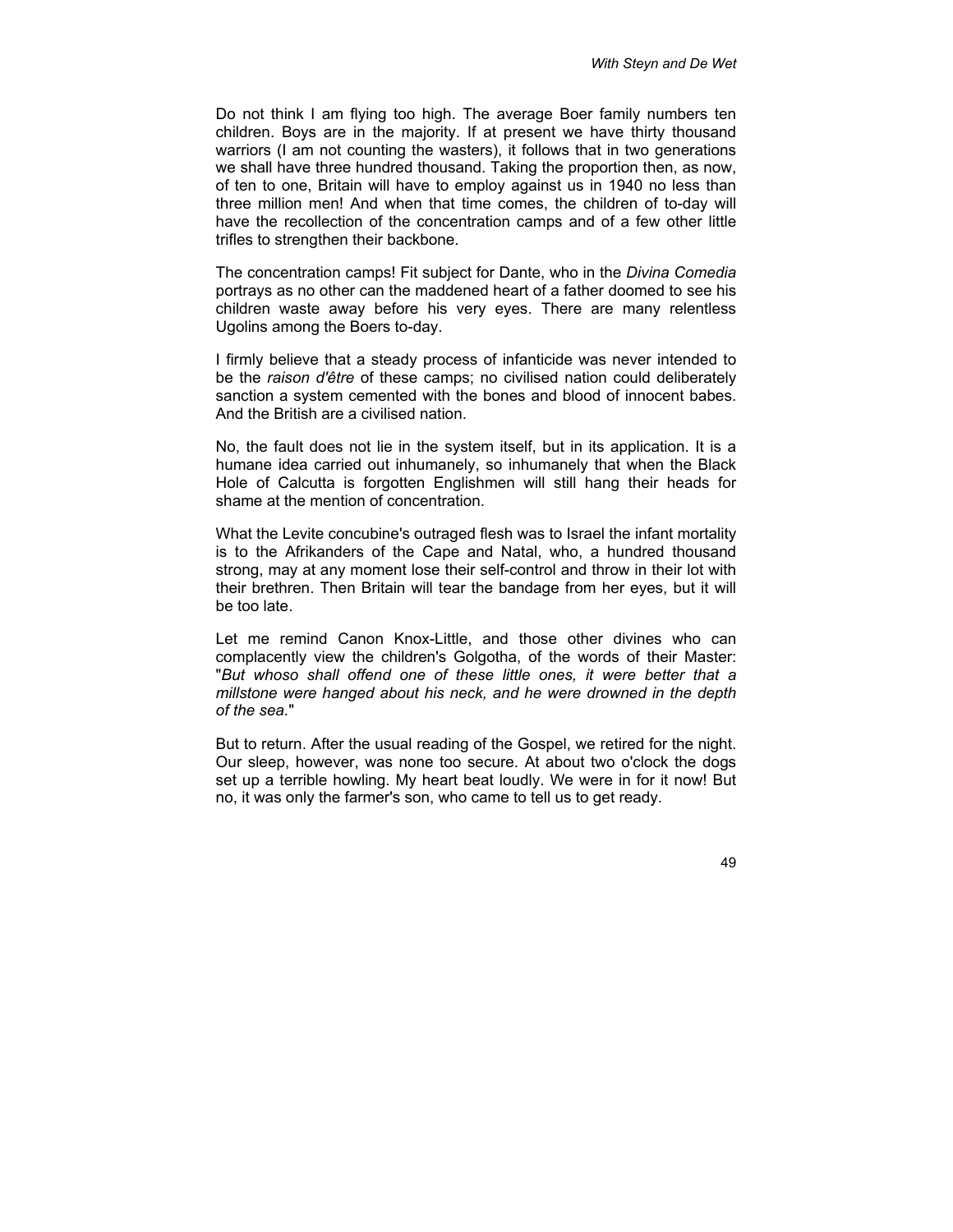We rose at once. Our host said a long good-bye to his wife and children, and we rode away in the misty night, a keen wind cutting through flesh and bone.

After a very long hour we reached the house of our guide's brother.

We got in without awakening the inmates, and entered a small bedroom, where two young men were lying asleep. They woke on hearing us move about, and struck a match.

"Good morning," I said; "rather early, isn't it?"

"Yes," they replied, waiting for me to explain. I kept quiet, however, and watched the expression on their faces gradually change from surprise to uneasiness, and from uneasiness to alarm. Then I briefly explained the situation to the young men, after which we went to sleep in our chairs till daybreak, when the servant entered with the morning coffee.

Our guide took us into the parlour and introduced us to his sister-in-law. He then left to rejoin his commando.

We stayed to breakfast, and then also left, making for Heilbron, but not feeling quite sure as to whether we should reach it before the enemy. After travelling a couple of hours we observed half a dozen horsemen appear against the skyline on our left. From the way they were spread out we judged them to be English. To make sure we rode a little nearer. On coming round one of the numerous undulating *bulten*, we saw three horsemen making for us at full speed. We at once wheeled round and took up a position behind some rocks. When the horsemen came closer we found that they were Boers. They told us, however, that the men first observed by us were really British, which accounted for their haste, and that the whole column was following just behind.

Now that we had located the enemy we felt more at ease. The scouts were riding near the road along which the wire ran, about seven miles from the town. Cutting across in plain sight of the enemy, we fixed the vibrator to the fence, and called up Heilbron. We heard the instruments working in the office, but got no reply to our hurried call. The scouts were about fifteen hundred yards away. We continued calling; they continued approaching, carefully inspecting every foot of ground before them. It seemed strange to us that the scouts of a column on the march should search for the enemy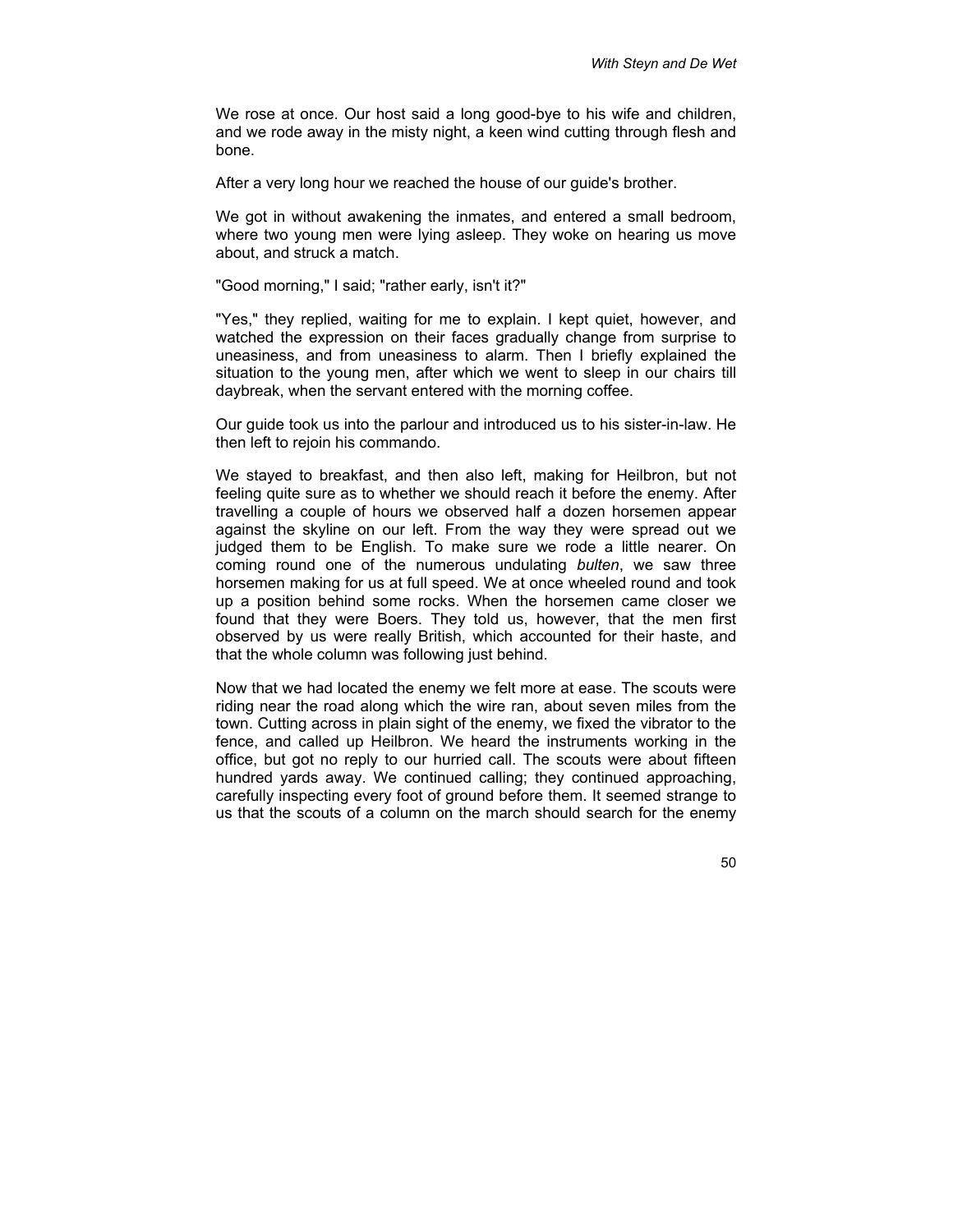within five hundred yards only of the main body. But perhaps that is what they teach at Sandhurst. Presently the head of the column came in sight from behind the rise. The scouts were now within eight hundred yards. We quietly mounted our horses and rode away. They gave no sign of having observed our movements. When some distance away, we looked back and saw that the whole column had halted, about seven thousand men.

We reached Heilbron to find the place practically deserted. Wishing to see the enemy enter the town, we delayed our departure. Some hours passed, and nothing happened to denote the proximity of the British. We feared that they might be surrounding the town before entering it, so we left for Frankfort, following the road taken by the President the night before.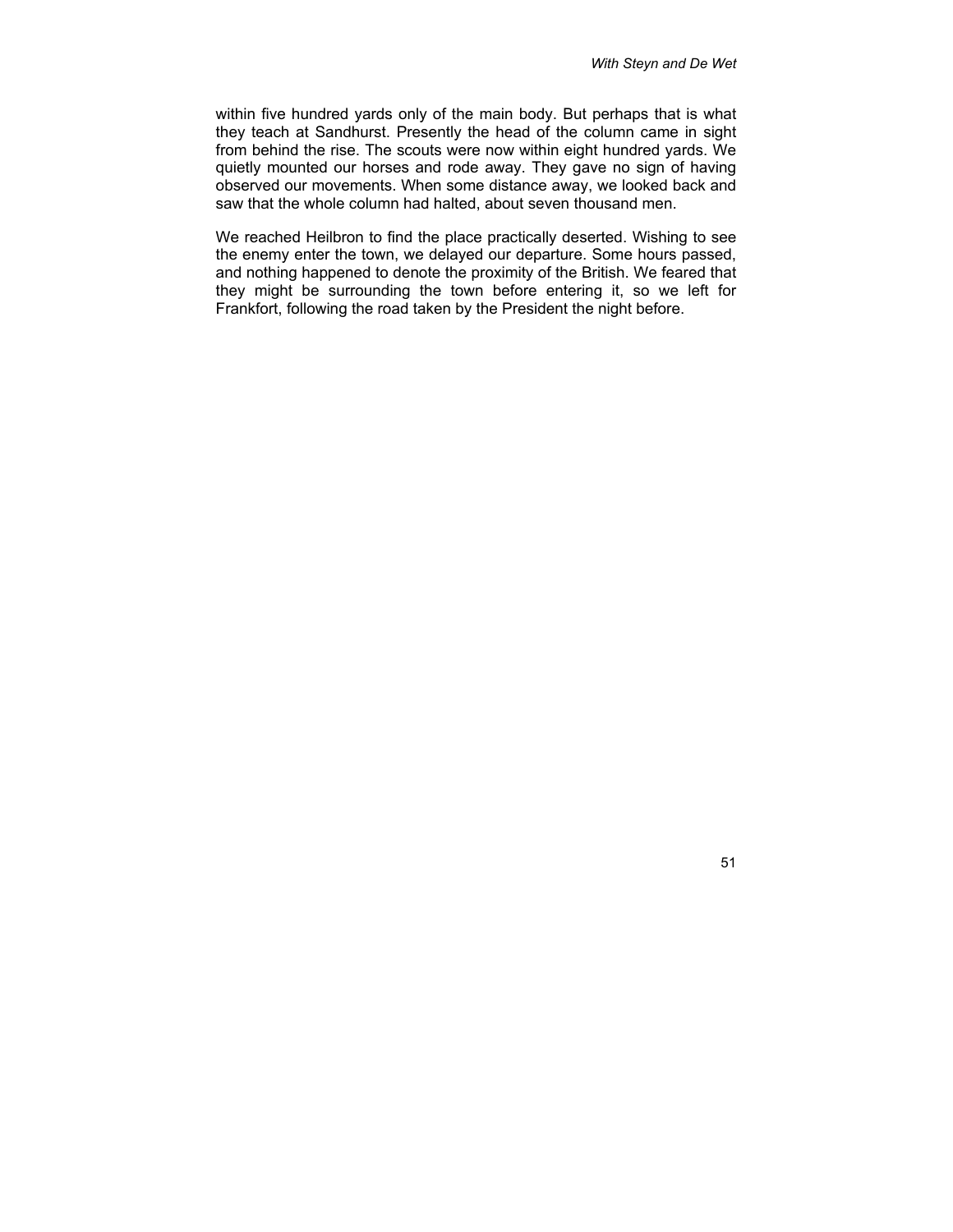## **TAPPING THE WIRES**

We had gone about a mile, when suddenly a score of horsemen made their appearance on top of the rise before us. Not knowing whether they were friends or foes, we swerved away to the left, regaining the road by a detour. After sunset we saw a small bonfire blaze forth about three miles away in the direction we were going. We hardly knew what to make of such an unusual sight. The night was a fairly dark one, but we pushed on rapidly. In the middle of a hard canter my horse suddenly struck his forefeet against some obstacle, and came crashing down upon his head. It was an anxious moment for me. When we had disentangled ourselves I hastened to feel the pony's knees, and found to my joy that they were but little damaged. Whilst still laughing over this mishap, we heard voices to our right. We listened for a moment. First came the question *in English*—

"Where are they?"

Then the reply—

"Don't know where they are now."

This was enough for us, and we sped forth as silently and as fast as possible.

On approaching the bonfire we heard more voices—Dutch this time. We rode up to the group standing round the fire. Several friends came forward to greet us, and we became aware that this was the President's party about thirty men in all.

"Where are your sentries?" I asked.

"Just going out now."

"Who is in charge?"

"The President's secretary."

Calling the latter aside, I said—

"I don't wish to cause an alarm, but on coming along about a mile from here we heard men calling to each other in English. At one o'clock the British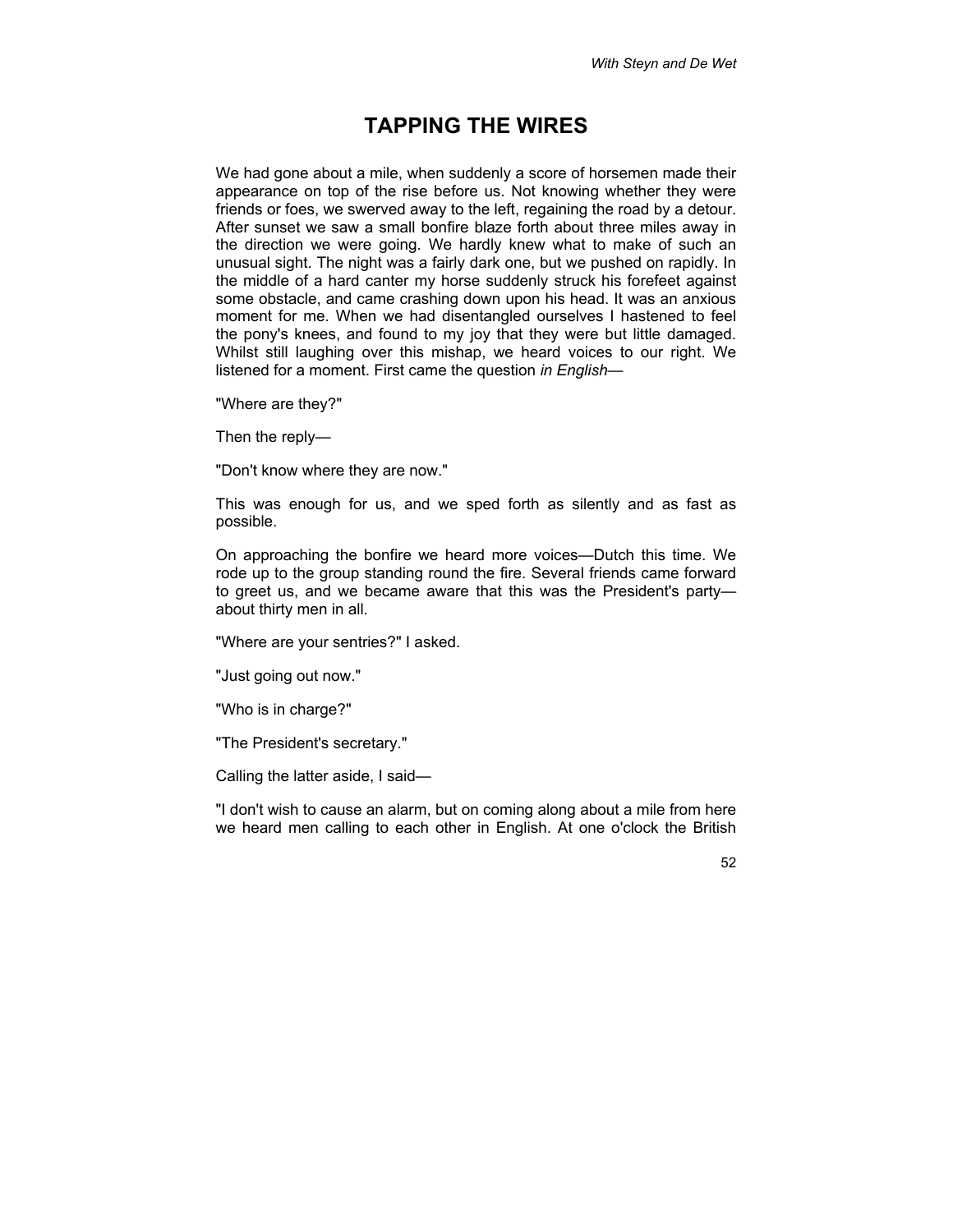were only fifteen miles from here; your bonfire may have drawn a patrol hither."

"What is it? Who has arrived?" asked Steyn, coming out of his tent. We gave him all the information we had gained. He immediately ordered all lights to be extinguished, and sent the guard to find out what the voices meant. All were relieved when it turned out to have been merely a couple of the President's bodyguard searching for their horses.

Early the next morning a couple of deserters were brought in. They had been caught trying to slip past in the night. One said he had a sick son at home, and was only going to see him, perhaps for the last time. The other was going home to fetch better horses, and so forth. They were so unfortunate as to call upon the Deity to testify to the truth of their assertions. This roused Steyn's ire.

"How dare you be guilty of such sacrilege?" he cried. "It is this cursed habit of yours of using God's name upon every trivial occasion that makes our enemies think us a nation of hypocrites! Back to your commandoes at once!"

The men slunk away. We enjoyed their discomfiture in a measure, for, with all reverence for true religion, it must be confessed that many of these gentry thought psalm-singing all that was required of them, and did not hesitate to leave their less "elect" brethren to bear the brunt of the fighting.

After breakfast I walked down to the telegraph line connecting Heilbron and Frankfort, which ran past this point. Taking about ten yards of "cable" wire, I cleaned about a foot of it in the middle, tied one end to my spanner, and threw the latter over the line. The swing carried it over a second time, the two ends hanging just above the ground. Attaching one end to the instrument, I heard the English telegraphist in Heilbron calling up Kroonstad, and the Boer telegraphist in Frankfort working to Reitz.

I immediately climbed the pole and cut the Frankfort side of the line. Then I took another piece of cable, and connected the earth terminal of the vibrator with the telegraph pole. The British signals now came through beautifully clear. The first message that passed was one from General Hamilton to Lord Roberts, announcing his arrival at Heilbron, the details of the two engagements fought during the march, the number of killed and wounded, and the state of his force—"often hungry, but cheerful." Then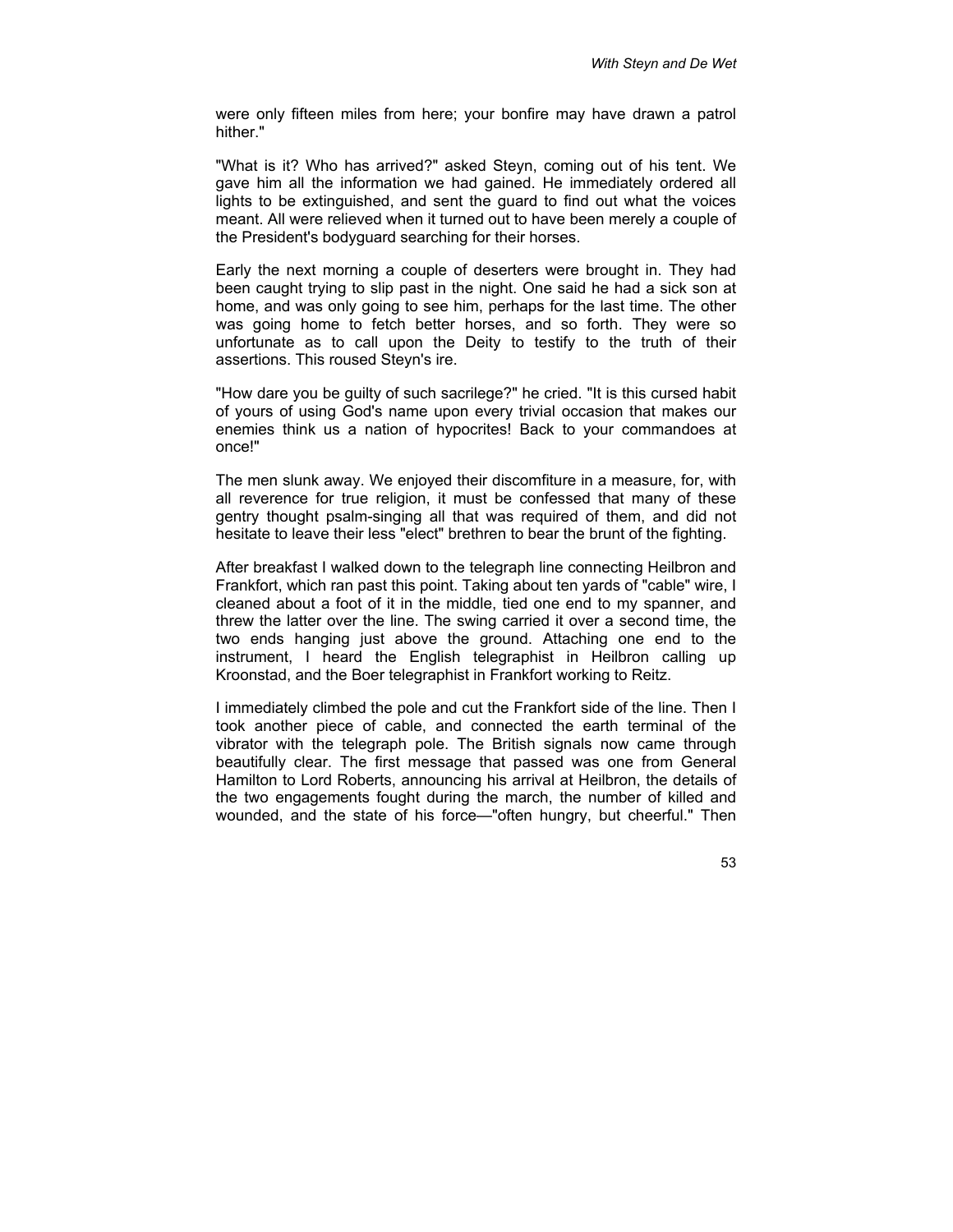followed some others of lesser importance. The President's party were just driving away. I left my assistant with the vibrator, ran across to the road, and handed His Honour the messages. He smiled as he read the report and appeared highly gratified. After a few words of encouragement to me he drove on, and I returned to the line. The signals were now so weak, however, that nothing could be distinguished.

We saddled our horses and rode towards Heilbron, intending to try again closer to the town. We had not gone far before the captain of the despatch riders and one of his men overtook us. They had been ordered by the President to place themselves at my disposition. Four men would have attracted too much attention, however, and I persuaded them to return. We two rode on until almost on top of the hill overlooking Heilbron, when we dismounted. Drawing the horses behind a low stone wall, we attached the instrument to the line. I listened. There were no fewer than five different vibrators calling each other, some strong and clear, others sounding weak and far, like "horns of Elfland faintly blowing." Presently the disputing signals died away, and one musical note alone took up the strain.

Never was lover more absorbed in the thrilling sound of his divinity's voice than I in the notes of that vibrator, seemingly wailing up from the bowels of the earth.

Nor was my attention unrewarded.

"From Chief of Staff, Honingspruit," came the words, "to General Hamilton, Heilbron." Then followed orders. How Hamilton was to march from Heilbron; how Broadwood was to move from Ventersburg, the entire plan of campaign for the next few weeks! A mass of information to gladden the heart of our steadfast chief. "Hurrah!" we whispered to each other, as I carefully put the precious message in a safe place.

Then some harsh, grating sounds were heard in the microphone. The wires were evidently being overhauled in Heilbron. Complete silence followed. Hearing a couple of shots fired on our left, we removed all traces of our work and rode back to our starting-point, well satisfied with the valuable information we had so fortunately obtained. I at once sent my assistant after the President with the despatch. Fearing that the enemy might send a patrol here during the night, I left for Frankfort, and arrived there at midnight. Before leaving, however, I had instructed my assistant to join up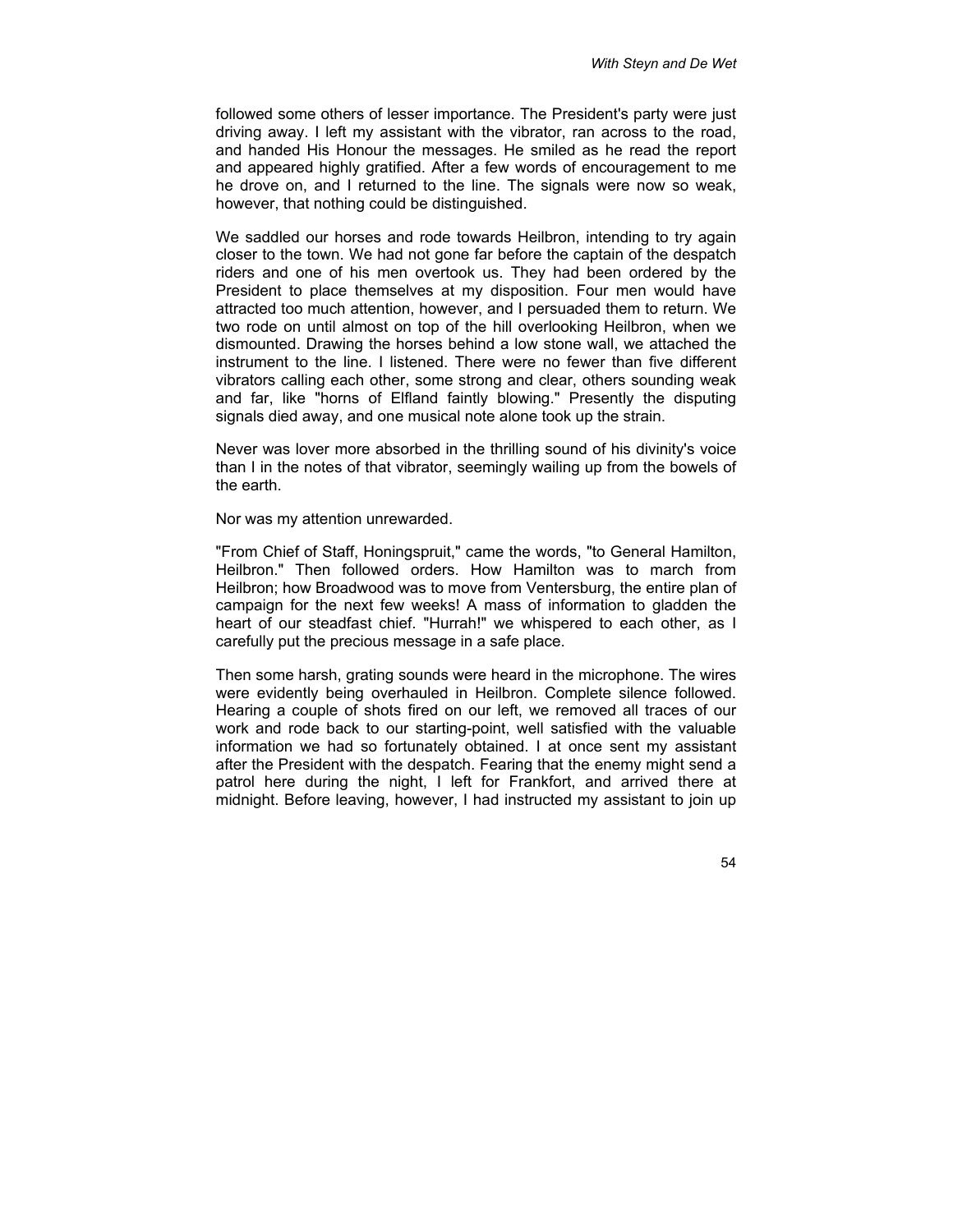the line where I had cut it, if upon his return the next morning he should find the place still free from the enemy.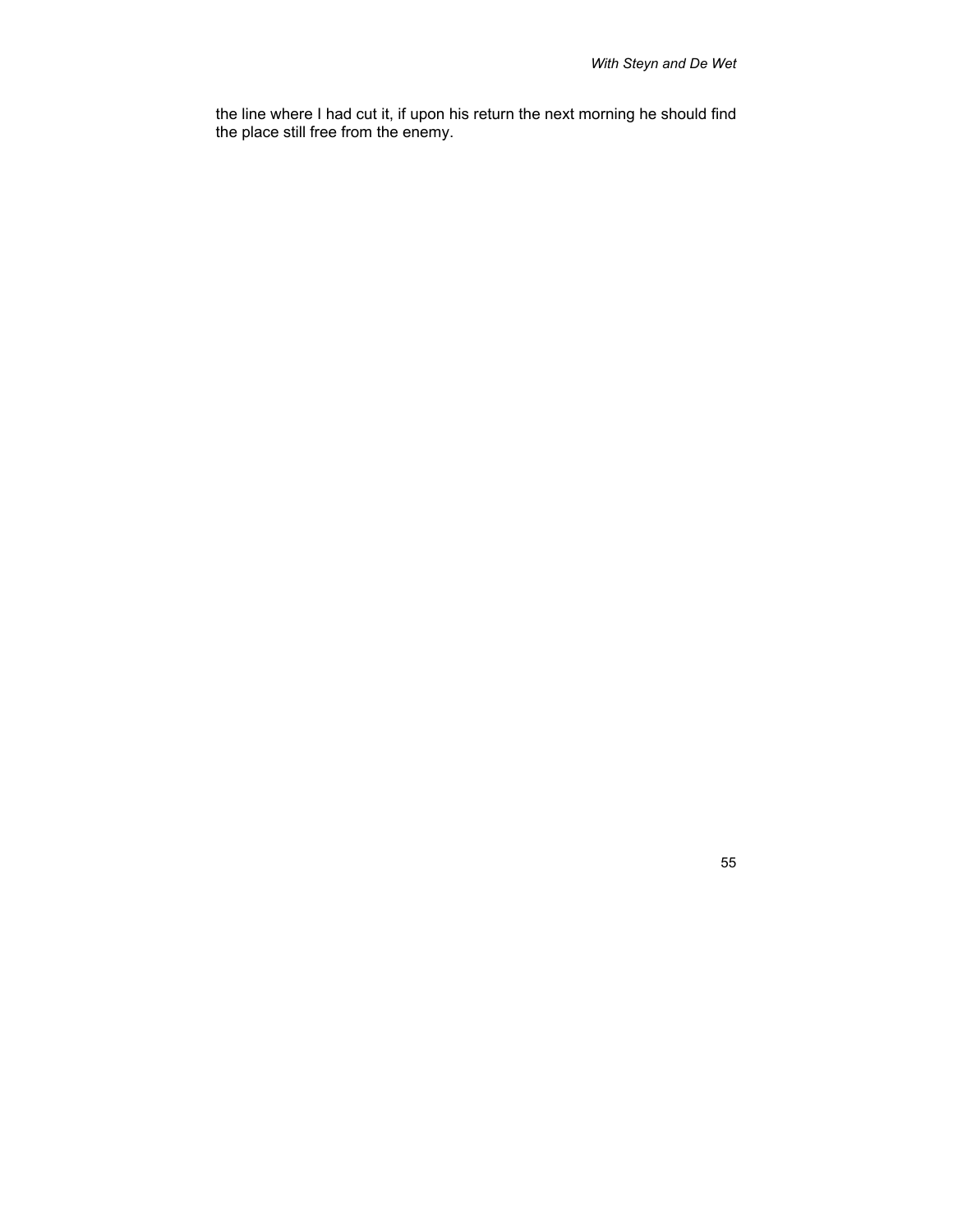#### **I MEET DE WET**

The little village of Frankfort was wrapped in slumbering darkness when I entered it. Cold and hungry after the five hours' journey, I did not scruple to knock up the Postmaster. With an instinct of good-fellowship that did him credit, he at once made me welcome; breaking up a couple of empty boxes, we made a rattling fire, and soon big gulps of cocoa were chasing the last few shivers from my wearied frame.

My last thought as I wrapped my blanket round me and stretched myself out on the floor was of the despatch I had sent after the President. Suppose my messenger lost the document or was captured! But I would soon know, for if I found the line joined through at eight o'clock, according to my orders, it would be a proof that he had returned and found the coast clear.

The little office was crowded with busy clerks when I opened my eyes the next morning. Casting a rapid glance at the clock, I saw it was almost eight. There was no time to lose. I grasped the useful little vibrator with one hand, flung the blanket into a corner with the other, and set off, calling to the native servant to follow with a ladder. It was not advisable to operate under the eyes of the townspeople, so I marched across the bridge and into the veld, until a suitable spot was reached. No sooner had I thrown my wire over the line than I again heard British and Dutch signals intermingled. Good! My message was safe.

The Kaffir shinned up the pole and cut the wire, permitting the British signals only to come through. I listened intently to the various more or less interesting messages being exchanged by the enemy. Presently a new and stronger note broke in—

"Hello! Here, Sergeant-Major Devons. Who are you?"

Devons? Those are the fellows that we fought at Ladysmith. But what how comes he here? Listen—

"Here, Heilbron. We're just waiting to leave. Crowds of Boers on the hills."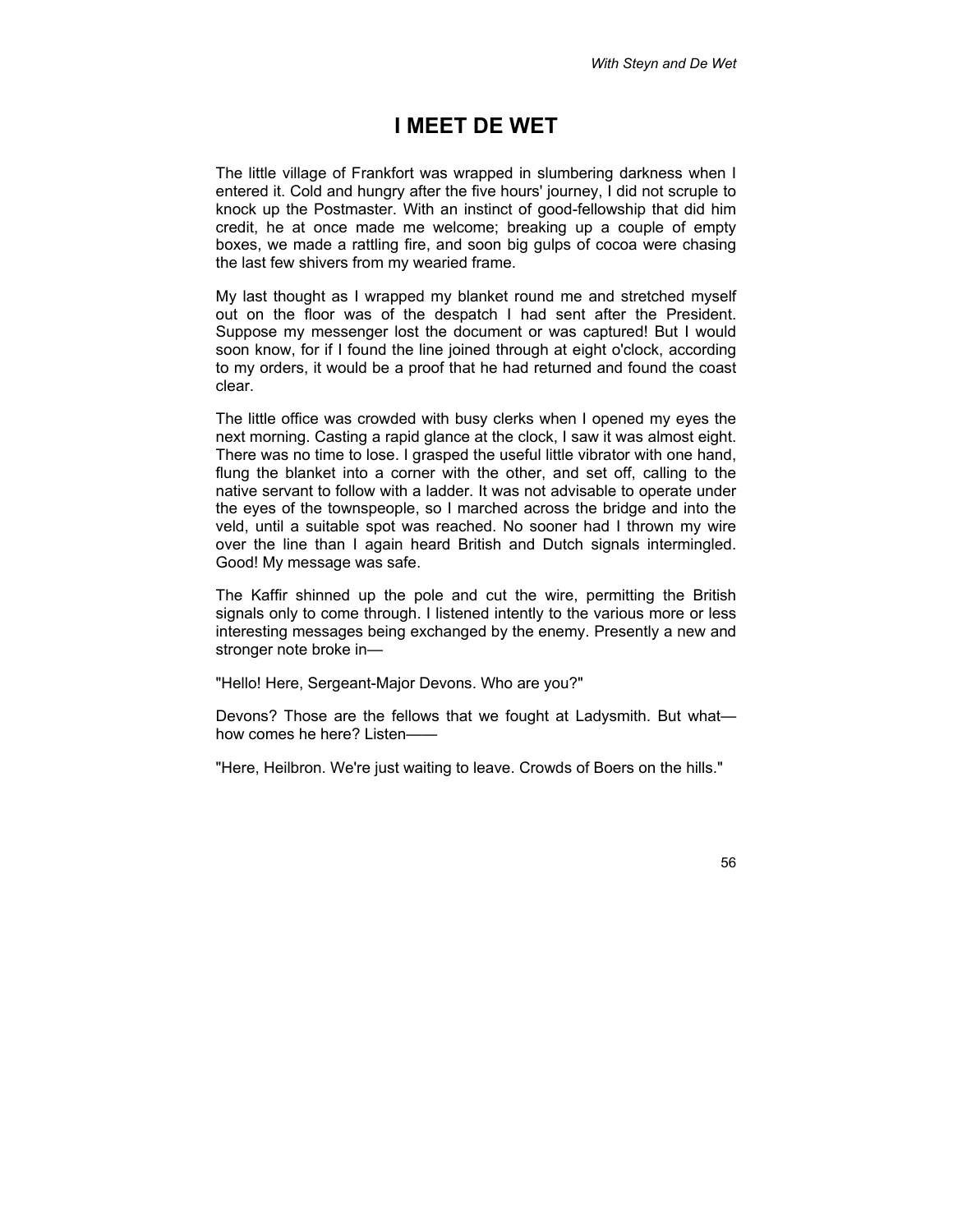"Ah! I say, I've pushed on, quite by myself, for fully twelve miles," said the hoarse note of the non-com.'s vibrator. "When I reached Roberts' Horse the chief said I was d——d lucky to get through!"

"Good on you!" replied his admiring hearer. "This is a bit different from old Tyneside, ain't it?"

"Cheer up; we shall soon be in Pretoria."

"Confound you!" said I, dashing my fist on the key, "you're not there yet!"

To prevent myself from interrupting them, advertently or otherwise, I had taken the precaution to disconnect the battery, so my little outbreak did no harm.

Then the sergeant-major sent a long message to his chief, Captain Faustnett, duly informing the latter of the distance he had come, all by himself, and of what the officer commanding Roberts' Horse had said, after which the Heilbron man remarked—

"Good-bye, we're off." Silence followed.

The net result of the morning's work was the knowledge that Hamilton was leaving Heilbron at that very moment, and leaving it ungarrisoned. This information I hastened to communicate to my chief, with the result that within a very short space of time we were again in telegraphic communication with that town and in possession of several hundred sick and wounded that the British had kindly left to our care. At Spion Kop we wanted their wounded, but did not get them; here we did not want them in the least, but we got them all the same.

My next task was the maintenance of the fence line between Frankfort and Reitz. A testing station had been established half-way between the two villages, consequently the communication was fairly good and there was not much for me to do. One day a message arrived from my chief in Pretoria, asking me to go thither, and accompany him northwards when the capital should be abandoned. The Postmaster-General of the Free State, however, insisted upon my remaining a few days longer.

A little while after De Wet's commando entered the village about a thousand strong. The rumour went that De Wet was going to rest for a week and then strike a heavy blow. No sooner had the column halted on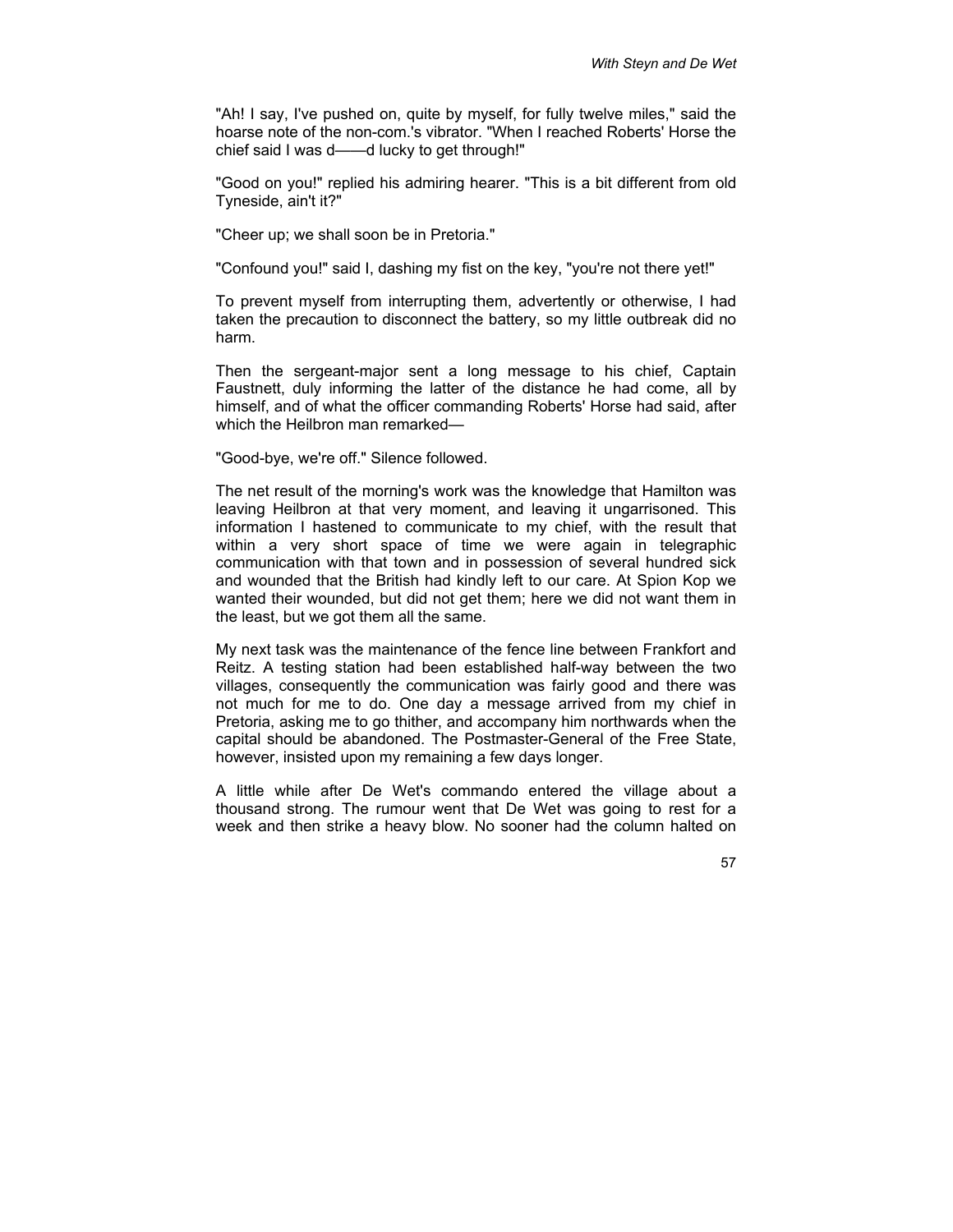the bank of the river than De Wet himself rode over to our office, accompanied by his secretary. They wrote out a few telegrams, and then De Wet entered into conversation with the Postmaster-General. His tone and manner lacked the slightest cordiality. He asked the Postmaster-General whether he was sure, quite sure, that the British side of our telegraph lines was always cut, so that the enemy could not tap our messages. Yes, the chief was quite sure. But De Wet thought it best that instructions to that effect should be re-issued, so as to leave no excuse for any possible negligence. This suggestion was carried out on the spot.

The chief then introduced me to De Wet. Compared with Louis Botha, or almost any other of our generals, De Wet presented but a sorry sight. His manners are uncouth, and his dress careless to a degree. His tactlessness, abrupt speech, and his habit of thrusting his tongue against his palate at every syllable, do not lessen his undeniable unattractiveness. But De Wet, if he lacks culture, certainly has an abundance of shrewdness, and is not without some dignity at times. And I must confess that it is chiefly owing to De Wet and Steyn that the war did not end with the fall of Pretoria. What is the secret of his success? This, he has one idea, one only—the independence of his country. Say to him—

"If the English win——" and he breaks in—

"If the heavens fall——"

Choosing his lieutenants by results only, he is assured of good service. An incorrect report, and the unlucky scout is tried by court-martial.

Whilst giving this modern Cincinnatus due credit for his undoubted smartness, it must be borne in mind that the movements of the Free State forces were generally determined by the *Oorlogscommissie*, a body made up of President Steyn, Judge Hertzog, Advocate De Villiers, and two or three other prominent men, whose trained intellects concerted the plan of campaign, De Wet being entrusted with its execution. He had power to alter details according as circumstances might dictate, but that was all.

And he had men to aid him like General Philip Botha (third of three brothers, generals), Commandant Olivier (now captured), Captain Theron (killed near Krugersdorp), besides others whose names have never been heard of, but who, if De Wet were captured to-morrow, would be both willing and able to take his place.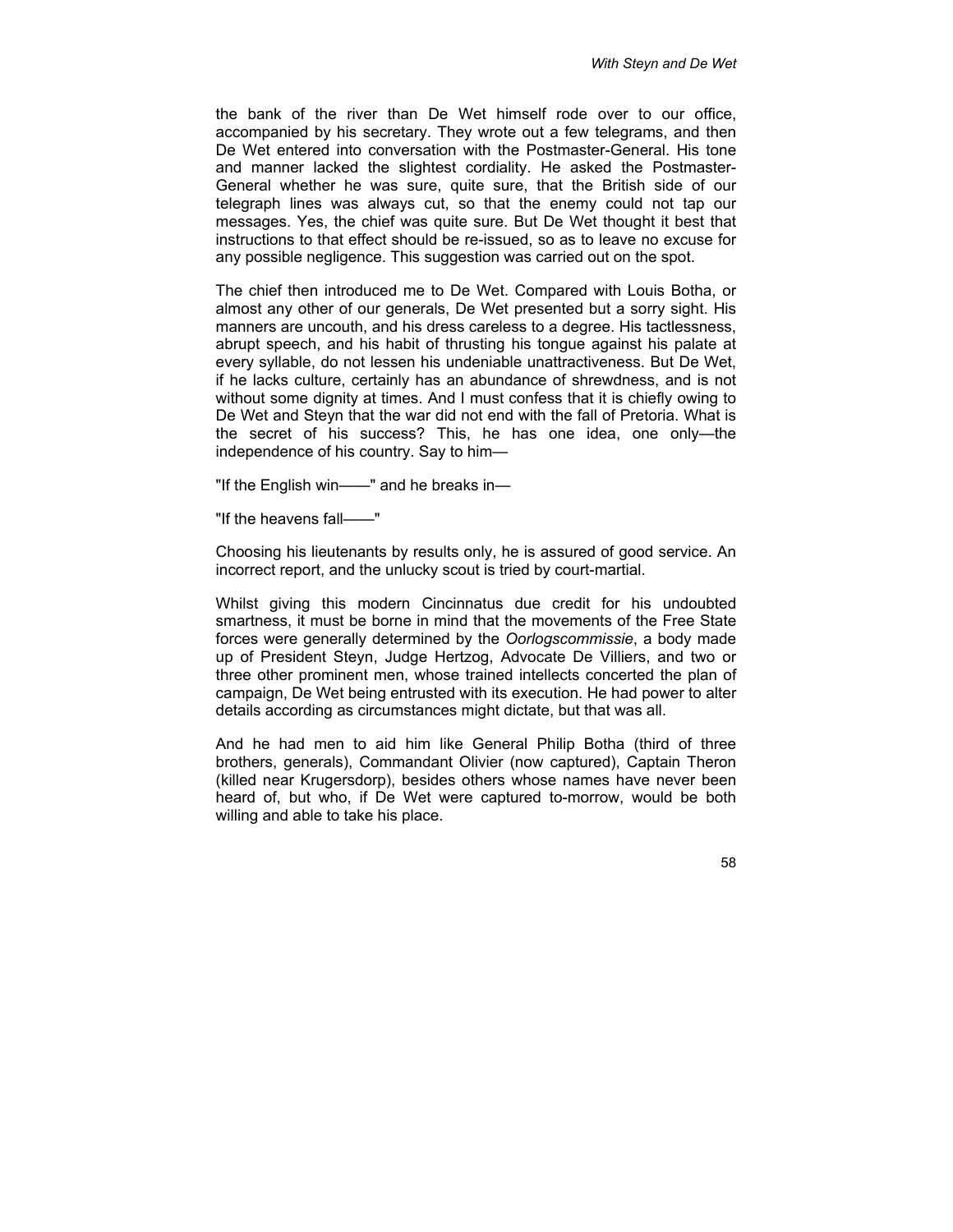One peculiar feature of the Afrikander character is the complete absence of anything approaching hero-worship. Perhaps this is due to the habit of ascribing success to the favour of Providence. However this may be, it is certain that General Joubert's death hardly excited even a momentary thrill of regret, in spite of his years of service as Commandant-General. As for erecting a monument to the memory of any of our great men, why, we are all equal, they say, and anyone could have done as much.

Notwithstanding this characteristic of the people, De Wet, secure in the favour of the Government, knows how to make himself obeyed and respected. I have seen burghers retreat who, upon being stopped and threatened with death by their officer, have torn open their coats and shouted, "Shoot! Shoot me, if you dare! I shall not turn back!"

I cannot imagine anyone venturing to take up this attitude towards De Wet. He would certainly not hesitate to carry out a threat through any fear of the consequences. And yet it was my fortune to incur his displeasure. It came about in this way. The chief sent for me one day and said—

"You have asked to be allowed to return to the Transvaal. But there is a chance for you to do some very important work just now. Do you mind remaining three or four days longer?"

"Not at all."

"Very well. De Wet leaves to-morrow. You will accompany him. He wants you to tap the British lines near Kroonstad. You may attach yourself to Scheepers' corps, but you will be in no way subordinate to him, and you will use your own discretion in the execution of your duty. He will give you every aid and assistance. Try and get a horse from him, as we are short."

The chief then showed me a map whereon was marked out our line of route. It was evidently going to be an exciting adventure, and I thanked him warmly for having selected me to take part in the expedition. I then went and hunted up Scheepers, whom I found in his tent. This is the same Scheepers who later operated in Cape Colony, and whom Chamberlain has taken such a dislike to. I can assure the Secretary for the Colonies that Scheepers is an amiable and harmless young man, who would probably now be teaching a Sunday-school class had Joseph not been such a dreamer.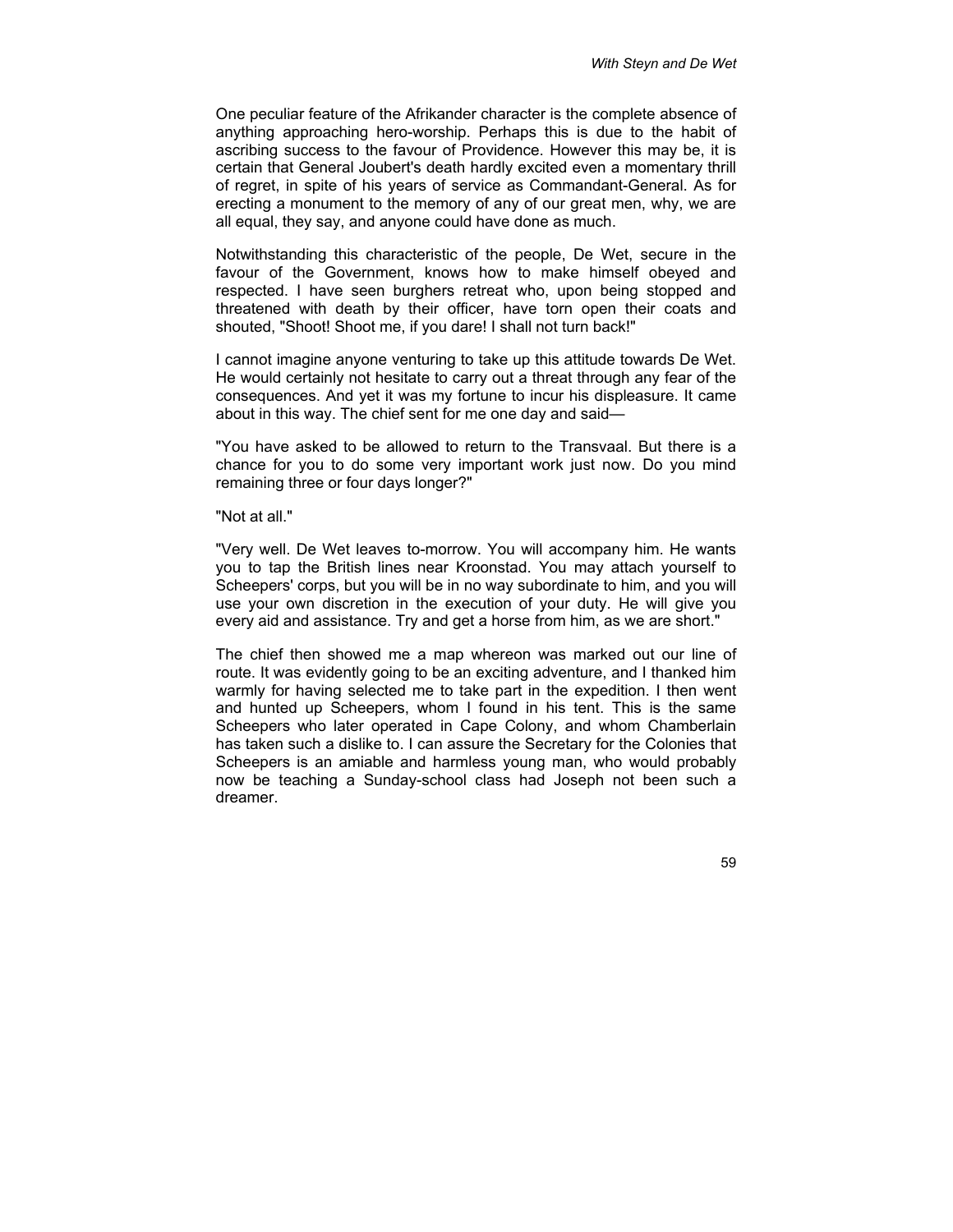"Well, Scheepers," I said, "so I am to accompany you to-morrow. Can you supply me with a horse?"

"That will be difficult," he replied, "but if money can buy one you shall have it."

This seemed good enough. Early the next morning the commando was on the march. Scheepers had kept his word and sent me a horse. It was not an attractive animal outwardly, being of an indefinite shade between white and grey, and with an unnecessary profusion of projections adorning its attenuated frame. However, there was no time to lose, and I mounted the steed, trusting it might possess moral qualities which would atone for its physical defects.

The animal went very well as long as I did not interfere with the bent of its wayward desire, which was to proceed in any direction but the right one. Have you ever steered an extremely willing young thing through her first waltz? If so you will know what my feelings were after the first hour. And now just imagine that the waltz lasted for four hours, and you will have some idea of my sufferings, for that is the length of time I was compelled to spend on the back of my new acquisition.

Scheepers had sent a couple of men on ahead a few days before in order to see if the coast was clear. One of his heliographists and myself now rode ahead of the column, planted a heliograph on a suitable spot, and called up towards a high hill beyond Heilbron, where it had been arranged that the two scouts should be about this hour. Scarcely had our heliograph glittered for a moment in the sun when back from the hill came a long flash of light.

"What news?" we asked.

"All quiet," came the reply.

We returned to the column, which was marching wonderfully slowly, and informed Scheepers, who was pleased to find his men so punctual. As we rode along he asked me a few particulars about the vibrator, wire tapping, and so on. I told him how at Spion Kop the wire failed at the very moment it was needed most.

"Yes," he remarked thoughtfully, "trifles often make all the difference. I had an experience of that myself one night not so long ago. We had laid a nice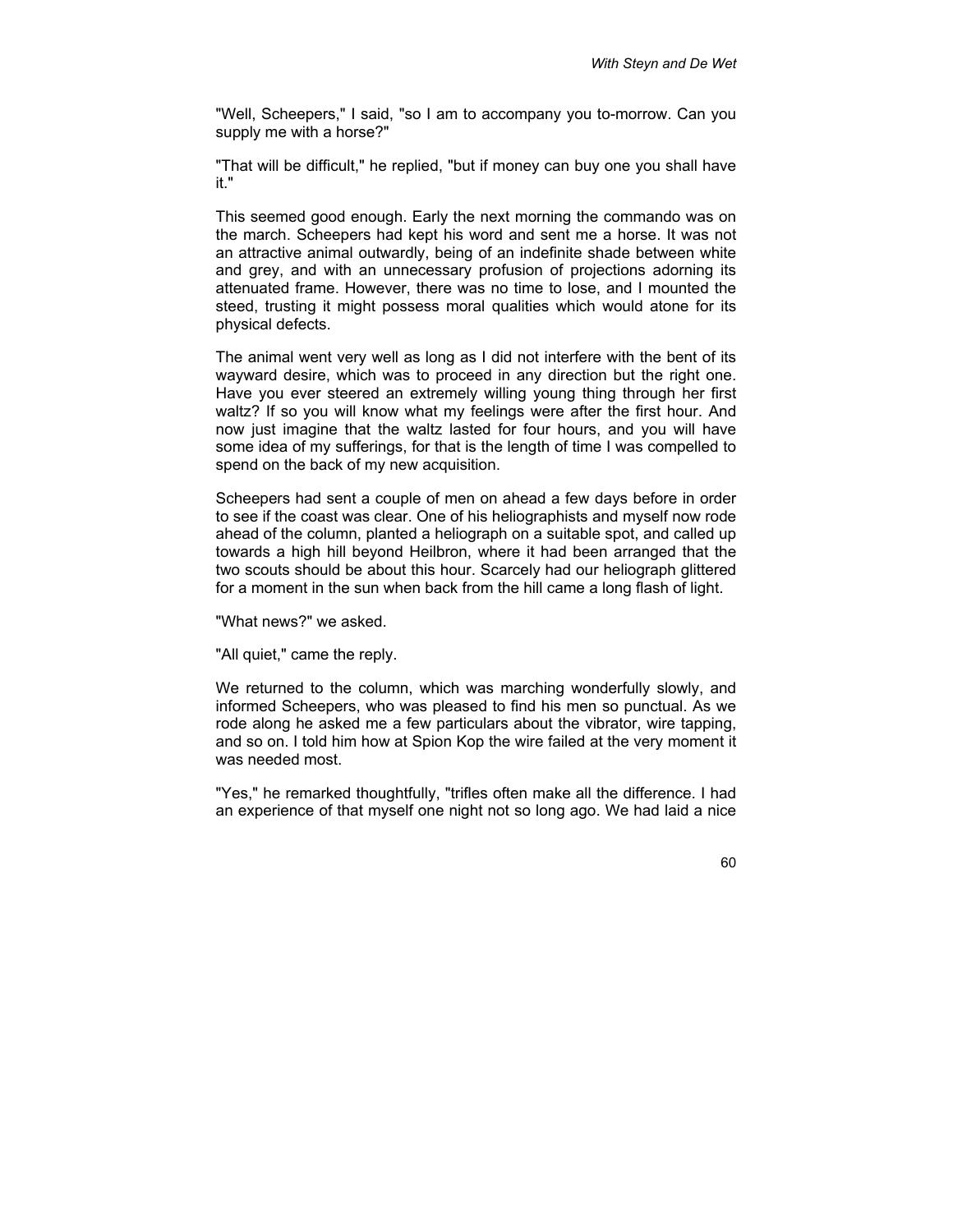little trap near Kroonstad, put a charge of dynamite on the rails, placed the men in position, and waited for a train to come along. After a few hours of suspense the latter appeared, and just as it was going over the charge I pressed the button. What do you think happened?"

"The unexpected, I suppose?"

"Precisely. To our disgust the dynamite did not do the rest, and the train puffed tranquilly past. One of my battery wires had become disconnected in the dark, and through that one little detail the whole thing was spoilt."

"At least from your point of view," I said jestingly. "But think what a narrow escape you had yourselves. The train might have stopped, a searchlight might have thrown its piercing gleam over your waiting band, and a volley from a battery of maxims might have strewn the shuddering veld with your palpitating bodies!"

"Oh, no danger of that!" replied Scheepers lightly; "we knew there were no *Graphic* artists on board!"

Towards sunset the head of the column halted, nine miles from Heilbron, having done only twenty miles during the whole day's march. I say the head of the column, because the body of it was still straggling somewhere along the road, to say nothing of the tail. We went to bed hungry, the men with the wagon being too lazy to make a fire. I consoled myself with the prospect of a good breakfast in Heilbron the next morning, and slept as well as the cold would let me.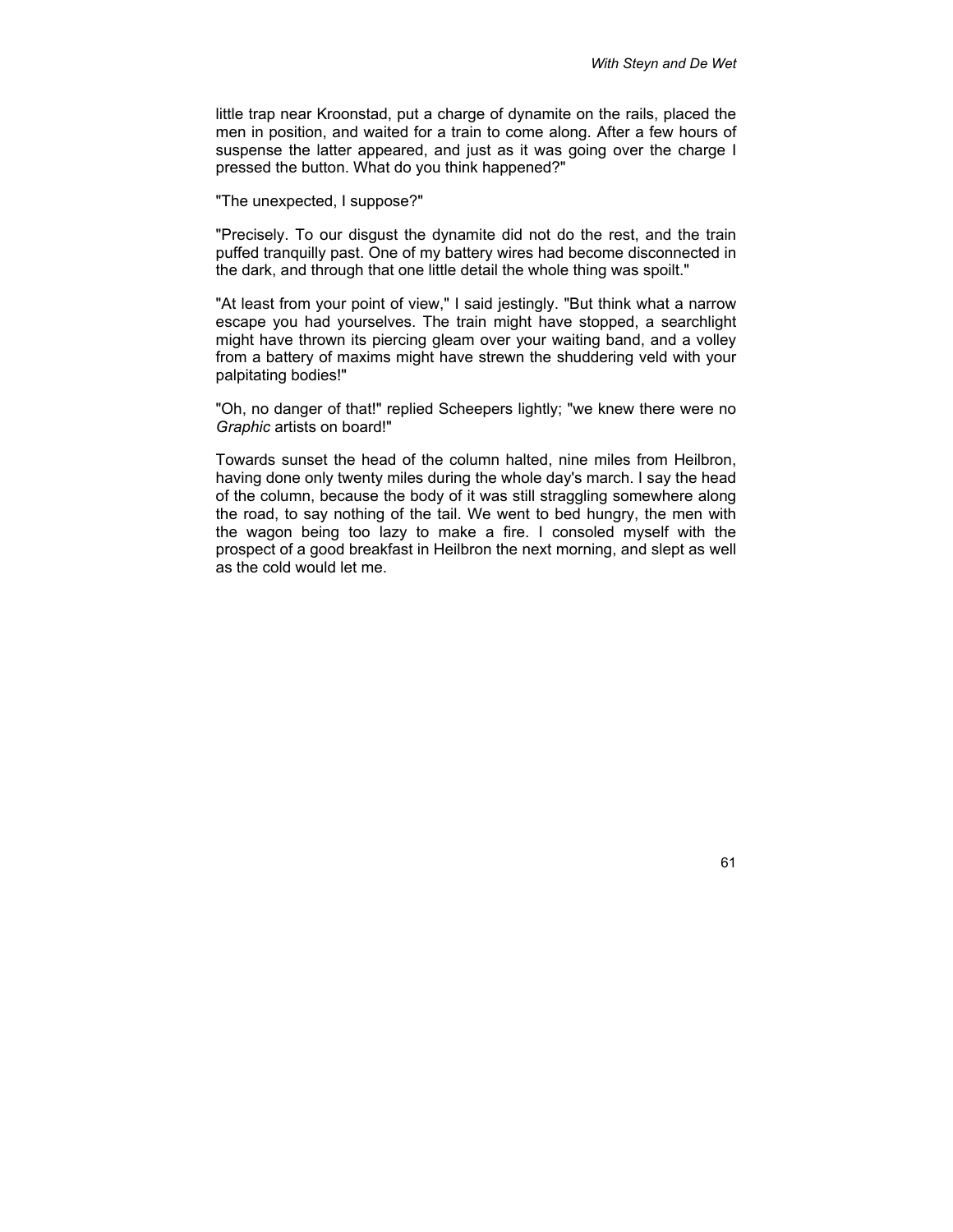## **ROODEWAL**

We were awakened the next morning while it was still dark. I roamed about in the gloom searching for my errant Rosinante. After describing half a dozen circles I returned to the wagon, to find the missing steed no longer astray, but peacefully grazing away about six feet from the aforesaid vehicle. It was a demon of a horse, no doubt about that. We upsaddled and stood shivering in the cold, our ears and noses fast becoming frostbitten, and waited for the body of the column to catch up to us, for it now appeared that everyone had gone to sleep where he pleased the night before. De Wet was in a furious rage.

"I told them we were to be in Heilbron at sunrise!" he shouted. "I wish the British would catch and castrate every one of them, so that they may be old women in reality."

His railing did not accelerate the approach of the loiterers, and it was long after sunrise when we finally made a start for Heilbron—nine miles distant. When we neared the town Scheepers, myself, and another went forward to reconnoitre. What was our surprise to find that the whole place was full of English! They had suddenly entered the town the night before. I at once went back and informed De Wet, who ordered the column to halt and outspan. Testing the telegraph line, I found that whereas there were no British signals audible, our own signals from Frankfort could be heard very plainly. The Frankfort telegraphist was busy calling Heilbron, not knowing that the town had again changed masters. As his was an ordinary Morse instrument I could not communicate with him, but I did the next best thing by cutting the wire. The presence of the enemy in Heilbron was a check for us. We did not expect Colville to come forward so rapidly. It was necessary to modify our plan of campaign, and De Wet and several of the commandants rode to a farm some six miles away to consult with the President, who had pitched his tent at that spot. Scheepers was still away scouting. His men made no effort to prepare any food, and as I was beginning to suffer from hunger the situation was anything but pleasant for me. It is hard to realise the amount of selfishness which generally prevails in a laager or commando. It is a case of everyone for himself. There is no regular distribution of rations every day, as in other armies. The commando is divided into messes of about ten men each. To this mess is given every now and then a live ox and a bag of meal. The ox is killed and cut into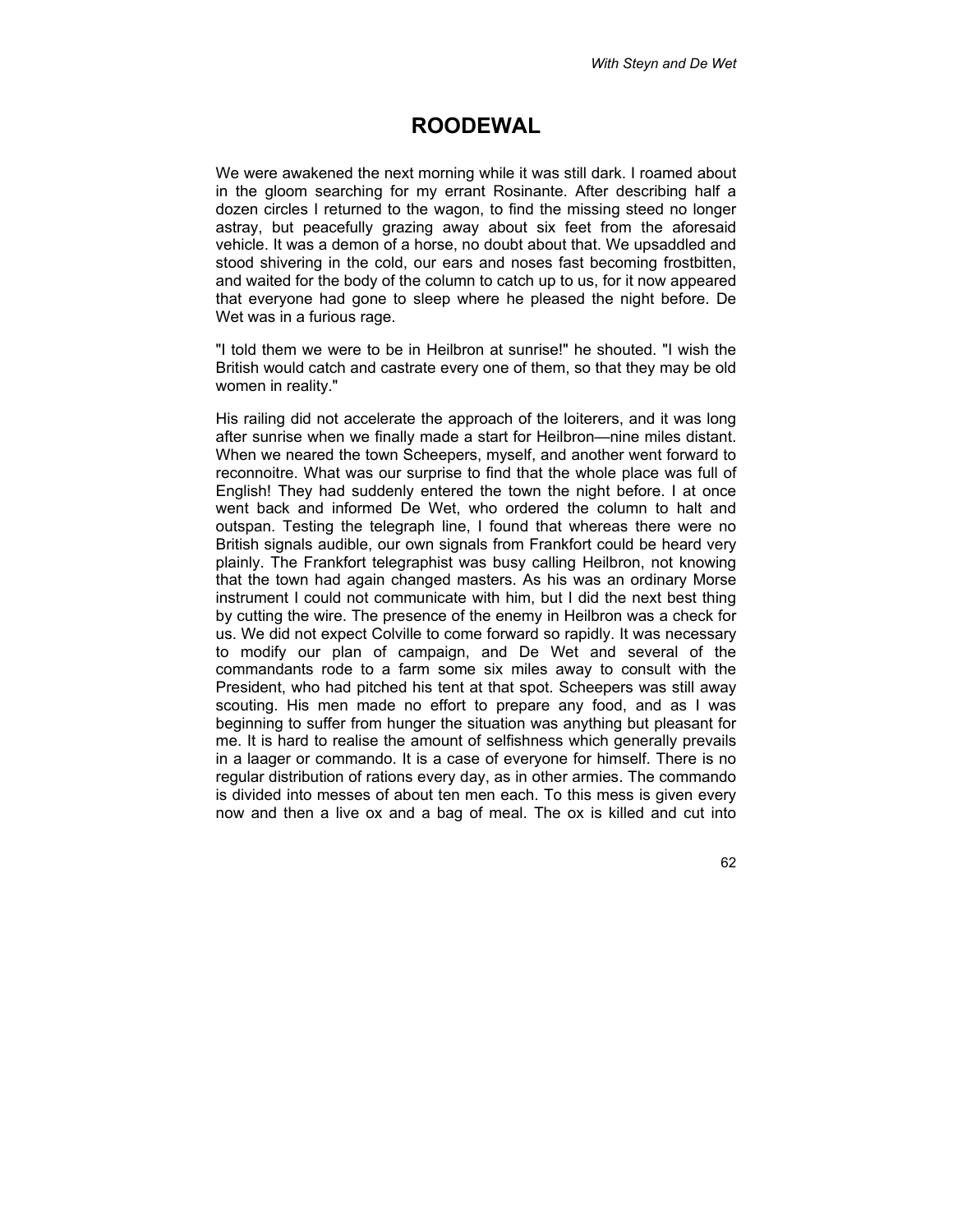biltong, and the meal baked into stormjagers, a kind of dumpling fried in dripping. Now Scheepers' little corps, which consisted of half a dozen men, was probably not very well off itself in the matter of provisions—in any case, they offered me none. The commissariat consisted of nothing but oxen and meal, cold comfort for me. I rode back a couple of miles to a spot where a field telegraph office had been opened. Standing in the open veld under the telegraph line was a Cape cart, under the cart a telegraph instrument. This was the office.

"Can you give me anything to eat?" I asked the telegraphist, one of our most capable men.

"Very sorry," he answered; "I've been here for a week, and no one has troubled to send me any food. I've managed to get a loaf of bread from that farm yonder now and then, but their supply is exhausted, and I don't know what to do next."

"Why don't you ask the President's party for food? We all know they fare well enough."

"I've sent them message after message, but can get no satisfaction. All they think about is the amount of work they can get out of me. Little they care what my troubles are!"

This was really a shameful state of affairs, and I began to grow disgusted with the whole business. Not satisfied with refusing to supply him with food, a passing commando had stolen his cart-horses, so that he had no means of leaving the spot.

It was a clear case of selfish and brutal neglect. I condoled with the poor fellow, and rode back to the laager. De Wet was still absent. It appeared that we were going to lie there for days, instead of the whole expedition being over in a day or two. After thinking the matter over, I decided to return to Frankfort and carry out my intention of going back to the Transvaal. Upon reaching Frankfort I explained the matter to the Postmaster-General, adding that the expedition would probably take a couple of weeks, by which time the Free State would already be cut off from the Transvaal, and my return rendered impossible. He urged upon me, however, to postpone my departure. During the day a telegram arrived from De Wet, saying he had now decided to move forward, and asking that I should accompany him. So convinced was I that his attempt would end in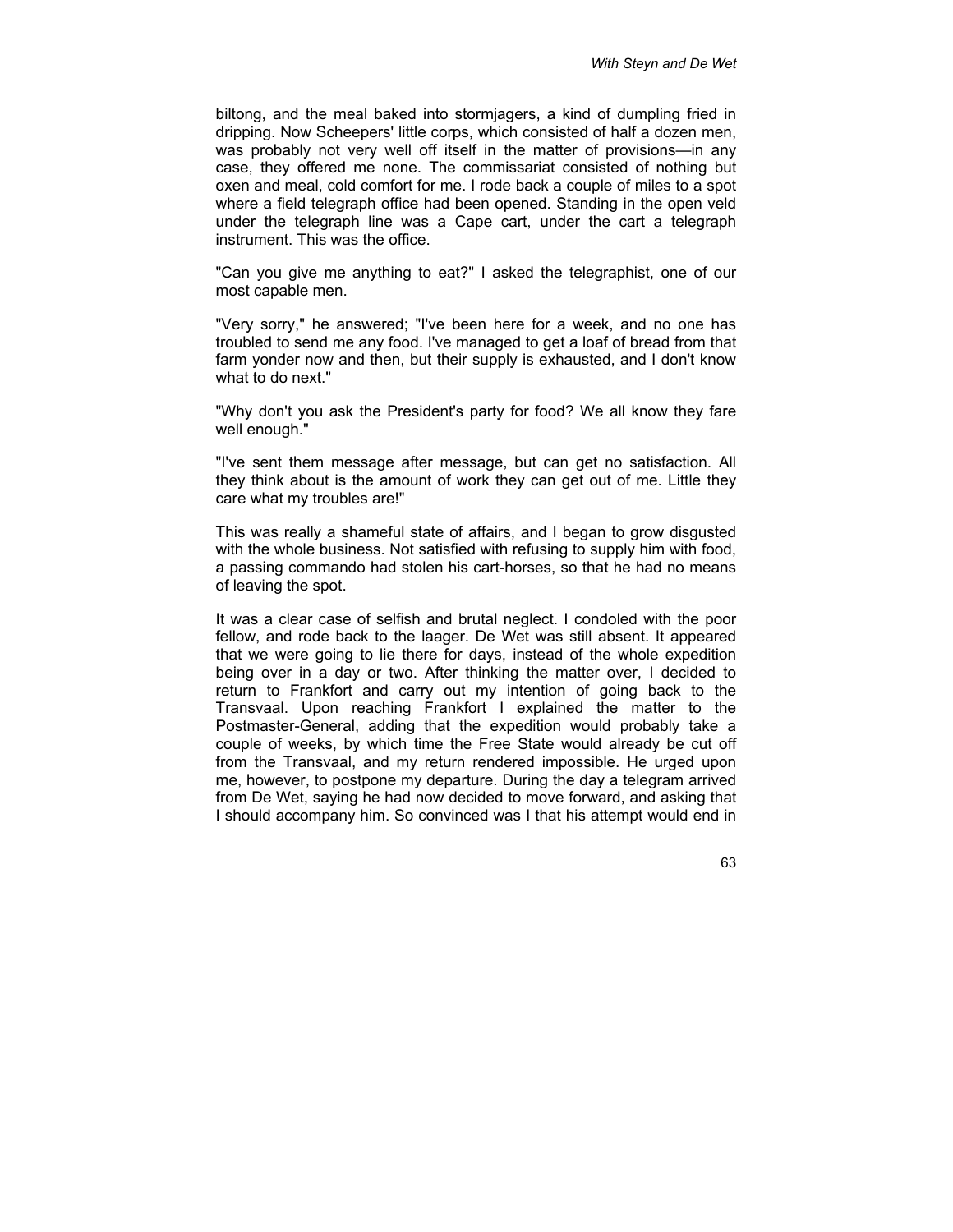a fiasco, in spite of his knowledge of the enemy's movements, that I persuaded the chief to send another in my place. De Wet was extremely annoyed, but I was foolish enough to insist. Judge of my regret when, a week or so later, we heard of the magnificent blow delivered at Roodewal. After this sudden swoop De Wet returned to the vicinity of Heilbron. The chief and I drove out to his camp. It was interesting to see his entire band clad in complete khaki, with only the flapping, loose-hanging felt hats to show their nationality. Wristlets, watches, spy-glasses, chocolate, cigarettes, were now as common as in ordinary times they were rare. Heliographic and telegraphic instruments by the cartload. No doubt about it, Roodewal came at an opportune moment. Roberts was pressing Botha hard in front, and this stunning blow at his lines of communication compelled him to pause. Think of his forces fighting through that rigorous winter, wearing only their summer uniforms! No wonder their ardour grew cool!

Theron's corps now came through from the Transvaal and joined De Wet. Theron, dissatisfied with his treatment by the Transvaal Government, was here received with open arms. His hundred and fifty young fellows were as keen as ever; it did one's eyes good to see one corps at least where discipline was not despised. Theron was a slightly built young lawyer, with an expression of the deepest sadness, due to the premature decease of his *fiancée*. He took care of his men, fed and horsed them well, led them into hot corners and saw them safely out again. Terrible indeed must be the engagement when one of Theron's men is abandoned by his comrades. "No cowards need apply" was the motto of the band, held together by an *esprit de corps* without equal; and no cowards did. When the corps passed Frankfort Theron commandeered a horse from an alleged British subject. The latter threatened to appeal to the Government, and came into town for the purpose, vowing vengeance on Theron's devoted head.

"I enjoy myself," said Theron to me, "when they threaten me. It is when they come to me with soft words that I cannot resist."

As a matter of fact, the Government sustained Theron's action, and the owner of the animal was obliged to ask Theron to take two others for it. This he agreed to do, and thus ended the only instance of which I know in which the Free State Government allowed anything to be commandeered from a British subject.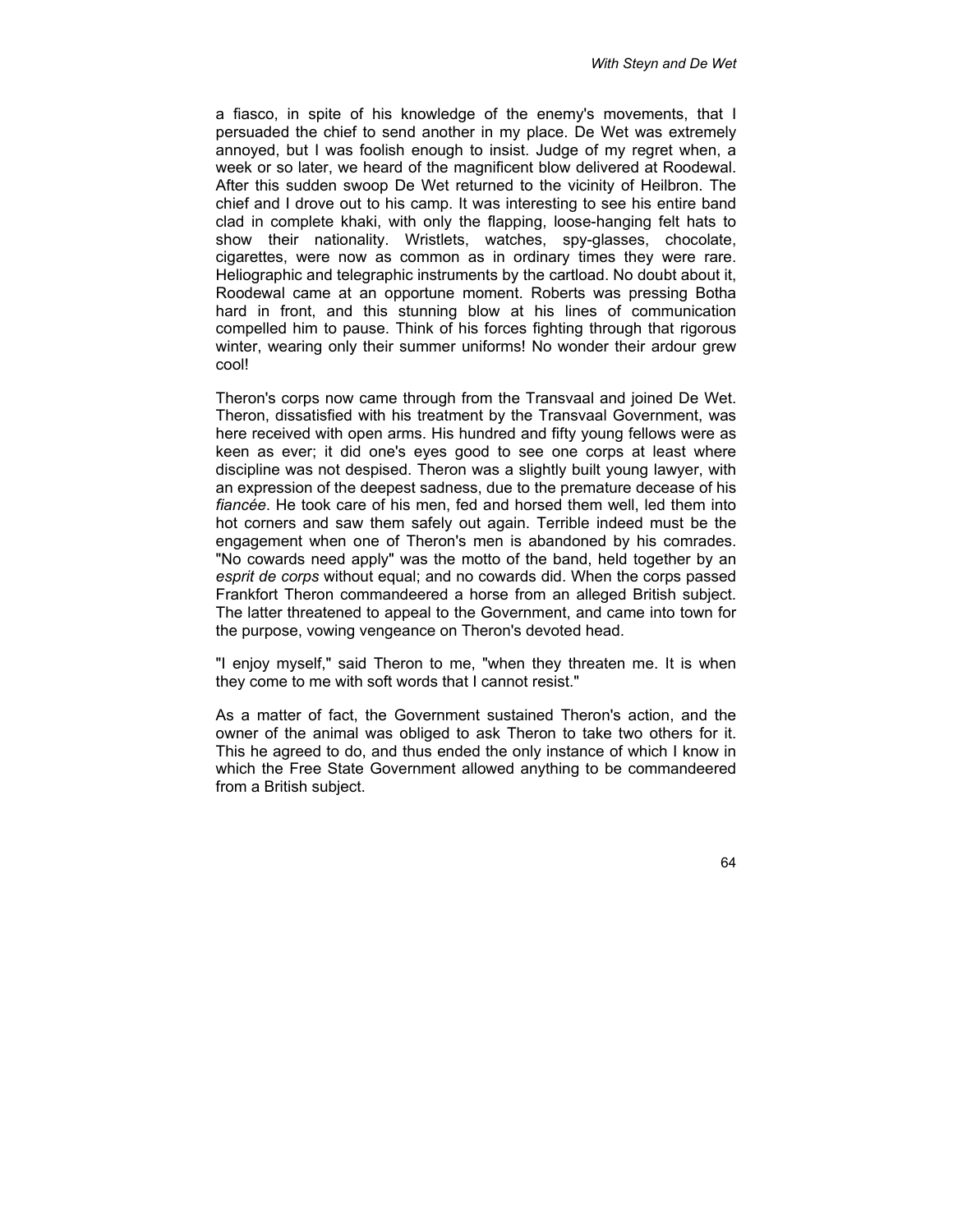The capture of the Yeomanry took place about this time. There have been several attempts to explain this affair. It was said in our laagers at the time that Colonel Sprague, immediately after his surrender, remarked to our commandant that he would shoot the Lindley telegraphist if he could get hold of him, because the latter had tampered with his message asking for reinforcements. This was quite possible, for at this time *most of the British telegrams passed through our hands before reaching their destination*. If I might venture to express an opinion, formed at the time, I should say that General Colville was absolutely free from any blame in connection with the capture of the Yeomanry—an incident to which we attached very little importance, being interested merely in the military qualities of our opponents, and in their social rank not at all.

When Rundle's force was at Senekal and Brabant's Horse at Harmonia every one of their telegrams was read by a telegraphist attached to one of the commandoes lying in the vicinity. Several of these messages were in cipher, it is true, but many of them were not. It was largely owing to information thus obtained that the British sustained a rather severe check when they advanced against our positions near Senekal. One would think the enemy would have taken strict precautions against their plans leaking out in this manner, but I presume we were considered rather too dense for that kind of thing.

The affair of Roodewal decided Roberts to send back a strong column to keep us off his flanks. It was only infantry, and we got quite tired of waiting for it to reach us. It reached Villiersdorp eventually, and we fell back from Frankfort towards Bethlehem—the new headquarters. It was with heavy hearts that we said good-bye to our kind friends in Frankfort, for well we knew by this time what the passage of a British column meant for the defenceless non-combatants—houses broken down and burnt, children and greybeards torn from their families, and all the other useless and unnecessary cruelties that have broken so many lives, converted so many joyous homesteads into tombstones of black despair, and imprinted into the very souls of many Afrikanders an ineradicable loathing and hatred of everything British. As Boadicea felt towards the Roman, so feels many a Boer matron to-day against the Briton, and when Britons shall have followed Romans into the history of the past, the Afrikander race shall write an epitaph upon their cenotaph. Ambition! By that sin fell the angels, and by that sin fall the Angles. But oh, the pity of it! For of all the nations that in turn have risen and waxed great upon the surface of the globe, there are none for whose ideals the Boers feel more sympathy than for those of the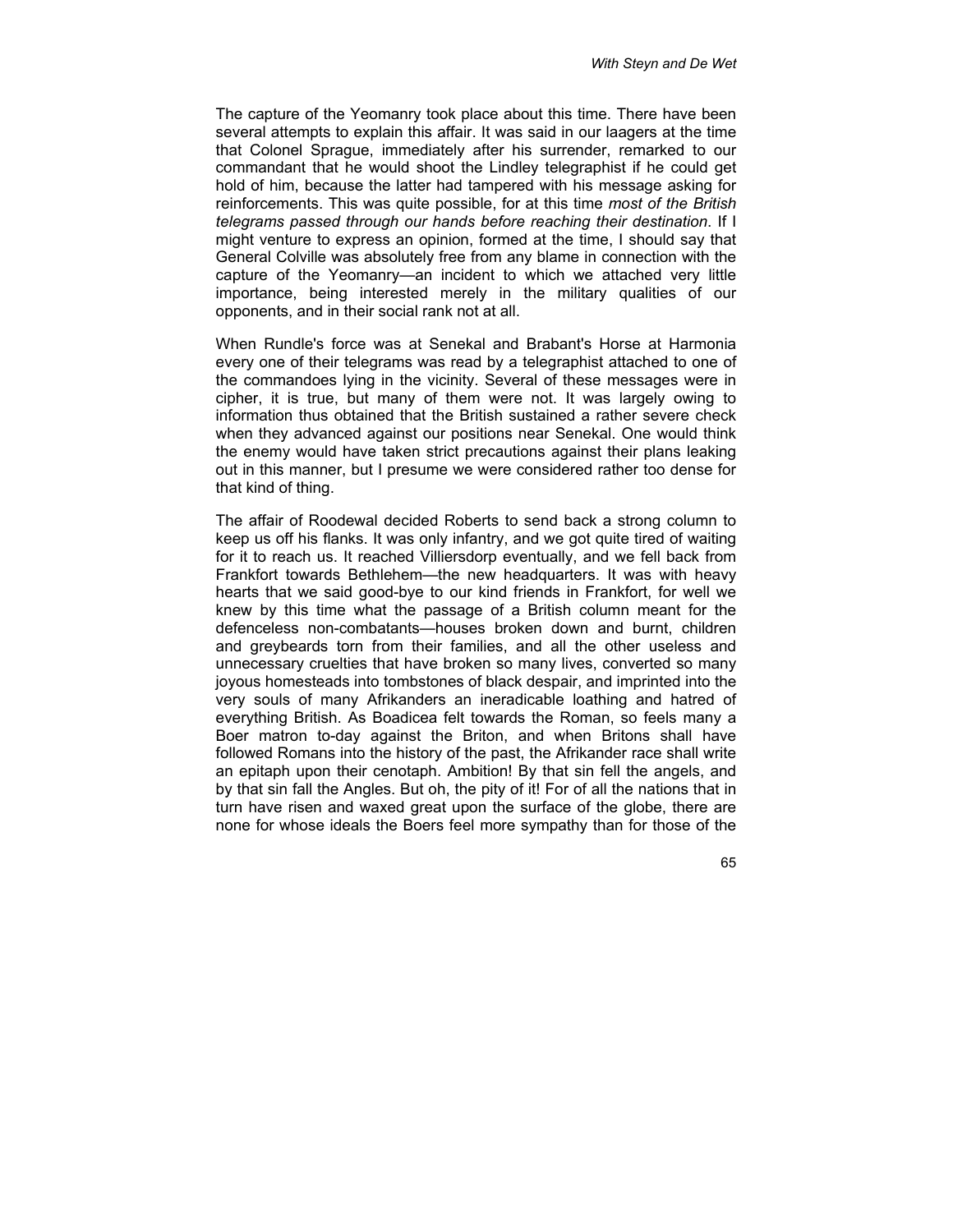British. It is the paralysing difference between the ideal and the real that is creating the gulf which threatens our eternal separation.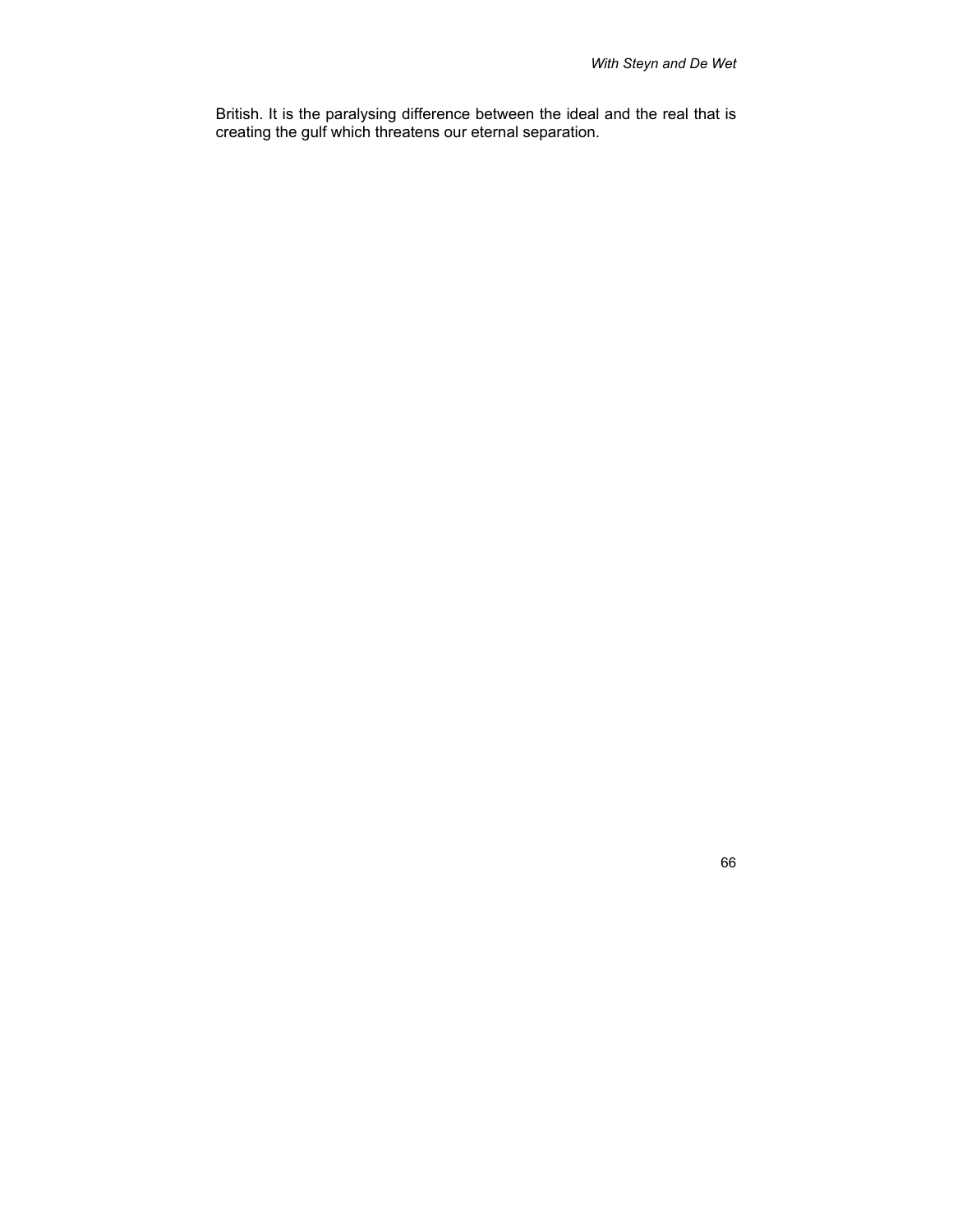#### **OFF TO THE TRANSVAAL**

When we reached Reitz, on our way to Bethlehem, another young Transvaaler and myself obtained permission to try and reach the Transvaal. The enemy's columns were traversing the intervening country in all directions, but we determined that the attempt was worth making. Bidding good-bye to our Free State colleagues, we left the little village that was later to become famous as the scene of the capture of the Free State Government, and retraced our way to Frankfort. The send-off given us took the form of a little reunion in the parlour of the modest hotel. Here there were gathered together some dozen young Free Staters, and an impromptu smoking concert was held. Everyone present was compelled to give a song or recite something. The first on the programme was Byron's "When we two parted," which was sung with fine effect by a blushing young burgher. Next came the old camp favourite, "The Spanish Cavalier." The sentimental recollections induced by these two songs were speedily dissipated by a rattling comic song in Dutch, "*Op haar hot oog zit'n fratje*" A few recitations followed. One of the reciters had just enunciated the lines—

> "Within the circle of your incantation No blight nor mildew falls, No fierce unrest, nor lust, nor lost ambition, Passes those airy walls"—

when a mocking voice came floating in at the window—

"Are you referring to Downing Street?" It was a captured British officer, who, roaming about the village, had been attracted by our revelry. He was evidently no follower of the expand-or-burst policy of the British Cabinet.

This appropriate interpellation put an end to the proceedings. We set off, unarmed, as we had sent our Mausers back to the Transvaal some time before, and mounted on a pair of nags that were plainly unfit to make the journey. Long before we reached Frankfort, in fact, my companion's horse gave in. We rode to a farmer's house near the road to try and find another mount. A boy of thirteen was the only male person on the farm. Yes, he had a pony. Would he exchange it for ours, and take something to boot? No fear, what he wanted was cash. How much? Thirteen pounds. But thirteen is an unlucky number; better take twelve. In that case, he would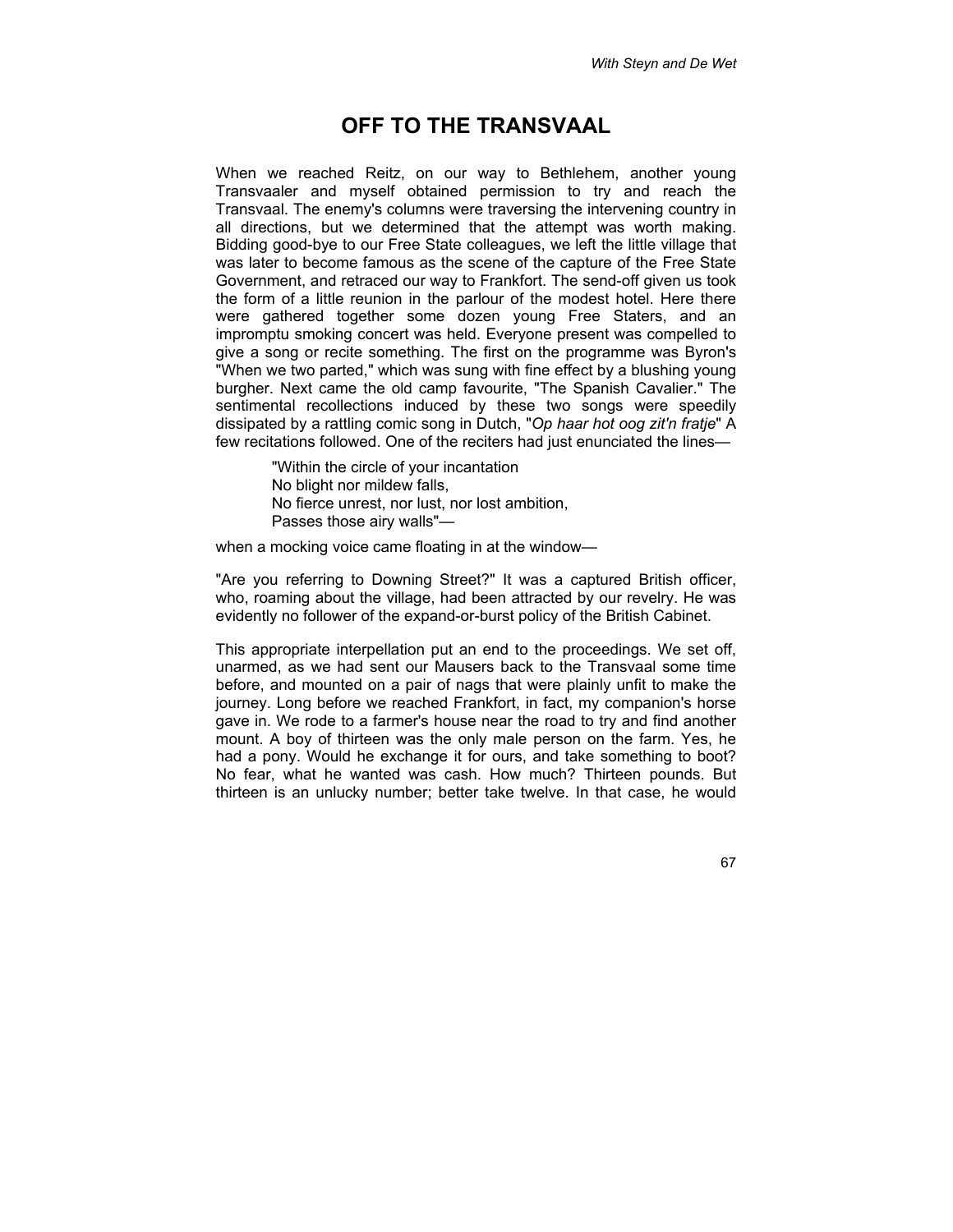prefer to take fourteen. The pony was worth the price, the cash changed hands, and we continued our journey.

Some miles from Frankfort we met two Boers, who told us that they had also meant to return to the Transvaal, but had heard that the enemy were so close to Frankfort that they had decided to turn back. We determined to continue, however, and shortly after dark we cautiously entered the village.

The enemy had not yet arrived, but were expected early the next morning. We consulted one of our friends in the village, who advised us to try and cross the railway near Standerton. We decided to follow his advice, and left early the next morning. A few miles out of town we observed several horsemen to our left. Fearing these were British, we swerved to the right, cutting across country. Keeping a good look-out, we continued our way till evening, when we were overtaken by a farmer driving a cart. He was lame and had never been on commando, but on the approach of the British columns had left his home to their mercy. He conducted us to the modest cottage of his brother-in-law, where we found a bed for ourselves and stabling for our horses.

Before sunrise the next morning we were again on our way. Through the thick mist we saw several horsemen approach a house standing solitary in the veld. They dismounted and entered the dwelling. Anxious to know whether these were friends or foes, we rode thither. Making as little noise as possible, we managed to gain the spot unobserved, and found that they were Boers. They gave us each a cup of steaming coffee, black and bitter, but none the less acceptable, directed us on our way, and wished us good luck.

Towards noon we reached a hamlet named Cornelia, where we introduced ourselves to the leading inhabitant, with whom we lunched. Here my horse refused to feed, showing strong symptoms of *papies*. There was no help for it, however; he had to carry me, sick or well. Some miles further we reached the house of an English farmer. He had the consideration to conceal his satisfaction at the approach of his countrymen and the kindness to doctor my horse for me. The poor animal was in such a pitiable state that it could hardly stand. After swallowing a dose of strychnine, however, it improved wonderfully, and we were enabled to continue, but naturally at a very slow pace.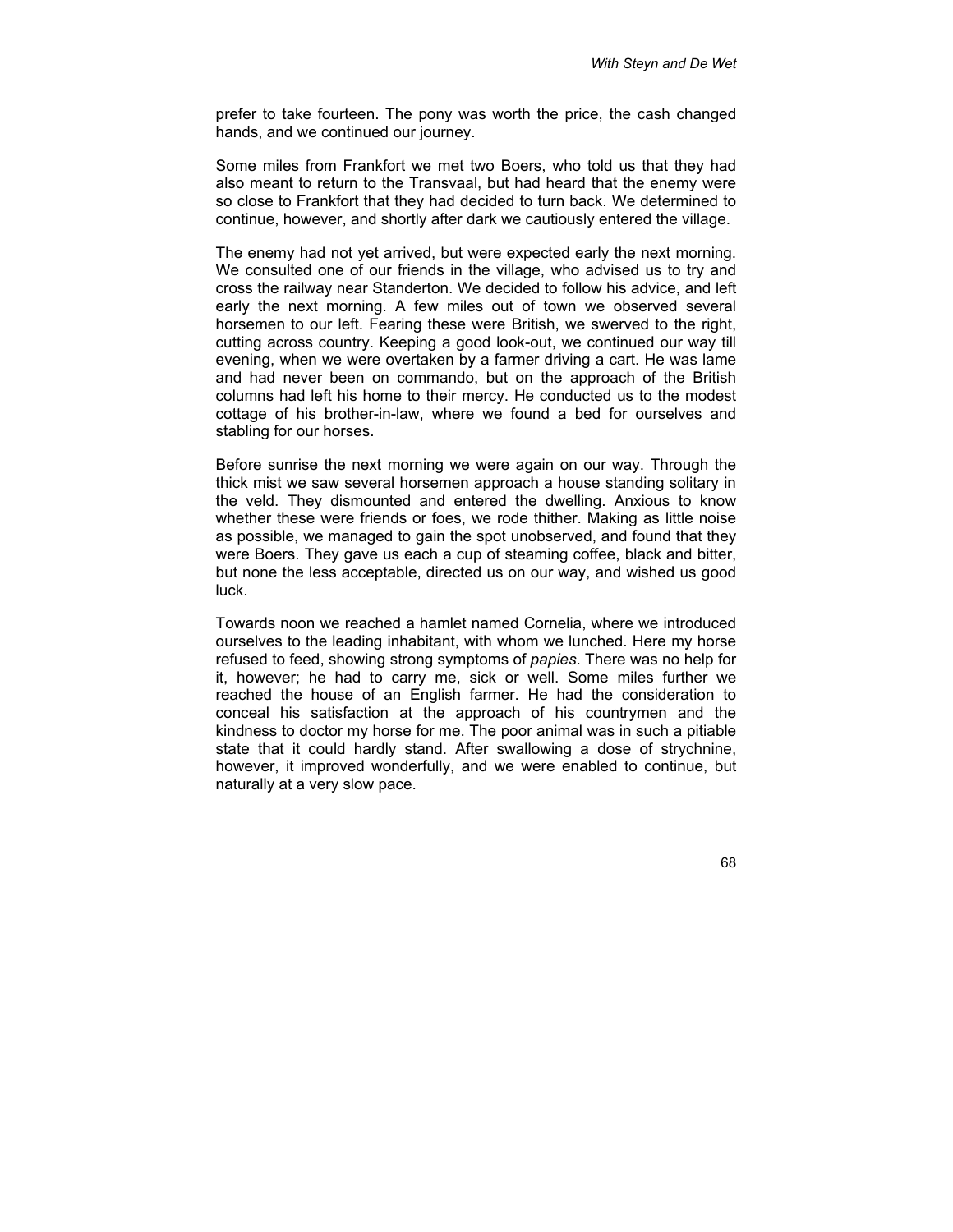That evening we slept at a farmer's house near the Vaal River. Here we heard that there was a Boer commando lying near Greylingstad, and thither we directed our way. As we rode through the Vaal the next morning we felt a genuine thrill of joy at setting our feet once more upon our own soil. That afternoon Greylingstad came in sight, but what a bitter disappointment! Instead of finding our own commandoes here, we found the place occupied by a large British force. We reined in on the veld, gazed at the British camp, and then at each other. To our left lay Heidelberg, to our right Standerton, both held by the enemy, and in front of us stood the tents of a British column at least five thousand strong!

Whilst we were still discussing the situation a Bushman mounted on a scraggy pony and seated on a sheepskin saddle came riding along. We hailed him and asked him where he was off to. He told us he belonged to a party of half a dozen Boers, who, hidden just over the hill, had sent him to see what we were. We ordered him to lead us thither. When we approached the spot it was to find the men all on their feet, rifles loaded and cocked, ready to lay us low should we prove to be Englishmen. We lost no time in dissipating their fears. They explained that they belonged to the commando which had been lying here, and which only the day before had retired on the approach of the enemy. They themselves, having been on a visit to their farms near by, had got left behind. I at once suspected that they meant to lay down their arms, but it would never have done to say so, so I contented myself with demanding their advice as to the best way of rejoining the aforesaid commando. They were not very anxious to rejoin it themselves, and consequently represented the matter as being extremely difficult.

At length they showed us a farm near the British camp, and recommended our going thither, as the people there would be able to give us all possible help. We reached the farm just after sunset to the accompaniment of barking dogs and hissing geese. The door was opened by a feeble old man, who, with his equally aged wife, were apparently the only occupants of the place. As soon as it was evident that we were friends, however, two strapping sons made their appearance from a kopje behind the house, where the clatter of our horses' hoofs had caused them to take refuge. They informed us that they had followed the enemy's movements throughout the day, and that the line was so well guarded that our getting through was extremely unlikely. But we could sleep there that night, and the next morning we could see what was to be done.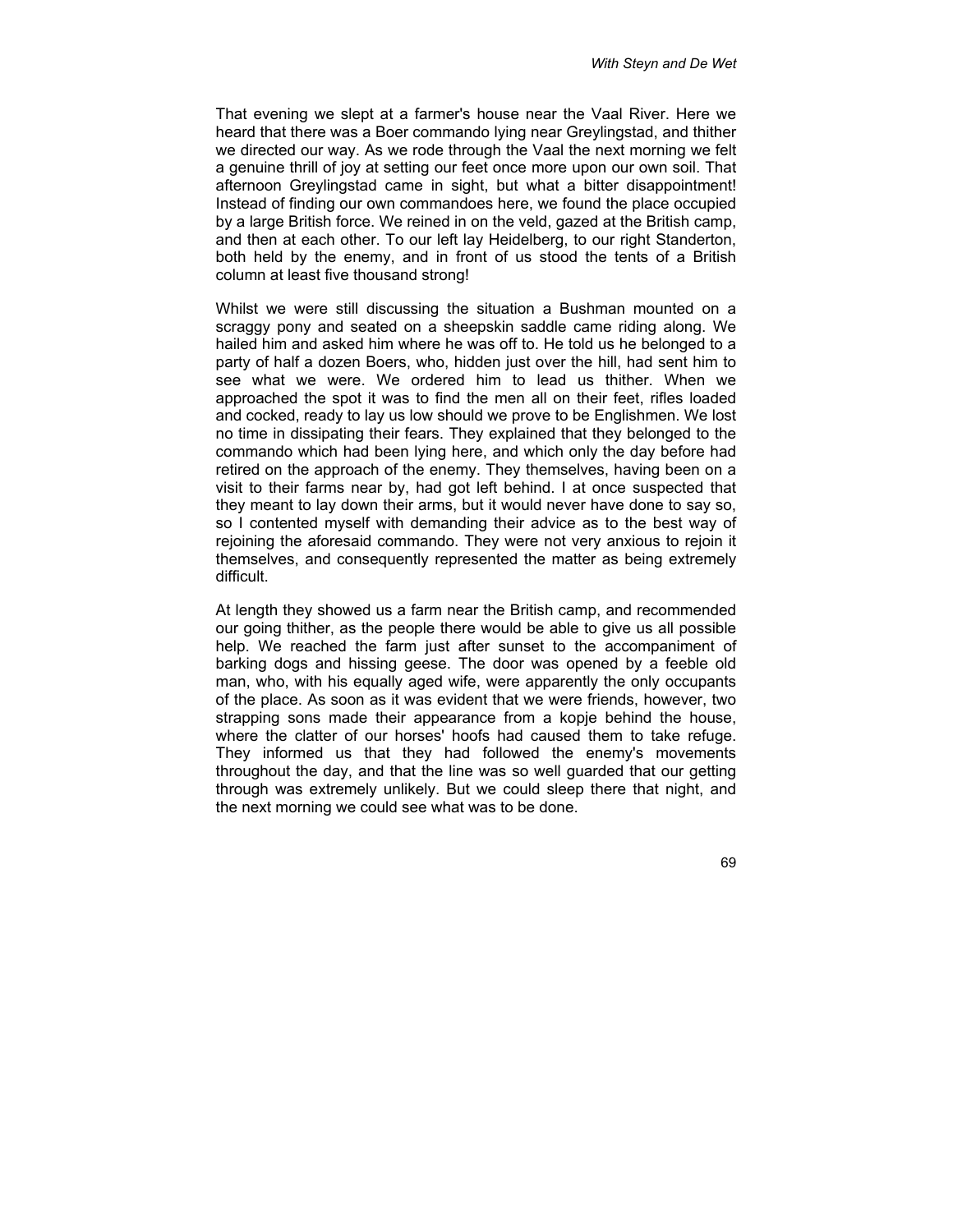During the evening the old father recounted, with much humour, his experience of Theron's merry band. How they had come there in the middle of the night, knocked him up, stabled their horses in his yard, asked for bread, *brod*, *brood*; eggs, *eiers*, *ejers*, in all the dialects under the sun, how they had actually plucked the oranges from his trees, until he was forced to ask Theron to station a guard in the orchard! But the next morning they had paid for everything, and ridden away, singing and shouting.

Nothing in the old gentleman's manner to show that the enemy were camped only four miles away, although he knew very well that they would visit him the next day, and probably deprive him sooner or later of all he possessed. Only down the face of his white-haired wife rolled silent tears as she gazed at the bearded faces of her stalwart sons and thought of the long farewell that they would bid her on the morrow!

When we rose the next morning we lost no time in making for the high, boulder-strewn kopje behind the house. Here we found the farmer's sons, armed, their horses at hand, gazing through a large telescope at the British camp, which could be plainly distinguished with the naked eye.

Presently a small party of scouts left the camp and came in our direction, riding slowly, and eyeing every little rise or depression in the ground with the utmost distrust. They reached a farmhouse lying between their camp and ourselves, and after a while we saw a cart leave the farm and drive towards the camp. Another Boer laying down his arms, beguiled by Buller's blarney! Then the scouts came nearer and nearer. When within a thousand yards or so they encountered a troop of mares grazing on the veld. Round and round these they rode, plainly intending to annex any that might suit them. My friends were strongly tempted to fire on these cattle thieves. Only the thought of their aged parents restrained them, for they well knew the result would be the burning down of their home.

It was plain that the scouts were making for this farm. We hurried down to the house, saddled our horses—mine still suffering and hardly able to go at a trot, and went to say good-bye to our hosts.

"Yes, my children," said the old lady, "it is better to go, for should the British find you here they would only treat us the worse for it. And we have sorrow enough, God knows. Come and see my son, my sick and suffering son, who perhaps will never rise from his bed again!"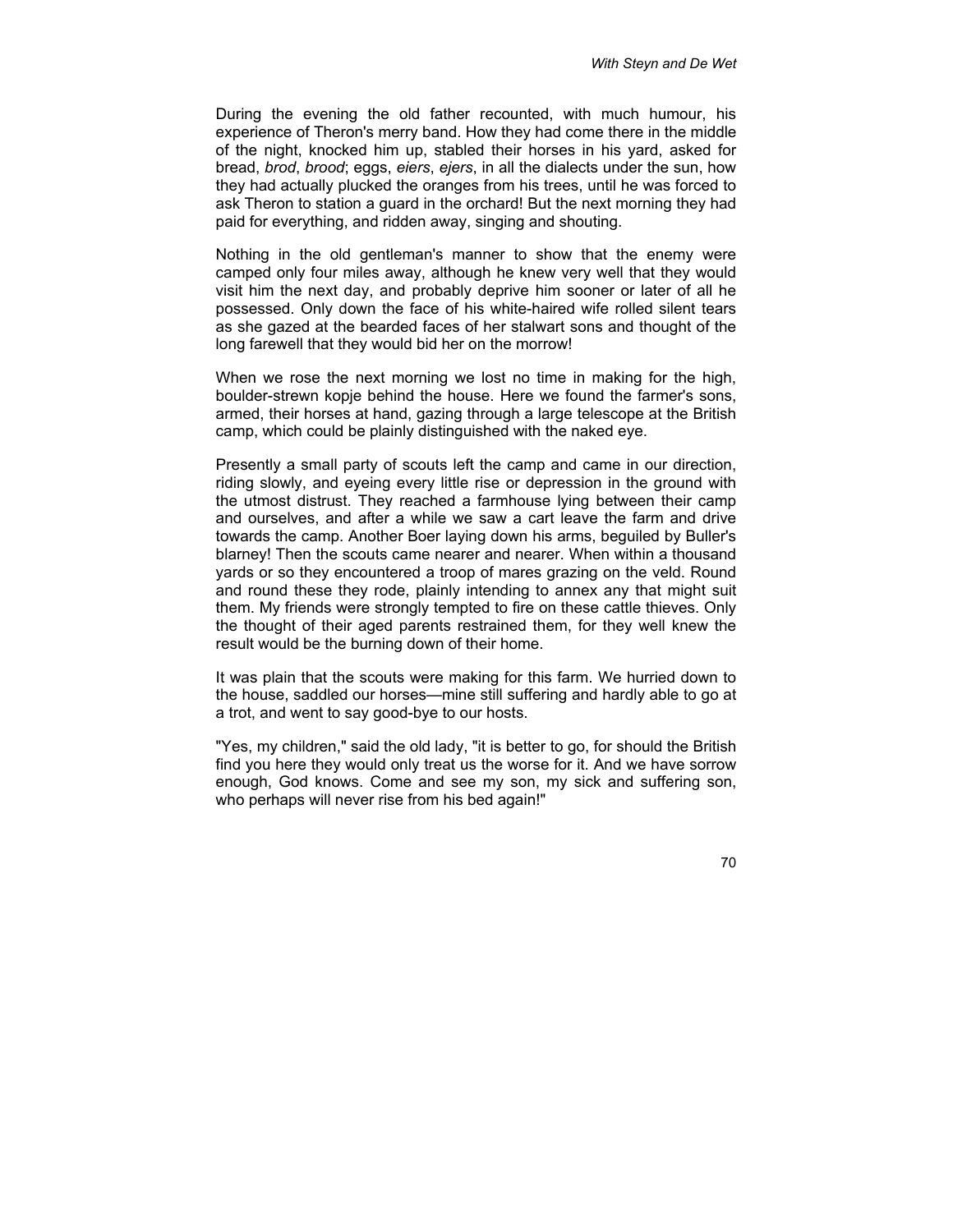She conducted us into a bed-chamber, where, pallid and worn, his wife seated by his side, lay the wreck of a once splendid specimen of manhood, now, alas! in the last stage of some wasting disease—the result of privations endured on commando. All that we could do was to speak a few weak but well-meant words of comfort to the afflicted family, and then leave them to their fate.

The sons promised to follow us later, as they wished to remain in the neighbourhood to see what became of their home. My friend and myself rode to another farm in the neighbourhood, undecided as yet whether to make the attempt to get through the enemy's lines or to turn back; crossing Roberts' lines of communication in the Free State was easy enough, but here we had Buller to deal with. Upon reaching this farm we found the occupants greatly excited. A Hottentot had just arrived from a farm already visited by the enemy, bearing Buller's proclamation, printed in Dutch and English, and promising protection, compensation, and I know not what all, to those who came in and surrendered. The entire household and several armed Boers from the vicinity gathered round the farmer. No one dared to read the proclamation aloud. It was handed from one to the other, shamefacedly, as if there were something vile in the very touch of the document.

I anxiously watched the varying expression of their features, as interest struggled with patriotism. Wearied of strife and fearful of losing the result of years of hard work, the assembled men felt a strong inclination to accept the enemy's offer. But no one dared give utterance to his feelings. Eye met eye, and glanced away. It was easy to see what the result would be. It was plainly my duty to protest, but what could I do, a stranger, a mere youth? What could I say to these men, who had already given proof of their devotion on many a bloody field, and who only recoiled now when brought face to face with the supreme test—the sacrifice of their hearths and homes? I ventured to point out, however, that those who had already surrendered now bitterly regretted it, and added that the very nature of the case made it impossible for the British to carry out their promises. They listened in silence. My words may have had some slight effect; in any case, the Hottentot was sent back without a definite reply. It was useless to expect any aid from these men. Leaving them to decide their own fate, we started back for the Free State.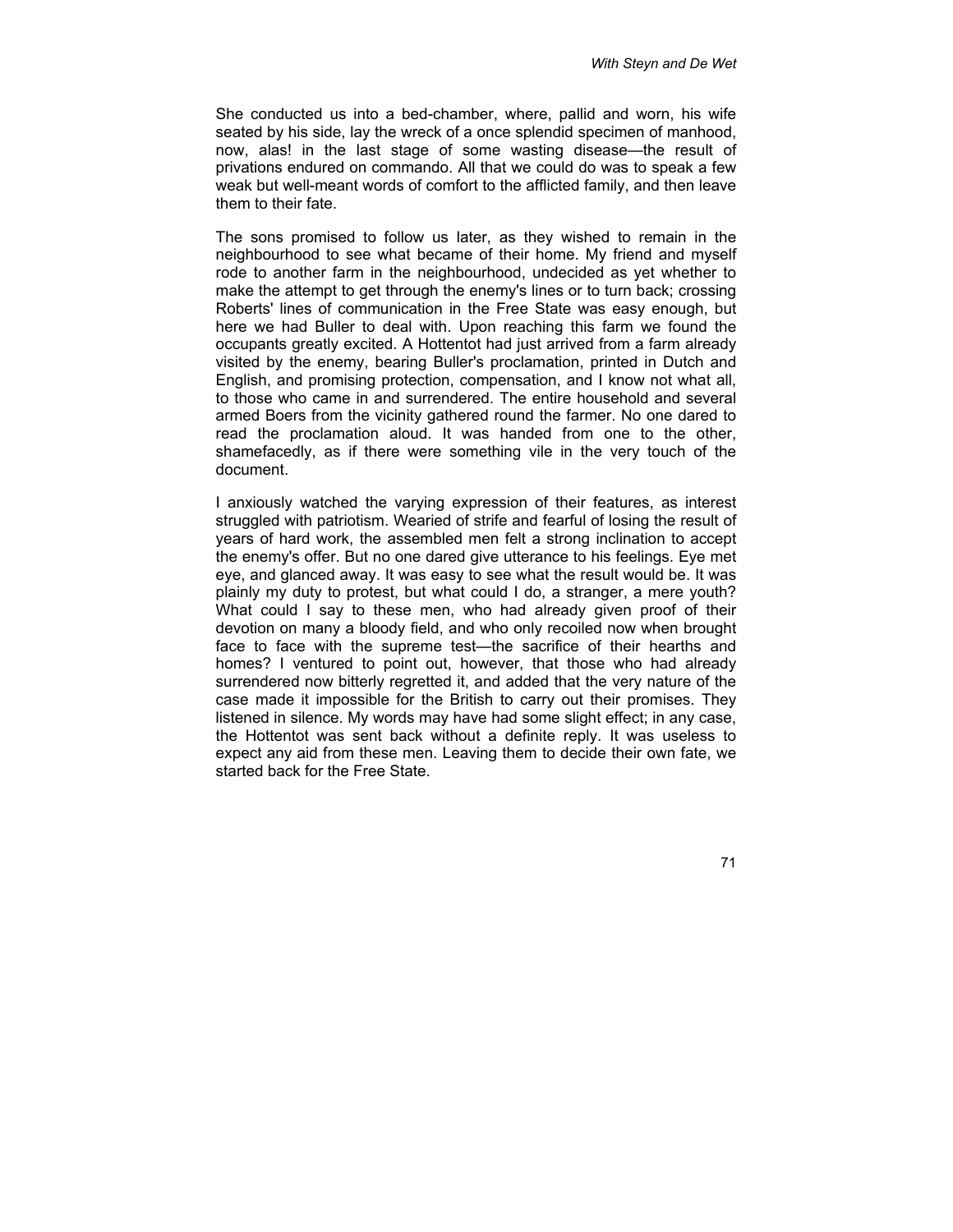## **ARRESTED AS SPIES**

A couple of hours' riding, then the farm of an old field-cornet, where we offsaddled and bought a few bundles of forage for our horses. The field-cornet entered into conversation with us whilst our animals were feeding, but omitted to ask us into the house, and kept eyeing us in a puzzled manner, as though we had dropped from Mars. I know not what my companion thought of it, or if he thought at all, but I myself put the old man's strange manner down to a sort of speechless admiration, and accepted it as such. But I was mistaken.

When our friend shook hands with us he did so very limply, and as far as we went he could be seen gazing after us.

"What ails him?" I asked my comrade.

"Oh, he doesn't see men like ourselves every day," was the careless answer. How could I argue?

We kept on our way, and towards sundown reached a farm on the bank of the Vaal, simultaneously with another young fellow coming from the direction of the railway line.

It turned out that this farm belonged to his father. He himself had left home that morning with the intention of crossing the railway, but had found the line so well patrolled that he had given up the attempt. We stabled our horses and entered the small but comfortably furnished cottage, where we were presented to the other members of the family. After supper came the usual evening service. This was hardly over when we heard a loud knocking at the front door. The door was opened, and the strangemannered old field-cornet entered.

He greeted us solemnly and sat down. Next came a thundering rap at the back door, and another Boer entered, a tall, powerful fellow, who was foaming at the mouth with suppressed excitement, and bristling with cartridge belts.

"My nephews," said the first-comer to us, "you must not take it amiss, but it is my duty to arrest you!"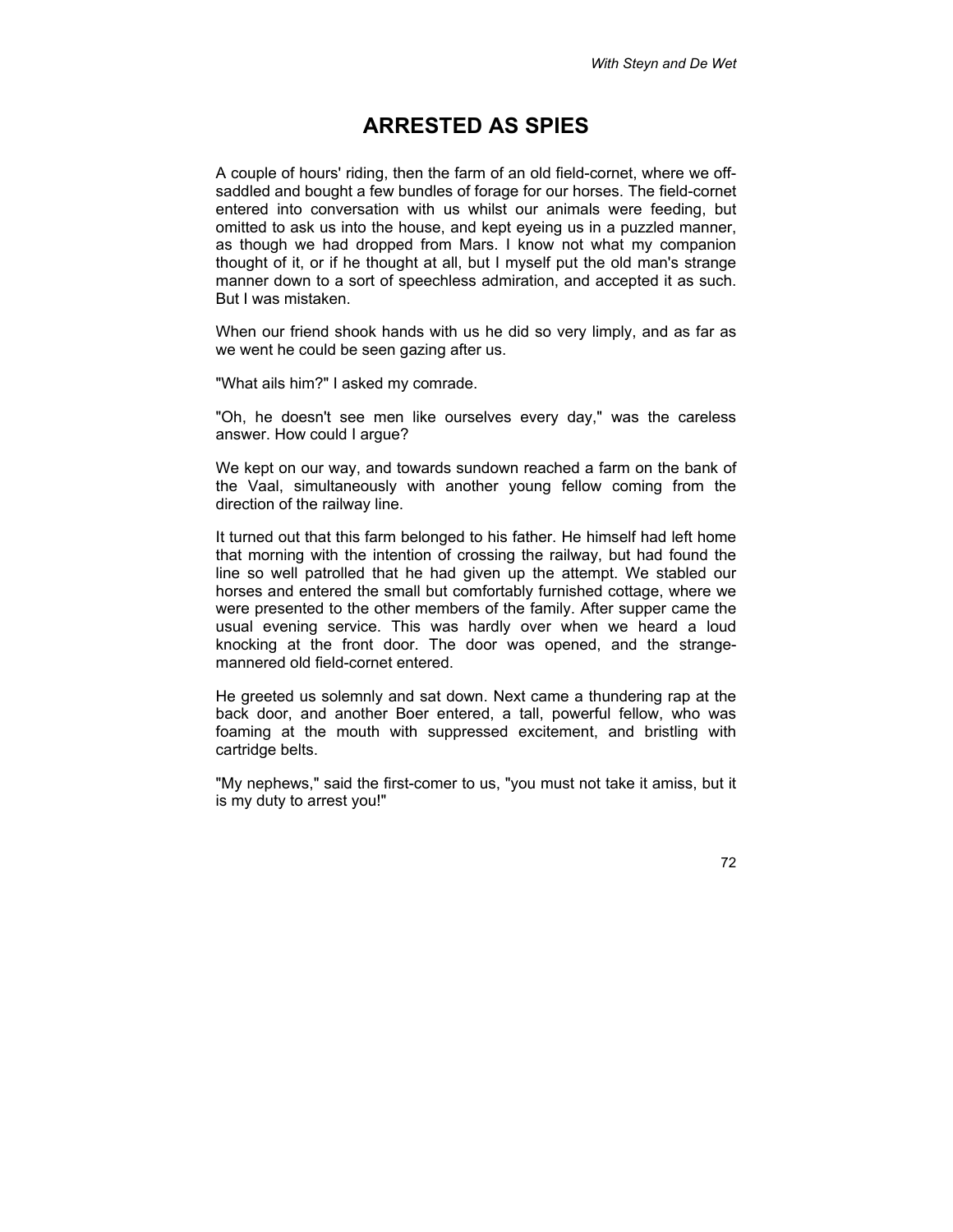"What for, uncle?"

"For being suspected of spying. You must either accompany me back to my farm, or let me take your horses there, so as to prevent your leaving here during the night."

"All right, uncle, take the horses, but don't forget to feed them well. But perhaps it would spare you trouble if you read our papers."

"It is easy to forge papers," said the old man. His companion now boiled over and broke in—

"No, no! We've got you right enough! What else can you be but cursed spies, riding about the country like this?"

"I don't wish to argue with you," I replied, angered by his brutal manner. "I'm as true a burgher as you are, to say the least, and I warn you that I shall hold you responsible for what you do or say."

"Oh! oh! Responsible? We are our own Government now. And where are your arms? Spies!"

"I see you have a gun, but perhaps that is only because you've had no chance to lay it down."

"What! Yes, I've got a gun, and I'll prove it to you!" he shouted, pointing the weapon at me.

"Just like a cowardly bully to threaten an unarmed man! But," I added gently, "you'll feel differently to-morrow."

"Will I? Why?" he asked, curiosity getting the better of his rage.

"You'll be sober then." This only incensed him the more, but he saw that he had gone too far, and contented himself with uttering a few half-intelligible threats. We then went out to the stable, gave them our horses, and went to bed.

I woke just as dawn was breaking. Before the door stood the son of the house, his gun in his hand.

"Hello, you are up early," I said. He looked rather confused.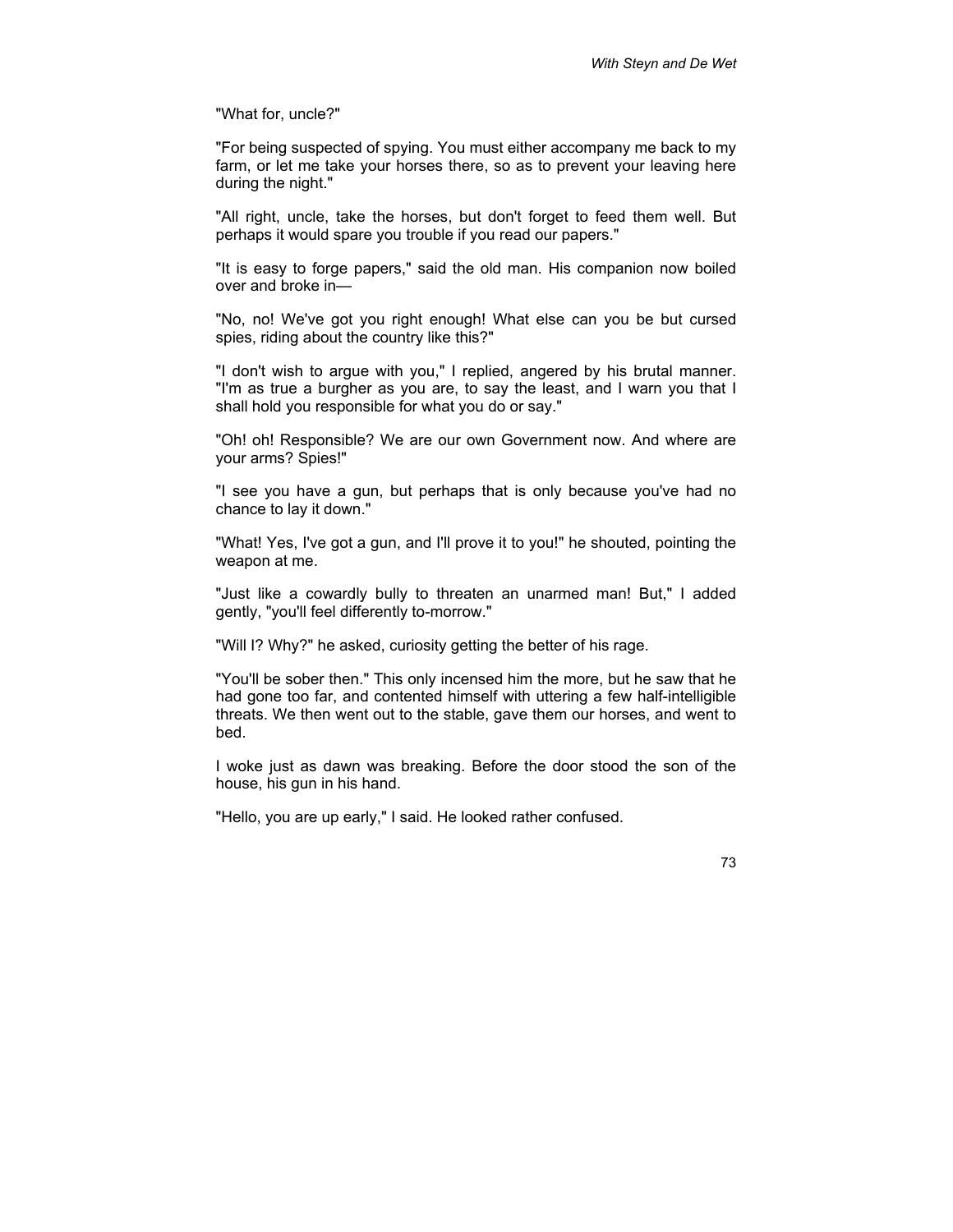"To tell the truth, I have been guarding you all night. But all the same, I don't believe that you are spies. Come and have some coffee."

We had just finished our coffee when we heard horses' hoofs coming along the road, and presently one of our friends from the farm near Greylingstad entered the room.

"I've brought your horses," he said, smiling merrily. "I passed the old fieldcornet's this morning and told him I could certify that you are no spies."

Whilst we were saddling up the field-cornet and his companion of the night before arrived. The latter was now sober. They were profuse in apologies.

"You were angry last night because we had no rifles; you had more reason to be glad," I remarked to the field-cornet's assistant.

"Why?"

"Because if I had been armed I might have been imprudent enough to blow your brains out when you pointed your gun at me. And how awful that would have been!"

"Man," he said, "it's the cursed drink."

"Well," said I, "it's all over now. Good-bye!" Off we went—my comrade, myself, and the man who had brought our horses, Delange. The latter had an *achter ryder* and two spare horses. Towards noon we reached the farm of one of Delange's friends. My mount was now thoroughly done up, having eaten almost nothing for three days. I asked the farmer if he had a horse for sale.

"There are several in the stable," he replied, "but they belong to my son, and he is on commando; so I am sorry, but I can't sell you one."

"I tell you what we'll do," said Delange. "I'll give you one of mine for yours, which can then remain here till it gets well. Should you come round here again one day we can then change back again."

"But suppose the animal dies?"

"Oh, I'll risk that. What is one horse more or less?"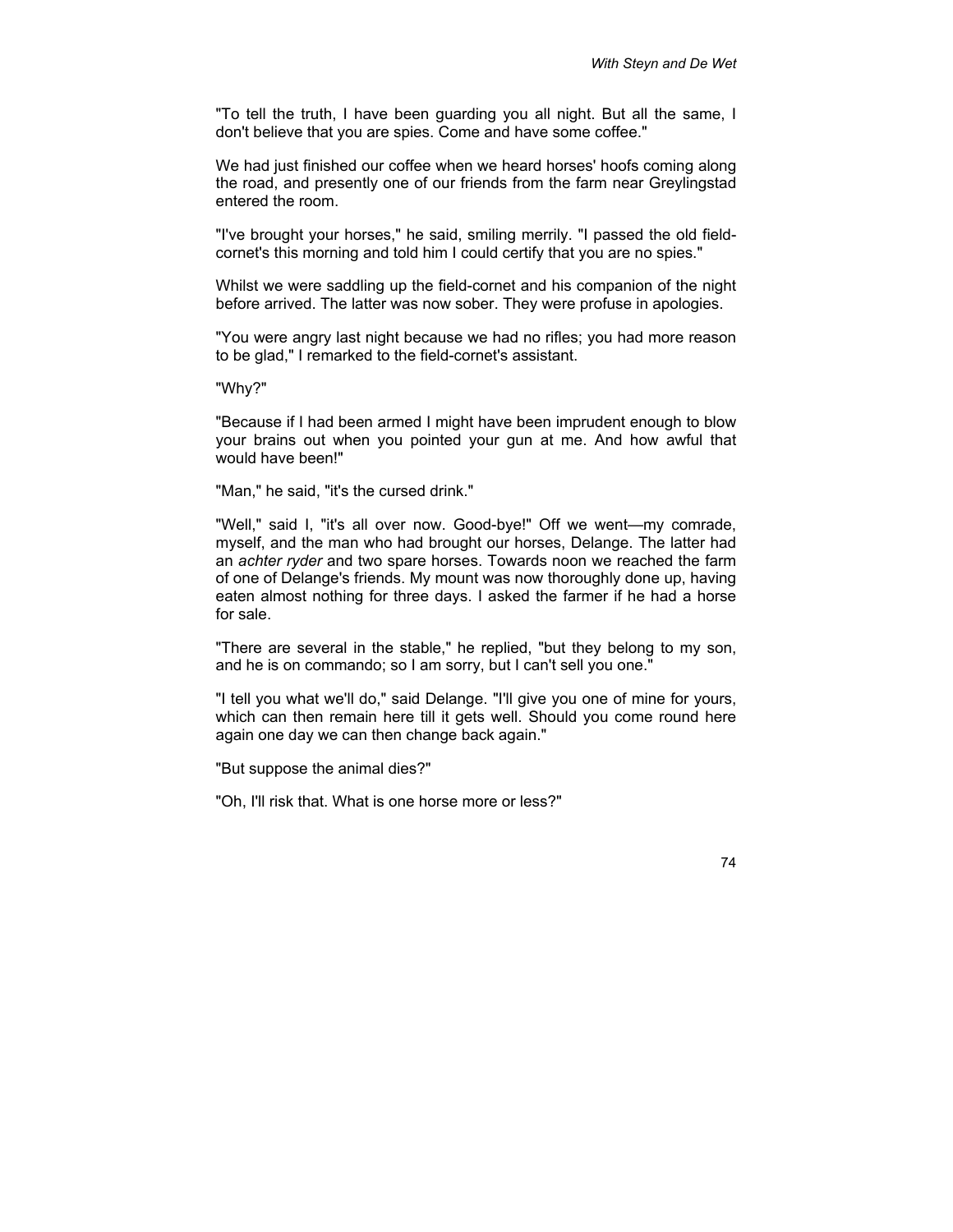I gratefully accepted this generous offer, and soon had my new acquisition saddled. It was a lively little nag, and all my weariness passed away as I felt it bound between my knees. Delange remained here, and my comrade and I continued our journey alone, making for Vrede.

"There's a Jew a few miles from here," said the farmer as he bade us good luck, "whom we suspect of treason. You should try and trap him and take him with you to Vrede."

Towards dusk we reached the Jew's store. We rode up to the building and he came to the door, an intelligent-looking man.

"Good evening," I said in English, "are there any Boers about?" We were both dressed after the English style.

When the man's wife heard English spoken she also came to the door and stood by her husband's side.

"Well, can't you answer?" The fellow's face was a study. He and his wife looked at each other, evidently feeling that some danger was threatening them.

"Sir," he said at last, speaking with an effort, "I have seen no Boers."

"Is this the road to Vrede?"

"Yes," he faltered.

"Thanks. Good-night," and we rode away. It might be easy to shoot a traitor in cold blood, but to try and trap a man into uttering his own condemnation seemed too cruel.

The next place we came to was a miserable-looking hovel standing by the wayside. The door was opened by an old man.

"Good evening, uncle. Can you sell us a few bundles of forage?"

"Good evening. Yes, certainly. Come inside. It's a poor dwelling, but you are welcome. Johnny, take the horses and put them in the stable. Won't you join us at supper?"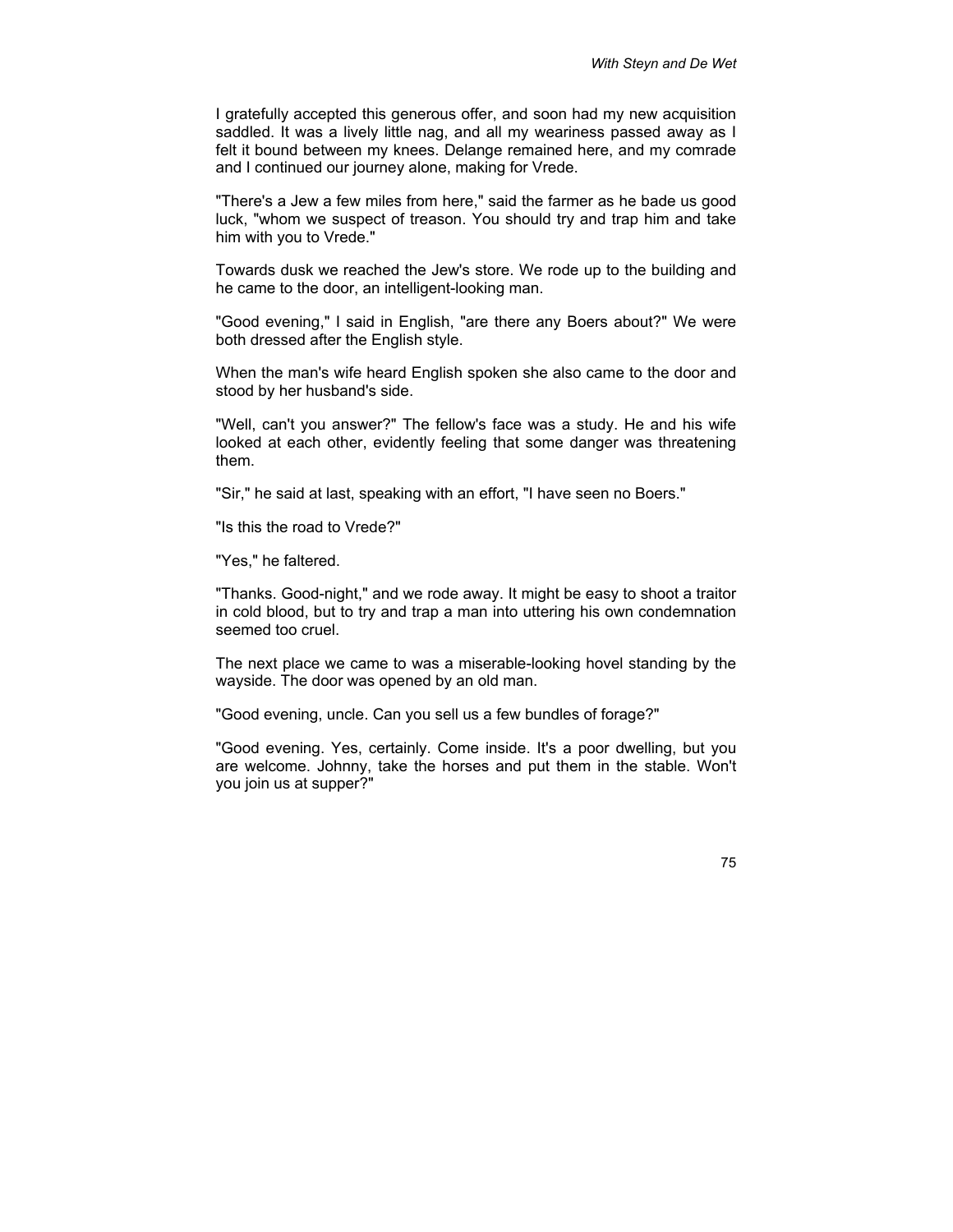Our appetites needed no stimulating, and we at once joined the family, who had just been sitting down to table when we arrived. After the meal our horses were saddled and brought to the door.

"What do we owe you for the forage?" we asked. It would be an insult under any circumstance to offer to pay a Boer for a meal, "paying guests" being still unknown to our benighted nation.

"No, my friends," he said. "I am poor, but I can't take your money. We are all working for our country, and must help each other."

"That's true, but you must really allow us to pay."

"No, no! A few shillings will make me no richer or poorer." It was only with the greatest difficulty that we managed to leave a few shillings on the table. And this in spite of the fact that he was in the direst poverty. But this is nothing unusual in South Africa, where hospitality is considered a duty and a pleasure.

We pushed on until late that night, when we reached Vrede. Here we learnt that the column which Lord Roberts had sent back from Johannesburg had just entered Reitz. The next day we turned our horses' heads towards Bethlehem, seeing a fair amount of game during the day's ride. Darkness found us still travelling onward. A few miles to our right a crimson glare lit up the heavens—a grass fire started by the British column, and an unmistakable danger-signal for us.

We were now very close to the enemy, and might expect to meet a patrol at any moment. Whilst riding along in the dense gloom we heard loud voices a few hundred yards ahead of us. Turning out of the road, we rode on the grass so as to make no noise, and carefully approached. Upon getting nearer we found it was some natives driving cattle into a kraal. Near by was a farmhouse, and thither we went. Only the womenfolk were at home. We quickly reassured them—for every stranger was taken for an Englishman and were asked to stay for the night. Presently the farmer himself arrived he had been out watching the enemy.

"They will pass here to-morrow," he said, "then I shall go on that hill yonder and knock over a few of them. I had a fine chance to shoot to-day, but did not want to put them on their guard."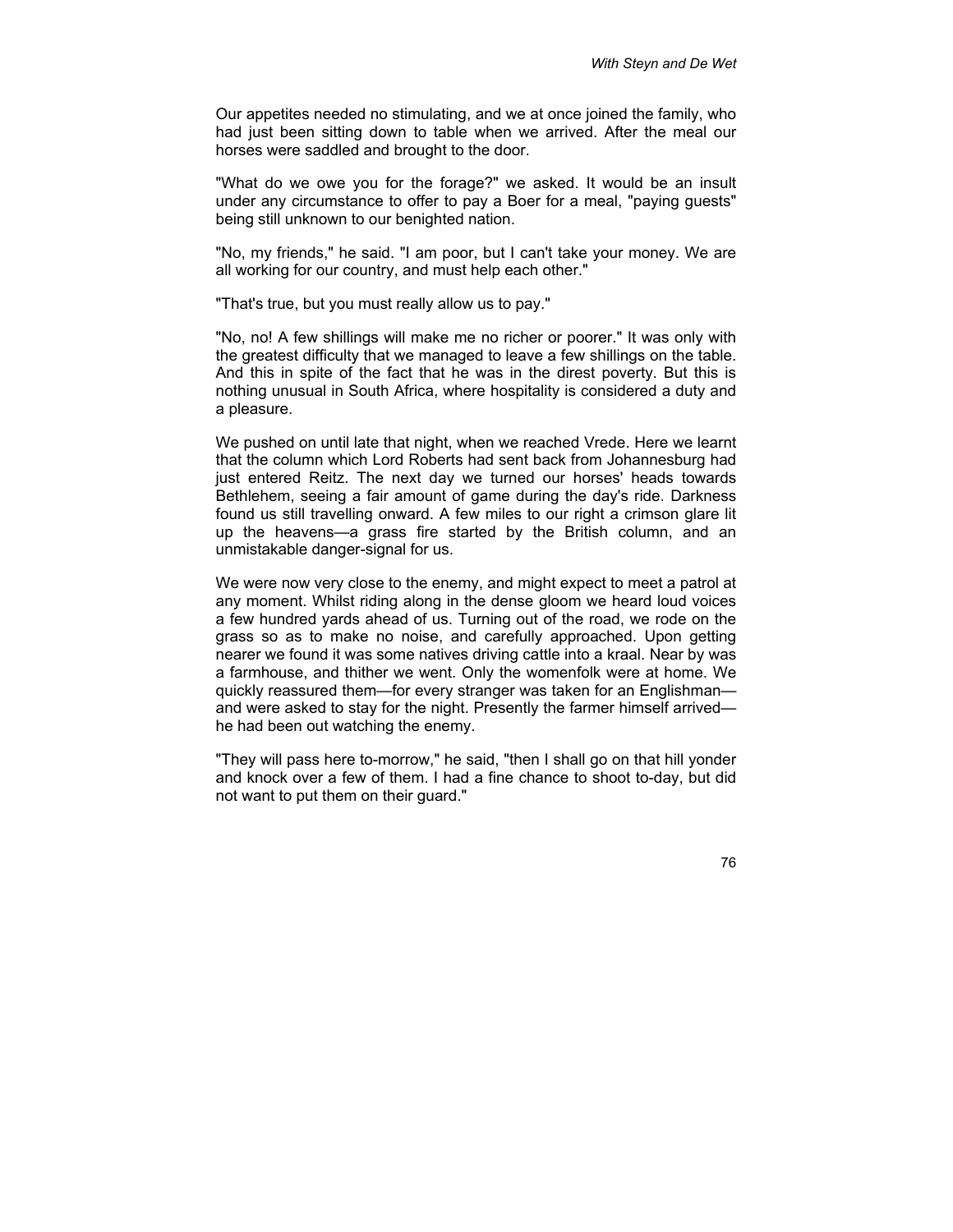"But don't you think it would be better to join a commando and help in making an organised resistance? You may kill a few of the enemy by hanging about in twos and threes, but what difference will that make in the end?"

"You mean us to act like the dervishes at Omdurman? I'm afraid you don't understand the affair, my son. We do belong to a commando, as a matter of fact, but we are scouts entrusted with the duty of keeping in constant touch with the enemy. If in the execution of this duty we see an opportunity to shoot a few of the enemy, are we to hold our hand because we happen to be only two or three?"

"I should think not. But the enemy call it sniping, and I have heard them say that snipers get no quarter. And if you fire on a column near here they will come and burn this house down."

"It is not for me," he replied, "to consider my own interests. I have my orders and must carry them out. What! Are we, who have lost sons, brothers, friends—are we, I say, to think of our property now? No! Let everything go, strip us to the bone, but leave us our liberty! It is not for ourselves that we battle and suffer, but for posterity. It is for the birthright of our children—freedom. We are no servile Hindoos to meekly bow beneath the foreign yoke! They have put their hands to the plough, but they will find it stubborn land, land that they will grow weary of manuring with the bodies of their sons! And all for what? To raise a crop of thistles and thorns, for that is all they'll ever get out of us!"

"And it strikes me the end of the furrow is still out of sight."

"My boy," he said earnestly, "*this furrow has no end!*"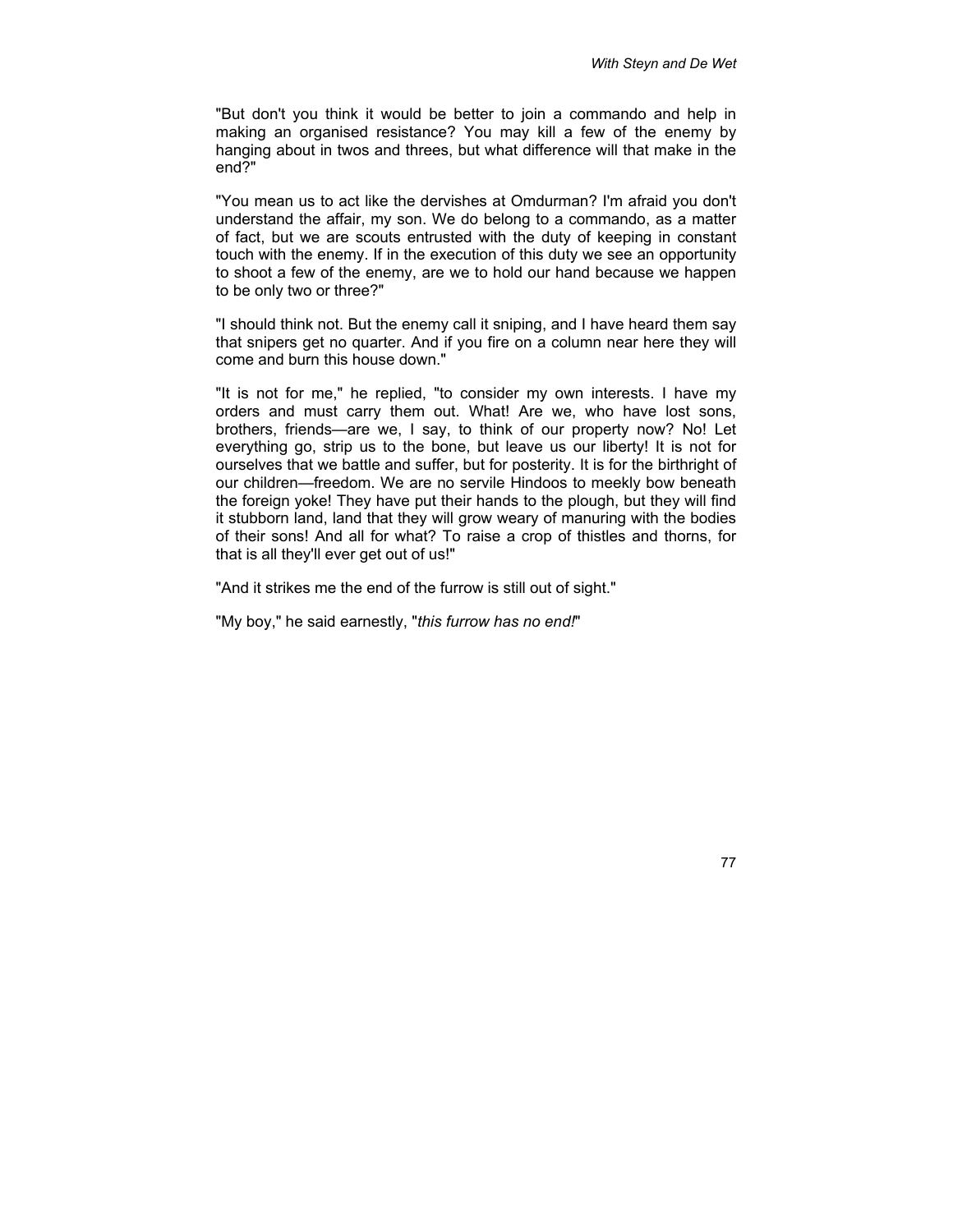# **IN THE MOUNTAINS**

"I wish you a pleasant journey," said our host the next morning, as we prepared to mount. "Have you money enough? Yes? Well, in any case, take this biltong along in your saddle-bags; it's my own make, you'll find it good. Keep a good look-out. Good-bye!"

After thanking him warmly for his kindness, we rode off. Halting but once to feed and water our horses, we reached a farm near Bethlehem towards evening, where we spent the night. We were awakened by the sound of a heavy bombardment in the direction of Bethlehem, which informed us that the British were attacking the town. With an optimism that now seems marvellous, we never for a moment doubted that the enemy would be driven back, and that we would at last be able to take a little repose, for twelve hours daily in the saddle was beginning to tell on us.

Quite cheerfully we rode down to the village, listening to the music of the bursting shells and the lively rattle of the small-arms. Suddenly a cloud of Boers issued from a kopje to our right, and slowly retreated across our front. We rode up to them and learnt that they had just received orders to retire, as the place could no longer be defended. It appeared that the British general had informed De Wet that if he did not surrender the town it would be bombarded.

Most of the property belonged to British subjects, so De Wet ordered all loyal inhabitants to leave the town, and then told the general to bombard as much as he liked, which the latter forthwith proceeded to do. De Wet had placed a couple of guns on the mountain overlooking the town, and this, together with Theron's hundred and fifty men—the only commando seriously engaged that day—sufficed to keep the British back for three hours. De Wet's own men were kept in reserve to meet the usual outflanking movement. The latter did not take place, however, the enemy coming straight on. Finally something went wrong with one of our two guns, and Theron being hard pressed, with the reserve too far away to render immediate help, the order was given to retire. The artillerists profited by the occasion to tumble the damaged gun down a precipice, saying that they had had enough of repairing it. Here it was found by the enemy the next day.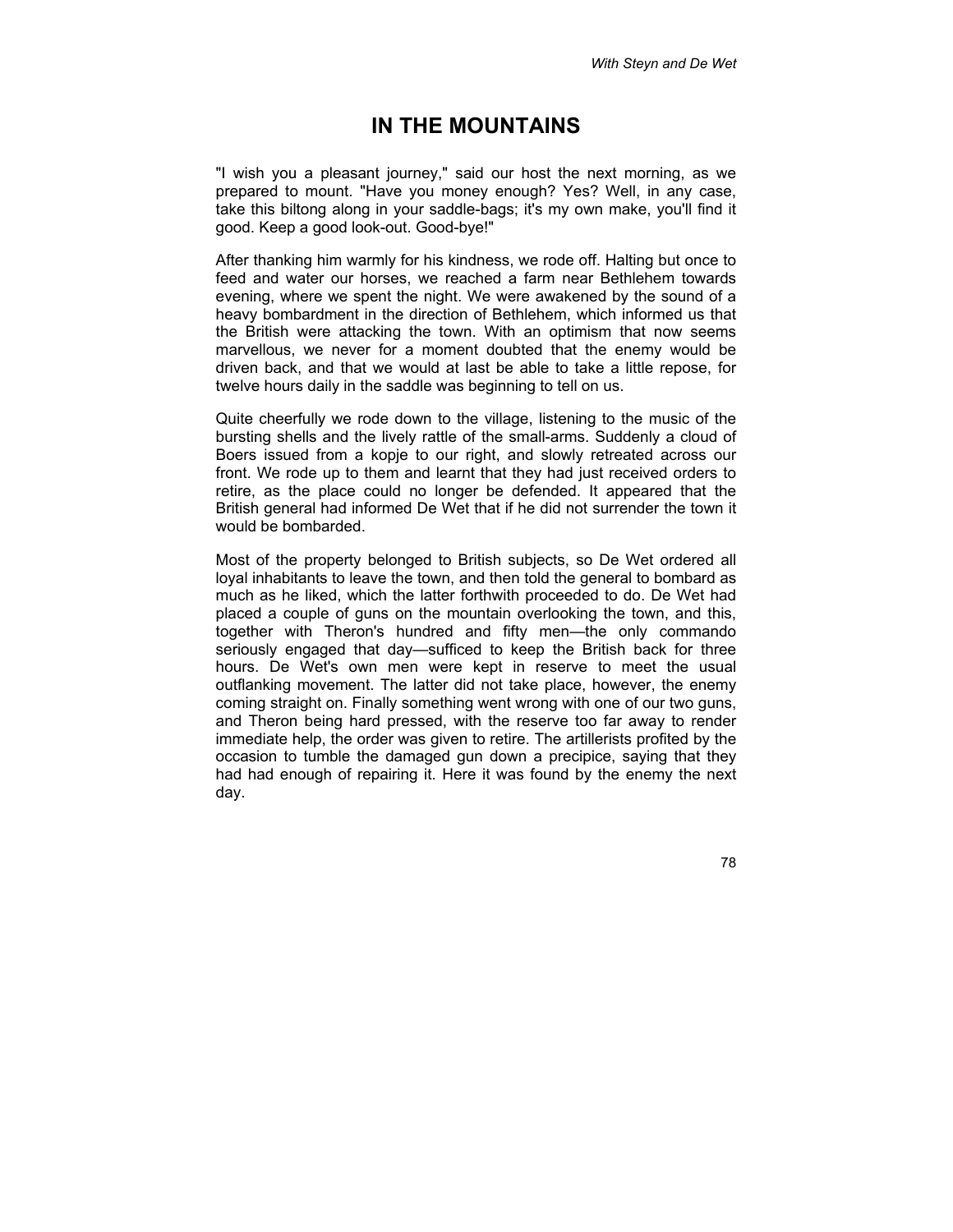A rush was made for the mountain passes, as it was feared the enemy might occupy them and cut off our retreat, but this was not even attempted, and we were allowed to gain our rocky fastnesses in peace. The following day was spent in climbing up and down the steep footpaths over the mountains, and that afternoon we arrived at the end of our journey, Fouriesburg, having spent something like a hundred hours on horseback during the last ten days. Our first move was towards the river, for we had not had a bath for several days. After repeated splashes in the chilly torrent we bought a few clean things, put them on, and then gravitated towards the telegraph office. Needless to say, our colleagues were surprised to see us, being under the impression that we had long since reached the Transvaal. Whilst still busy giving explanations we heard someone on the instrument calling Winburg. Now Winburg was in British hands; it could be no other than a British station calling. Wishing to gain a little information, we responded.

"Here, Winburg."

"Here, Bethlehem. Are you Winburg?"

"Yes."

"Then give the name of the officer commanding."

There was no time for hesitation, and in our haste we gave the wrong name.

"Go away," came the answer; "you're a way out. Trying to fool us, are you?"

After a while we called him up again.

"Bethlehem! Bethlehem!"

"Here, Lieutenant Sherrard, R.E. What's up?"

"Here, Winburg. What's the news?"

"That you are a lot of fools for keeping on fighting and murdering your men!" came the sharp reply.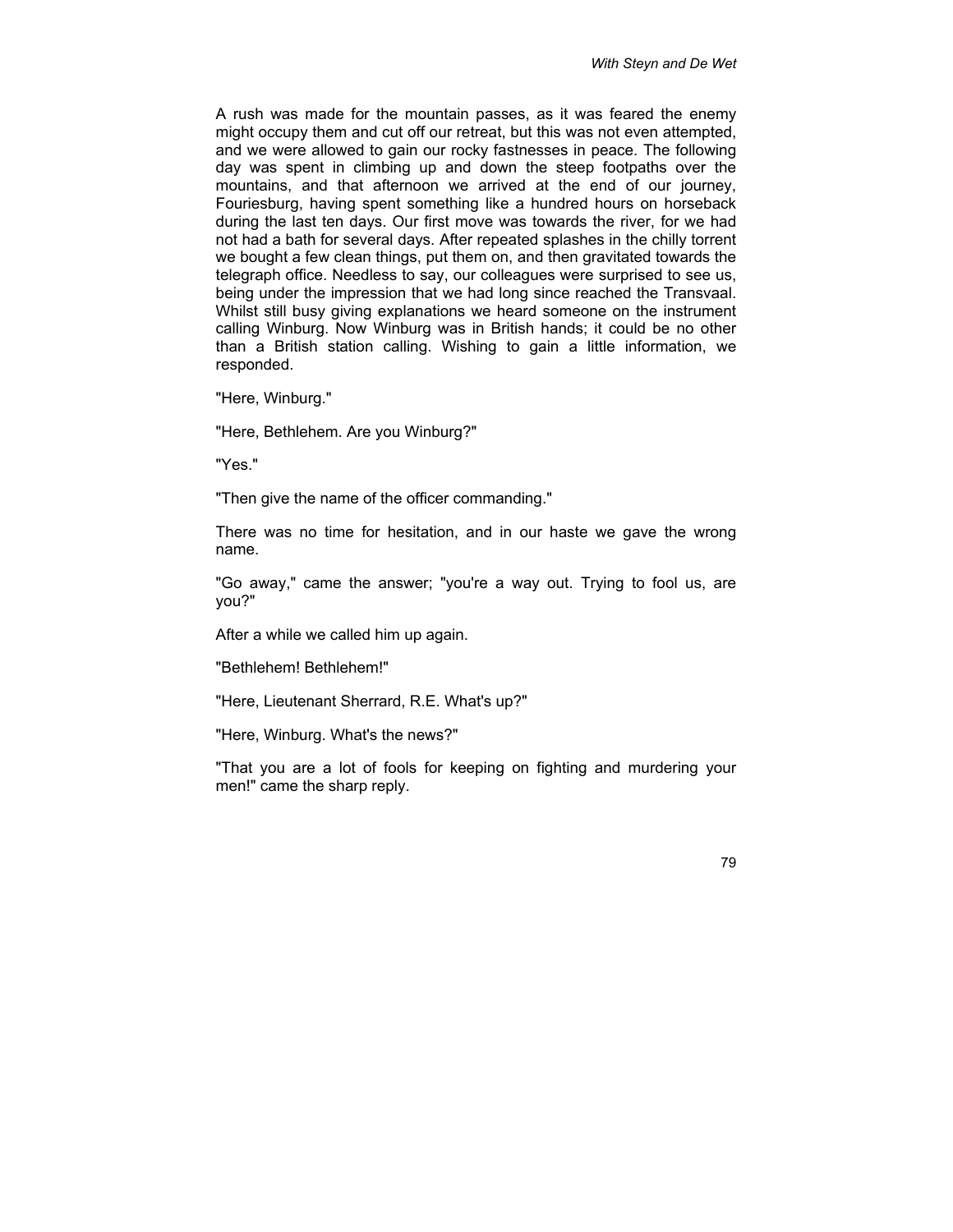"Oh, kindly allow us to know our own business best. You'll find some method in our folly."

"Maybe. How did you like the little bits o' lyddite yesterday?"

"I believe it slightly killed one mule. How did you like the hell fire from the Nordenfeldt?"

"Never saw it. But honestly, why don't you come in and surrender?"

"But honestly, what is your real opinion of those who desert their country in her hour of need?" He preferred not to say, but disconnected the wire, and we heard no more of our friend the Royal Engineer.

"Pity they were too sharp for us this time," I said to the Postmaster.

"Oh, it doesn't matter," he replied, "we caught up their report of the engagement just after they entered the town. It seems they had a pretty severe loss. Ours was slight, but one lyddite shell burst over a group of horses and killed twenty."

"And what is the situation now?"

"Well, all our forces are here in the mountains now, and we can hold out for years. There are only two passes; they are strongly held, and the enemy will never get through them. We tried to get our prisoners to take parole, but they refused, so we have driven them over the Drakensberg into Natal. Last, but not least, the traitor Vilonel is here, waiting for his appeal to be heard."

This Vilonel, a young man of prepossessing appearance, had been one of the most promising officers, and had early been promoted to commandant. Whether through overweening ambition on his part or not I cannot say, but Vilonel, accused of insubordination, was thenceforth given the distasteful and inglorious task of commandeering. He wearied of this, and applied for active service, but in vain. Then, smarting under a sense of injustice, he took the fatal step—deserted. Not content with this, he wrote a letter out of the British camp to one of our field-cornets, urging upon the latter to surrender. The letter fell into the hands of one of our Intelligence officers, who forthwith replied in the field-cornet's name, asking Vilonel to meet him at a certain secluded spot. Vilonel kept the appointment, accompanied by a British major, and both were made prisoners, the major protesting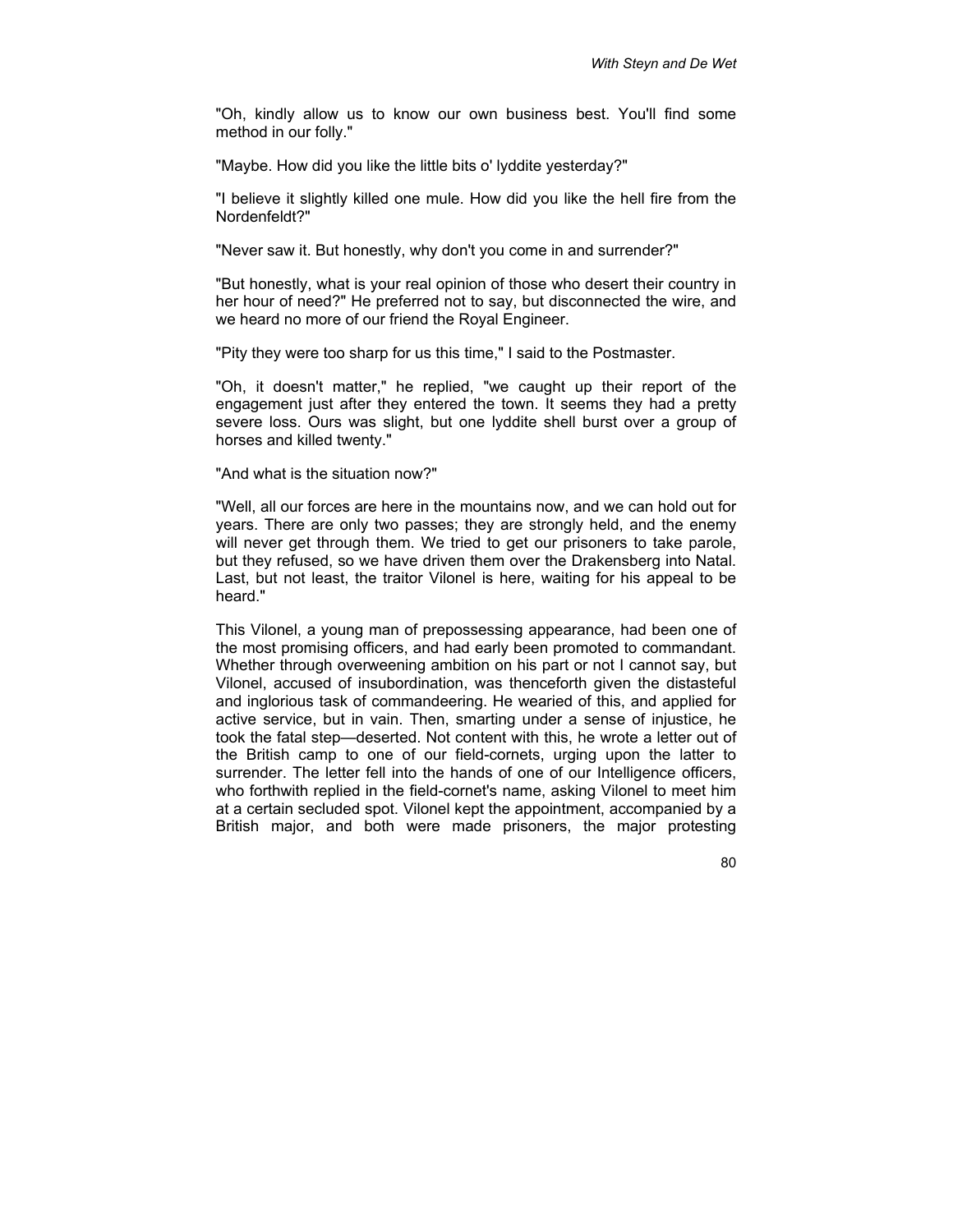energetically against what he was pleased to consider as a breach of the rules of warfare, but his captors begged to differ, reminding him that all's fair in love and war, especially in dealing with traitors and their associates.

Vilonel was tried at Reitz, and sentenced to five years, the judge remarking that he was lucky to get off with his life. The prisoner did not think so, and applied for leave to appeal. This was granted, but owing to the nature of the subsequent military operations the Court had not found time to sit, hardly time to pause, in fact.

When the day finally arrived for the appeal to be heard the little court-room was crowded with interested spectators. Judge Hertzog presided, assisted by two young advocates, Messrs. Hugo and Cronjé, and Advocate De Villiers represented the State. The prisoner, who conducted his own defence, asked for a postponement. This was refused. He then made an able statement, asserting his innocence of any evil intentions, pleading that he had acted as his conscience dictated, and eloquently praying the Court to reconsider his sentence. It was a painful moment when the presiding judge, after a whispered consultation with the assessors, turned to the prisoner and confirmed the sentence, adding, in his clear, incisive voice, that the name of Vilonel would remain an eternal stigma upon the fame of the Afrikander race. One could not help feeling a thrill of compassion at the tragic end of such a promising career. To-day a noble patriot, to-morrow a black traitor, despised by the lowest of his countrymen!

President Steyn's wife and family were installed in a house in this village, but the President himself preferred to camp in the veld and share the lot of his burghers.

With him were nearly all the members of the Government, if we except those who had chosen to remain behind in Bethlehem, and who, from what their delighted friends heard, had been compelled by the British to foot it all the way to Reitz. We went out to the camp, and reported ourselves. It was now bitterly cold, the snow-topped Drakensberg keeping the temperature at an uncomfortable proximity to zero. But the men were nearly all well provided with warm khaki uniforms reaped at Roodewal, the mountains were full of cattle and corn, and we felt that we could easily hold these almost inaccessible heights against the British cordon formed outside.

But it was fated otherwise. A despatch rider arrived from the Transvaal; the situation there urgently demanded the encouragement of Steyn's presence.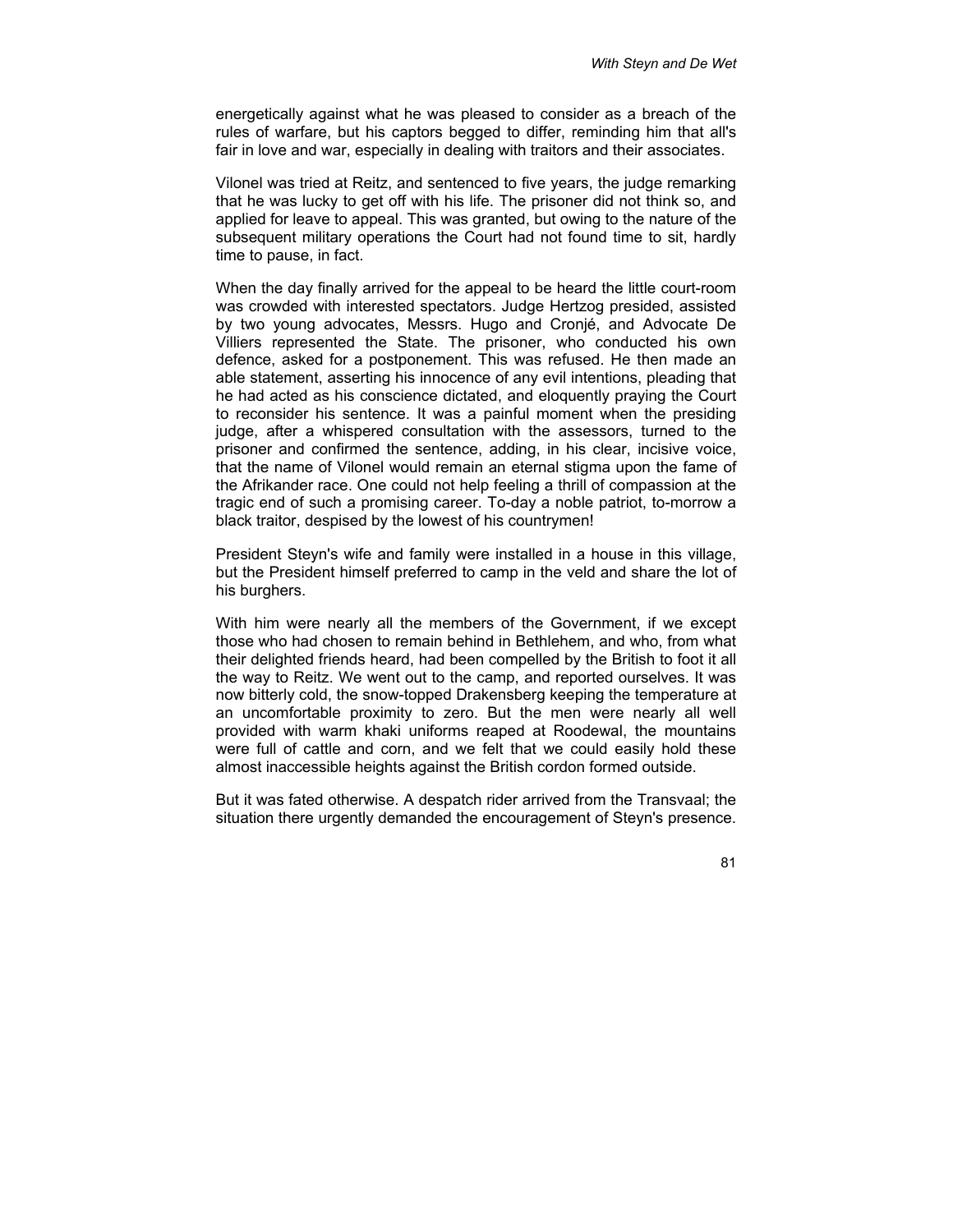To leave this impregnable stronghold and venture across the open plains below needed all the boldness of De Wet, all the steadfast courage of Steyn. These leaders had never been known to falter; they did not falter now. Everything was arranged in the utmost secrecy. For a few days there was a hurrying to and fro of commandoes, and then one morning De Wet's laager was seen to have disappeared.

Prinsloo was left behind over four thousand men, with orders to stand his own.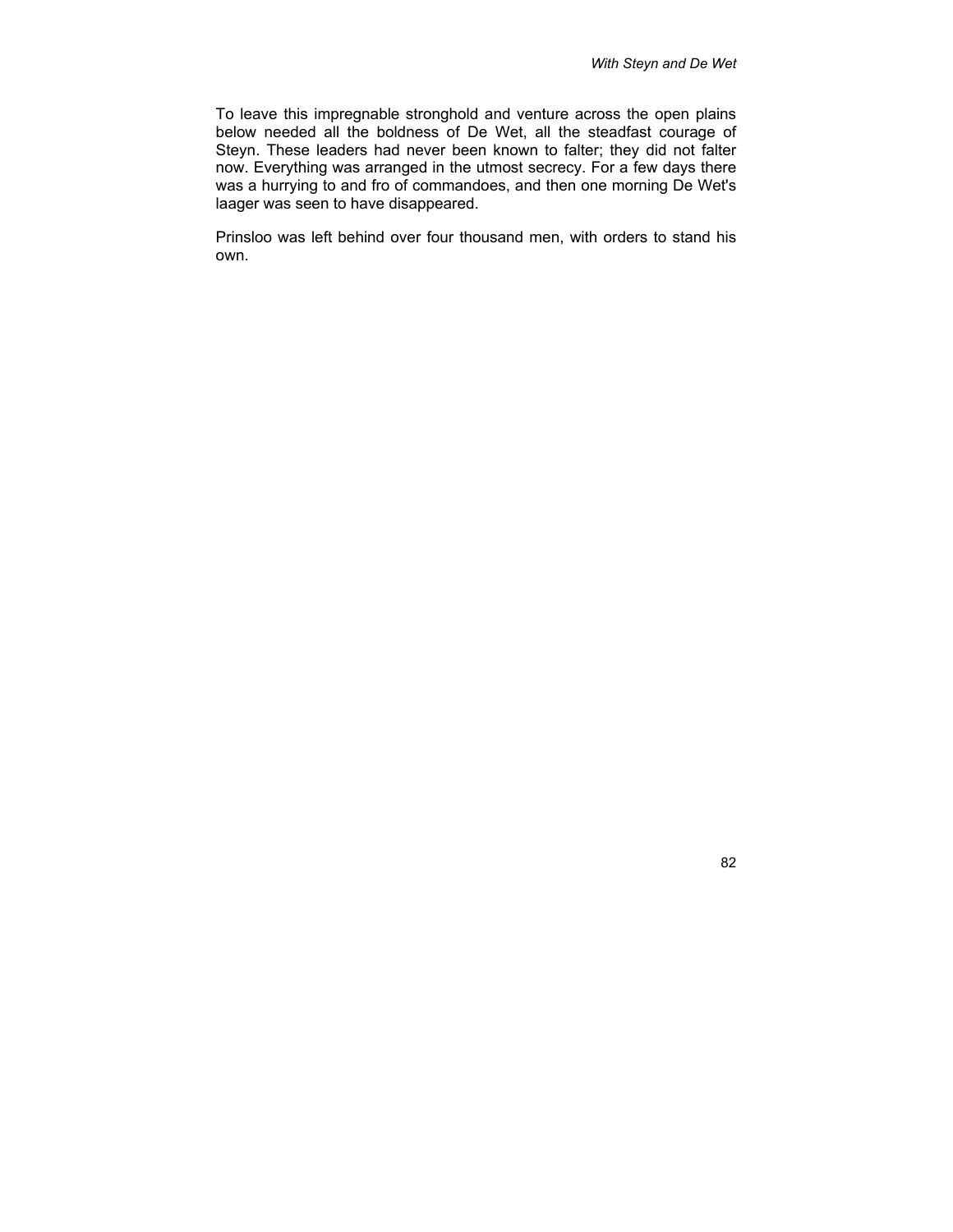## **THROUGH THE CORDON**

IT was no easy matter to pass through the British forces that lay massed around the mountain-chain. We were two thousand horsemen, and our vehicles, carts, ox-and mule-wagons formed a procession fully six miles long. When we trekked out of the nek strict orders were given that there was to be no loud talking and no matches struck. This latter was especially hard on such a crowd of inveterate smokers. I remember whilst we were riding mutely along, listening to the creaking and jolting of the wagons, and wondering whether we were going to get through, or what the alternative would be if we did not, we suddenly saw someone deliberately strike a match and light his pipe.

"Who struck that match?" came from the front. Then the delinquent himself spoke up—

"It's this confounded Kaffir of mine. Was it you, Jantje?"

"Yes, baas," responded the dutiful black, bobbing up and down on his master's spare horse.

"Give him twenty with the sjambok."

"Right!" Jantje and his master turned out of the road, and soon the unmistakable thwack! thwack! of the sjambok could be heard, mingled with subdued ejaculations in Kaffir and Dutch. But judging by the expression on Jantje's features by the camp fire that night, as he blew long fragrant clouds into the gaping nostrils of his envious friends, I have my doubts about that thrashing.

We halted frequently to allow the straggling ox-wagons to close up. Then we would dismount, stamp our chilly feet, draw our overcoats or blankets closer, and discuss trivialities. During one of these halts a horseman came dashing up from the rear—

"General, there's a doctor behind who has just come through the enemy's lines. He asks you to wait for him."

"Tell him to hurry!"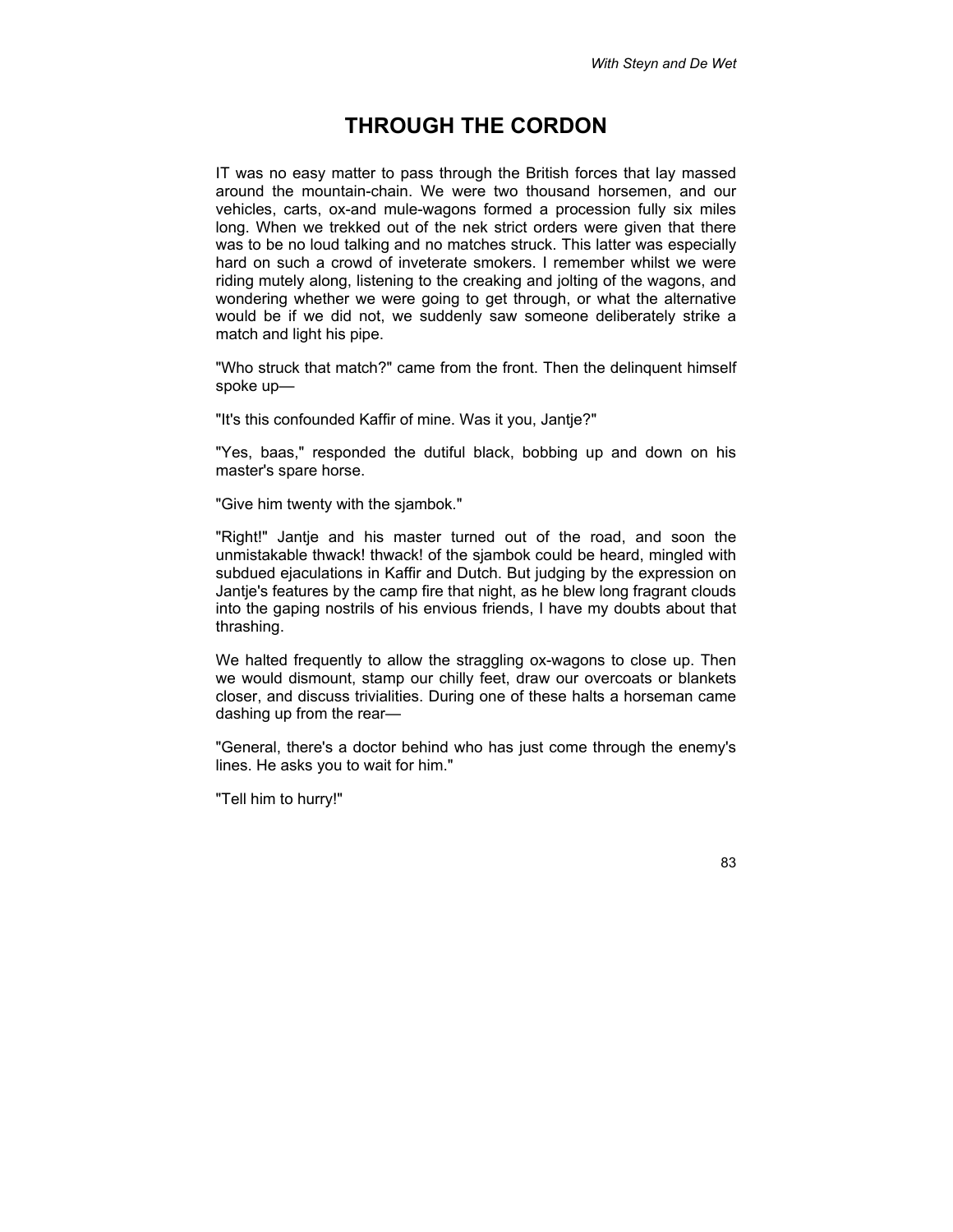We sat down and waited. In about half an hour's time another horseman came hurrying along. Here at last! No. Only another messenger. Another long wait, and finally the doctor arrived. He squatted down next to De Wet, and in a low voice related how he had been unjustly captured by the British some weeks ago, how they had sent him to Johannesburg and kept him in prison until now, only liberating him after repeated requests for a hearing. His tale was listened to in silence and with deep attention. When it was told the order was given to mount, and on we trekked again past the sleeping British camp. Presently the moon rose, and by its light we passed a lonely farmhouse. Beware its slumbering inmates when the British come along tomorrow, for are not they responsible for the telegraph line which runs across the farm, and which we have cut in half a dozen places! No doubt the house will be burnt, and all the stock confiscated. But never mind, the owner has surrendered and is living under British protection—protection whereof he is going to get a taste now, so why should we pity him? On we go until long past midnight, when we halt in a secluded little valley. Our horses greedily swallow the icy water, and then eagerly crop the tasteless dry grass, for our wagons are too far behind, we can give them no mealies to-night.

The next morning a cloud of dust in our rear showed that we were being pursued. Whilst we were hastily inspanning and upsaddling, Theron came in from the right, bringing with him a captured Hussar. One old Boer, who had his little boy with him, brought the youngster up to the soldier and said—

"Now, sonny, you've never seen an Englishman. Here is one. Look at him well; you must shoot lots of them yet."

"Go away," said one of the Boers, "what do you mean by staring at the man like that? Don't you know any better than to insult a helpless prisoner?"

"I'm sorry," said the old man, turning away, "I don't want to hurt his feelings; I only wanted to show my son the game he must track one day."

The little boy cried when they led him away, saying—

"I 'ants my 'ickle khaki, I 'ants my tame Englishman!"

"Don't cry," said the old man, "father will catch you some to-morrow."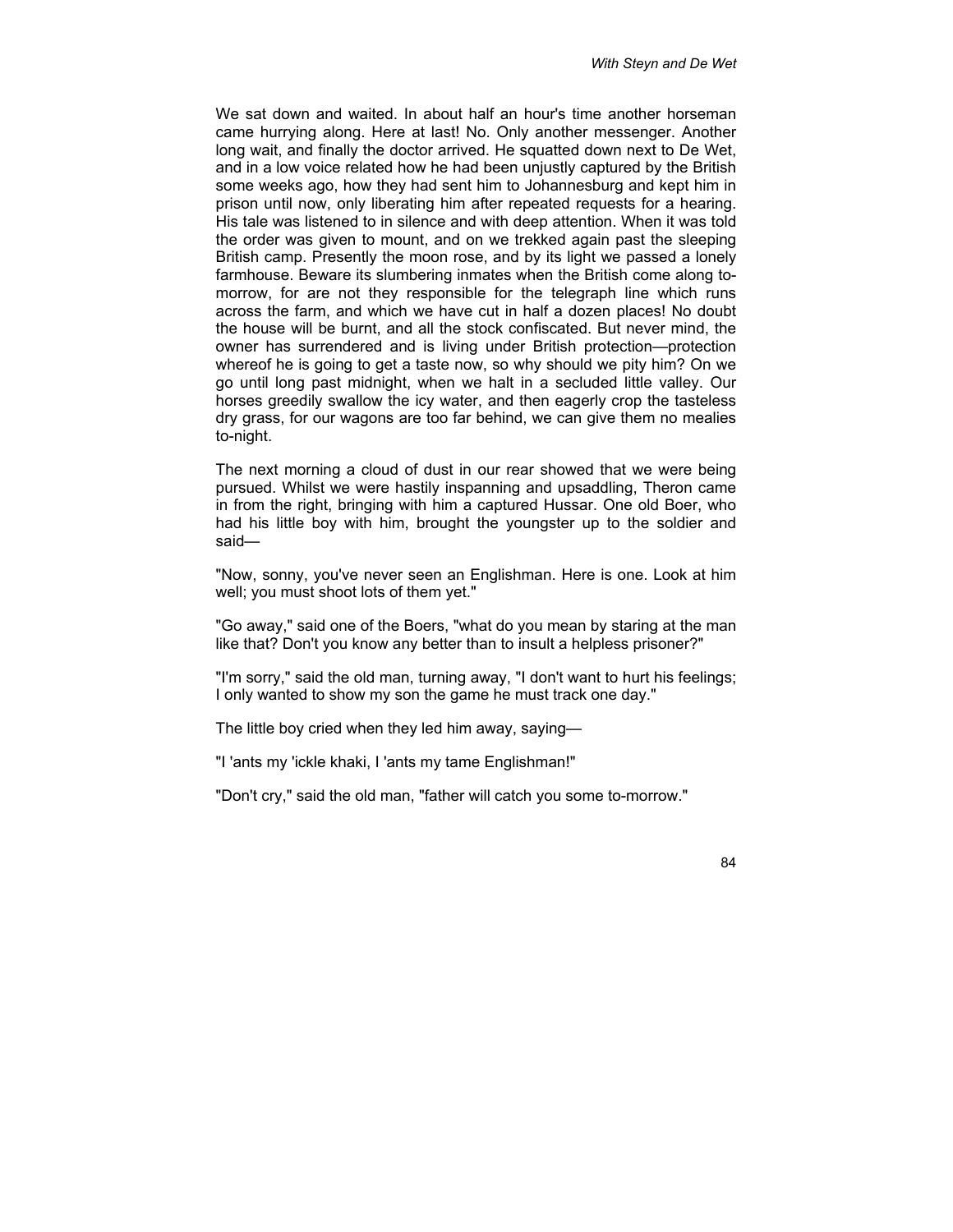The little fellow's eyes brightened with anticipation, and his tears gave way to smiles. Sure enough his father came into camp a few days later driving before him two diminutive steeds bending beneath the weight of two corpulent khakis. He called his son and said—

"Now, sonny, here are the soldiers I promised you."

The little fellow looked them over carefully. Then his lower lip began to pout, and tears rolled down his cheeks.

"What's the matter, my son," asked the astonished father, "doesn't he like his khakis?"

"No, daddy," replied the little chap, striving with his tears.

"Why not, my lad?"

Then the child's restraint gave way, and he burst out—

"Oh, daddy, they're not—*sob*—real—*sob*—soldiers at all!"

They were two of the C.I.V.

But to return. As soon as the wagons were ready they were sent on along the winding valley, whilst the horsemen and artillery took up a position on a neighbouring hill and awaited the British attack. This took the form of continuous shelling until sundown. As soon as darkness fell the horsemen took a short cut and rejoined the wagons, which in the meantime had gained a considerable start. President Steyn and his secretary accompanied De Wet during the day and had a taste of the enemy's shellfire. When we asked the secretary that evening how he had liked the ordeal he said he could hardly describe his feelings whilst it lasted, but when the shelling ceased it was the heavenliest sensation of his life. So if you want a heavenly sensation you know now how to get it.

We had an ambulance staff with us, but were sometimes obliged to leave our wounded behind, because we knew very well the enemy would be only too glad to get hold of our doctors and deprive us of all medical help.

On crossing the railway near Honingspruit we captured a train. From the newspapers taken out of the mail-bags we learnt that we were being closely pressed, and that hopes were entertained of our speedy capture.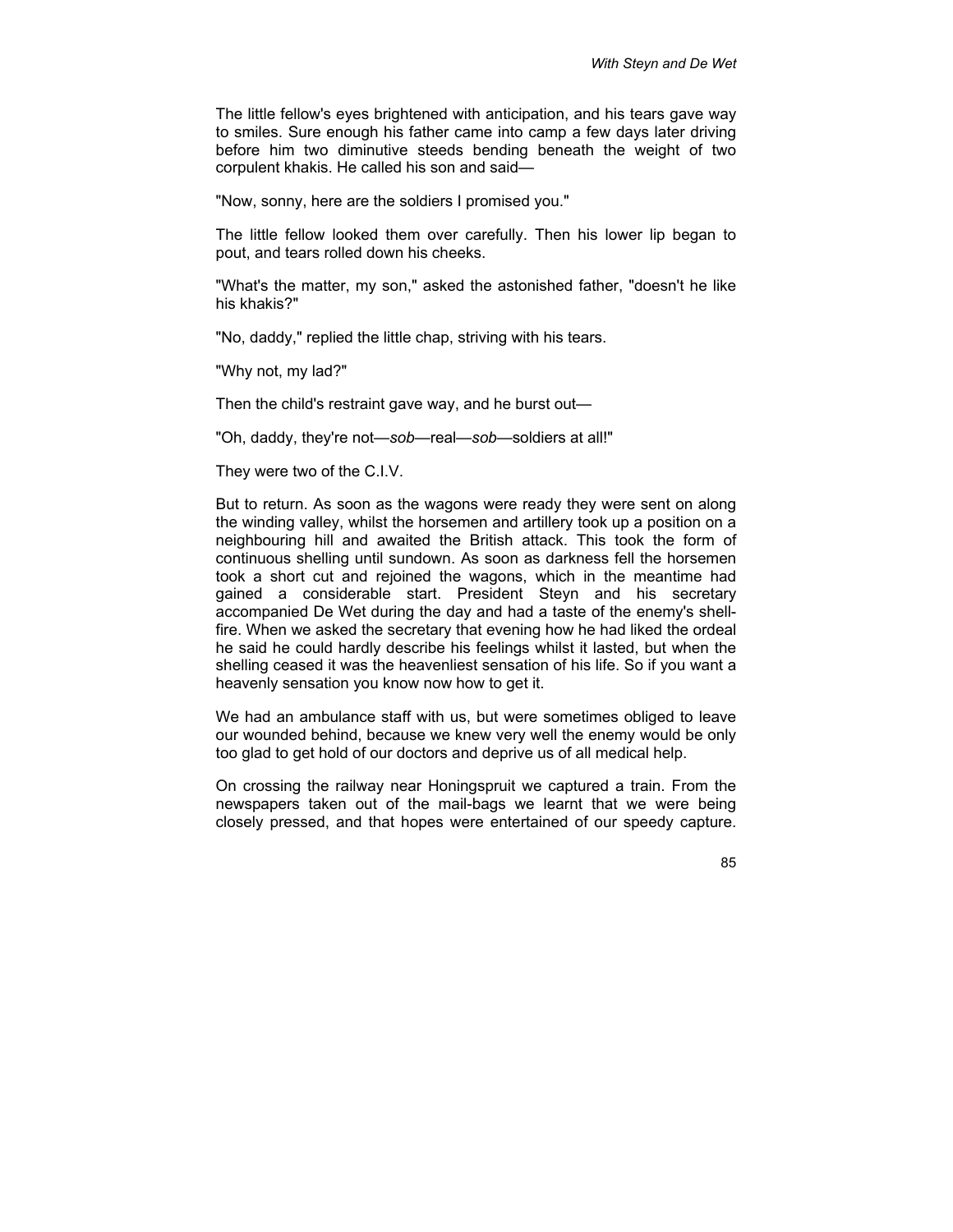We did not grudge the papers the pleasures of hope; what we objected to was their crocodile tears over us poor misguided, ignorant burghers, who were too stupid to see the beauty of becoming exultant British subjects, like the Irish. We also learnt that Steyn was ill, that he was hiding on a farm near Heilbron, that he was a prisoner in De Wet's camp, that his mind had given way, that he wouldn't let De Wet surrender, that De Wet wouldn't let the burghers surrender, that the burghers wouldn't let Steyn surrender, *ad fin. ad nauseam*.

As we had a distinct object in view, *i.e.* to bring Steyn to Kruger, we generally preferred to avoid unnecessary engagements. But we could show our teeth when we liked. We were laagered near Vredefort one day when the pursuers made a sudden dash forward, coming within a mile or so before they were observed. On this occasion there was no hasty flight. The cattle continued peacefully grazing around the wagons, whilst the horsemen went to meet the enemy. There was a brief exchange of shells, and then our men charged with such good effect that the British were forced to retire. They followed us at a more respectful distance after that.

De Wet kept his plans so secret that very few knew for certain whither we were bound. The President called me into his tent one morning and asked me a few questions about the roads near Balmoral, where the Transvaal Government was at that time. I happened to have a map with me, and so was able to supply the desired information. He then told me to take a couple of heliographists and try to get into communication with one of the Transvaal commandoes near Potchefstroom.

We climbed one of the numerous hills lying around and called up towards Potchefstroom, but got no reply. As we sat chatting, keeping our eyes fixed on the dark ridges in the distance, one of my companions remarked—

"This reminds me of a fine trick I played on the English a few months ago. We were trekking along quietly one day when I observed a heliograph glitter on a hill about ten miles away. I at once fixed my instrument, and soon learnt that it was a British helio post. I sent him a heliogram saying that we were a small party of British in danger of capture, and asking that an escort should be sent to bring us in. The next day the escort walked into our arms! We took the rifles and let the prisoners go—about a hundred men. The next day the British heliographist called me up again and reproached me for telling him such a deliberate lie!"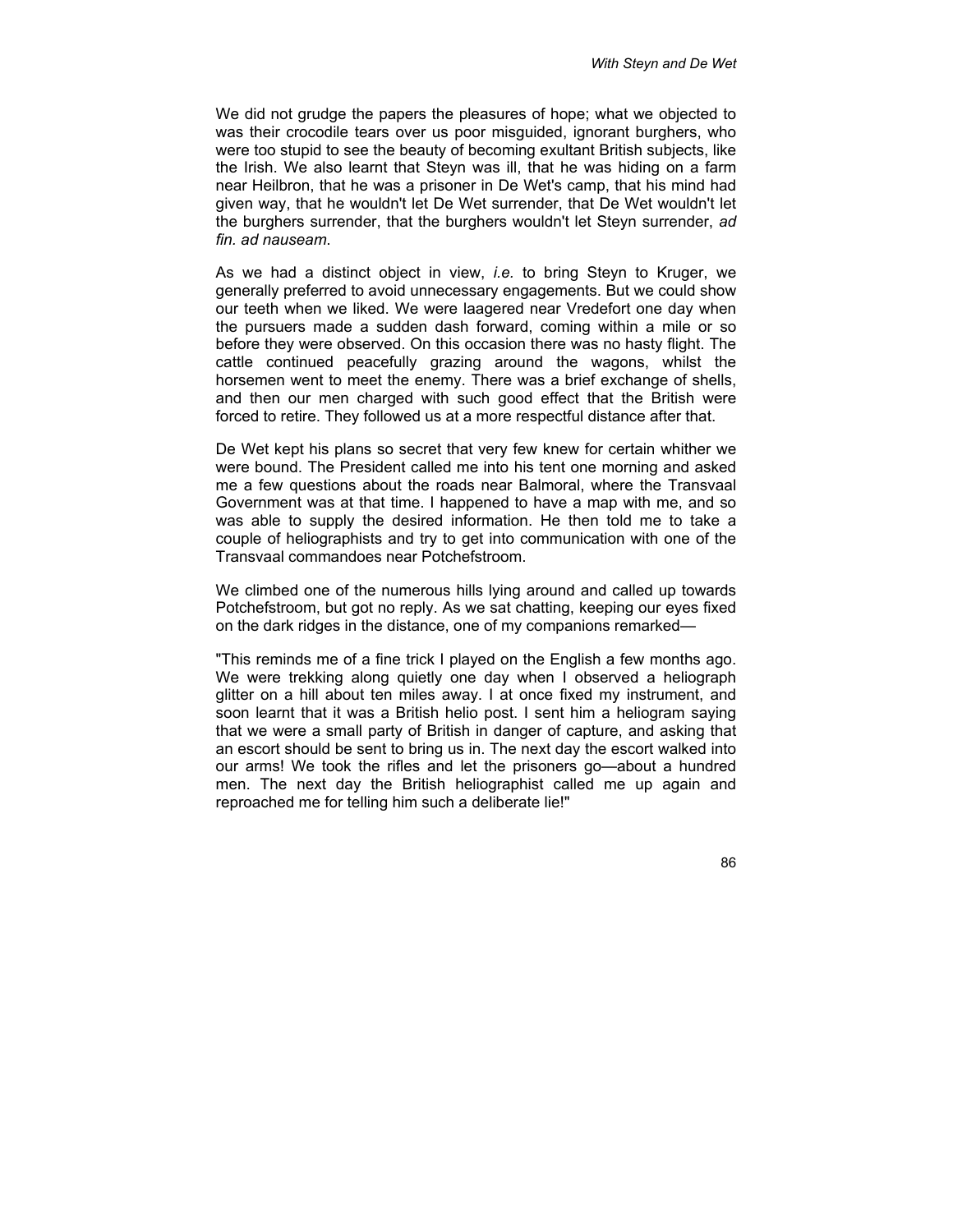"And what did you reply?"

"Oh, I said, 'g.t.l.'; you know what that means!"

Espying a pretty little cottage in the valley below, I rode thither to try and buy a loaf of bread, leaving the others to continue calling. On the way down I noticed a telegraph wire running in the direction of Potchefstroom. In the farmhouse were only two young girls, the elder a charming golden-haired fairy with tender eyes of cornflower blue. And her smile!—it was enough to make one say all kinds of silly things just for the pleasure of seeing her ripe lips part, revealing her wholesome, even little teeth! No wonder I delayed my departure! I left at last, however—not without the loaf of bread—and made for the camp. I had not gone far before I met one of the burghers, who told me Steyn and De Wet had gone up to the helio post a little while before. What would they say when they found me absent from my post! I approached the camp in anything but an enviable mood, and was just offsaddling when the two leaders returned. Like a flash the thought came to me of the telegraph line I had seen.

"President," I said eagerly, before he could speak, "there's a telegraph line near here. Shan't I go and try to tap it?"

He looked at me very seriously for a moment, and then replied, a smile breaking through the frown, "Yes, go on, you should have been there already." Saved again! I went, but needless to say, if I heard any secrets that evening it was not through the medium of a telegraph wire!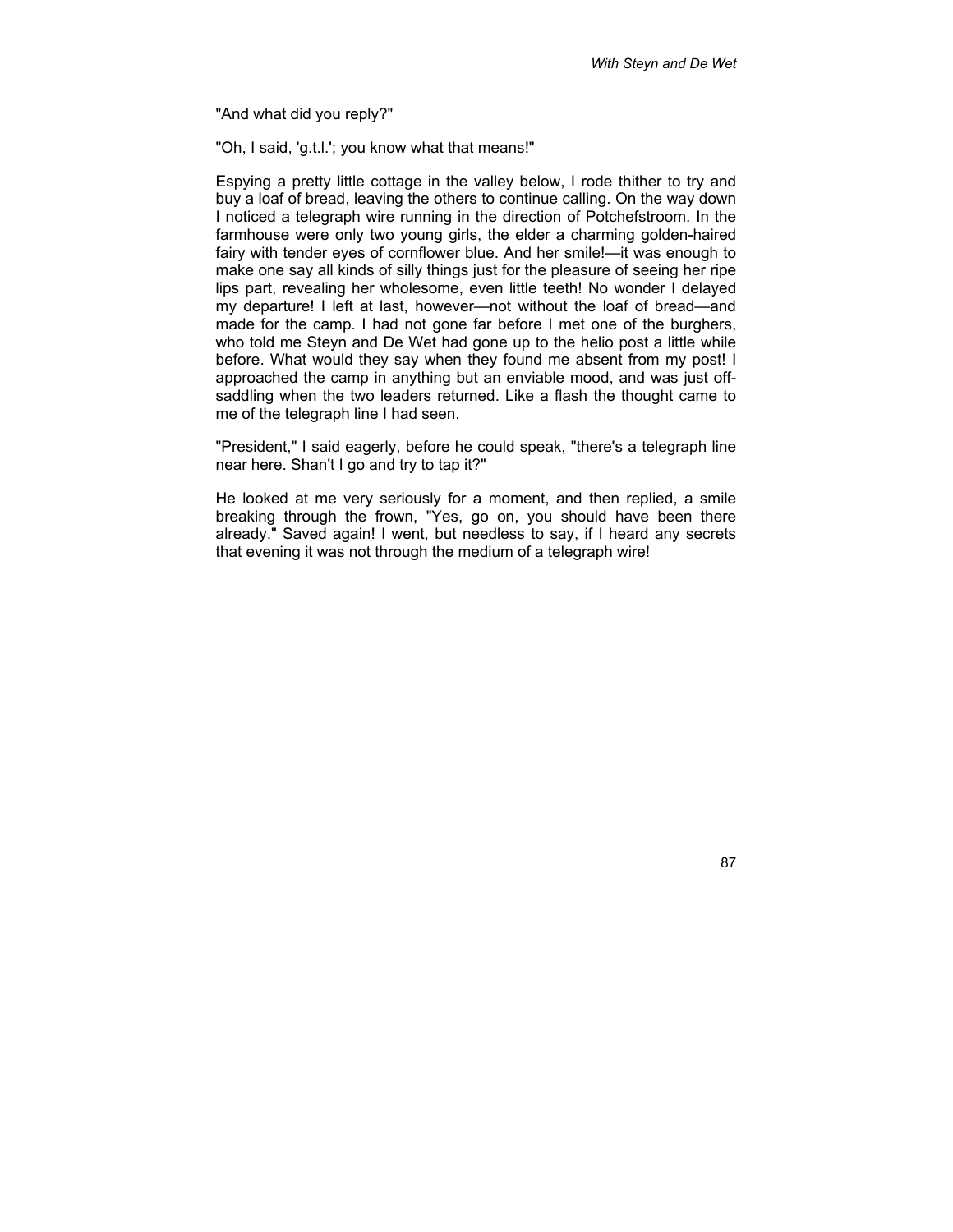### **SKIRMISHES**

A band of about thirty Transvaalers, mostly from Potchefstroom, who had been attached to De Wet for some time, now decided to go on ahead and join Liebenberg's commando, near their native town. As De Wet had no intention of moving forward just yet, I joined my brother Transvaalers. Bidding adieu to our Free State comrades, we crossed the Vaal. Just beyond the river we were joined by two or three others, who had with them as prisoner a British sergeant. This fellow had been in charge of a band of native police, whose insolence had terrorised the women and children for miles around, until a body of Boers came along and routed them out of the district, capturing their leader. What became of the blacks I do not know, but it must be remembered that the Transvaal natives are Boer subjects, and liable to be shot if caught aiding the British. The feeling against the sergeant was very bitter.

"Oh, you're the Kaffir chief, are you?" said one of our men to him.

"Ho, yuss, h' I'm the Kefir ginnyril," responded the flattered cockney, with an irritating grin.

"I'd like to Kaffir general you through the head," said the disgusted Boer promptly. The sickly grin faded, and the threat was not carried out.

Towards afternoon a heavy rain began to fall. There was no shelter for us, and we pushed along, wet and cold. Then night came, and the road, now transformed into a rushing torrent, was only shown us by the lurid lightning flashes that continually rent the heavens. And we had a sick man on the trolley, for whom this exposure was a serious matter. But finally we reached a farmhouse, occupied by an old woman. Her eyes filled with tears when she saw us, and she thanked the Lord that He had spared her to behold once more the defenders of her country. Near by was an empty building. We outspanned and off-saddled, turning our animals loose, as we knew they would not stray far in such a blinding storm. The sick man was hastily carried in and laid upon some dry blankets.

Then we made half a dozen roaring fires with some mealie cobs that we found lying in the house, stripped ourselves, and held our boots and clothing over the fire till they were fairly dry. By this time the water boiled; we drank some coffee, then made up beds on the floor and slept till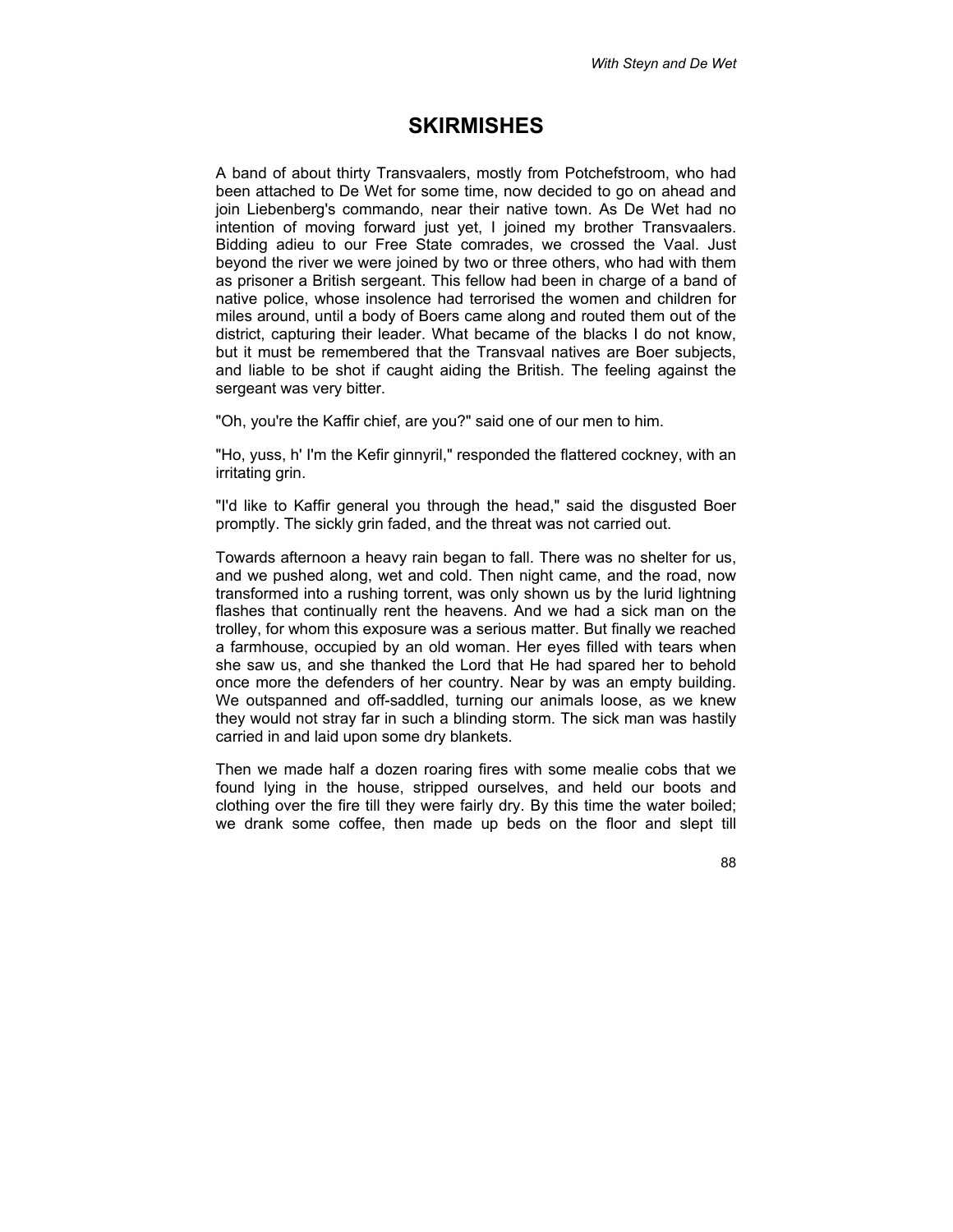morning. It was a bit of a struggle to get into our damp things when we awoke, but as we rode along our clothes dried and our spirits rose. Then Potchefstroom came in sight, but, alas! it was held by the enemy.

"What would my poor mother say," said one young fellow, "if she knew I was so near!"

"Oh, my wife and children!" sighed another.

"Cheer up, boys!" interrupted the commandant. "Our country first, you know."

That afternoon we joined a small commando lying near the railway between Potchefstroom and Frederikstad. It numbered barely a hundred men, but they had with them a bomb-Maxim and a Krupp. At midnight we got orders to march for the hills near Frederikstad, where we arrived at dawn. Here we were reinforced by a score of burghers, and we continued our way, keeping in a parallel with the railway, but behind some intervening hills. Presently a scout came in and reported the enemy in sight.

"Forward!" ordered the commandant, and forward we raced along through the veld, keeping a look-out for holes. One youngster's horse went down, the rider turning a beautiful somersault. Shouts of laughter greeted his exploit, but he quickly remounted, and was one of the first to reach the hill for which we were making, and which dominated the railway. Keeping the Nordenfeldt in reserve, we opened fire with Krupp and small-arms on the advance quard of the enemy.

We did not know at the time that we were tackling Lord Methuen and five thousand men, but such was the case. Of course we made a very poor show; what can you expect? But anyhow, we engaged them for about two hours. Then their cavalry came on with a rush, and we were compelled to give way. It was only with the greatest difficulty that we saved the guns, and we only succeeded in doing so, I presume, because the enemy were not aware of our real numbers. Our wagons fled to one side of the line whilst we remained on the other, with absolutely nothing to eat. By buying a few eggs and other small produce from the natives we managed to subsist until the third day, when we crossed the railway, marched all night, and rejoined our wagons at dawn. To slaughter sheep and cook porridge did not take long; hearty is the only word to describe the meal we made. Then we moved round and joined Liebenberg, who, with six hundred men, had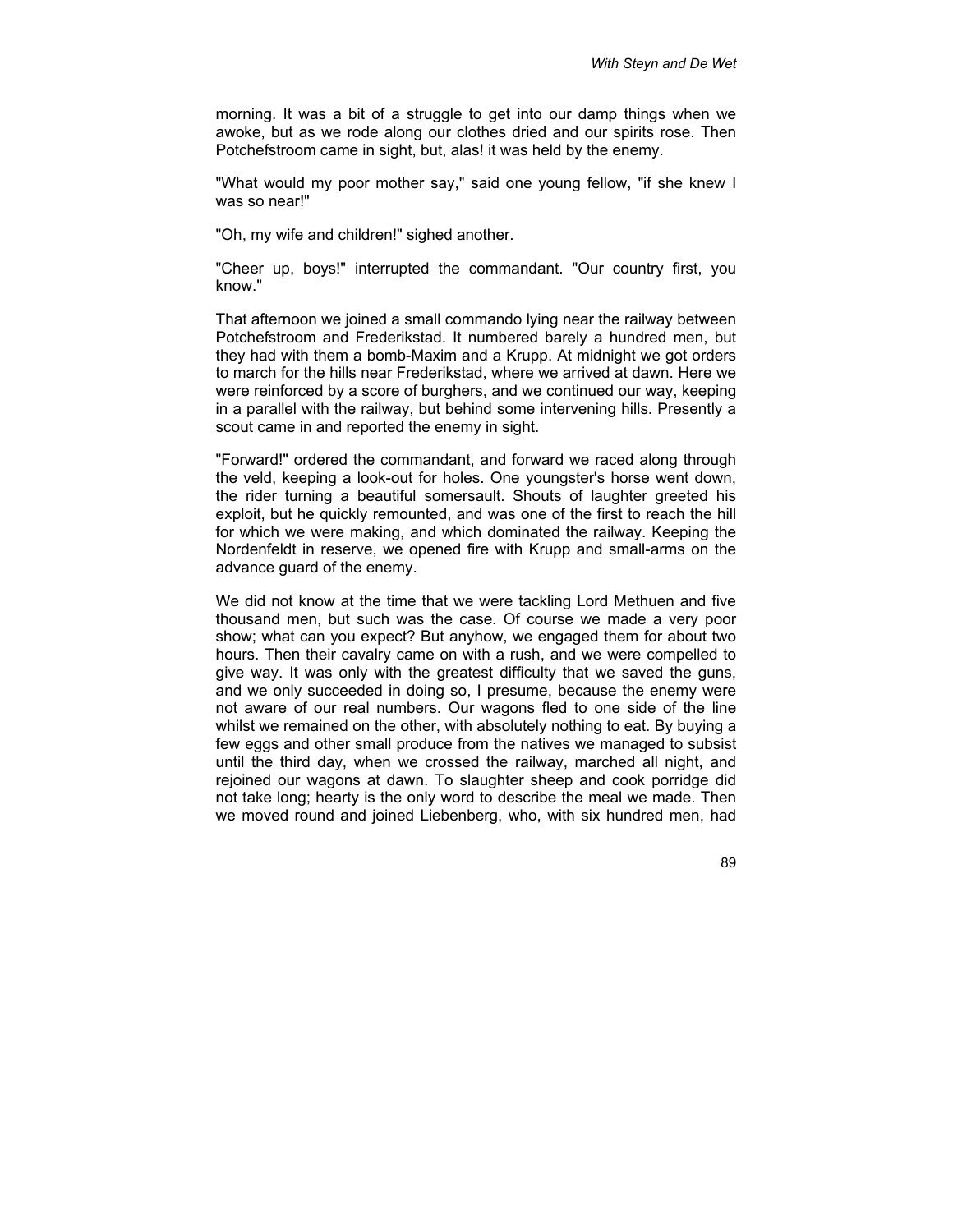just retaken Klerksdorp without firing a shot. But then, the place was garrisoned by only forty English, and resistance would have been of no avail.

We hung about the neighbourhood of Potchefstroom for about two weeks, anxiously waiting for the word to be given to attack the town, but Liebenberg confined his tactics to making an appearance in sight of the town and retreating as soon as the enemy came out to give battle. This kept the enemy on the *qui vive*, it is true, but it also tired out our horses, and we soon grew weary of it. We had several lively little skirmishes, however. One day about forty of us were detached to go and bombard a British gun which stood on the other side of the town, whilst the rest of our commando approached the town on this side. We were sitting down quite comfortably under a tree below our gun, eating bread and dripping, listening to the duel and smiling at the high aim of the British gunners, when the look-out shouted—"Here's the enemy behind us!"

The gun was rapidly limbered up and we rode to the top of the hill. Across the valley about a hundred horsemen were stealthily stealing up Vaal Kop, evidently with the intention of taking us in the rear. We halted and gave them a couple of shells, to which they very promptly replied.

"Commandant," said one of my comrades, "let's charge them. They're not too many for us."

"No," was the reply; "it's best to be prudent."

"Well, I'm going to have a smack at them, anyway! Coming along?" he shouted to me, and without waiting for a reply, started down the valley. I followed him, and we cut across over the loose stones at a breakneck pace, not making straight for the enemy, but for a rocky ridge whence our fire could reach them. As we climbed the ridge we were joined by two others. When we got to the top we saw about forty horsemen in the valley beyond.

"Fifteen hundred yards!" shouted Frank, and we let them have it. Round and round they turned in a confused circle, like a flock of worried sheep. Then they rode away to the right, straight into a morass, back again, and finally retreated in amongst the bushes on the slope of the hill, whence they favoured us with a few well-aimed shots in reply. The whole thing had lasted barely five minutes, but we had each emptied about fifty cartridges,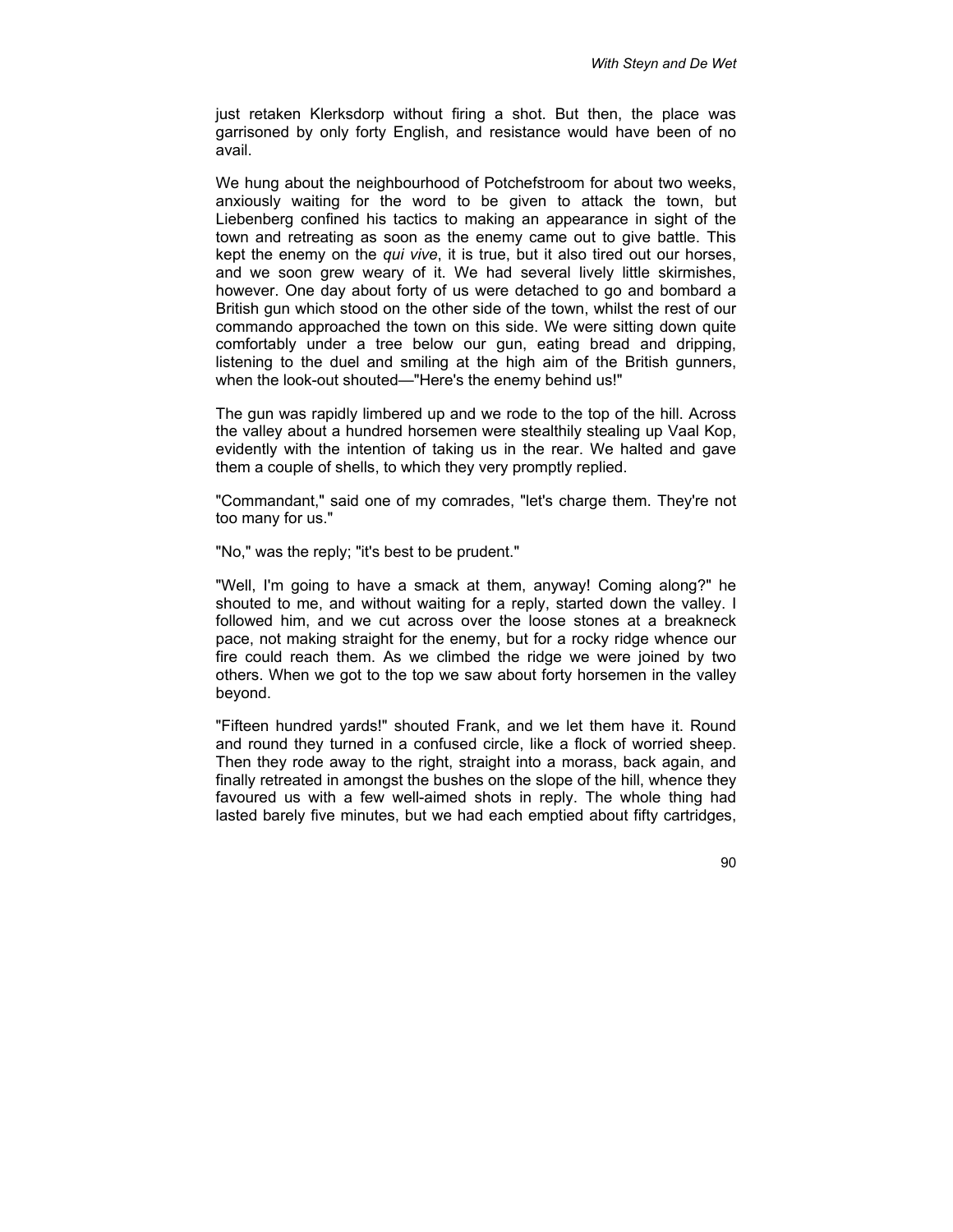so we felt quite happy. As we left the shelter of the hill and rode back across the valley, their companions on top of the hill turned a Maxim on us, but the bullets all went high, singing overhead like a flight of canaries. Going up on the other side, I took a piece of bread out of my pocket, and was just trying to persuade myself to offer our two companions some, when crack! crack! came a couple of Nordenfeldt shells right behind us. It didn't take us long to get over the hill, the vicious little one-pounders crackling and fizzling round us all the while.

On the other side a comical sight met our eyes. The whole veld was full of scattered Boers retiring in all directions, with a shell bursting in between them every now and then, luckily without any effect. A few hundred yards away stood the cart of our clergyman, who was frantically trying to unharness his mules and inspan horses in their place. He was so nervous that his fingers refused to undo the straps, so we dismounted and effected the exchange for him. As soon as the last strap was buckled he lashed up and drove away, too excited even to say thank you.

We were so accustomed to retreating by this time that it seemed extraordinary to see a man lose his head so easily. The British shells pursued us till we were out of sight, but the only casualty was when a shell passed so close to Van der Merwe, the mining commissioner of Johannesburg, that the concussion knocked him off his horse.

That evening Jonas came into camp. Jonas is quite a character in his way. When the British entered Potchefstroom he, with four followers, took up a position on a kopje about six miles out of town, and a thousand yards from the Johannesburg road. Whenever a convoy or a body of British came along Jonas and his merry band would open a furious fusillade, causing the unhappy enemy no end of inconvenience. It is a fact that he carried on this game for months, unhindered.

After his day's work Jonas would lay aside rifle and bandolier, don his overcoat, and stroll into town to see his family.

He was challenged by a sentry on one occasion, but Jonas reproved him so severely and bluffed him so completely, that the poor fellow broke into an abject apology, whereupon Jonas very condescendingly promised to say no more about the matter.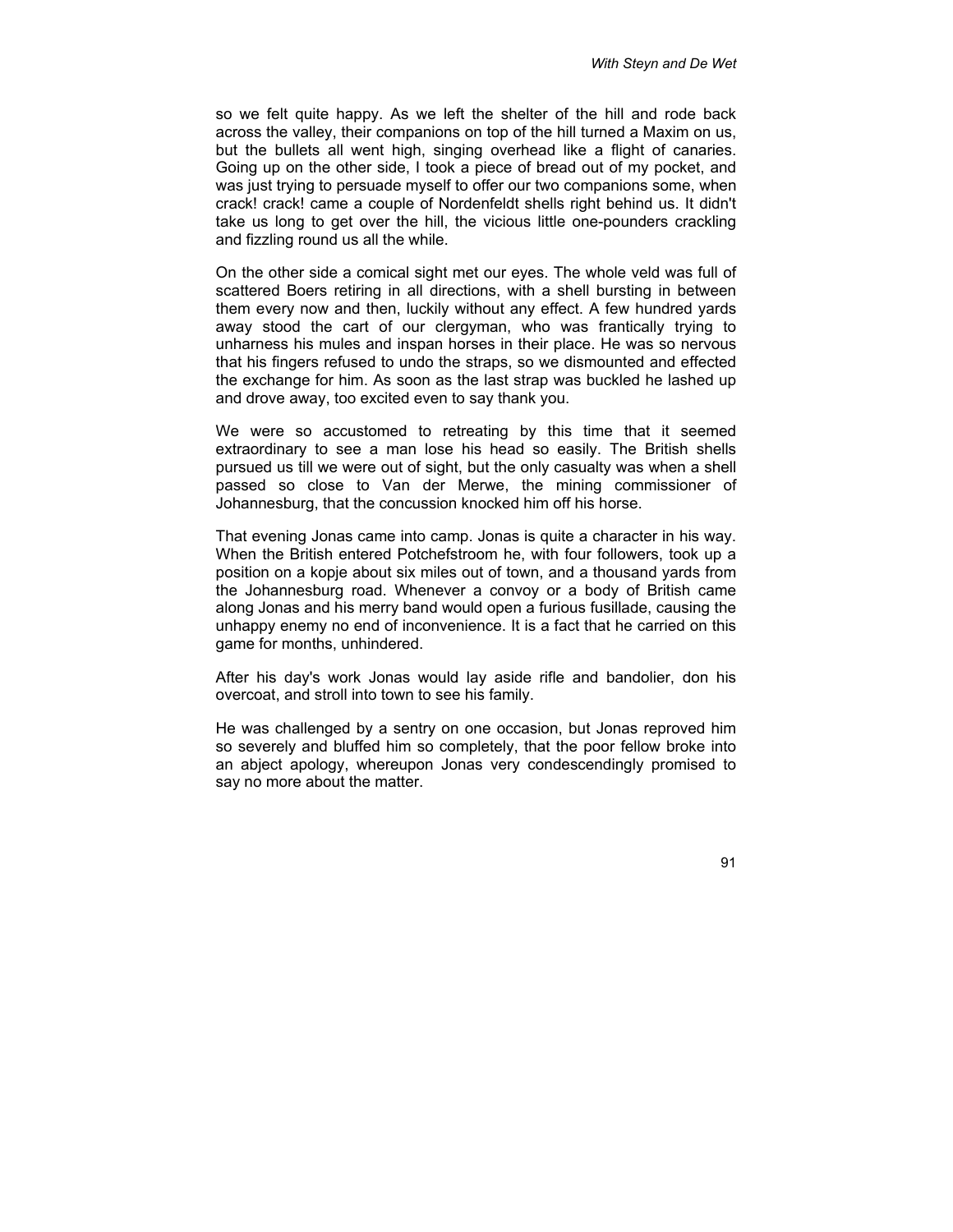#### **WE ENTER POTCHEFSTROOM**

"On Sunday we shall hold service in Potchefstroom," announced the commandant. Ah! Something definite at last! The men's hearts grow light as they polish their rifles, for are not they going to behold their dear ones soon? No one thinks of doubting the commandant's word; he is our leader, what he says must be true. How we shall get in none know, but get in we shall, all are sure of that. One morning my two comrades are sent to spy the town. My horse's unshod hoofs are tender as my lady's hands; I have searched the plains for a dead horse wearing shoes. Of all the carcasses I find the hoofs are gone, cut off by sharper comrades. I must remain behind. At night the order is given, "March!" Cheerfully the column trots out of camp; we who have no horses follow it with wistful eyes. There are girls in the town too, ah! such girls! Complexions a dream of purity, mystic, melting eyes, and hair a silken web to weave sweet fancies through.

At midnight my two friends return. What, the others gone already? And you still here! No, mount, saddle, hurry, sick or well, go we must, and come must you! And perhaps, after all, if we ride steadily, who knows? If my horse fails, why, we will loot another on the road.

We do not take the *spoor*, we slip across the veld; my mount treads gingerly, but what odds? After to-day he shall rest for a week!

We near the town. Everything is deathly quiet. Where is our commando? Cautiously we enter the streets, riding far apart, rifles ready. Halt! here comes a horseman. Don't fire, he is unarmed. Why, 'tis but a boy! Where's the enemy? Where's the foe, quick? What! Deserted the town? We look around and see a long string of Boers come speeding along about a mile behind. Hurrah, we are first in! We race into the market square, crowds of people, and halt at the Government Buildings. Up with the *Vierkleur!* Ah, the proud exultation of seeing our own flag once more float over the ancient capital! Women press around, young and old, beautiful alike in pure emotion of patriotic joy, eager to greet their war-worn men.

My sons, do they live? God be praised, they are here. The father fell at Belmont, but He has spared the sons!

And mine, I say, and mine; three they are, boys yet—what, no more? All I have—all I had gone for ever! Oh, Lord, uphold us! Welcome home, my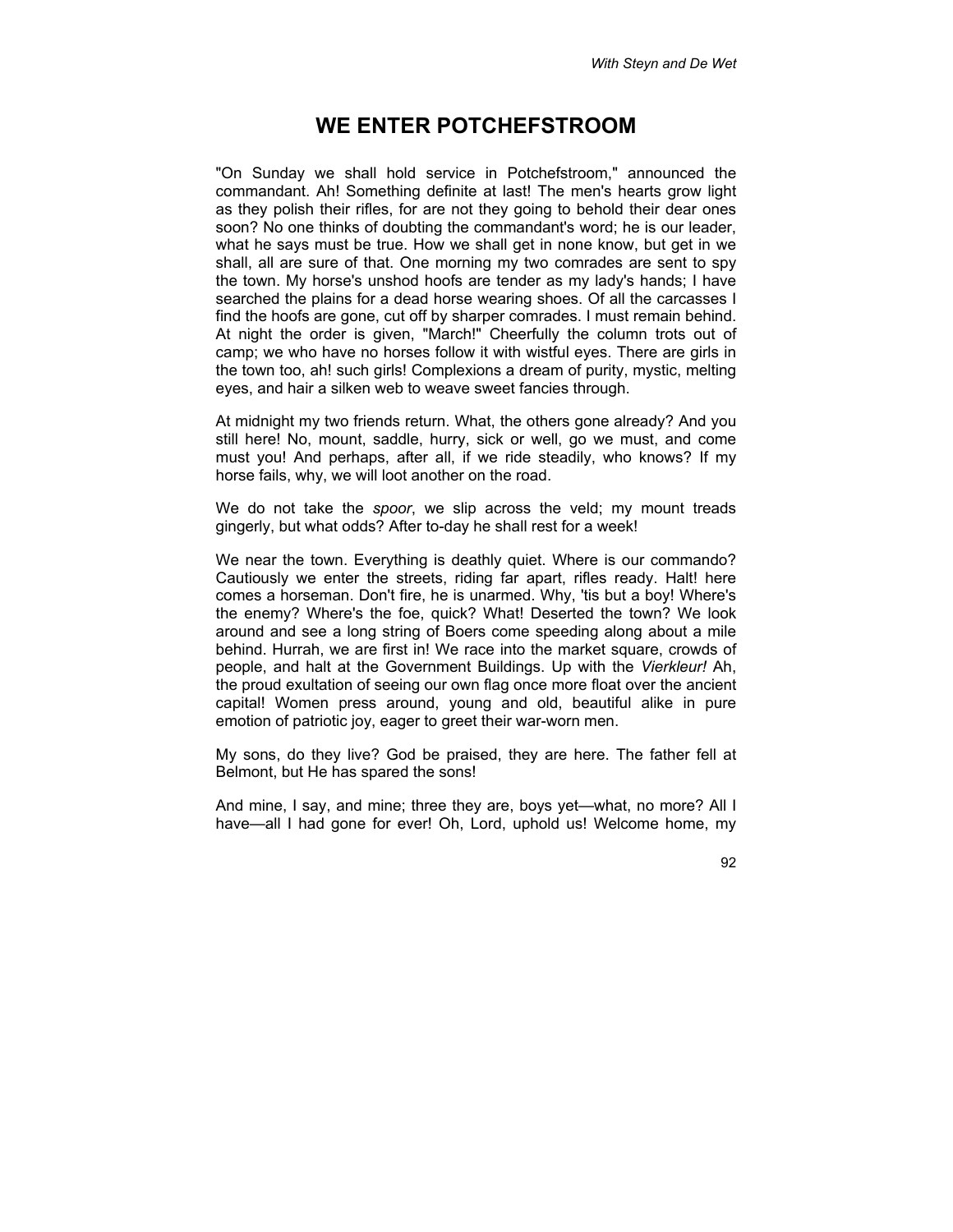boy. Your brother, is he well? Speak! Ah me! I loved him best; it is my punishment At last! my love, my husband! Happy day! Hush ... a hymn peals forth and wafts our thoughts to One above, a harmony of mingled joy and sadness. The last solemn notes die away, and we separate—joyous couples to make mirth together, sad widows to weep alone.

How strange to sit at a table once more, to hear again the melody of girlish voices! "Sweet are looks that ladies bend on whom their favours fall." Let us bask in the warmth of your smiles to-night; to-morrow the cheerless veld again!

Tales to boil the blood are told, barbarous brutality. Our commandant's daughter dragged before the provost-marshal. The gun found buried in your yard; your father's work? No, my own. You lie! Out you go—property confiscated, furniture sold; go seek the commandoes and ask them for shelter!

A widow, husband killed. Clear out, furniture confiscated! Why? Your sons are fighting; you are a rebel! I'll teach you to remember Major C———.

But in a skirmish Major C——— is killed; joy of the widowed and fatherless. Homage to our noble women, patient under persecution, steadfast in adversity, cheerfully sending forth their nearest and dearest to battle to the end!

On the morrow a sharp alarm note is sounded. An officer gallops from house to house. Quick! saddle and ride; meet at Frederikstad! Myself and a comrade are quickly speeding thither, our brief Valhalla over. On the road we overtake and pass parties of twos and threes, all on the same errand. At last we approach the rendezvous. Up the hill rides a dense body of cavalry; down near the station horsemen dash in and out, to and fro, like busy ants. On the hill a few footmen leisurely stroll about, rifle in hand. What means all this commotion? We pass a Kaffir hut.

"Are those Boers or English, outa?"

"Boers, baas."

"Sure?"

"Yes, baas, it's our own people."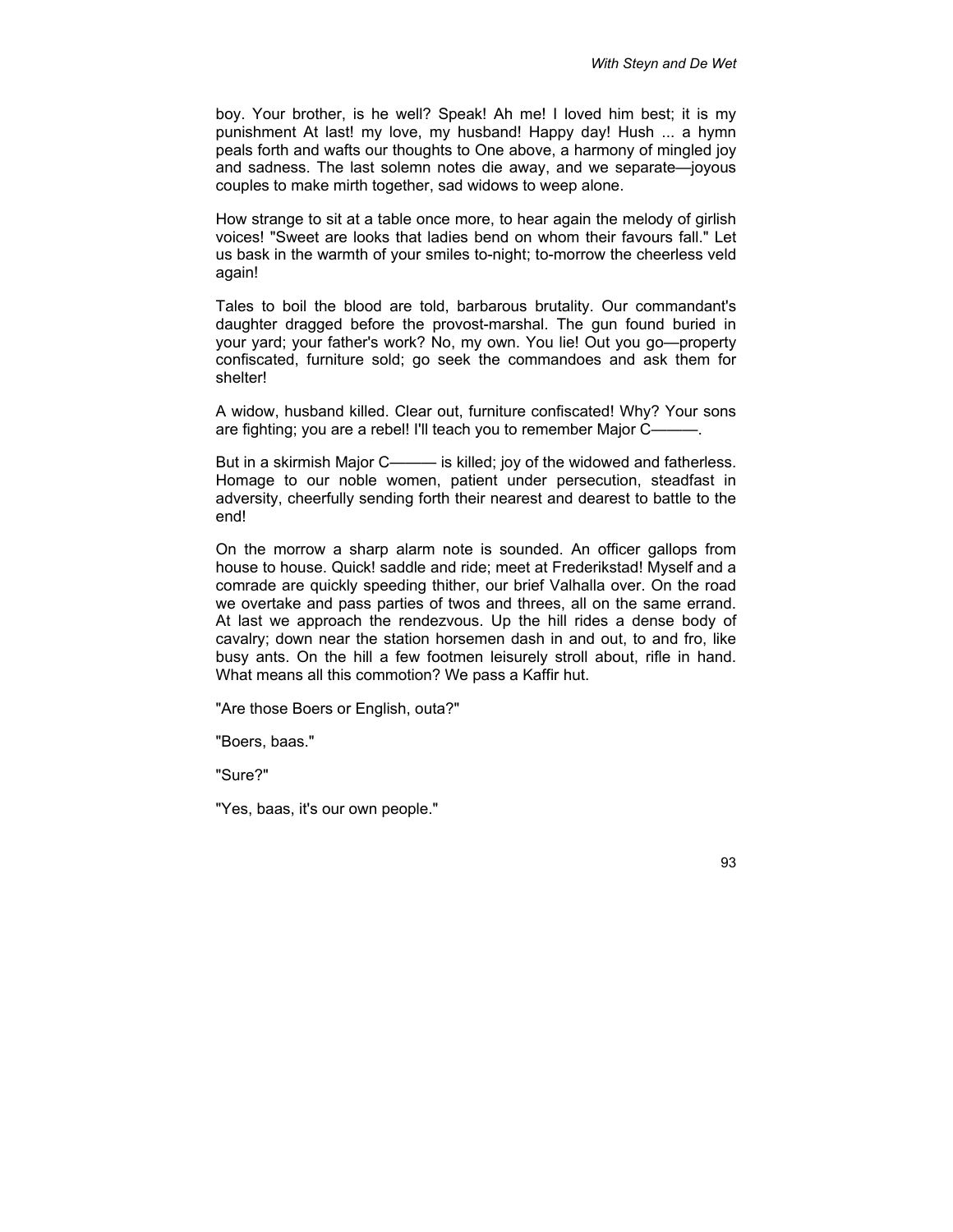"Yes, look, that's the commandant ahead on his roan. Come along!" We near the horsemen. The last man dismounts as we approach; his companions are disappearing over the rise; he shifts his saddle forward, staring at us intently. A tall, well-built fellow, red hair, chin scrubby, dustcovered features. A bayonet at his side—by heavens! an Englishman!

"Frank, it's a khaki," I whisper, "keep straight on."

The soldier looks me in the face as we slowly pass him. I feel my cheeks burn and turn my head away. His gun stands in the bucket; we can shoot him, but then, the others? We wear top-boots and riding-breeches, hats pinned up at the side; he is in doubt—perhaps we are scouts just come in. He mounts his horse and rides after his comrades.

Now turn and away, over boulders and bushes for dear life! Suddenly a dozen scouts file down the hill, two hundred yards off. I wave my hat and beckon them to follow. They halt, perplexed. Then a few bullets whistle by, and we see the scouts come dashing after us. But the bushes are high and the boulders loose; we are down the hill now, over the flats and away! Down to the river—the bridge is destroyed! Never mind, through we go, and then turn round to smile at our pursuers.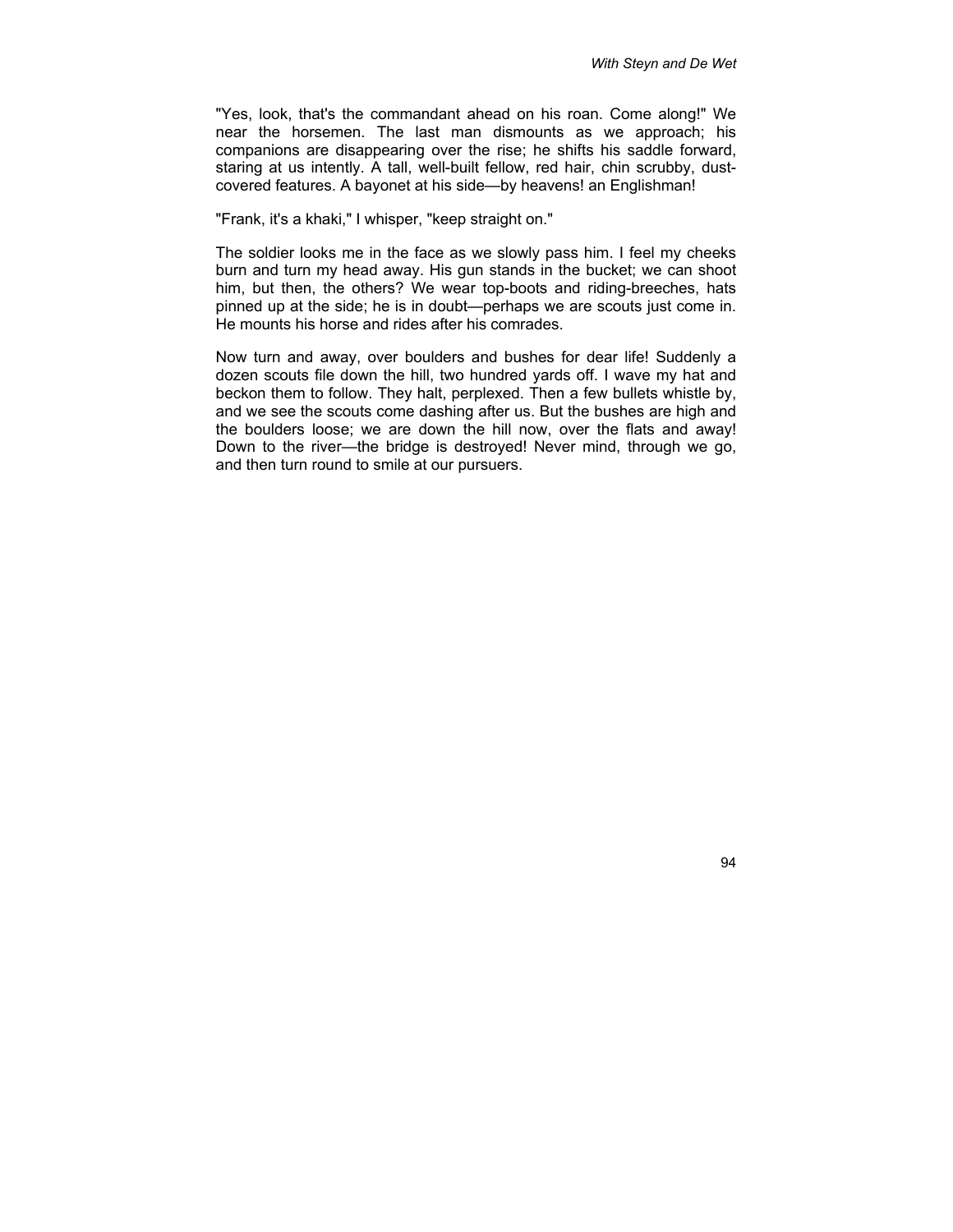## **DE WET ONCE MORE**

The reason for all this hurry-scurry became plain when we learnt that De Wet, tired of playing at hide-and-seek with the enemy on the other side of the Vaal, had crossed over and passed by Potchefstroom the night before. It was into the pursuing force that we had ridden.

Reaching the laager, we found the majority of our comrades there. Of the fate of those who had delayed to leave the town we were ignorant. The laager inspanned and followed De Wet, who had just passed here, and after a few hours' rapid trekking caught up to him. A halt was called for breakfast, but before the water boiled for coffee the enemy came in sight behind us. The cattle were rapidly driven together, oxen yoked and horses saddled, and in about three minutes' time we were on the move once more. De Wet's force and our own combined comprised nearly three thousand men, with six hundred wagons and carts, forming a train that made a splendid target for the British gunners.

There was not much difficulty in keeping the enemy back, but still they hung on persistently, worrying us day after day, until our horses, and even the tougher mules, began to drop in the road, and our men to grow weary of the saddle.

The oxen bore up best of all; we now made the discovery that they could trot just as well as mules, and with less effort. But even they felt the strain.

As far as we went the road we left behind us was littered with abandoned animals. It was pitiful to see these dumb creatures try to drag themselves after us, as if they too feared the pursuing foe. But still the weary march went on, night and day, until a numbed indifference settled over us.

Shells fell to the right and left unnoticed; was the apathy, not of despair, for our faith would never let us feel that, but of sheer and utter exhaustion.

Haggard men, sunk in slumber, beat a mechanical tattoo on their horses' ribs as the gaunt animals dazedly staggered forward. And now came the stunning news that Prinsloo, Prinsloo with 4,000 men, had surrendered! Only one hope sustained us—the Magaliesberg. There we would find shelter and rest.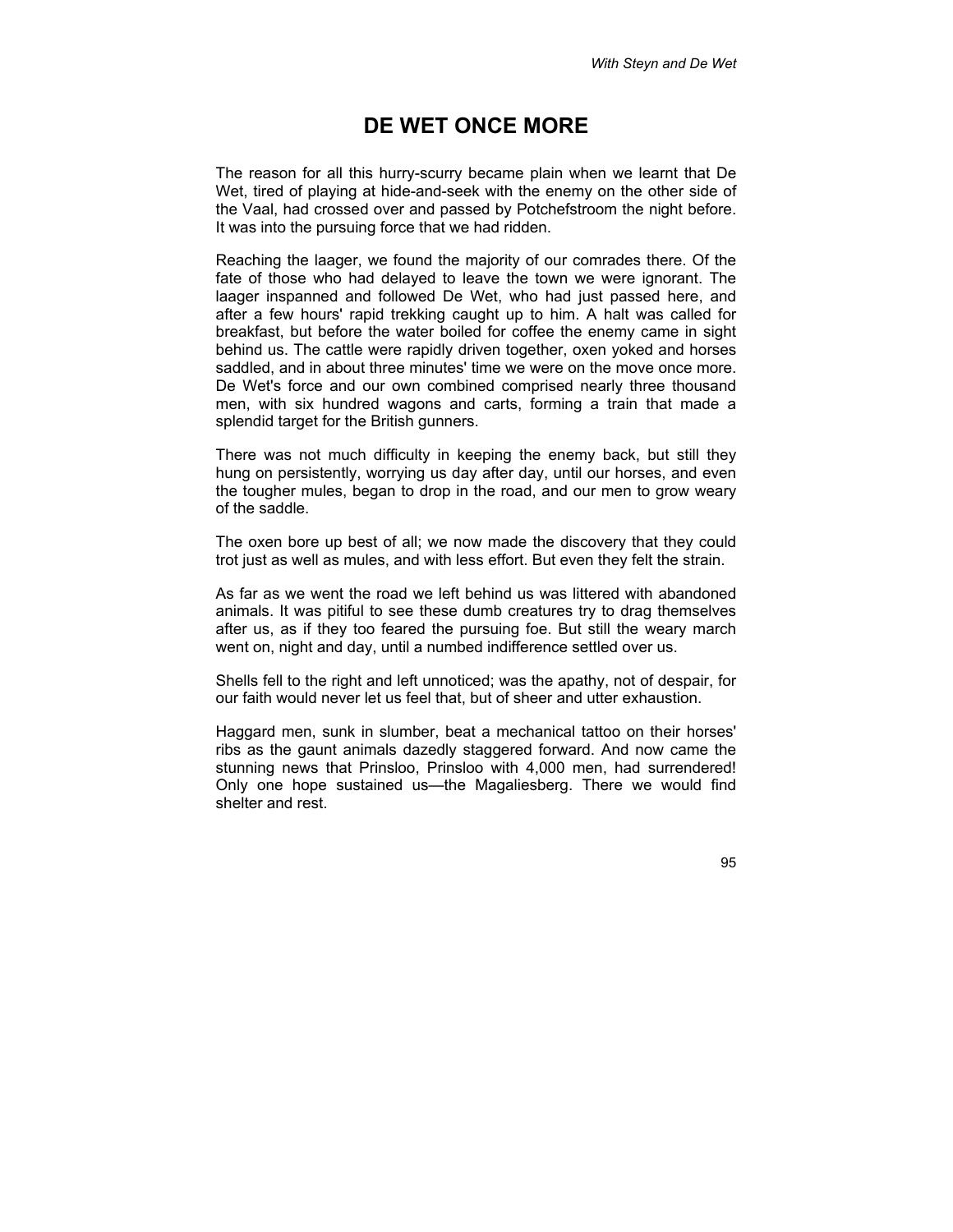But Clements was lying in wait for us there, waiting for us to walk blindly into the trap he had set. Well was it for our straggling train that Delarey came dashing down on Clements in the night, slaying and capturing right and left, till the British general was glad to take refuge in entrenched Pretoria! Else we were surely taken and the war ended. When at last we struggled over Olifant's Nek, it was to find the pass held by friends, not foes, many signs of the enemy's occupation, from plundered farm-houses to hundreds of biscuit tins, strewing the ground.

Our wagons were drawn up in a line behind the mountain, and we manned the passes, confident in our ability to hold them. But we were too wearied, and the enemy too persistent. On the third day they forced the weaker of the passes, and we were forced to fly once more. Had the British continued their stern chase our capture were almost certain; strange to say, with success within their grasp, they held their hand, halted, and followed us no further. In the retreat the Free State and the Transvaal commandoes took different directions, myself remaining with the latter. We marched all night, past frowning kopjes, and camped in a thick mimosa forest at dawn.

Here the commando decided to remain for a while. I obtained a pass from Liebenberg and set off alone to make my way through the dense bush to Middelburg.

The first day I discovered De Wet's "meagre commando," about a thousand men, who had been ordered to conceal themselves here and feed up their animals, whilst De Wet himself, with the other half of his force, scoured the country to within ten miles of Johannesburg.

In the evening I arrived at a mission station, where the only whites were the missionary's young daughter and her youthful brother. Their father had left for a visit shortly before the war broke out, and had not been able to return. They themselves had done the mission work, unaided, through all these anxious months. And remember that at this time the bushveld Kaffirs were waging war amongst themselves!

The next day I encountered a couple of wagons laden with ammunition for Delarey. The escort told me they had left Middelburg eighteen days before. Making circuits to avoid the enemy and taking wrong roads had delayed them.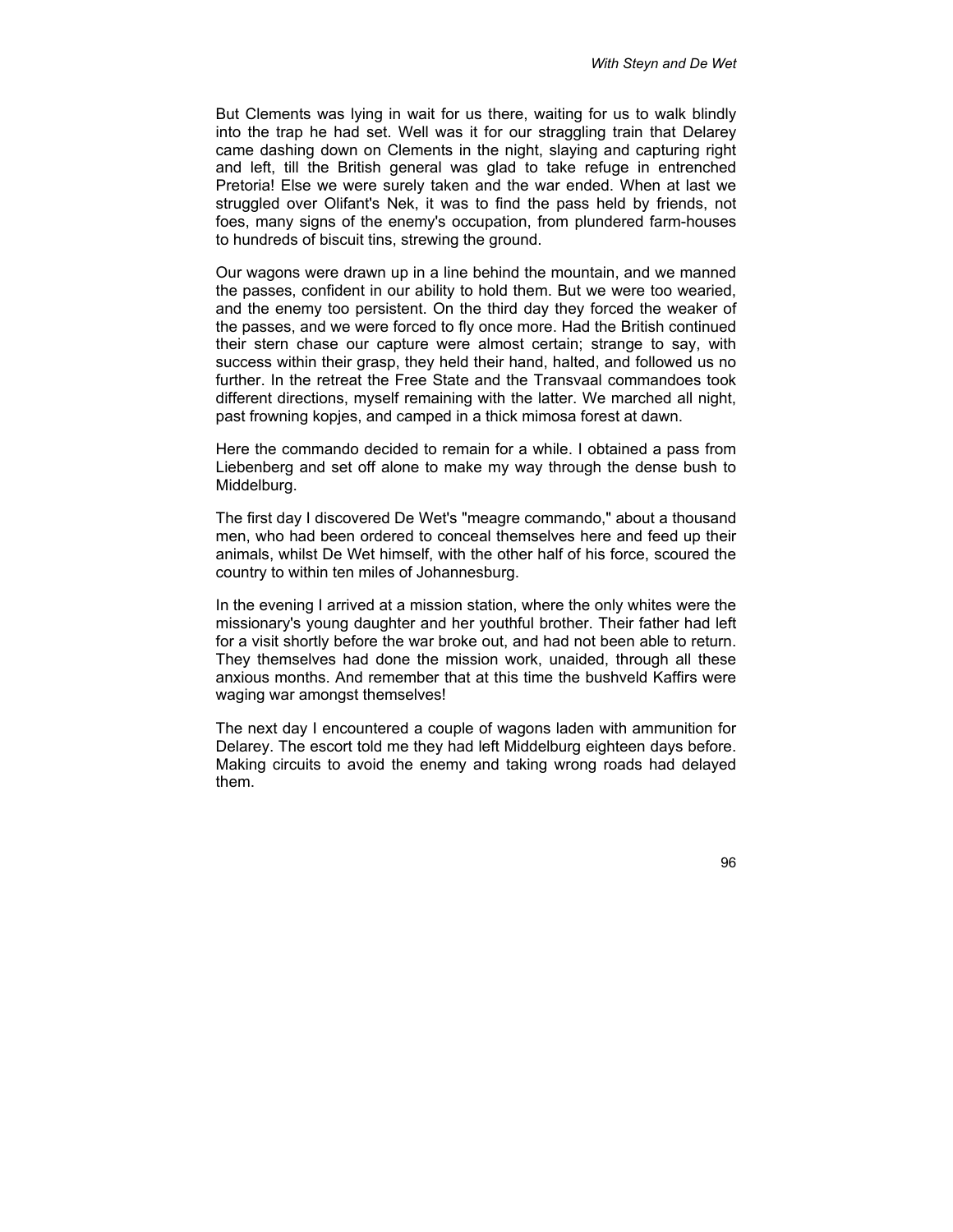Then—it is wonderful how news travels amongst the Kaffirs—I heard that Steyn was also somewhere in the bush, on the way to join the Transvaal Government. Fortunately for me, I rode right into his party that evening, just as they were starting off again. I had only off-saddled once since sunrise, but the chance was too good to be missed, and I joined them. The party consisted of barely fifty men—not an extravagant escort, but sufficient, under the circumstances.

We travelled till midnight, halted for an hour, and then forward again till sunrise, when we crossed the Pienaar's River. Here we found a fair-sized commando under a general whose name I forget, as that was the only time I ever heard it. He was expecting an attack, the wagons were already retreating. We halted long enough to prepare breakfast, during which time the President shot a few bush doves. Hardly had we finished the meal when the rat-tat, rat-tat of small-arms showed that the British were approaching. Then a Maxim rattled forth amongst the rocks, and warned us that the action had begun in earnest.

The commando kept the enemy back just long enough to give us a decent start, and then retired. We afterwards learnt that this British force—under Barnum-Powell, of Tarascon—had been sent out from Pretoria expressly to intercept us. It was a close thing—had the enemy been a little smarter they might have had us. As it was, we doubled away under cover of the bush, and were soon out of reach.

Now followed a week of rapid trekking, varied with a little shooting now and then at the partridges and bright-plumaged birds that abound in the bushveld, and once relieved by the sight of a magnificent bush fire, a sea of roaring flame. I must not forget our banjoist, who of nights beguiled our careworn chief with cheery marches, quicksteps, and comic songs. Finally we emerge upon the *hoogeveld* of Middelburg, to find the town in the enemy's hands. We make for Roossenekal. Again the British are before us. We turn away towards Machadodorp. As we near the village Schalk Burger comes out to meet us. He and Steyn speak earnestly together. Burger is more silent, more taciturn than ever. We push on, and reach Machadodorp, where a train is in waiting. The station is crowded with Transvaalers, all eager to shake their gallant Free State brethren by the hand. The President and party enter the carriage, the engine whistles, and the train speeds down to Waterval Onder, where Paul Kruger and his advisers are impatiently awaiting its arrival.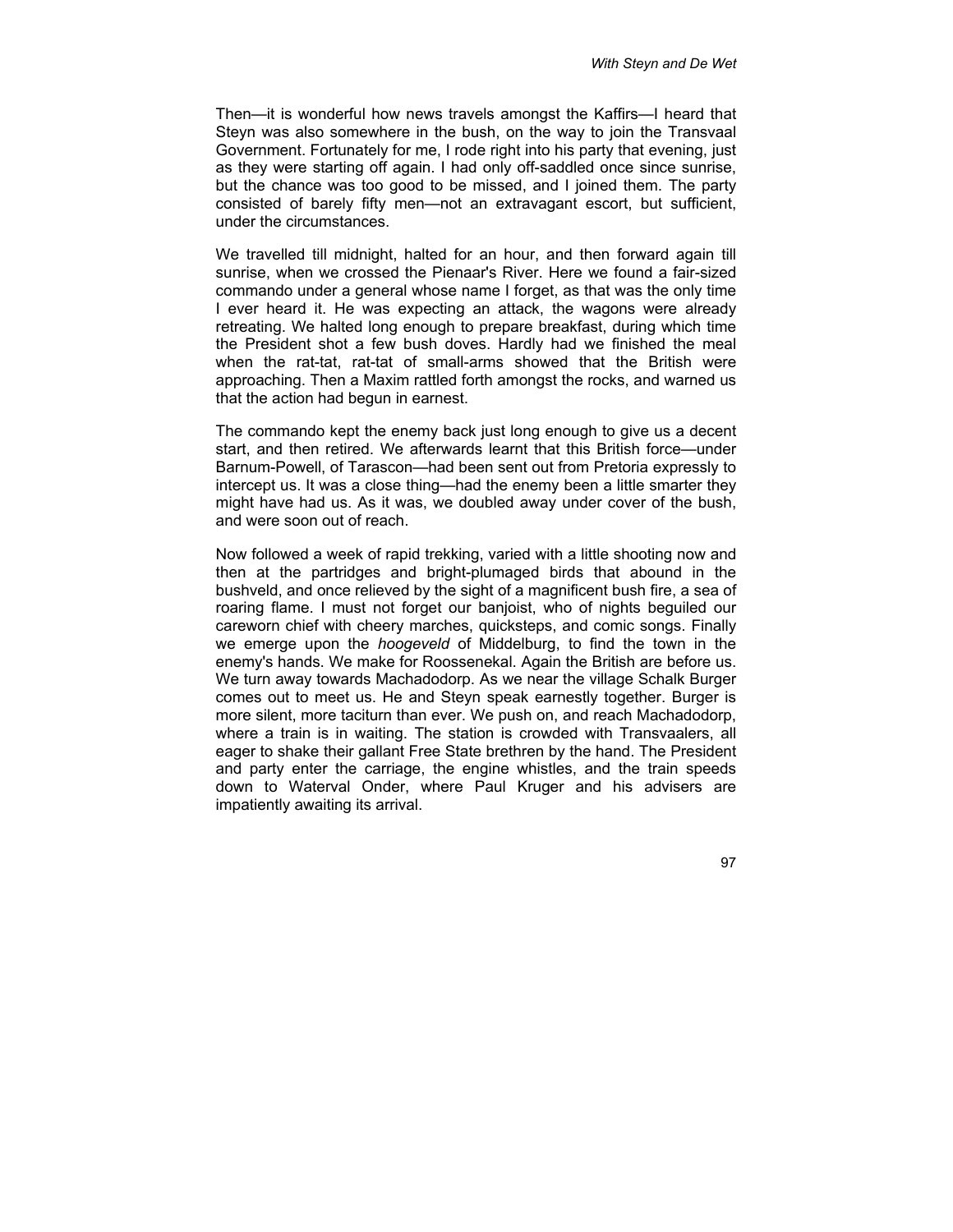## **END OF THE REGULAR WAR**

The battle of Machadodorp was expected to A take place at any moment, and the general feeling was that this fight should decide the campaign, the more so as the issue was confidently awaited by us. On the second day after Steyn's arrival at Waterval Onder the British attacked. Never before in the history of the war had such a furious bombardment been known. Only those who have witnessed the fierce storms of the tropics can form an idea of the awful unending roar of the lyddite guns as they belched forth one continuous shrieking mass of projectiles into the defenders' trenches. At Waterval Onder the two Governments listened in silent suspense as the sonorous reverberations rolled through the mountains, louder and fiercer yet, till the firm earth shook beneath the shock.

At last came the appalling message that the British were victorious, and our men in full retreat! High hopes had been built on this combat; no wonder if for a while we felt disheartened. The end of regular warfare had been reached; it was imperative that an entire change of tactics be adopted. Steyn was for beginning the guerilla system immediately, in which he was supported by Gravett, Pienaar, and Kemp; Kruger, however, determined to defend the railway to the last. The British lost no time in following up their success. It had been said that they would never venture down these precipitous heights, but, like all other prophecies about this surprising war—except Kruger's, that he would stagger humanity—it turned out false, for down into the infernal mountain pits the enemy thronged after us, with a courage that made us marvel.

The Governments retreated by train to Nelspruit, and thence to Hectorspruit, the commandoes following by rail and road.

Here the forces were divided, those without horses being sent to entrench Komatipoort, while the rest made ready to slip past the approaching enemy's outstretched arms. It was decided that President Kruger should leave for Holland, Schalk Burger acting in his place. Most of the burghers still fighting are Progressives, and therefore politically opposed to Paul Kruger, but there were few who did not feel a sincere sympathy for the venerable President in this, well-nigh the bitterest hour of his stormy life. I say nearly every man still fighting is as fervent a Progressive as the world could wish, and as much opposed to Paul Kruger's policy as the British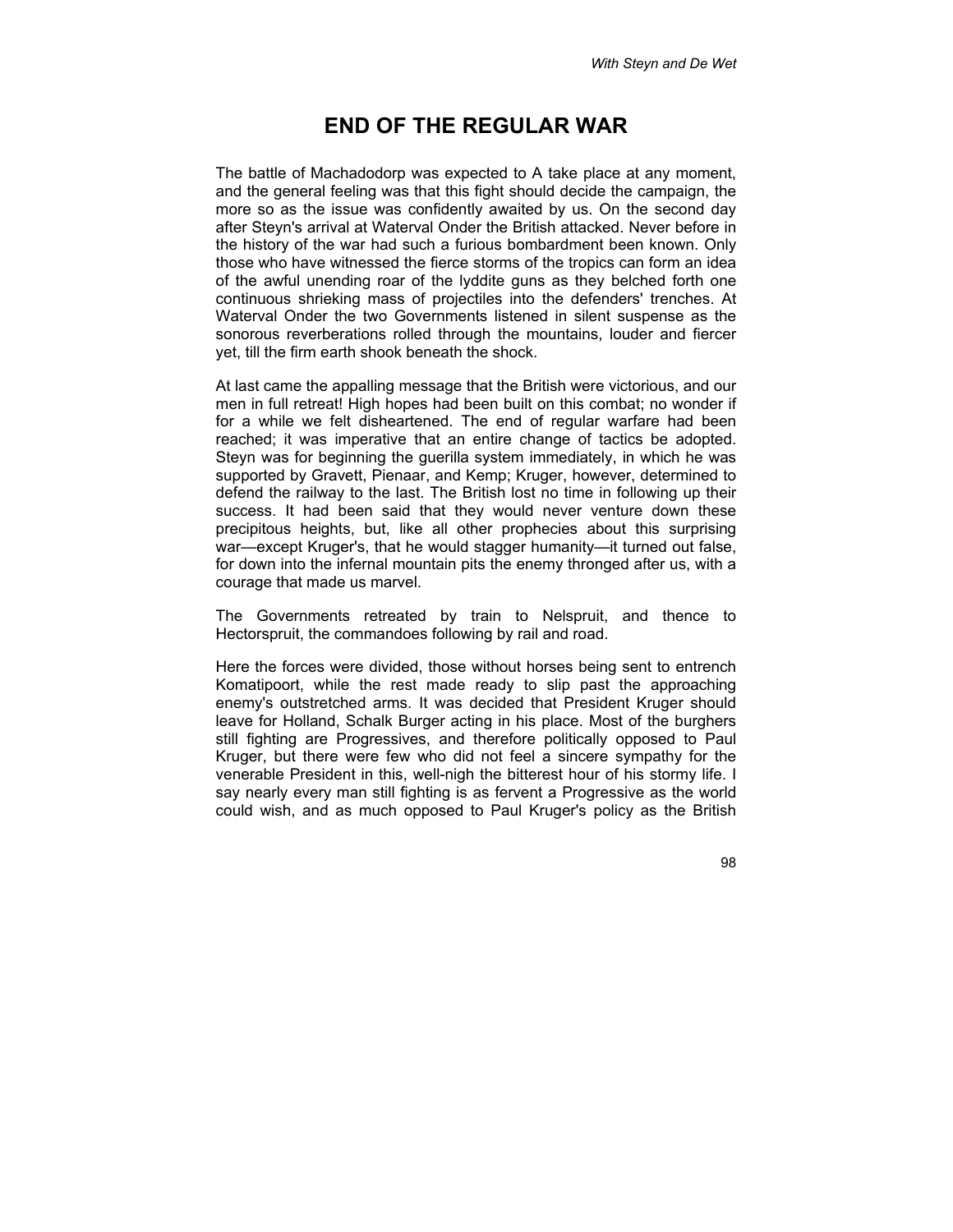themselves! Then what are they fighting for? you ask. For independence! Let us gain that, and in one year's time you will see the Transvaal merged into the model Free State, the Switzerland of South Africa!

After Kruger's departure Steyn took leave of the Transvaal Government. His last interview with Botha took place in the open air, in full sight of the burghers. The two conversed in low, earnest tones. Botha looked ill and haggard, he had aged since he had gained his spurs at Colenso; the weight of his responsibility lay heavy upon him.

Louis Botha is idolised by his men—perhaps he has not an enemy in the world—but it is to Steyn, and Steyn alone, that the honour belongs of the resistance still being offered by the Boers. Let not this detract from the merits of those other and equally gallant spirits, leaders or men, who have nobly breasted the waves of adversity; who shall blame them if at times they felt the current overwhelming?

Steyn utters a last cheering word, then shakes Botha's hand, mounts, and rides away at the head of his little escort.

The scene around the station resembles nothing so much as a cattle fair. Near the line stands a policeman, his gaze fixed upon a large box lying at his feet. The box is filled with gold. Ben Viljoen, standing on a wagon, addresses the men, explaining to them what guerilla warfare means. On the other side hats, shirts, and what not are being dealt out with a lavish hand. Some burghers wander off into the bush in search of game, others lie lazily stretched out beneath the trees. Trains crammed with men arrive from the rear, discharge their freights of assorted humanity, and are immediately boarded by the dismounted men destined for Komatipoort. The line is blocked with traffic, trains run anyhow, and it will be some days before everything is ready for our trek to begin.

There being no longer any need for officials, my colleagues volunteered to form themselves into a fighting corps, and did me the honour of selecting me as their leader. The corps, however, lacked accoutrements. I went down to Delagoa Bay. Upon returning, with two other officers, we were arrested at the Portuguese station Moveni.

Although armed with passports signed by the District Governor, we were informed that we would under no circumstances be allowed to recross the frontier. Nor could we obtain permission to return to Lourengo Marques by